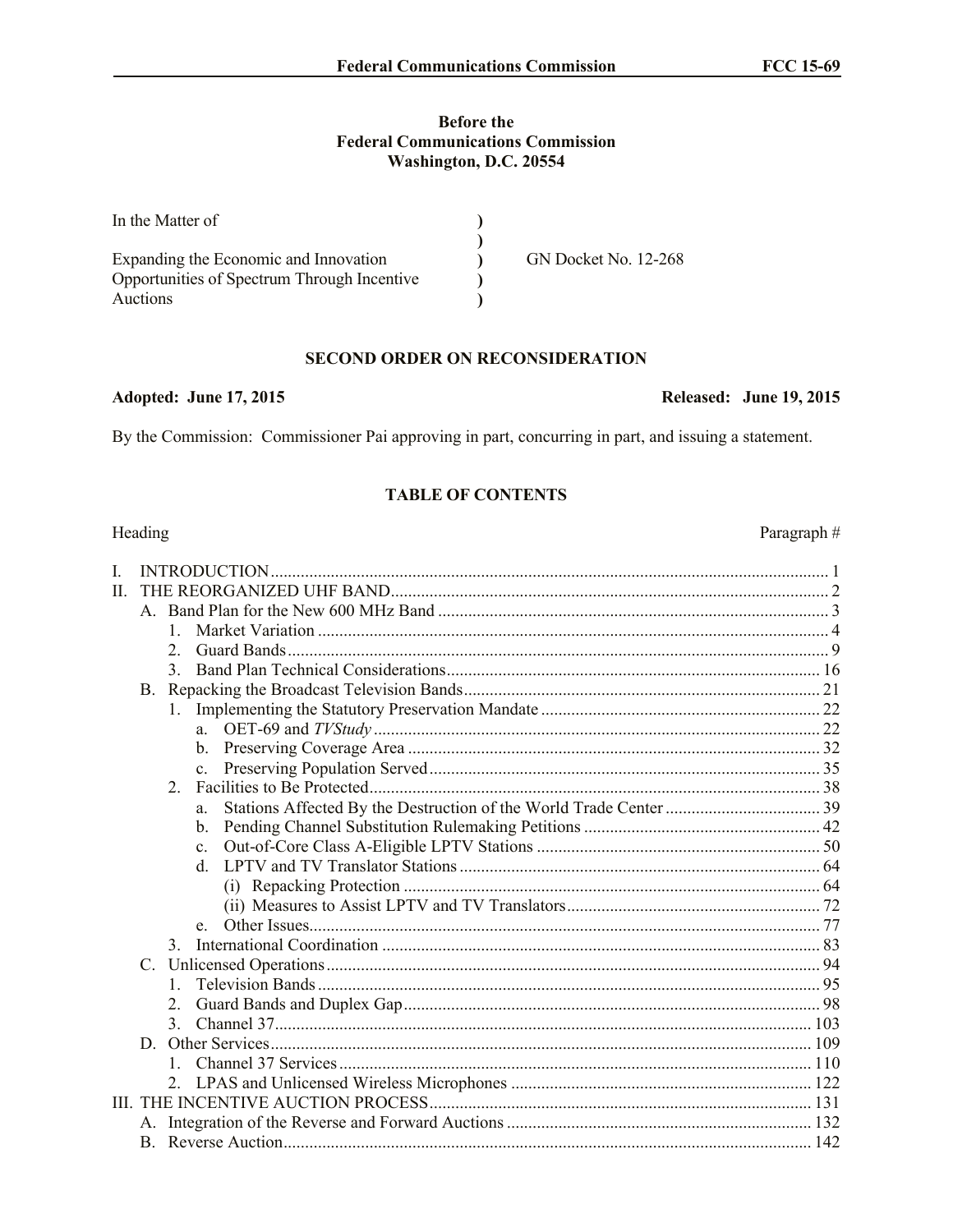| 1.                                                                       |  |
|--------------------------------------------------------------------------|--|
|                                                                          |  |
|                                                                          |  |
|                                                                          |  |
|                                                                          |  |
|                                                                          |  |
|                                                                          |  |
|                                                                          |  |
|                                                                          |  |
|                                                                          |  |
|                                                                          |  |
|                                                                          |  |
| APPENDIX A: Separation Distances to Protect WMTS from 600 MHz Operations |  |
| <b>APPENDIX B: Final Rules</b>                                           |  |
| <b>APPENDIX C: Final Regulatory Flexibility Certification</b>            |  |

## **I. INTRODUCTION**

 $\overline{\phantom{a}}$ 

1. This *Second Order on Reconsideration* addresses petitions for reconsideration of our Order adopting rules to implement the broadcast television spectrum incentive auction.<sup>1</sup> Based on the rules we adopted in the *Incentive Auction R&O*, we are now developing the detailed procedures necessary to govern the auction process.<sup>2</sup> As we have stated before, our intention is to begin accepting applications to participate in the incentive auction in the fall of 2015, and to start the bidding process in early 2016.<sup>3</sup> We issue this *Order* now in order to provide certainty for prospective bidders and other interested parties in advance of the incentive auction. We largely affirm our decisions in the *Incentive Auction R&O*, although we make certain clarifications and modifications in response to issues raised by the petitioners. Below, we address the issues raised by the petitioners in the same order that they were addressed in the *Incentive Auction R&O*.

## **II. THE REORGANIZED UHF BAND**

2. In this section, we address petitions for reconsideration of our decisions regarding the reorganized UHF Band. We begin by addressing challenges to the 600 MHz Band Plan for licensing spectrum repurposed through the incentive auction, as well as to decisions implementing the statutory mandate to make all reasonable efforts to preserve the coverage area and population served of eligible broadcast television licensees in the repacking process. We then address challenges to decisions regarding unlicensed operations, channel 37 services, and wireless microphones in the UHF Band.

## **A. Band Plan for the New 600 MHz Band**

3. Below, we address challenges to our decisions to accommodate market variation, to establish guard bands between licensed services that will be available for unlicensed use, and to adopt a Frequency Division Duplex ("FDD")-based framework for the 600 MHz Band.

<sup>&</sup>lt;sup>1</sup> Expanding the Economic and Innovation Opportunities of Spectrum Through Incentive Auctions, GN Docket No. 12-268, Report and Order, 29 FCC Rcd 6567 (2014), *affirmed, National Association of Broadcasters v. FCC*, No. 14-1154 (D.C. Cir. June 12, 2015) ("*Incentive Auction R&O*"). We adopted a *First Order on Reconsideration and Notice of Proposed Rulemaking* (FCC 15-67) in this proceeding addressing television channel sharing issues on June 11, 2015 (*First Order on Reconsideration and Notice of Proposed Rulemaking*).

<sup>&</sup>lt;sup>2</sup> See Incentive Auction R&O, 29 FCC Rcd at 6573–74, paras. 13–16 (describing pre-auction process for developing final auction procedures and resolving other outstanding incentive auction-related issues); *see also Broadcast Incentive Auction Comment Public Notice Auction 1000, 1001 and 1002*, AU Docket No. 14-252 & GN Docket No. 12-268, 29 FCC Rcd 15750 (2014) ("*Incentive Auction Comment PN*").

<sup>3</sup> *Incentive Auction Comment PN*, 29 FCC Rcd at 15754–55, para. 8.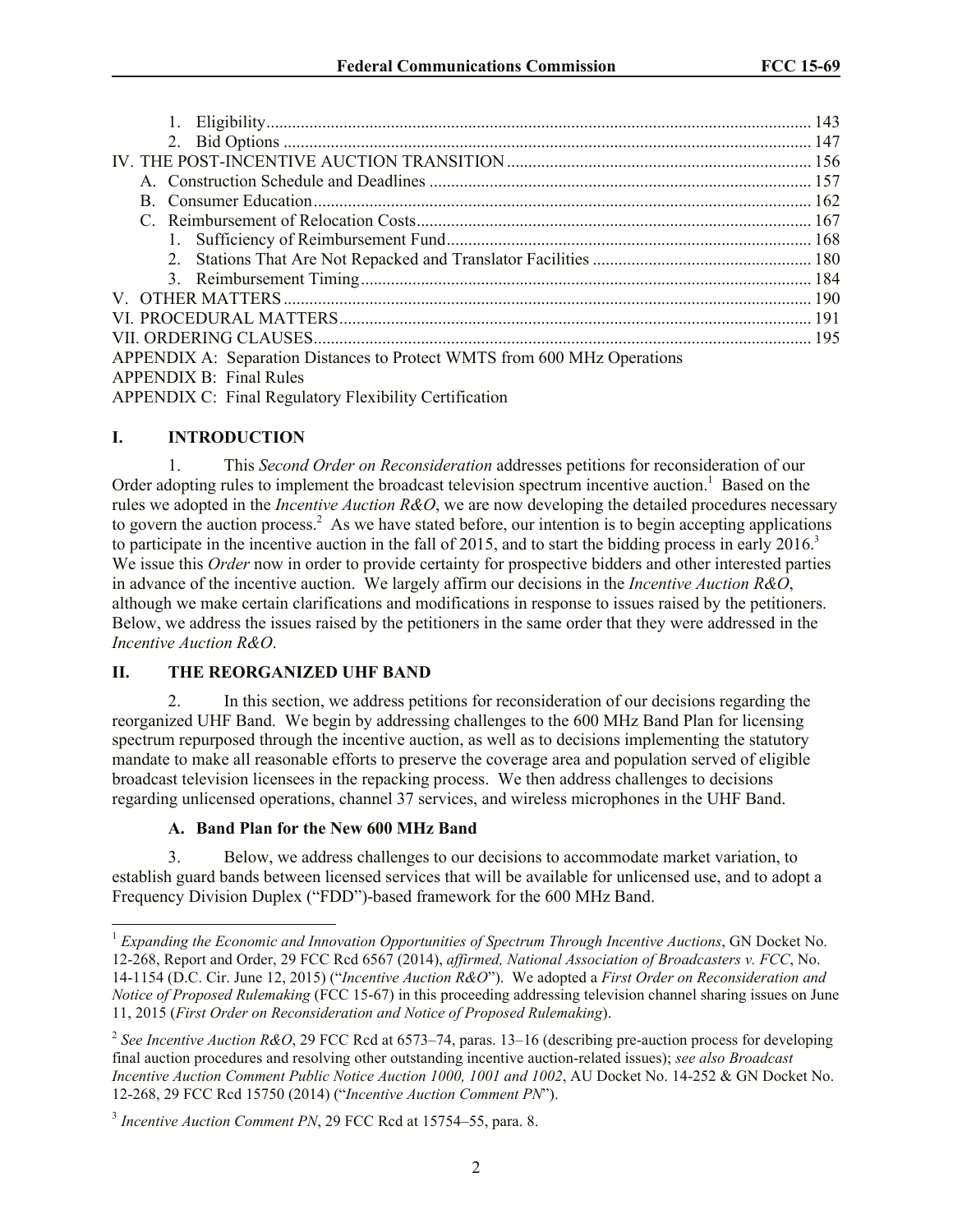## **1. Market Variation**

4. *Background*. In the *Incentive Auction R&O*, the Commission adopted a 600 MHz Band Plan that can accommodate market variation in order to avoid restricting the amount of repurposed spectrum that is available in most areas nationwide.<sup>4</sup> Rather than establish a "least common denominator" band plan with the same amount of spectrum nationwide as is available in the most constrained markets, the Band Plan is flexible enough to avoid restricting the amount of repurposed spectrum that is available in most areas nationwide, either by including spectrum blocks subject to interservice interference ("ISIX") in certain areas,<sup>5</sup> or alternatively, fewer spectrum blocks than in most areas.<sup>6</sup>

5. Advanced Television Broadcasting Alliance ("ATBA") and the Affiliates Associations ask us to reconsider our decision to accommodate market variation in the 600 MHz Band Plan.<sup>7</sup> Specifically, ATBA argues that the variable band plan "mandates" the auction of additional spectrum nationwide in areas where demand for additional wireless spectrum is minimal or non-existent, particularly rural areas, and will result in the repurposing of more spectrum than for which there is demand.<sup>8</sup> ATBA also argues that the accommodation of market variation will negatively impact low power television ("LPTV") and TV translator stations.<sup>9</sup> In opposition, CTIA argues against the adoption of a "nationwide band plan that would allow the most constrained markets to dictate spectrum availability for the rest of the country."<sup>10</sup>

*6. Discussion.* We deny ATBA's and the Affiliates Associations' petitions for reconsideration of the decision to accommodate market variation as necessary in the 600 MHz Band Plan.<sup>11</sup> First, Affiliates Associations argue that we "should consider focusing resources on recovering sufficient spectrum in the most constrained markets to allow a truly national plan, even if that means accepting a lower spectrum clearing target."<sup>12</sup> We disagree. Because the amount of UHF spectrum recovered through the reverse auction and the repacking process depends on the extent of broadcaster participation and other factors in each market, we must have the flexibility to accommodate market variation.<sup>13</sup> We agree with CTIA that market variation is essential to avoiding the "lowest common" denominator" effect of establishing nationwide spectrum offerings based only on what is available in the

<sup>7</sup> ATBA Petition at 3, 8–10; Affiliates Associations Petition at 15–19. NAB filed comments in support of these petitions. NAB Nov. 12, 2014 Comments at 15–16; NAB Reply at 6–8.

<sup>8</sup> ATBA Petition at 3, 8–10. *See* NAB Reply at 8. ATBA filed a reply but did not comment on the issue of market variation. *See* ATBA Reply.

<sup>9</sup> ATBA Petition at 9–10 (stating that market variation will result in displacement of operating LPTV services and seeking clarification that LPTV providers are not required to protect from interference wireless providers in adjacent markets). *See* § II.B.2.d (LPTV and TV Translator Stations).

<sup>10</sup> CTIA Opposition at 2, 4–6.

<sup>11</sup> ATBA Petition at 3, 8–10; Affiliates Associations Petition at 15–19.

 4 *Incentive Auction R&O*, 29 FCC Rcd at 6605, para. 82.

<sup>&</sup>lt;sup>5</sup> See Expanding the Economic and Innovation Opportunities of Spectrum Through Incentive Auctions, GN Docket No. 12-268, Second Report and Order and Further Notice of Proposed Rulemaking*,* 29 FCC Rcd 13071, 13083–104, paras. 23–60 (2014) ("*ISIX Order and FNPRM*").

<sup>6</sup> *Incentive Auction R&O*, 29 FCC Rcd at 6585, para. 45.

 $12$  Affiliates Associations Petition at 17–18. Affiliates Associations focus on concerns about how market variation will affect the reverse auction, and specifically "the question of how exactly the FCC will determine a near-national spectrum clearing target…." *Id*. at 16. As stated above, we consider this issue in the *Incentive Auction Comment PN*, 29 FCC Rcd at 15766–69, paras. 37–45.

<sup>13</sup> *Incentive Auction R&O*, 29 FCC Rcd at 6605, para. 82.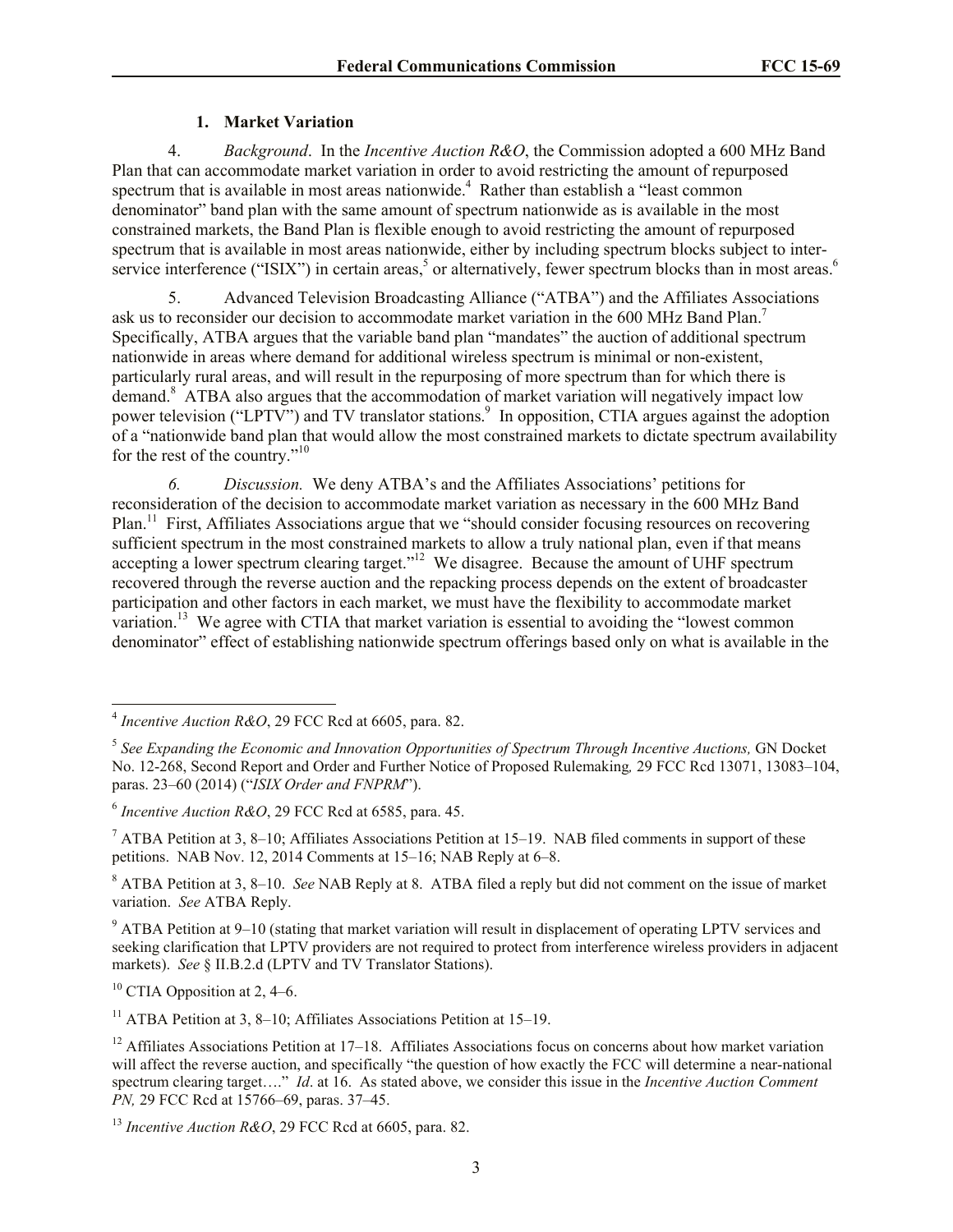most constrained market despite the availability of more spectrum in the vast majority of the country.<sup>14</sup> Allowing for market variation also will enable us to ensure that broadcasters have ample opportunity to participate in the reverse auction in markets where interest is high.<sup>15</sup>

7. Second, we disagree with ATBA's claim that accommodating market variation will result in reclaiming and repurposing more spectrum than for which there is demand.<sup>16</sup> The purpose of accommodating market variation is to prevent constrained markets from decreasing the amount of repurposed spectrum that will be available in most areas nationwide, not to increase the amount that is repurposed in areas that lack broadcaster participation and/or demand from wireless carriers.<sup>17</sup> Further, the Middle Class Tax Relief and Job Creation Act of 2012 ("Spectrum Act") ensures a voluntary, marketbased auction by requiring the forward auction to raise enough proceeds to satisfy the minimum proceeds requirements—in particular, the winning bids of reverse auction participants—before licenses can be reassigned or reallocated.<sup>18</sup> In other words, the Commission cannot repurpose any spectrum through the incentive auction process unless there is sufficient demand for the spectrum from wireless carriers participating in the forward auction. While ATBA expresses concern about displacement of LPTV stations in rural and underserved areas where they claim demand for wireless spectrum will be minimal, there are critical advantages to having a generally consistent band plan, including limiting the amount of potential interference between broadcast and wireless services and helping wireless carriers achieve economies of scale when deploying their new networks.<sup>19</sup> Accordingly, the Commission must recover spectrum in rural areas as well as urban ones. As we noted in the *Incentive Auction R&O*, however, "[i]n no case will we offer *more* spectrum in an area than the amount we decide to offer in most markets nationwide."<sup>20</sup>

8. As we explained in the *Incentive Auction R&O*, we fully recognize the advantages of a generally consistent band plan.<sup>21</sup> Nevertheless, the flexibility to accommodate a limited amount of market variation is absolutely necessary to address the challenges associated with the 600 MHz Band

 $\overline{\phantom{a}}$ 

 $14$  CTIA Opposition at 4–5. Affiliates Associations assert that we should maintain a nationwide band plan, and use the "lowest common denominator" markets as our clearing target, because "many of the markets … [that] will serve as a least common denominator are the most important markets for wireless carriers. Recovering additional spectrum in markets where wireless demand is relatively low serves no purpose." Affiliates Associations Petition at 17. We disagree with Affiliates Associations' premise. As discussed below, we will accommodate market variation only to the extent there is wireless demand in the forward auction. Further, our need to accommodate market variation hinges not only on broadcaster participation in the reverse auction but also on international border-related issues, which are independent of market demand. *See Incentive Auction Comment PN*, 29 FCC Rcd at 15763, para. 32.

<sup>15</sup> *Incentive Auction R&O*, 29 FCC Rcd at 6605, para. 82.

 $16$  ATBA Petition at 8–10.

 $17$  Even if a broadcast licensee elects to participate in the reverse auction and there is demand from wireless carriers in the forward auction, the broadcaster will not be required to go off the air unless it agrees to the price offered to relinquish its spectrum rights. *Incentive Auction R&O*, 29 FCC Rcd at 6605, para. 83. *See id.* at 6604, para. 81.

<sup>&</sup>lt;sup>18</sup> Middle Class Tax Relief and Job Creation Act of 2012, Pub. L. No. 112-96, §§ 6402 (codified at 47 U.S.C. § 309(j)(8)G)), 6403 (codified at 47 U.S.C. § 1452), 126 Stat. 156 (2012)(Spectrum Act). *See* 47 U.S.C. § 1452(c)(2)(A). *See also Incentive Auction R&O*, 29 FCC Rcd at 6714, para. 344; § III.A *infra* (Integration of the Reverse and Forward Auctions).

<sup>19</sup> *Incentive Auction R&O*, 29 FCC Rcd at 6605, para. 83. *See* ATBA Petition at 8-9; NAB Reply at 8.

<sup>20</sup> *Incentive Auction R&O*, 29 FCC Rcd at 6605, para. 83. *See also id*. at 6839, para. 667 n.1858 (stating that the Commission does not intend to "repurpose broadcast spectrum more extensively in rural areas than urban areas").

<sup>21</sup> *See Incentive Auction R&O*, 29 FCC Rcd at 6605, para. 83.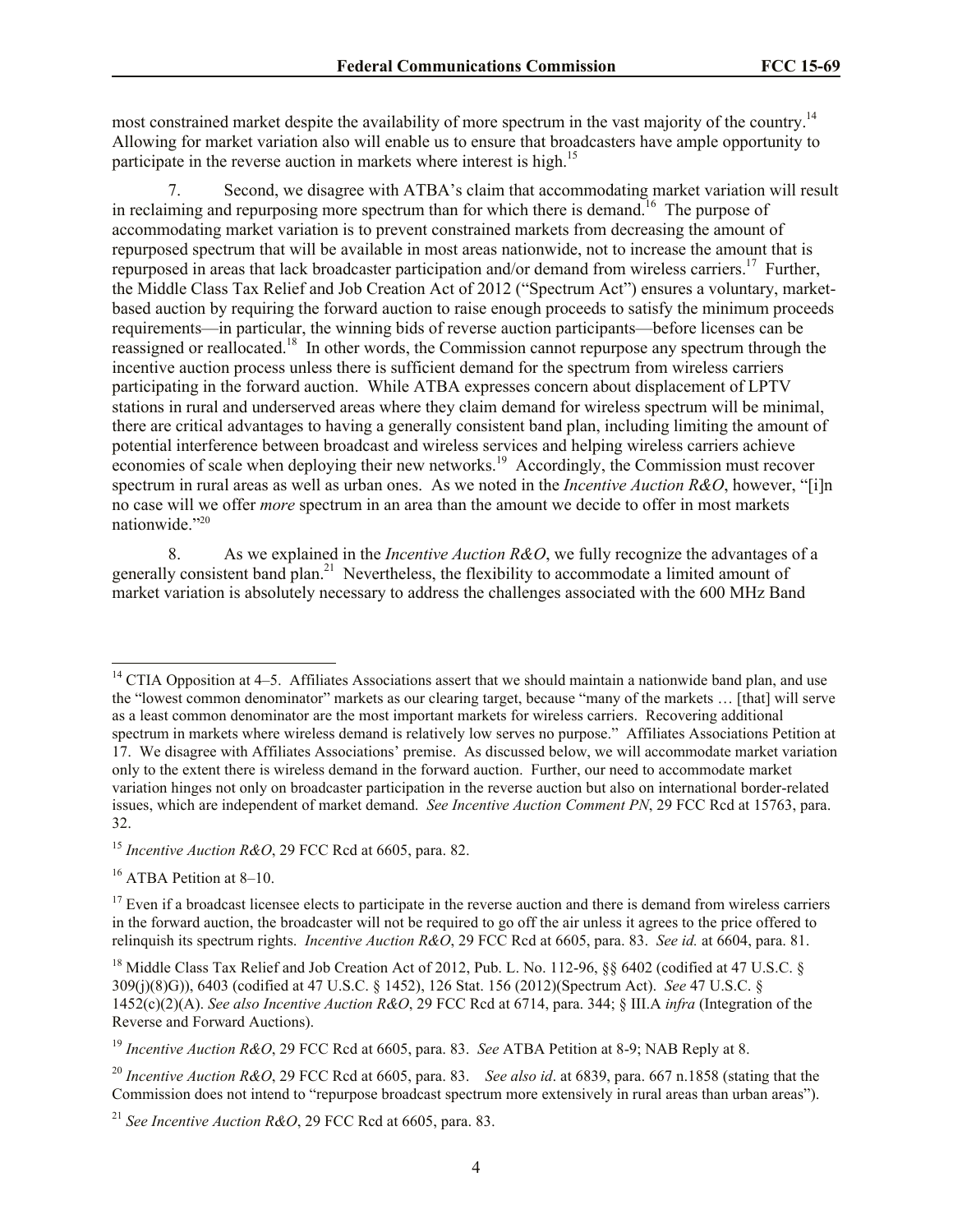Plan.<sup>22</sup> In affirming this threshold decision, we make no determination on the issues related to market variation, including how much market variation to accommodate, on which we sought comment in the *Incentive Auction Comment PN*. 23 We will resolve those issues in the forthcoming *Incentive Auction Procedures PN.*<sup>24</sup>

### **2. Guard Bands**

9. *Background*. The Spectrum Act authorizes the FCC to implement a band plan with "technically reasonable" guard bands, and authorizes "the use of such guard bands for unlicensed use."<sup>25</sup> In the *Incentive Auction R&O*, we interpreted the Spectrum Act to affirm the Commission's discretion to employ guard bands in exercising its spectrum management authority.<sup>26</sup> We concluded that establishing these guard bands will not only protect against harmful interference between the 600 MHz service and adjacent licensed services, but also help to ensure that the 600 MHz spectrum blocks offered in the forward auction are as interchangeable as possible, consistent with our auction goals.<sup>27</sup> We further concluded that the availability of guard bands for unlicensed use will bolster innovation and investment by unlicensed devices.<sup>28</sup> Accordingly, we established a guard band between television and wireless operations that ranges from seven to 11 megahertz, depending on the amount of spectrum cleared; a uniform duplex gap of 11 megahertz; and, if enough spectrum is repurposed to offer wireless blocks adjacent to channel 37 operations, uniform three megahertz guard bands to protect against interference between licensed Wireless Medical Telemetry Service ("WMTS") services on channel 37 and adjacent wireless services.<sup>29</sup>

10. ATBA and Free Access & Broadcast Telemedia, LLC ("Free Access") ask us to reconsider the size of the guard bands in the 600 MHz Band Plan. ATBA asserts that an 11 megahertz duplex gap is not "technically reasonable" and that the record does not reflect the need for guard bands larger than three megahertz.<sup>30</sup> Further, ATBA asserts that the effect of choosing such large guard bands is to "give unlicensed service 'primary' status over LPTV service" in violation of the Spectrum Act.<sup>31</sup> In

<sup>23</sup> See Incentive Auction Comment PN, 29 FCC Rcd at 15761-69, paras. 25-45 (seeking comment on various issues pertaining to market variation).

<sup>24</sup> See Incentive Auction R&O, 29 FCC Rcd at 6574, paras. 14–15. Accordingly, we decline to address the Affiliates Associations' request for clarification regarding issues related to market variation. *See* Affiliates Associations Petition at 16–18 (seeking clarification on, among other things, how the spectrum clearing target will be determined, how much variability will be allowed, how the potential costs and benefits of ISIX will be weighed in selecting a clearing target, and how competing broadcaster bids in the same or nearby markets will be weighed). Likewise, NAB's arguments that market variation will unnecessarily complicate the auction are untimely because we have not yet adopted the final auction procedures. *See* NAB Nov. 12, 2014 Comments at 16. We likewise decline to address the timing and status of auction and repacking software, as these matters will be addressed in the *Procedures PN*. *See* Affiliates Associations Petition at 18–19.

 $25$  47 U.S.C.  $\S$  1452(a), (b), (c).

 $\overline{a}$ 

 $22$  *See id.* at 6582, para. 40, 6604, para. 81. ATBA asks that we clarify that LPTV stations will not be required to protect wireless services in "adjacent markets," and that wireless operators may not claim protection against LPTV operators. ATBA Petition at 10. We decline to do so. LPTV stations are subject to displacement by primary services, regardless of whether the primary service is located in an adjacent market or the same market. *See Incentive Auction R&O*, 29 FCC Rcd at 6839-41, paras. 668-72. *See also* 47 C.F.R. § 73.3700(g).

<sup>26</sup> *Incentive Auction R&O*, 29 FCC Rcd at 6607–08, para. 89.

<sup>27</sup> *See id.* at 6592–95, paras. 61–67 and 6779–80, paras. 513–18.

<sup>28</sup> *Id.* at 6607–08, para. 89.

<sup>29</sup> *Id.*

<sup>30</sup> ATBA Petition at 7–8.

 $31$  *Id.* at 10–11.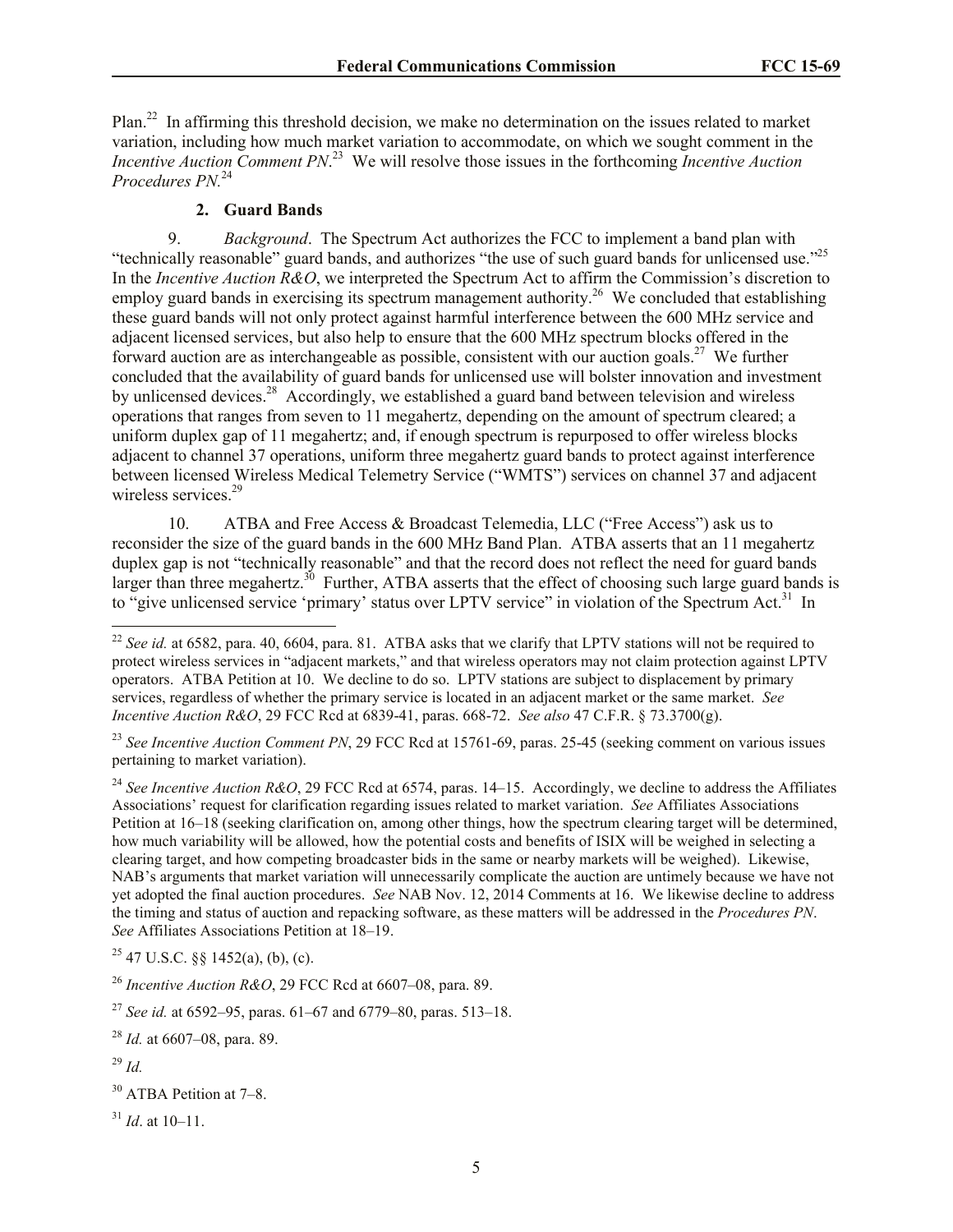opposition, both Google/Microsoft and the Wireless Internet Service Providers Association ("WISPA") defend our determination that the guard bands adopted in the *Incentive Auction R&O* are "technically reasonable."<sup>32</sup>

11. Free Access also asks us to reconsider our decision to incorporate remainder spectrum into the guard bands.<sup>33</sup> Because, in some instances, converting six megahertz television channels to paired five megahertz blocks would leave "remainders" of spectrum too small to use for licensed services, we concluded in the *Incentive Auction R&O* to add this remainder spectrum to the guard bands.<sup>34</sup> Free Access argues that remainder spectrum should be used to ensure a successful repacking first and, if there is still remainder spectrum after repacking, it should be auctioned or held for auction at a later date.<sup>35</sup> WISPA and CTIA oppose Free Access' petition, arguing that the Commission acted within its authority under the Spectrum Act in establishing the 600 MHz guard bands.<sup>36</sup> Free Access argues in its reply that the remainder spectrum is a "set aside" that exceeds the Commission's authority under the Spectrum Act. $37$ 

12. *Discussion.* We deny ATBA's and Free Access' petitions to reconsider the size of the guard bands. We also deny Free Access' petition to reconsider incorporating remainder spectrum into the 600 MHz guard bands. First, we agree with Google/Microsoft and WISPA that the guard bands adopted in the *Incentive Auction R&O* are permitted under the Spectrum Act. As Google/Microsoft and WISPA point out,<sup>38</sup> ATBA and Free Access apply an incorrect standard for determining guard band size.<sup>39</sup> In the *Incentive Auction R&O*, we specifically rejected suggestions that the "technically reasonable" standard in the statute requires us to restrict guard bands to "the minimum size necessary" to prevent harmful interference.<sup>40</sup> The Spectrum Act clearly permits the Commission to establish "technically reasonable" guard bands in the 600 MHz Band.<sup>41</sup> Petitioners provide no basis to revisit our interpretation of the "technically reasonable" standard set forth in the *Incentive Auction R&O*.

13. Second, ATBA claims that the record does not support adopting guard bands larger than three megahertz.<sup>42</sup> This claim is without merit. Most commenters supported guard bands within the size

 $\overline{\phantom{a}}$ 

<sup>38</sup> Google/Microsoft Opposition at 16; WISPA Opposition at 8.

<sup>39</sup> ATBA claims that the FCC has not shown that the sizes of the guard bands adopted in the *Incentive Auction R&O* are "necessary." ATBA Petition at 8. Similarly, Free Access asserts that guard bands must be "minimally sufficient." Free Access Petition at 8.

<sup>40</sup> *Incentive Auction R&O*, 29 FCC Rcd at 6609–10, para. 92. WISPA states that "[t]here is an obvious difference between these terms, and [Free Access]'s transparent attempt to obfuscate the statutory basis for the Commission's authority is unavailing." WISPA Opposition at 8.

 $41$  47 U.S.C. §§ 1452(a), (b), (c).

<sup>42</sup> ATBA Petition at 8.

 $32$  Google/Microsoft Opposition at 15–19; WISPA Opposition at 7–8.

 $33$  Free Access Petition at 7–10; Free Access Reply at 2, 8–9.

<sup>34</sup> *Incentive Auction R&O*, 29 FCC Rcd at 6608, para. 90.

<sup>&</sup>lt;sup>35</sup> Free Access Petition at 8.

<sup>36</sup> WISPA Opposition at 8–10; CTIA Opposition at 18–19.

 $37$  Free Access Reply at 2. Below, we dismiss Free Access' challenge to our decision to initiate a proceeding to consider whether to preserve a vacant television channel in each area for unlicensed and wireless microphone use following the auction. *See infra* paras. 95-97. *See also* Free Access Petition at 8; Free Access Reply at 2, 8–9. Free Access may comment on that issue in the rulemaking proceeding. *See Amendment of Parts 15, 73 and 74 of the Commission's Rules to Provide for the Preservation of One Vacant Channel in the UHF Television Band for Use By White Space Devices and Wireless Microphones,* MB Docket No. 15-146, Notice of Proposed Rulemaking, FCC 15- 68 (adopted June 11, 2015)(*Vacant Channel NPRM*).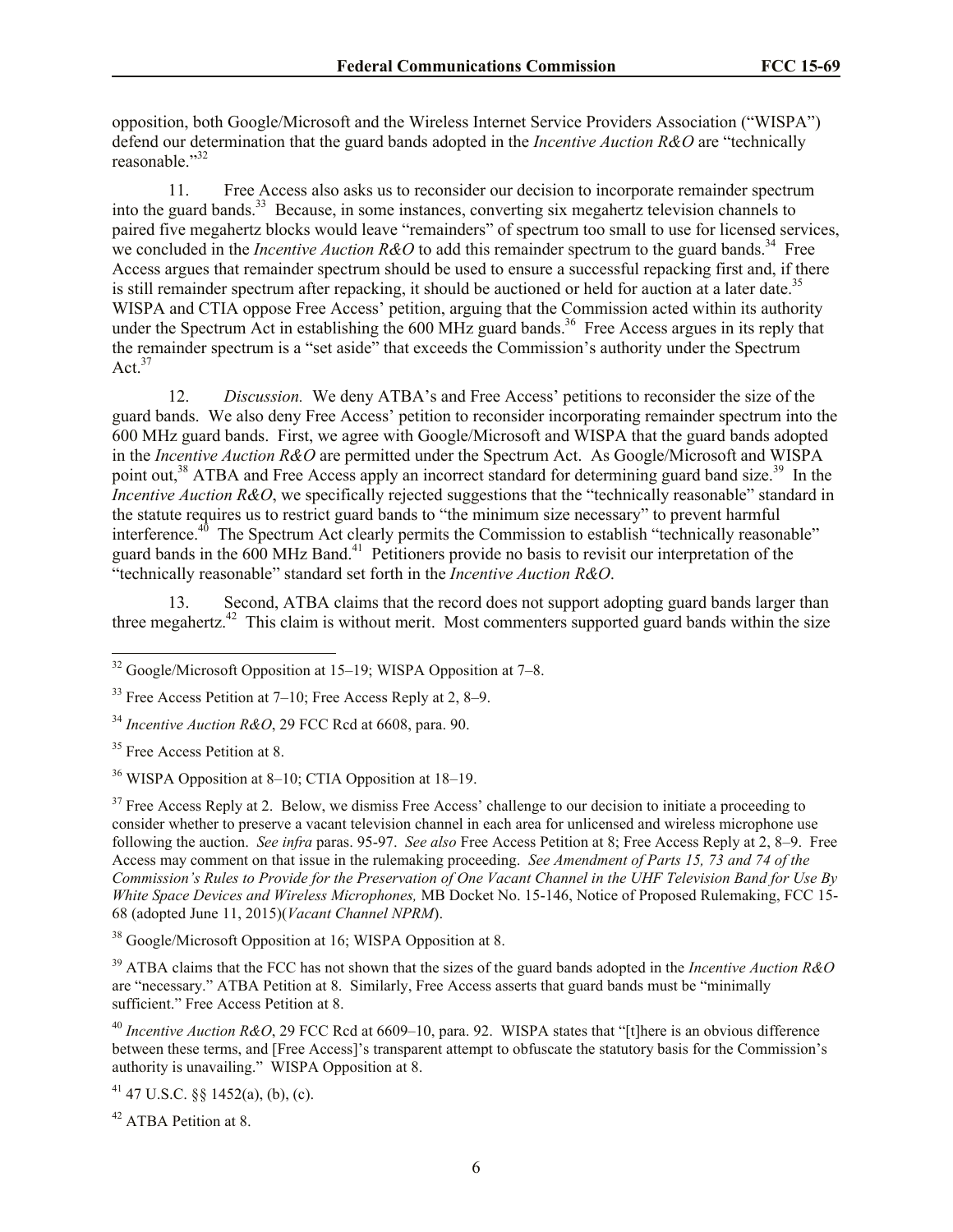range we adopted, with some commenters recommending much larger guard bands.<sup>43</sup> Furthermore, the guard bands are tailored to the technical properties of the 600 MHz Band under each spectrum recovery scenario, as well as to the unique goals of the incentive auction.<sup>44</sup> Our technical analysis, provided in the Technical Appendix of the *Incentive Auction R&O*, corroborated our conclusion that the guard bands adopted are technically reasonable to prevent harmful interference.<sup>45</sup>

14. Third, ATBA claims that the Commission is improperly using the auction as a "means to reallocate spectrum" from licensed services to unlicensed services.<sup>46</sup> We disagree. As discussed above, the Spectrum Act allows us to establish "technically reasonable" guard bands to protect against harmful interference. We considered a number of factors in creating the guard bands, including the technical properties of the 600 MHz Band, the need to accommodate different spectrum recovery scenarios (because we will not know in advance of the auction how much spectrum will be repurposed), the need to generate sufficient forward auction proceeds, and the problems that would be associated with auctioning "remainder spectrum."<sup>47</sup> Therefore, we reject the argument that we are sizing the guard bands solely to facilitate unlicensed use. The fact that the Spectrum Act allows us to make guard bands available for unlicensed use does not mean that we are reallocating spectrum from licensed services to unlicensed use. 48

15. Additionally, we deny Free Access' petition to reconsider incorporating remainder spectrum into the 600 MHz guard bands. In the *Incentive Auction R&O*, we determined that adding remainder spectrum to the guard bands would enhance interference protection for licensed services and avoid unduly complicating the bidding procedures.<sup>49</sup> Further, incorporating the remainder spectrum creates guard bands that, under every band plan scenario, are no larger than "technically reasonable."<sup>50</sup> Because the guard bands we establish by incorporating the remainder spectrum will be no larger than "technically reasonable," we have complied with the requirements of the Spectrum Act.

## **3. Band Plan Technical Considerations**

16. *Background.* In the *Incentive Auction R&O*, we determined that paired uplink and downlink bands supporting a Frequency Division Duplex ("FDD")-based framework for operations was the best design for the 600 MHz Band Plan in light of current technology, the Band's propagation characteristics, and the potential interference issues present in the Band.<sup>51</sup> Beyond these technical considerations, we also concluded that such a Band Plan best supported our central goal of allowing market forces to determine the highest and best use of spectrum, and supported a simple auction design as

<sup>46</sup> ATBA Petition at 7-8.

 $\overline{\phantom{a}}$ 

<sup>47</sup> Incentive Auction R&O, 29 FCC Rcd at 6608–09, paras. 90–91. While acknowledging that guard band size is subject to the statutory "technically reasonable" restriction, we recognized that it also is limited by our goals for the incentive auction. *Id.* at 6609, para. 91.

<sup>48</sup> *See* 47 U.S.C. §§ 1452(a), (b), (c).

<sup>49</sup> *Incentive Auction R&O*, 29 FCC Rcd at 6608–09, para. 90.

<sup>50</sup> *Id.* at 6608–09, para. 90, Appendix C, Figure 23 (Band Plan Scenarios).

<sup>43</sup> *Incentive Auction R&O*, 29 FCC Rcd at 6610–11, para. 93. For example, Alcatel-Lucent, AT&T, Motorola, Sony, Qualcomm, and Verizon Wireless all supported guard bands within the range we adopted. In contrast, Comcast, Free Press, and NCTA supported a duplex gap of at least 20 megahertz. *See id.* at 6610–11, para. 93 n.304.

<sup>44</sup> *Id.* at 6608–09, paras. 90–91.

<sup>45</sup> *See id.* at 6998–7017, Appendix C, § II.E (Effect of Frequency Separation on Inter- and Intra-service Interference).

<sup>&</sup>lt;sup>51</sup> *See id.* at 6575, para. 17. We also determined that a Time Division Duplex ("TDD")- based framework was not necessarily more efficient and suffered from potential link budget constraints resulting in less uplink coverage at the cell edge. *See id.* at 6587, para. 51.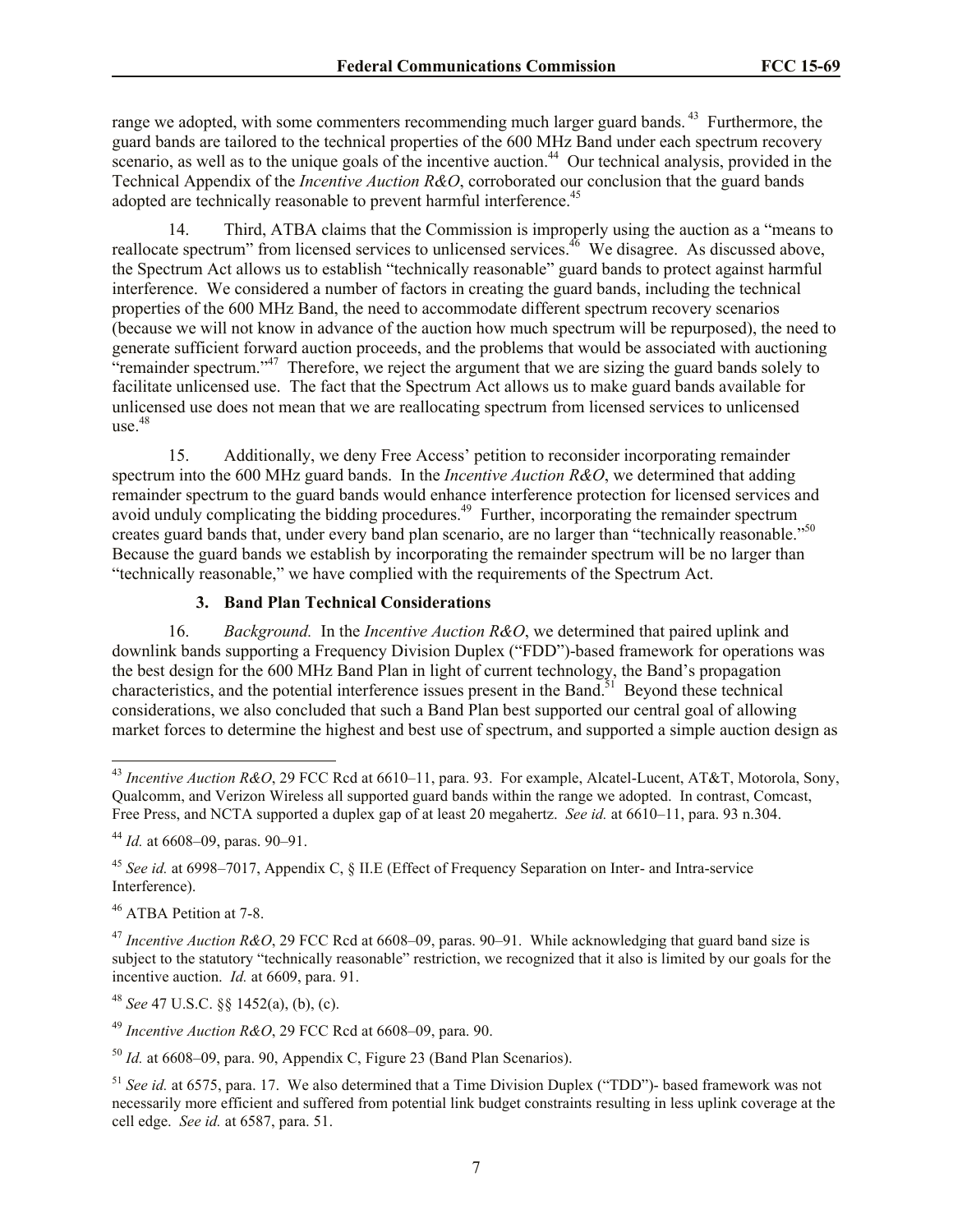well as our five key policy goals of utility, certainty, interchangeability, quantity, and interoperability.<sup>52</sup> We did not set spectrum efficiency standards for the 600 MHz Band, consistent with the Spectrum Act direction that we repurpose spectrum for licensing as "flexible use" spectrum.<sup>53</sup>

17. Artemis Networks, LLC ("Artemis") did not previously participate in the incentive auction proceeding, and argues for the first time on reconsideration that we should establish minimum spectrum efficiency requirements for 600 MHz Band licensees that are similar to the efficiencies achieved by Artemis' "pCell<sup>™"</sup> technology.<sup>54</sup> In opposition, CTIA argues that spectrum efficiency requirements are unnecessary and unprecedented and appear to be designed to promote Artemis' technology.<sup>55</sup> Artemis also argues that a TDD-based framework for the 600 MHz Band "is the only practical choice" for achieving high spectral efficiency with technology such as pCell, and that we should therefore allow for TDD operations in either a portion of, or the entire, 600 MHz Band.<sup>56</sup> In opposition, Mobile Future argues against allowing TDD operations in the 600 MHz Band given the overwhelming record support for an FDD-based framework, the Commission's careful consideration of the technical alternatives, and Artemis' unexplained failure to raise its argument in favor of TDD in the original pleading cycle.<sup>57</sup>

18. *Discussion*. We dismiss, and on alternative and independent grounds, we deny Artemis' petition for reconsideration. We agree with Mobile Future that Artemis should have raised its arguments previously, and that not doing so is grounds for dismissing its petition.<sup>58</sup> While Artemis asserts it could not have made its claims before because it was still in the process of testing when the *Incentive Auction*   $R\&O$  was issued,<sup>59</sup> Artemis concedes that it has been developing its technology for over a decade.<sup>60</sup> It has not shown why it was unable to raise these facts and arguments before adoption of the *Incentive Auction* 

 $\overline{\phantom{a}}$ 

<sup>55</sup> *See* CTIA Opposition at 3, 24 & n.73 (citing authority for the proposition that the Commission has dismissed arguments motivated primarily by financial incentives). Artemis disputes CTIA's claims. Artemis Reply at 5.

<sup>56</sup> *See* Artemis Petition at 22–23; Artemis Reply at 3; *see also* Artemis 2014 *Ex Parte* Letter at 2-4 & App. A at 51.

 $57$  Mobile Future Opposition at 1–2, 7–8. Mobile Future points out that the Commission explicitly sought comment on whether it should permit TDD operations in the 600 MHz band, and argues that because Artemis' technology was already under development, it should have raised its argument in favor of a TDD-based plan during the original pleading cycle. *Id*. at 8 & n.33 (citing *Expanding the Economic and Innovation Opportunities of Spectrum Through Incentive Auctions*, GN Docket No. 12-268, Notice of Proposed Rulemaking, 27 FCC Rcd 12357, 12423, paras. 183-84 (2012) ("*Incentive Auction NPRM*")). Artemis' Reply did not address Mobile Future's arguments.

<sup>58</sup> Mobile Future Opposition at 8. *See* 47 C.F.R. § 1.429(b)(1)–(3) ("A petition for reconsideration which relies on facts or arguments which have not previously been presented to the Commission will be granted only under the following circumstances: (1) The facts or arguments relied on relate to events which have occurred or circumstances which have changed since the last opportunity to present such matters to the Commission; (2) The facts or arguments relied on were unknown to petitioner until after his last opportunity to present them to the Commission, and he could not through the exercise of ordinary diligence have learned of the facts or arguments in question prior to such opportunity; or (3) The Commission determines that consideration of the facts or arguments relied on is required in the public interest.").

<sup>59</sup> Artemis Petition at 5, 23–24.

<sup>60</sup> *Id.* at 2, 14.

<sup>52</sup> *See id.* at 6584–85, para. 44.

<sup>53</sup> *See id.* at 6575, para.18, 6870, para. 741 & n.2090.

<sup>54</sup> *See* Artemis Petition at 12–14, 22; *see also* Letter from Stephen G. Perlman, President & CEO, Artemis Networks LLC to Marlene H. Dortch, Secretary, FCC, GN Docket No. 12-268, at 6 & App. A at 54 (filed Dec. 4, 2014) (Artemis 2014 *Ex Parte* Letter). Artemis states that it is a San Francisco-based privately-held startup "that, after over a decade of R&D, has developed a new approach to wireless, named 'pCell™,' that increases the spectral efficiency (SE) of LTE to >50 bps/Hz consistently throughout the coverage area (vs. <3 bps/Hz average for LTE-A) while remaining compatible with off-the-shelf LTE devices." Artemis Petition at 2; *see also* Artemis 2014 *Ex Parte*  Letter at App. A at 28.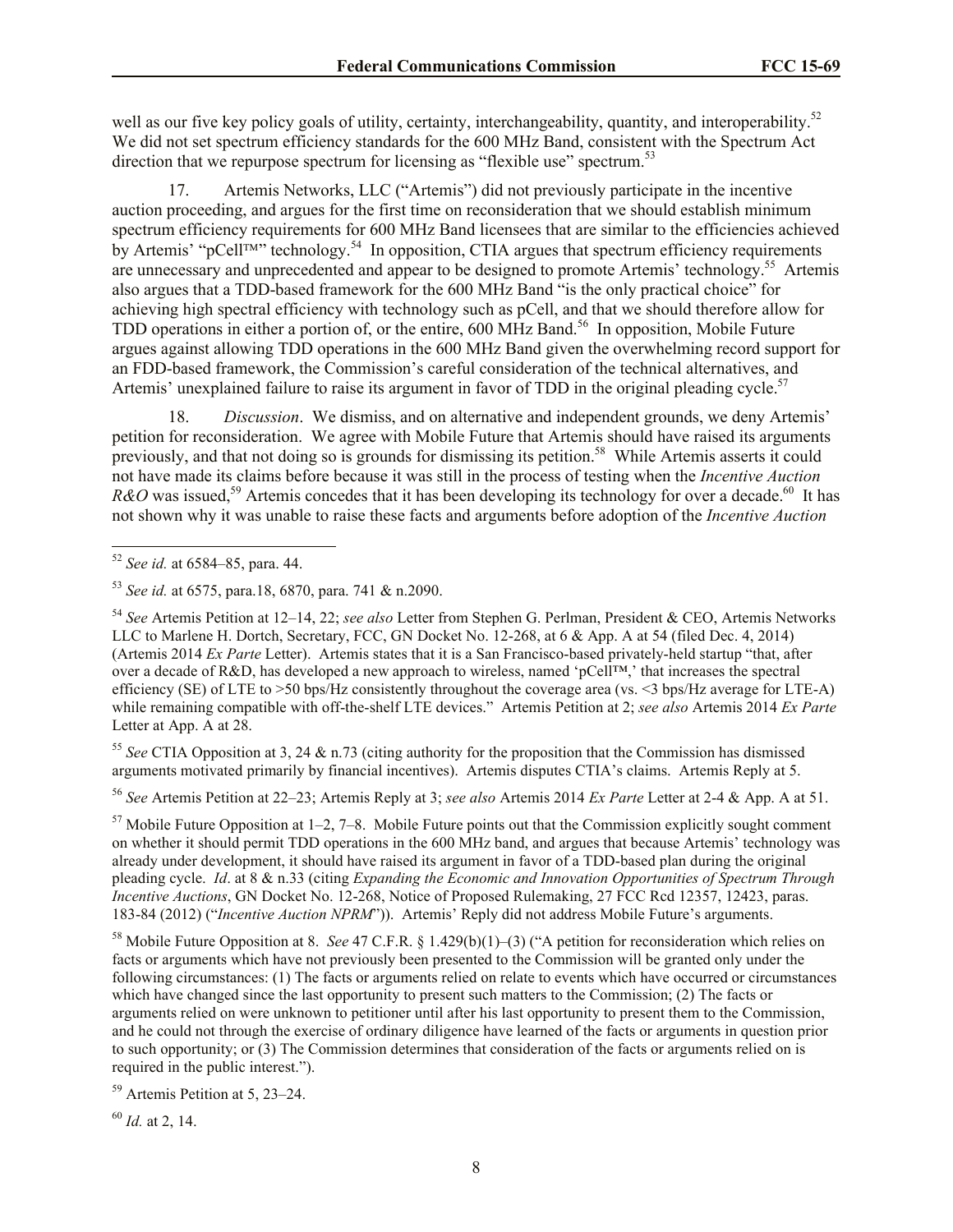*R&O*. Furthermore, during the course of the proceeding, the Wireless Bureau released a *Band Plan PN*, which provided sufficient detail about the band plans under consideration (including both FDD and TDD options) to allow Artemis to comment on those that could potentially impact its technology.<sup>61</sup> Even if, as Artemis claims, it was still testing its technology when the *Incentive Auction R&O* was issued,<sup>62</sup> it has not adequately explained why it could not have raised its claims regarding the need for minimum spectrum efficiency requirements or about the alleged advantages of TDD earlier.<sup>63</sup> Accordingly, we find that grant of the Artemis petition is not warranted under section 1.429(b)(1) because it does not "relate to events which have occurred or circumstances which have changed since the last opportunity to present such matters to the Commission."<sup>64</sup>

19. But even if its petition had been appropriately filed at this juncture, we would deny it on alternative and independent grounds because we also find that Artemis has failed to demonstrate that its petition to modify the 600 MHz band plan to allow TDD warrants reconsideration under the public interest prong of the rule.<sup>65</sup> As Mobile Future points out, we already considered whether to adopt a TDDbased framework for the Band Plan, "and chose to adopt an FDD-based plan after the proposal received overwhelming support in the record."<sup>66</sup> Furthermore, we disagree with Artemis' claim that because we evaluated FDD against TDD "in light of [then] current technology," Artemis' findings on the spectral efficiencies of its technology compel us to reconsider our decision.<sup>67</sup> Artemis has not established that it is in the public interest to reconsider our decision and modify our FDD Band Plan to allow for TDD-based operation on the description of its technology.<sup>68</sup> In fact, Artemis admits its technology can work in an

<sup>62</sup> Artemis Petition at 5.

 $\overline{\phantom{a}}$ 

<sup>64</sup> *See* 47 C.F.R. § 1.429(b)(1). Artemis also appears to justify its petition on the grounds that it "could not anticipate the final technical details of the 600 MHz plan until the *Incentive Auction R&O* was published," *see*  Artemis Petition at 5, or that "no one could have known that TDD was so highly efficient for high-order multiplexing," *see id.* at 24, or that it is "new knowledge" that pCell and high-order spatial multiplexing are more efficient with TDD or can achieve LTE-compatible high spectrum efficiency gains. *See id.* at 23. Although it has not explicitly asserted that reconsideration is warranted under section 1.429(b)(2) of our rules, Artemis would not succeed on this claim. Artemis has not demonstrated that the facts underlying its petition could not reasonably have been known prior to our adoption of the *Incentive Auction R&O*, particularly given that we specifically sought comment on a possible TDD framework (among other band plans) in both the *Incentive Auction NPRM* and in a *Band Plan PN*. Furthermore, Artemis has not explained why it lacked the knowledge to file an *ex parte* with the Commission concerning spectral efficiency after it publicly announced its pCell technology, which was prior to the adoption of the *Incentive Auction R&O*. *See supra* paras. 18-19.

<sup>65</sup> *See* 47 C.F.R. § 1.429(b)(3).

<sup>66</sup> Mobile Future Opposition at 7 & n.27 (citing *Incentive Auction R&O*, 29 FCC at Rcd 6587, para. 51 & n.111 ("Commenters overwhelmingly support this [FDD] approach.") (citing comments filed by multiple parties)).

<sup>67</sup> *See* Artemis Petition at 21–22 (arguing that we chose FDD based on technologies only with spectral efficiencies of 3bps/Hz or less and therefore lacked the benefit of Artemis' new findings with respect to pCell); Artemis Reply at 7-8. Artemis argues that with high-order spatial multiplexing technologies such as pCell (and most other 5G technologies likely to be used in the 600 MHz Band), the Commission's chosen FDD framework is "profoundly less efficient than TDD." Artemis Petition at 22.

<sup>68</sup> Artemis' arguments for adopting a TDD framework for the 600 MHz Band are not independent arguments for the adoption of TDD. Rather, Artemis argues that to achieve high spectral efficiency, carriers must use technology like

(continued….)

<sup>61</sup> *See, e.g., Wireless Telecommunications Bureau Seeks to Supplement the Record on the 600 MHz Band Plan*, GN Docket No. 12-268, Public Notice, 28 FCC Rcd 7414, 7418 *et seq.* (WTB 2013) (*Band Plan PN*). In addition to the original comment cycle, we released a number of supplemental public notices on key issues, and received additional *ex parte* filings until the Sunshine Notice took effect and the *Incentive Auction R&O* was adopted*.*

 $63$  In fact. Artemis revealed the details of its pCell technology through a public notice and a live demonstration at Columbia University on February 19, 2014 – months before we adopted the *Incentive Auction R&O*. *See* Press Release, Artemis, *pCellTM Wireless Breakthrough Delivers Fiber-Class Mobile to Everyone, All the Time* (Feb. 19, 2014), *available at* https://s3-us-west-1.amazonaws.com/artemis-files/Artemis+pCell+Launch+Press+Release.pdf.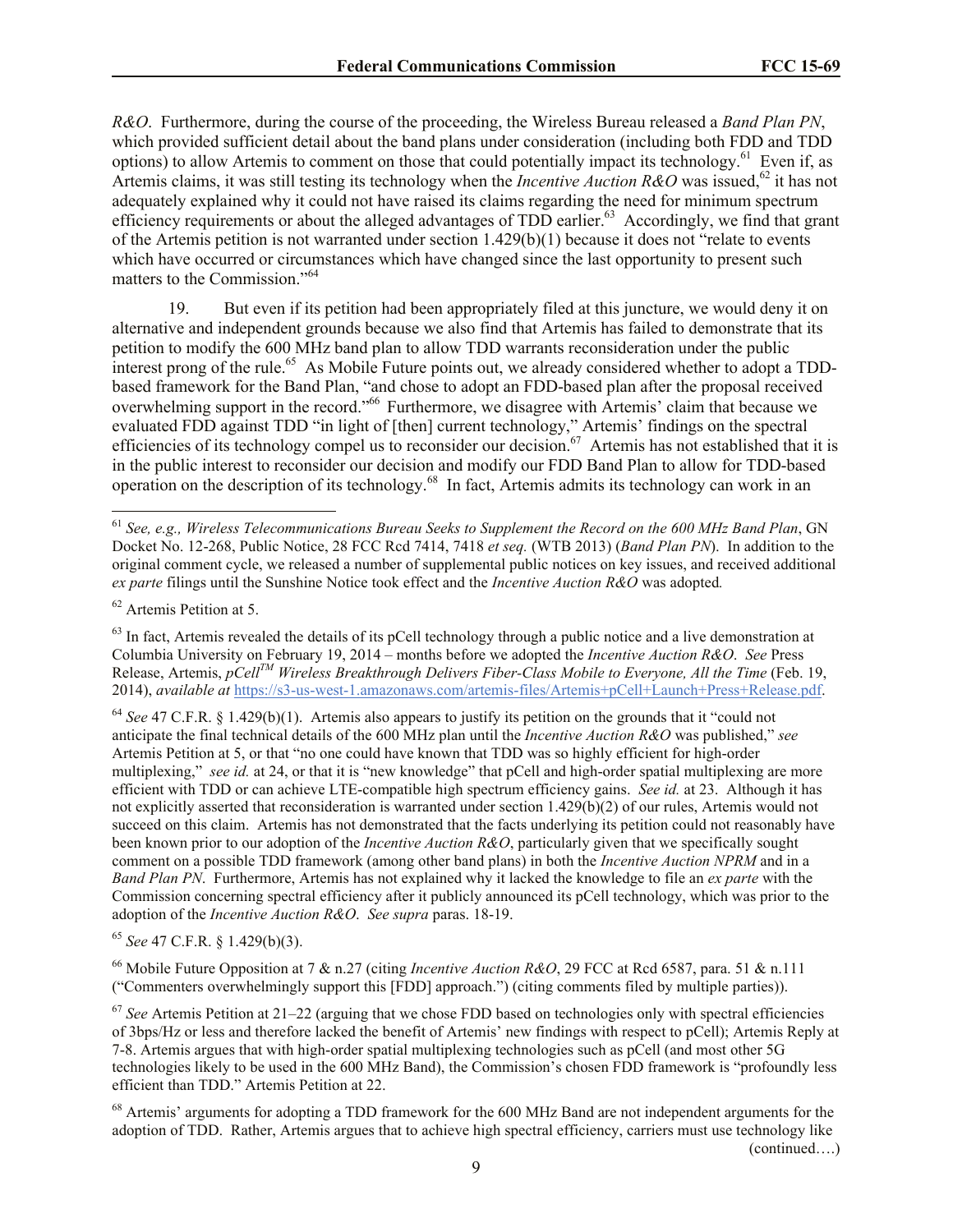FDD environment, just not as efficiently.<sup>69</sup> Furthermore, as we noted above, in deciding on a paired uplink and downlink Band Plan supporting an FDD-based framework, we weighed a number of technical factors, including "current technology, the Band's propagation characteristics, and potential interference issues present in the band," as well as considering our central goal of allowing market forces to determine the highest and best use of spectrum, our desire to support a simple auction design, and five key policy goals.<sup>70</sup> Further, we declined to allow a mix of TDD and FDD in the 600 MHz Band because it "would" require additional guard bands and increase the potential for harmful interference both within and outside the Band."<sup>71</sup> In arguing that TDD is preferable to FDD, Artemis fails to address the vast majority of the factors we considered in adopting the 600 MHz Band Plan.<sup>72</sup> In short, Artemis has not proven that it is in the public interest to reconsider our 600 MHz Band Plan and grant it the relief it seeks.<sup>7</sup>

20. In addition, we find Artemis has failed to demonstrate that it would be in the public interest to grant its petition for reconsideration to implement spectrum efficiency standards in the 600 MHz Band.<sup>74</sup> We agree with CTIA that for the 600 MHz Band, spectrum efficiency rules "are unprecedented, are not required under the Spectrum Act, and are unnecessary."<sup>75</sup> The Commission has generally found it unnecessary to implement spectrum efficiency standards for auctioned spectrum bands because the competitive bidding process itself is considered an effective tool for promoting efficient spectrum use.<sup>76</sup> Moreover, consistent with the Spectrum Act's directive,<sup>77</sup> we have adopted "flexible use"

(Continued from previous page)

its technology, which works most effectively with TDD networks. Artemis Petition at 21–24; *see also* Artemis 2014 *Ex Parte* Letter at 2-4 & App. A, at 51.

<sup>69</sup> Artemis Petition at 21.

<sup>70</sup> *See Incentive Auction R&O*, 29 FCC Rcd at 6575, para 17, 6584–85, para. 44, & 6587, para. 51; *see also supra*  para. 16 & nn.51 & 52.

<sup>71</sup> *See Incentive Auction R&O*, 29 FCC Rcd at 6587, para. 52. However, we stated that our determination regarding the suitability of an unpaired TDD framework was "limited to the decision before us" and noted that "advances in technology[] may make an unpaired, TDD-compatible framework appropriate in other circumstances." *Id.*

<sup>72</sup> Although Artemis states in its *ex parte* filing that the Commission should choose TDD over FDD on technical, economic, deployment, and public policy bases, *see* Artemis 2014 *Ex Parte* Letter at 5, it fails to directly address the findings we made on these issues in the *Incentive Auction R&O*.

<sup>73</sup> In its *ex parte* filing, Artemis raises some additional points to support its arguments. To the extent these are not mere unsupported assertions, we find they are not new arguments, but ones that have already been raised by commenters in the underlying record and already considered in reaching our conclusions in the *Incentive Auction R&O*. *See* Artemis 2014 *Ex Parte* Letter at 1-6.

<sup>74</sup> *See* 47 C.F.R. § 1.429(b)(3).

<sup>75</sup> CTIA Opposition at 24.

<sup>76</sup> *See Amendment of Part 90 of the Commission's Rules to Provide for the Use of the 220-222 MHz Band by the Private Land Mobile Radio Service*, PR Docket No. 89-552, GN Docket No 93-252, PP Docket No. 93-253, Memorandum Opinion and Order on Reconsideration, 13 FCC Rcd 14569, 14630, para. 133 & n.265 (1998) (citing *Allocation of Spectrum Below 5 GHz Transferred from Federal Government Use*, ET Docket No. 94-32, Second Report and Order, 11 FCC Rcd 624, 643–44, para. 46 (1995)):

The Commission has determined that the auction process tends to reinforce the desire of licensees to make efficient and intensive use of . . . spectrum. Auctions make explicit what others are willing to pay to use the spectrum, and the licensees' need to recoup the out-of-pocket expenditure for a license should provide additional motivation to get the most value out of the spectrum. In fact, the Commission has found that "the system of competitive bidding . . . will lead to the issuance of licenses to those parties who value the licenses most highly and who thus can be expected to make efficient and intensive use of the spectrum, as contemplated by Section 309(j)(3)(D) [of the Communications Act]."

<sup>77</sup> The Spectrum Act grants us incentive auction authority "to permit the assignment of new initial licenses *subject to flexible-use service rules*." 47 U.S.C. § 309 (j)(8)(G)(i) (emphasis added).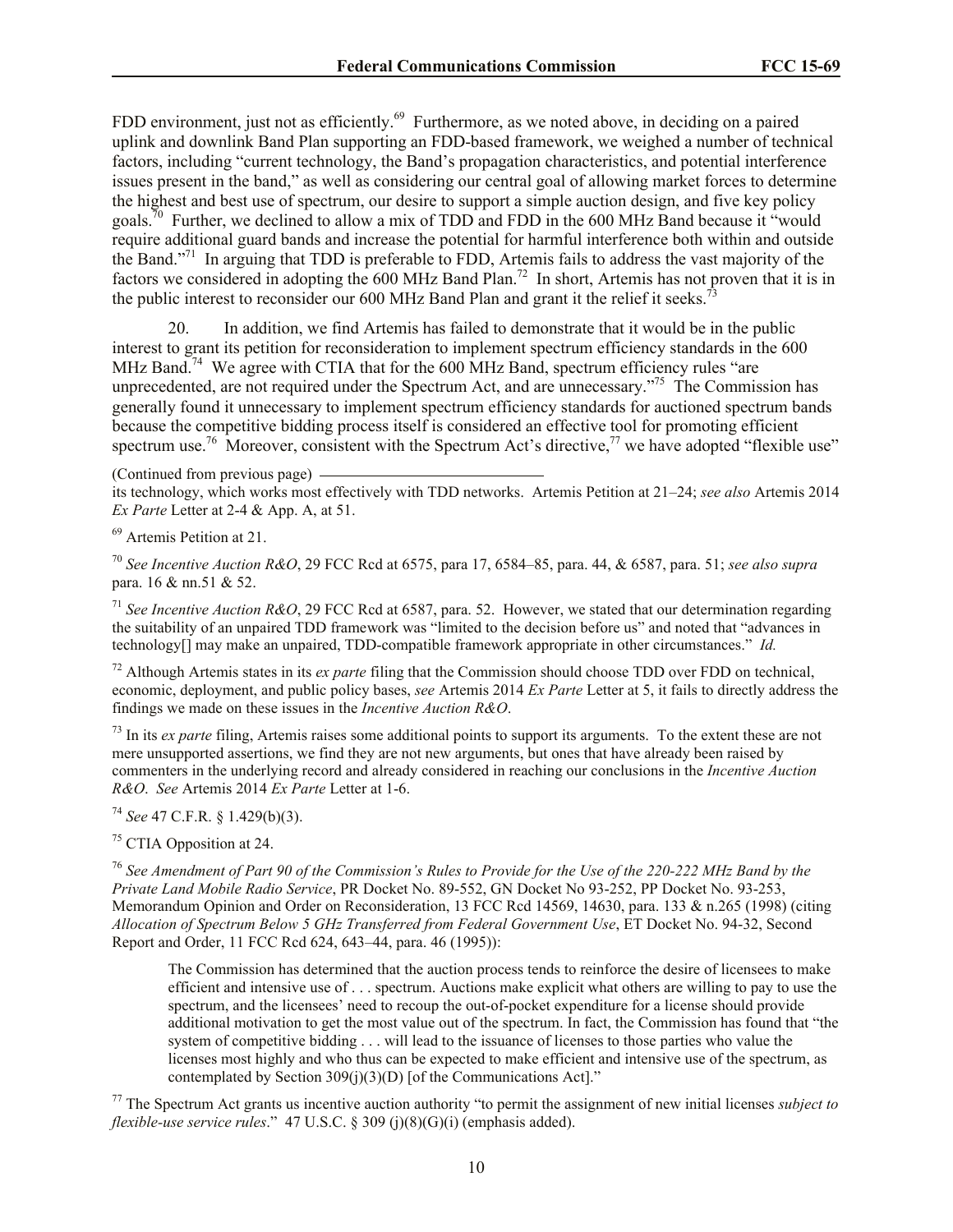service rules for the 600 MHz Band.<sup>78</sup> Flexible use allows licensees to pursue any technology most expedient for achieving their operational goals in responding to marketplace pressures and consumer demand.<sup>79</sup> In mobile broadband spectrum bands similar to the 600 MHz Band where the Commission has followed a policy of "flexible use," the Commission has not adopted spectrum efficiency standards.<sup>80</sup> Rather, in cases where the Commission has adopted spectrum efficiency standards, it has done so because those spectrum bands were not subject to competitive bidding and/or the licenses granted were nonexclusive, shared spectrum licenses.<sup>81</sup> Indeed, as CTIA notes, the 600 MHz technical rules "are modeled after requirements in other spectrum bands that have allowed spectrum to be put to its highest and best use and promote the public interest … [and] have proven highly successful, and there is no basis to depart from this framework in the 600 MHz band.<sup>382</sup> We agree. We note that, although we do not find it necessary to mandate these requirements, licensees can voluntarily choose to use Artemis' technology or similar technology to improve their spectral efficiency.<sup>83</sup>

# **B. Repacking the Broadcast Television Bands**

21. Below, we first decline to address challenges to decisions, which are the subject of pending litigation, regarding the use of updated software and inputs for applying the methodology

<sup>80</sup> *See Amendment of the Commission's Rules with Regard to Commercial Operations in the 1695-1710 MHz, 1755- 1780 MHz, and 2155-2180 MHz Bands*, GN Docket No. 13-185, Report and Order, 29 FCC Rcd 4610, 4652, para. 112 (2014) (*AWS-3 Report and Order*); *Service Rules for Advanced Wireless Services H Block—Implementing Section 6401 of the Middle Class Tax Relief and Job Creation Act of 2012 Related to the 1915-1920 MHz and 1995- 2000 MHz Bands*, WT Docket No. 12-357, Report and Order, 28 FCC Rcd 9483, 9490-91, paras. 15-16 (2013) (*H Block Report and Order*); *Service Rules for Advanced Wireless Services in the 200-2020 MHz and 2180-2200 MHz Bands*, WT Docket No. 12-70, Report and Order and Order of Proposed Modification, 27 FCC Rcd 16102, 16186, para. 220 (2012) (*AWS-4 Report and Order*). *See also Service Rules for the 698-746, 747-762 and 777-792 MHz Bands,* WT Docket No. 96-86, Second Report and Order, 22 FCC Rcd 15289, 15378, para. 242 (2007) (*700 MHz Second Report and Order*).

 $81$  For example, the Commission has in the past adopted spectrum efficiency standards for the Private Land Mobile Radio Service ("PLMR"). *See Replacement of Part 90 by Part 88 to Revise the Private Land Mobile Radio Services and Modify the Policies Governing Them and Examination of Exclusivity & Frequency Assignment Policies of the Private Land Mobile Radio Services*, PR Docket No. 92-235, Report and Order and Further Notice of Proposed Rulemaking, 10 FCC Rcd 10076, 10078, para. 2, 10121–22, paras. 95–97 (1995) (where the Commission imposed a spectrum efficiency standard to create efficiency incentives in channels in older PLMR bands that were assigned on a shared, non-exclusive basis at no charge and were congested with thousands of licensees). Furthermore, the Commission has applied a minimum capacity payload rule,  $47$  C.F.R. § 101.141(a)(3), to microwave services in various bands in order to "promote efficient frequency use" and ensure that licensees will use the facilities for which they apply. *See Amendment of Part 101 of the Commission's Rules to Facilitate the Use of Microwave for Wireless Backhaul and Other Uses and to Provide Additional Flexibility to Broadcast Auxiliary Service and Operational Fixed Microwave Licensees*, WT Docket No. 10-153, Report and Order, Further Notice of Proposed Rulemaking, and Memorandum Opinion and Order, 26 FCC Rcd 11614, 11628, para. 31, 11632, para. 40 (2011) (applying minimum capacity requirements to non-exclusive microwave operations that are awarded for specific point-to-point links without competitive bidding).

## <sup>82</sup> CTIA Opposition at 24.

 $\overline{a}$ 

<sup>83</sup> This, of course, presumes that a licensee can use this technology in an FDD environment, which Artemis claims it can, and that this technology can be implemented to work within the parameters of our 600 MHz technical rules.

<sup>78</sup> *See Incentive Auction R&O*, 29 FCC Rcd at 6575, para.18, 6870, para. 741 & n.2090.

<sup>&</sup>lt;sup>79</sup> The Commission has recognized that interference and technical rules can affect spectrum access and spectrum efficiency and overall network capacity, and it has largely adopted flexible licensing policies to the extent that they do not mandate any particular technology or network standard for commercial mobile wireless licensees. *Implementation of Section 6002(B) of the Omnibus Budget Reconciliation Act of 1993, Annual Report and Analysis of Competitive Market Conditions With Respect to Mobile Wireless,* WT Docket No. 11-186, Sixteenth Report, 28 FCC Rcd 3700, 3765, para. 75, 3821, para. 183 (2013).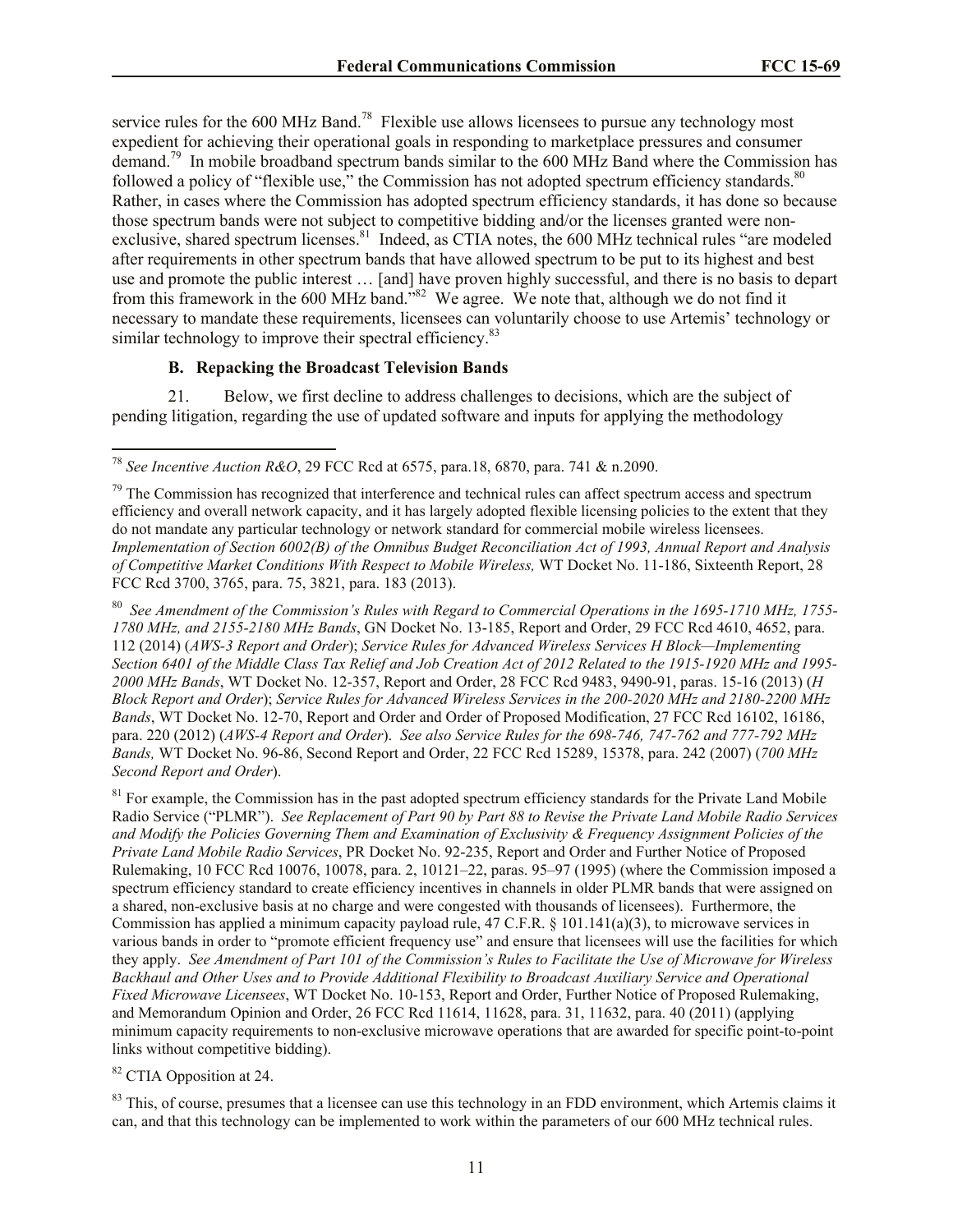described in OET Bulletin No. 69 ("OET-69"). We next modify two input values for applying the OET-69 methodology in order to address issues raised in the record. We then address challenges to our approaches to preserving eligible TV stations' coverage areas and populations served. Next, we address arguments as to which stations should be protected in the repacking process, including arguments by low power television ("LPTV") and TV translator station representatives. Finally, we address arguments regarding international coordination with Canada and Mexico along our common borders.

## **1. Implementing the Statutory Preservation Mandate**

## **a. OET-69 and** *TVStudy*

22. *Use of TVStudy*. In the *Incentive Auction R&O*, the Commission adopted the use of *TVStudy* software and certain modified inputs in applying the methodology described in OET-69 to evaluate the coverage area and population served by television stations in the repacking process.<sup>84</sup> The Affiliates Associations seek reconsideration of those decisions, arguing that the Spectrum Act's reference to the methodology described in OET-69 prohibits the Commission from changing either the implementing software or inputs to the methodology.<sup>85</sup>

23. In addition, the Affiliates Associations, as well as Cohen, Dippell and Everist, P.C. ("CDE"), complain that the use of *TVStudy* produces different results than the old software, and that we failed to address in the *Incentive Auction R&O* potential losses in coverage area.<sup>86</sup> CTIA, in its Opposition, supports the Commission's use of *TVStudy* to determine coverage area and population served of broadcast stations.<sup>87</sup> We decline to consider at this time the Affiliates Associations' and CDE's requests.<sup>88</sup> The arguments the Affiliates Associations and CDE raise are the subject of a recent decision by the United States Court of Appeals for the D.C. Circuit.<sup>89</sup> We will take appropriate action regarding these arguments in a subsequent Order.

24. *Vertical Antenna Pattern.* When the OET-69 methodology was developed, the regulatory framework for the digital transition of LPTV stations, including Class A stations, had not yet been established.<sup>90</sup> The Commission subsequently amended its rules to allow for use of OET-69 to evaluate Class A stations.<sup>91</sup> In so doing, the Commission determined that the assumed vertical antenna patterns for full power stations in Table 8 of OET-69 were not appropriate for Class A stations because they could underestimate service and interference potential.<sup>92</sup> The Commission adopted an assumption that the downward relative field strengths for digital Class A stations are double the values specified in Table 8 up to a maximum of 1.0. $^{93}$  Thus, when processing digital Class A station applications, the Commission

<sup>87</sup> CTIA Opposition at 14-17.

 $\overline{\phantom{a}}$ 

- <sup>88</sup> Affiliates Associations Petition at 20-23.
- <sup>89</sup> *See National Ass'n of Broadcasters, v. FCC*, 2015 WL 3634693 (D.C. Cir. June 12, 2015).

<sup>90</sup> *See generally* OET-69 (Feb. 6, 2004), available at http://transition.fcc.gov/Bureaus/Engineering\_Technology/Documents/bulletins/oet69/oet69.pdf at 1.

<sup>91</sup> *See* 47 C.F.R. § 74.793. These modifications are presently reflected in the processing of Class A and LPTV license applications.

<sup>92</sup> *Amendment to Parts 73 and 74 of the Commission's Rules to Establish Rules for Digital Low Power Television, Television translator, and Television Booster Stations and to Amend Rules for Digital Class A Television Stations*, Report and Order, 19 FCC Rcd 19331, 19364, para. 96 n.192, 19367-68, para. 104 (2004) (*Digital LPTV Order*).

 $93$  The rules now reflect the use of the doubled vertical antenna pattern values when calculating interference to or from Class A stations. *See* 47 C.F.R. § 73.793.

<sup>84</sup> *Incentive Auction R&O*, 29 FCC Rcd at 6626, para 130; *see* 47 U.S.C. § 1452(b)(2).

<sup>85</sup> Affiliates Associations Petition at 21.

<sup>86</sup> *See id.* at 22*; See* CDE Petition at 4-5.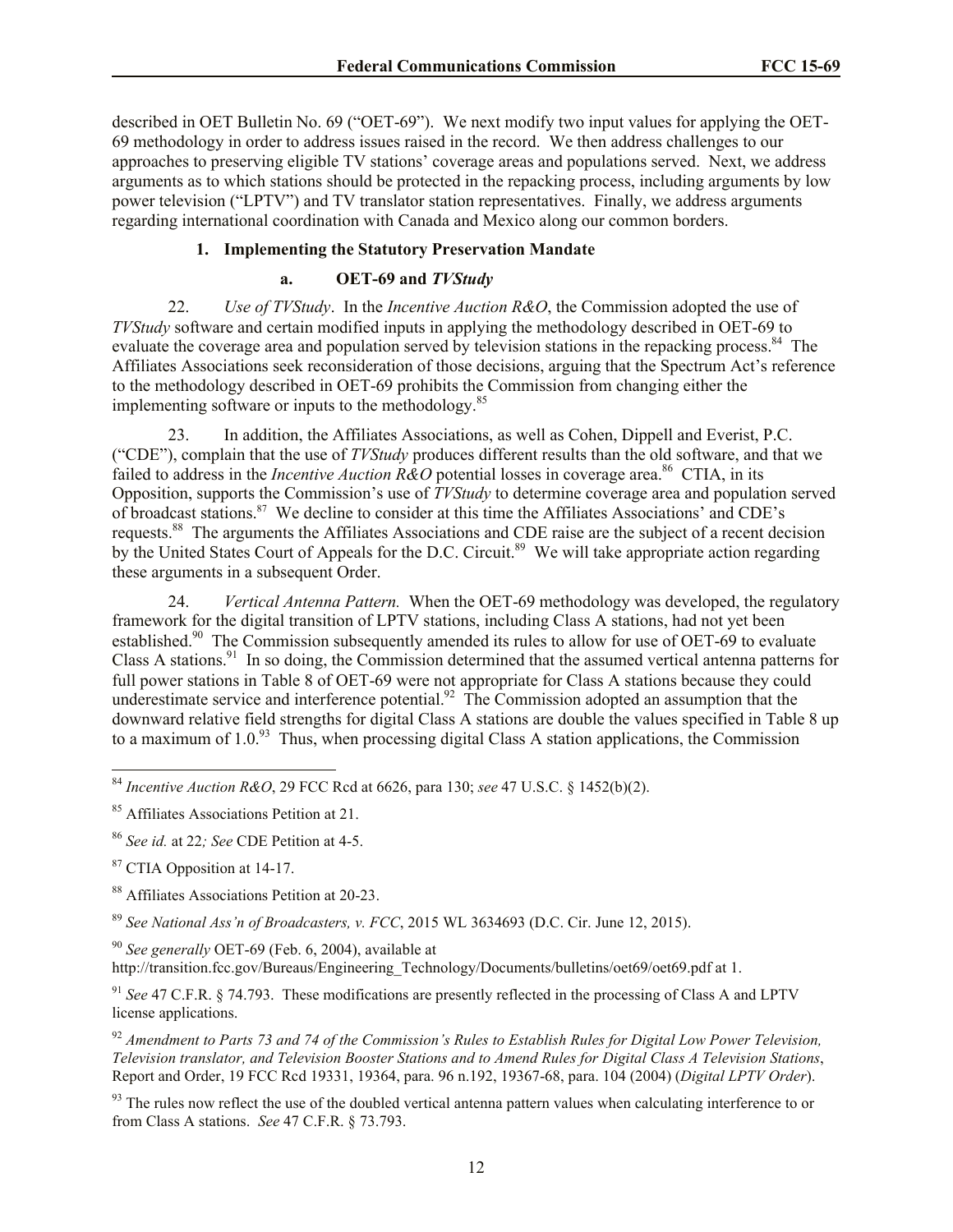doubles the Table 8 values for purposes of predicting interference.<sup>94</sup> In addition, the Commission's rules do not call for the use of any vertical pattern when predicting digital Class A coverage area.<sup>95</sup> This distinction between full power and Class A stations is not reflected in the *TVStudy* software, which uses the same vertical antenna patterns for Class A and full power stations.<sup>96</sup>

25. Expanding Opportunities for Broadcasters Coalition ("EOBC") urges the Commission to revise the vertical antenna pattern inputs for Class A stations in *TVStudy* to conform to the Commission's rules in order to avoid underestimating the coverage areas of a number of Class A stations.<sup>97</sup> EOBC claims that revising the antenna pattern inputs in *TVStudy* will eliminate population losses that appear in the *TVStudy* results when compared with those of the legacy OET software. For example, EOBC indicates that *TVStudy* shows a 95.7 percent population loss for KSKT-CA which disappears when the correct inputs are used.<sup>98</sup> No other commenters commented on EOBC's request.

26. *Discussion.* We agree with EOBC, and revise the vertical antenna pattern inputs for Class A stations in *TVStudy* to reflect the same values we use when evaluating Class A license applications. The Commission previously has determined that those vertical antenna pattern settings better represent the performance characteristics of antennas used by Class A stations and, therefore, we conclude that they will enable more accurate modeling of the service and interference potential of those stations during the repacking process. Therefore, *TVStudy* will use no vertical antenna pattern when calculating Class A stations' protected contours and will double the vertical antenna pattern values included in Table 8 of OET-69 (to a maximum value of 1.0) for calculating interference. We note that our modified approach will reduce or eliminate the differences in results that EOBC observed between *TVStudy* and *tv\_process*, the Media Bureau's application processing software.<sup>99</sup>

27. *Power Floors. TVStudy* uses minimum effective radiated power ("ERP") values, or power floors, to replicate a television station's signal contours when conducting pairwise interference analysis in the repacking process. When *TVStudy* is used to conduct this analysis, it uses each station's specific technical parameters and a set of default configuration parameters. Its power floor for full power stations is set to one kilowatt for stations on low-VHF channels, 3.2 kilowatts for stations on high-VHF channels, and 50 kilowatts for stations on UHF channels.<sup>100</sup> Similarly, its power floor for Class A digital TV stations is set to 0.07 kilowatts for stations on VHF channels and 0.75 kilowatts for stations on UHF channels.<sup>101</sup> These power floors, which were established for full power stations during the digital

 $\overline{a}$ 

<sup>98</sup> EOBC Oct. 31, 2014 *Ex Parte* Letter at 2.

<sup>99</sup> EOBC identified two television stations, KSKT-CA and WBGH-CA, for which the difference between *TVStudy* and *tv\_process* in terms of population served is over 95 percent. *See* EOBC Oct. 31, 2014 *Ex Parte* Letter at 2. Our action here will result in there being no difference in the software's predictions of the stations' populations served.

(continued….)

<sup>94</sup> *Id*.

<sup>95</sup> *See* 47 C.F.R. § 73.6010. Specifically, section 73.6010(d) provides that digital Class A station's service is calculated in accordance with section 73.625(b)(1), which has no provision for inclusion of a vertical pattern value.

<sup>96</sup> *Incentive Auction R&O*, 29 FCC Rcd at 6639 n.509.

<sup>&</sup>lt;sup>97</sup> See Letter from Preston Padden, Executive Director, Expanding Opportunities for Broadcasters Coalition, to Marlene H. Dortch, Secretary, FCC, GN Docket 12-268, ET Docket No. 13-26 (filed Oct. 31, 2014) (EOBC Oct. 31, 2014 *Ex Parte* Letter).

<sup>100</sup> *See Incentive Auction Task Force Releases Information Related to Incentive Auction Repacking*, Public Notice, 28 FCC Rcd 10370, 10381-82 (IATF 2013) (listing power floors) (*Repacking Data PN*). *See also Incentive Auction R&O*, 29 FCC Rcd at 6620, para. 115 (adopting approach to developing constraint files proposed in the *Repacking Data PN*).

<sup>&</sup>lt;sup>101</sup> Digital Class A service rules did not exist at the time these power floors were established. The power floors for digital Class A stations were subsequently derived by applying the same minimum-to-maximum ratio as for full power stations to the maximum ERPs in the digital Class A service rules. Thus, given  $(50 \text{ kW}) / (1,000 \text{ kW}) = 0.05$ ,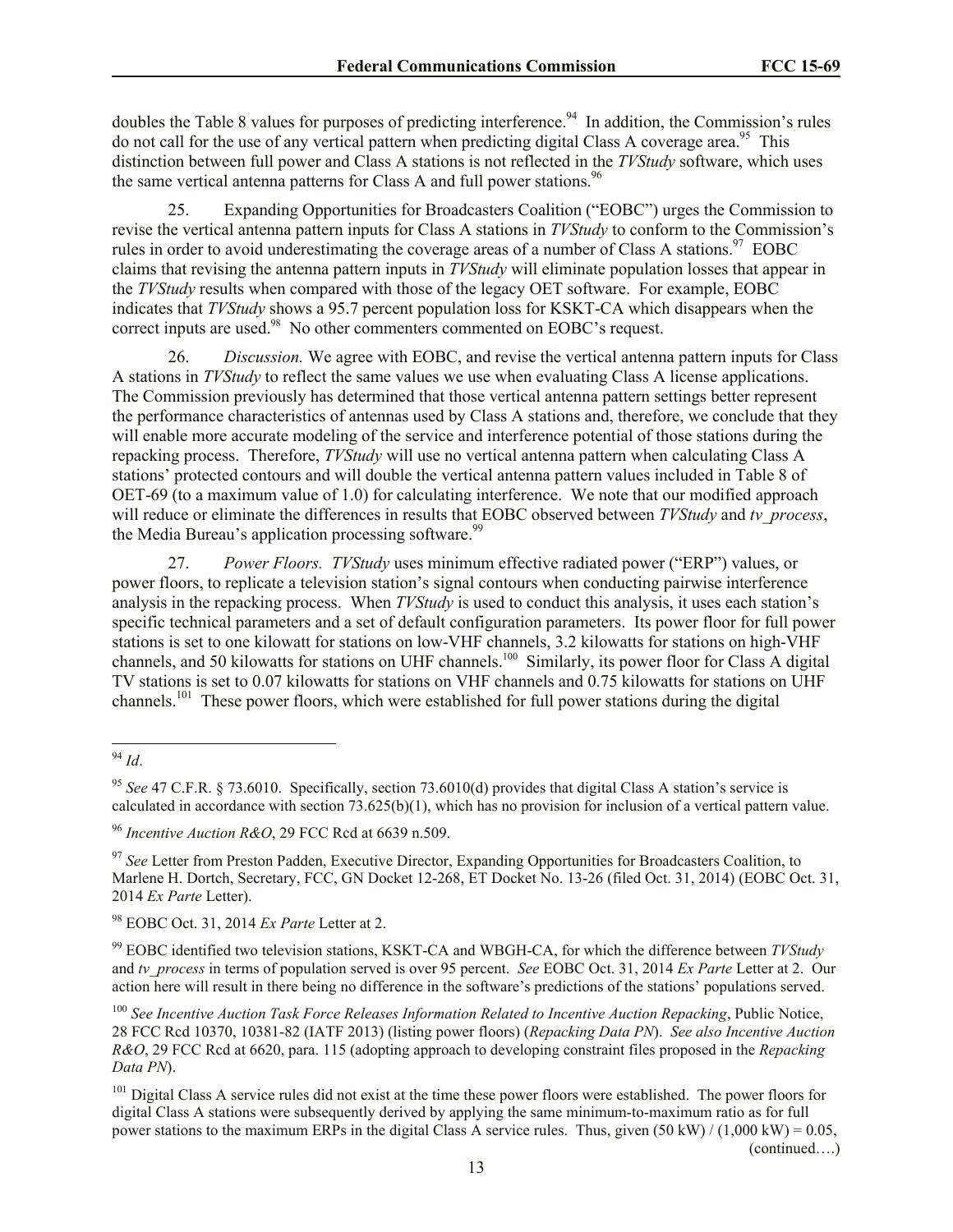television ("DTV") transition,<sup>102</sup> originally were intended to ensure that all stations would be able to provide service competitively within their respective markets prior to knowing the precise technical details about how their digital television stations would eventually be constructed.<sup>103</sup> In other words, they were set high to protect stations' ability to "grow into" the power level needed to replicate their analog service areas.<sup>104</sup> In comparison, section 73.614 of our rules specifies a power floor of 100 watts for full power stations (our rules do not specify a power floor for Class A stations).<sup>105</sup>

28. EOBC observes that use of these power floors in *TVStudy* produces some anomalous results when replicating particular stations' contours on different channels in the context of the pairwise interference analysis.<sup>106</sup> EOBC provides as an example a full power station licensed to operate on channel 18 with an ERP of 1.62 kW. When *TVStudy* replicates that station's contour on a different channel, it uses a minimum ERP of 50 kW, which makes the station appear more resistant to interference than it actually is.<sup>107</sup> EOBC requests that the Commission either rationalize the use of power floors or eliminate them.<sup>108</sup> No other commenters commented on EOBC's request.

29. *Discussion*. We will reduce the power floors in *TVStudy* to address the issue raised by EOBC. Specifically, we will reduce the power floors in *TVStudy* to 100 watts for full power stations and 24 watts for Class A stations. A 100 watt power floor for full power stations accords with our rules.<sup>109</sup> Our rules do not provide for a minimum ERP for Class A stations, but we find that a 24 watt value is reasonable because it represents the lowest ERP of any Class A station currently licensed.<sup>110</sup> We do not anticipate that these lower power floors will reduce our repacking flexibility significantly.<sup>111</sup>

30. The modified power floors we adopt will allow replication of stations' existing coverage areas on different frequencies without artificially inflating their ERP values. Currently, when it replicates a television station's signal contour on a different channel, *TVStudy* assigns the station a default ERP value if the value necessary for replication is below the power floor. Because the default value exceeds the value actually required to replicate the station's contour, the use of power floors artificially inflates a

<sup>102</sup> *See Advanced Television Systems and Their Impact upon the Existing Television Broadcast Service*, MM Docket No. 87-268, Sixth Report and Order, 12 FCC Rcd 14588 (1997) (*DTV Sixth Report and Order*).

<sup>103</sup> *See DTV Sixth Report and Orde*r, 12 FCC Rcd at 14605-6, para. 30; *Advanced Television Systems and Their Impact upon the Existing Television Broadcast Service*, MM Docket No. 87-268, Second Memorandum Opinion and Order on Reconsideration of the Fifth and Sixth Report and Orders, 14 FCC Rcd 1348, 1374, para. 58 (1998).

<sup>104</sup> *See DTV Sixth Report and Order*, 12 FCC at 14607, para. 33 ("… broadcasters will be allowed to operate at power levels lower than those specified for their operation in the DTV Table. This will afford them an opportunity to increase their power over time and thereby 'grow into' the power level needed for full service area, as specified in the DTV Table").

<sup>105</sup> *See* 47 C.F.R. § 73.614.

<sup>106</sup> *See* Letter from Preston Padden, Executive Director, Expanding Opportunities for Broadcasters Coalition, to Marlene H. Dortch, Secretary, FCC, GN Docket 12-268, ET Docket No. 13-26 (filed Aug. 7, 2014) (EOBC Aug. 7, 2014 *Ex Parte* Letter).

<sup>107</sup> *See id.*

<sup>108</sup> *See id.* 

<sup>109</sup> *See* 47 C.F.R. § 73.614*.* 

<sup>110</sup> *See* WFXQ-CD, Springfield, Massachusetts, Facility ID 2650.

 $111$  The coverage areas and interference potential of the stations in question are relatively small, and the lower power floors are not likely to change the results regarding the stations enough to impact the number of constraints they impose on the repacking process.

<sup>(</sup>Continued from previous page)  $\cos (0.05)(15 \text{ kW}) = 0.75 \text{ kW}$  for UHF; similarly, (1 kW / 45 kW) = 0.022, so (0.022)(3 kW) = 0.07 kW for VHF. *See* 47 C.F.R. §§ 73.6007, 74.735.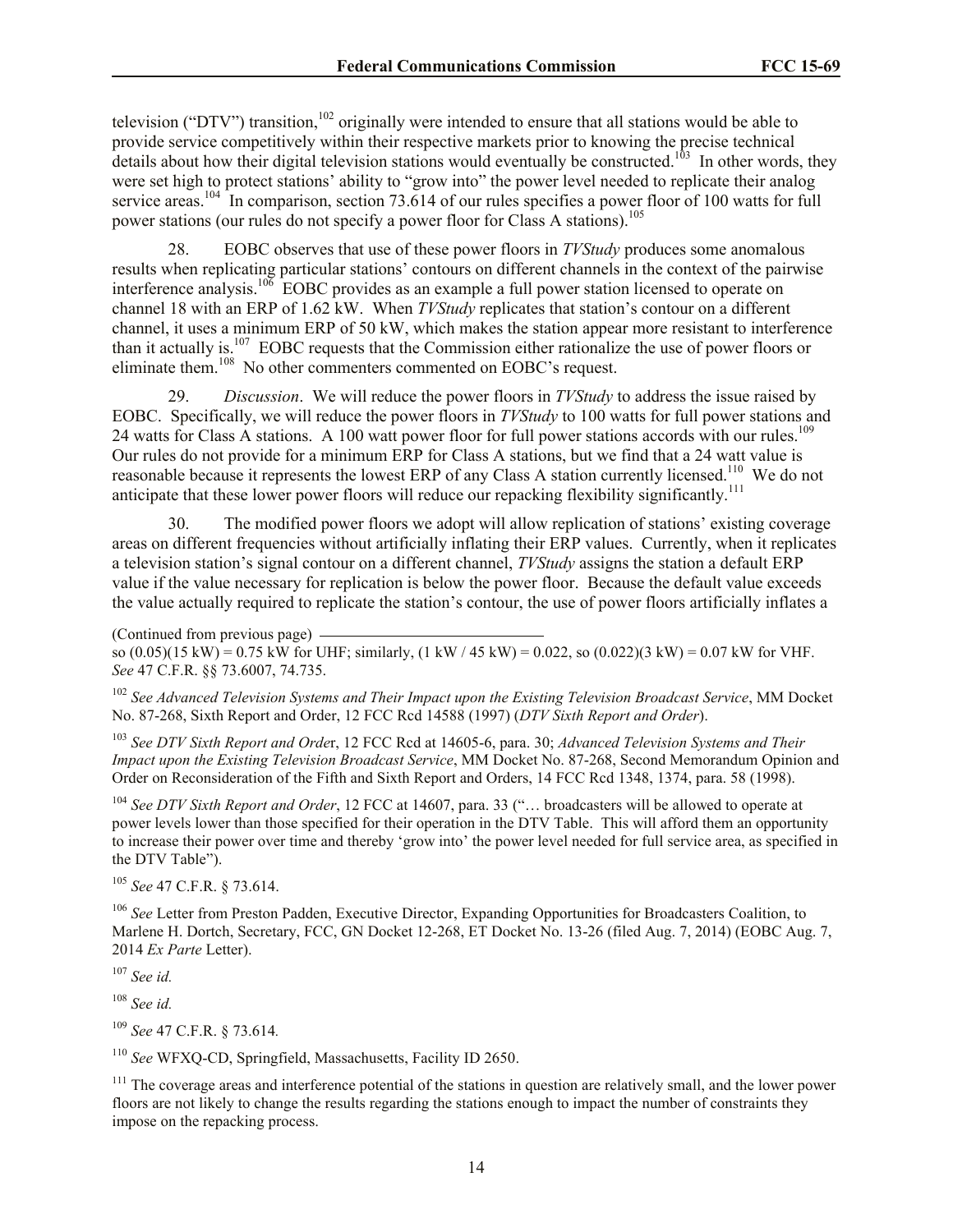station's predicted coverage area in such situations. The result is inaccuracy: the station's signal is predicted to be stronger than it actually would be, so *TVStudy* predicts coverage in areas that in fact would not receive service, and does not predict interference from undesired signals in other areas. Pursuant to EOBC's request, we adopt modified power floors to correct such inaccuracies.

31. We decline to adopt EOBC's alternative request to eliminate the use of power floors in *TVStudy*. Power floors remain necessary with regard to stations presently operating with very low power levels. Otherwise, their assigned ERP values on new frequencies, particularly on lower frequencies, might be unreasonably low. For example, due to differences in signal propagation between VHF and UHF channels, the signal of a UHF station operating with a low power level could be replicated on a VHF channel with a power level of less than 10 watts or even a fraction of a watt. We are concerned that the signals of such stations within their service contours, in the event that they were assigned to new channels, might be so weak as to not be adequately receivable by the stations' existing viewers due to noise and other environmental considerations. Furthermore, if such stations are full power stations, their ERP values would not comply with the minimum specified in our rules.<sup>112</sup>

## **b. Preserving Coverage Area**

32. *Background*. In the *Incentive Auction R&O*, we stated that we would make all reasonable efforts to preserve the existing coverage areas of stations operating under a waiver of the antenna height above average terrain ("HAAT") or ERP limits pursuant to section  $73.622(f)(5)$ .<sup>113</sup> At the same time, we stated that "such operations will not be protected to the extent that they exceed the maximum power limits specified in the Commission's rules without regard to HAAT. Stations licensed pursuant to a waiver of the applicable ERP limit will be permitted to continue operations at power levels up to the existing authorized ERP."<sup>114</sup>

33. Walt Disney Company ("Disney"), Dispatch Printing Company ("Dispatch"), and CDE request that we preserve the coverage areas of stations that operate licensed facilities pursuant to a waiver of the maximum ERP limit, without regard to HAAT.<sup>115</sup> Disney and Dispatch are concerned that the above-quoted language would result in the preservation of coverage area and population served for some stations based on the maximum ERP level specified in the rules rather than the higher ERP level at which these stations are licensed to operate pursuant to a waiver.<sup>116</sup> Dispatch argues that this approach would violate section 1452(b)(2) of the Spectrum Act and the Administrative Procedure Act, 5 U.S.C. § 553  $("APA")$ .<sup>117</sup> NAB filed in support of these requests, and no commenter filed in opposition.<sup>118</sup>

34. *Discussion*. We grant Disney's, Dispatch's, and CDE's requests for reconsideration regarding the preservation of coverage area and affirm that we will make all reasonable efforts to preserve

 $\overline{a}$ <sup>112</sup> *See* 47 C.F.R. § 73.614.

<sup>113</sup> *See Incentive Auction R&O*, 29 FCC Rcd at 6645, para 167. The maximum power limits are set forth in section 73.622(f) of the rules. 47 C.F.R. § 73.622(f). The maximum power limits are specified in conjunction with the maximum antenna HAAT limits.

<sup>114</sup> *See Incentive Auction R&O*, 29 FCC Rcd at 6645, para. 167 (footnotes omitted).

<sup>115</sup> *See generally* Disney Petition at 1; Dispatch Petition at 1; CDE Petition at 4.

<sup>&</sup>lt;sup>116</sup> Disney Petition at 2-5. Most stations operating pursuant to such waivers are VHF stations that were not able to provide adequate service to the population within their former analog and /or current digital coverage area if they used facilities that complied with the DTV maximum limits following the digital transition. Those stations are WHBF-TV, WCYB-TV, WOI-DT, WPVI-TV, KTVM-TV, WRGB, KWWL, WJLA-TV, WABC-TV, KRCR-TV, WBNG-TV, WLIC-TV, KTVB, WTPC-TV, WSIU-TV, WNJB, WGAL, WFAA, KCAU-TV, WBPH-TV, WUSA, WWTO-TV, WTVD, WGVU-TV, WHAS-TV, WVPT, KECI-TV, WJZ-TV, and WTHR.

<sup>&</sup>lt;sup>117</sup> Dispatch Petition at 3-4.

<sup>118</sup> NAB Nov. 12, 2014 Comments at 18-19.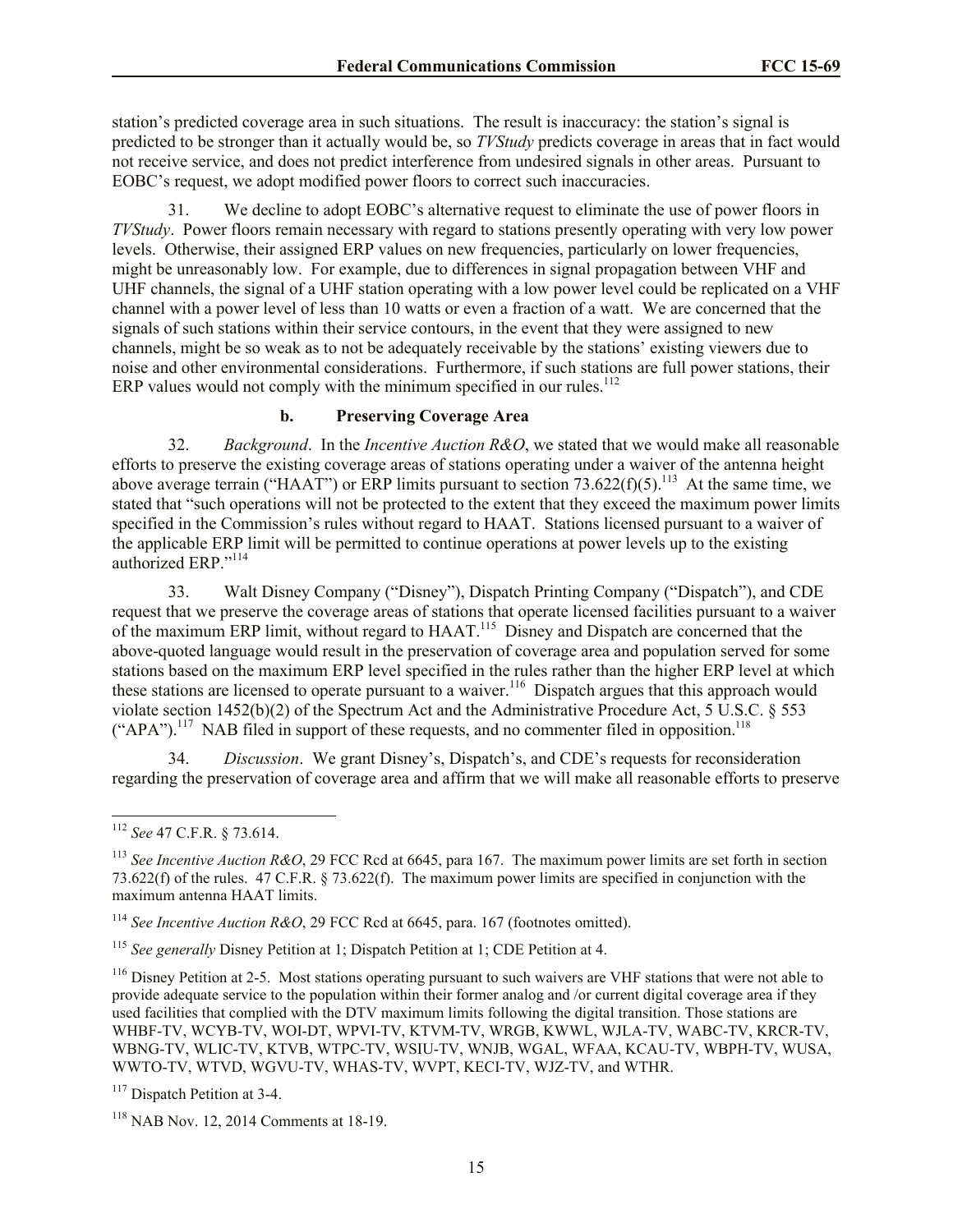the coverage areas of stations operating pursuant to waivers of HAAT or ERP, provided such facilities are otherwise entitled to protection under the *Incentive Auction R&O*.<sup>119</sup> We agree with Disney, Dispatch, and CDE that there is no basis to deny a station protection for its existing coverage area in the repacking process merely because its licensed facilities were authorized pursuant to a waiver of our technical rules.

### **c. Preserving Population Served**

*35. Background.* In the *Incentive Auction R&O* we adopted the "Option 2" approach to preserving eligible TV stations' populations served in the repacking process, under which "we will preserve service to the same specific viewers for each eligible station, and no individual channel reassignment, considered alone, will reduce another station's population served on February 22, 2012 by more than 0.5 percent."<sup>120</sup>

*36.* Block Stations seek reconsideration of the Commission's decision. Block Stations argue that the Commission should have selected "Option 1" instead, because it would lead to the maximum protection of broadcast service.<sup>121</sup> Block Stations argue that the Commission's choice was improperly "designed to result in substantial diminishment in broadcast service," and instead the Commission should adopt a strict service replication standard for repacking.<sup>122</sup>

*37. Discussion*. We dismiss Block Stations' Petition for Reconsideration of the approach we adopted. Under Commission rules, if a petition for reconsideration simply repeats arguments that were previously fully considered and rejected in the proceeding, it will not likely warrant reconsideration.<sup>123</sup> We adopted Option 2 in the *Incentive Auction R&O* based on careful consideration of the record, and of the advantages and disadvantages of each of the options proposed. In particular, we concluded that "Option 2 provides the most protection to television stations' existing populations served consistent with

 $\overline{\phantom{a}}$ 

 $119$  Disney Petition at 1; Dispatch Petition at 1; CDE Petition at 4. We will adjust the maximum power settings in *TVStudy* to implement this decision. These settings will be released with the final version of *TVStudy* prior to the *Procedures PN*.

<sup>120</sup> *Incentive Auction R&O*, 29 FCC Rcd at 6649-50, para. 179.

<sup>&</sup>lt;sup>121</sup> Block Stations Petition at 5. Option 1 "seeks to preserve service to the same total number of viewers but not necessarily the same viewers, allowing reassignments that would reduce a station's total population served as of February 22, 2012 by no more than 0.5 percent." *Incentive Auction R&O, 29* FCC Rcd at 6649, para. 178. CDE complains that stations reassigned to a different channel in the repacking process will be assigned a "computerized envelope pattern" that may not be commercially available. *See* CDE Petition. CDE claims that the assignment of a "computerized envelope pattern" to a broadcast station reassigned on a different channel during repacking would leave the station with an antenna pattern that is not commercially available and the FCC has failed to disclose the resulting loss of coverage and population. *See* CDE Petition at 1-2. However, the Commission in the *Incentive Auction R&O* adopted the "equal area" approach for replicating the area within the station's existing contour as closely as possible using the station's existing antenna pattern, which will allow stations to preserve their existing coverage areas using antennas that are practical to build, so that stations will be able to actually construct their new facilities. *See Incentive Auction R&O*, 29 FCC Rcd at 6644-45, para. 166. *See also Incentive Auction NPRM*, 27 FCC Rcd at 12391, para. 100; *Repacking Data PN*, 28 FCC Rcd at 10389. Under this approach, a station assigned to a new channel in the repacking will be allowed to continue to use the station's existing antenna pattern. *See also Expanding The Economic and Innovation Opportunities of Spectrum Through Incentive Auctions*, GN Docket No. 12-268, Declaratory Ruling, 29 FCC Rcd 12240, 12242, para. 5 (2014). This approach differs from the approach used in the DTV transition which resulted in some cases requiring an antenna that could be impractical or impossible to construct. CDE also claims that the Commission did not consider the performance limits of current converter boxes and DTV receivers. *See* CDE Petition at 3-4. Contrary to CDE's claims, this issue was addressed extensively in the *ISIX Order and FNPRM,* 29 FCC Rcd at 13095, para. 46 n.159.

<sup>122</sup> Block Stations Petition at 2.

<sup>123</sup> 47 C.F.R. § 1.429(l)(3); *Connect America Fund,* WC Docket No. 10-90, Sixth Order on Reconsideration and Memorandum Opinion and Order, 28 FCC Rcd 2572, 2573, para. 3 (2013) (*Connect America Fund*).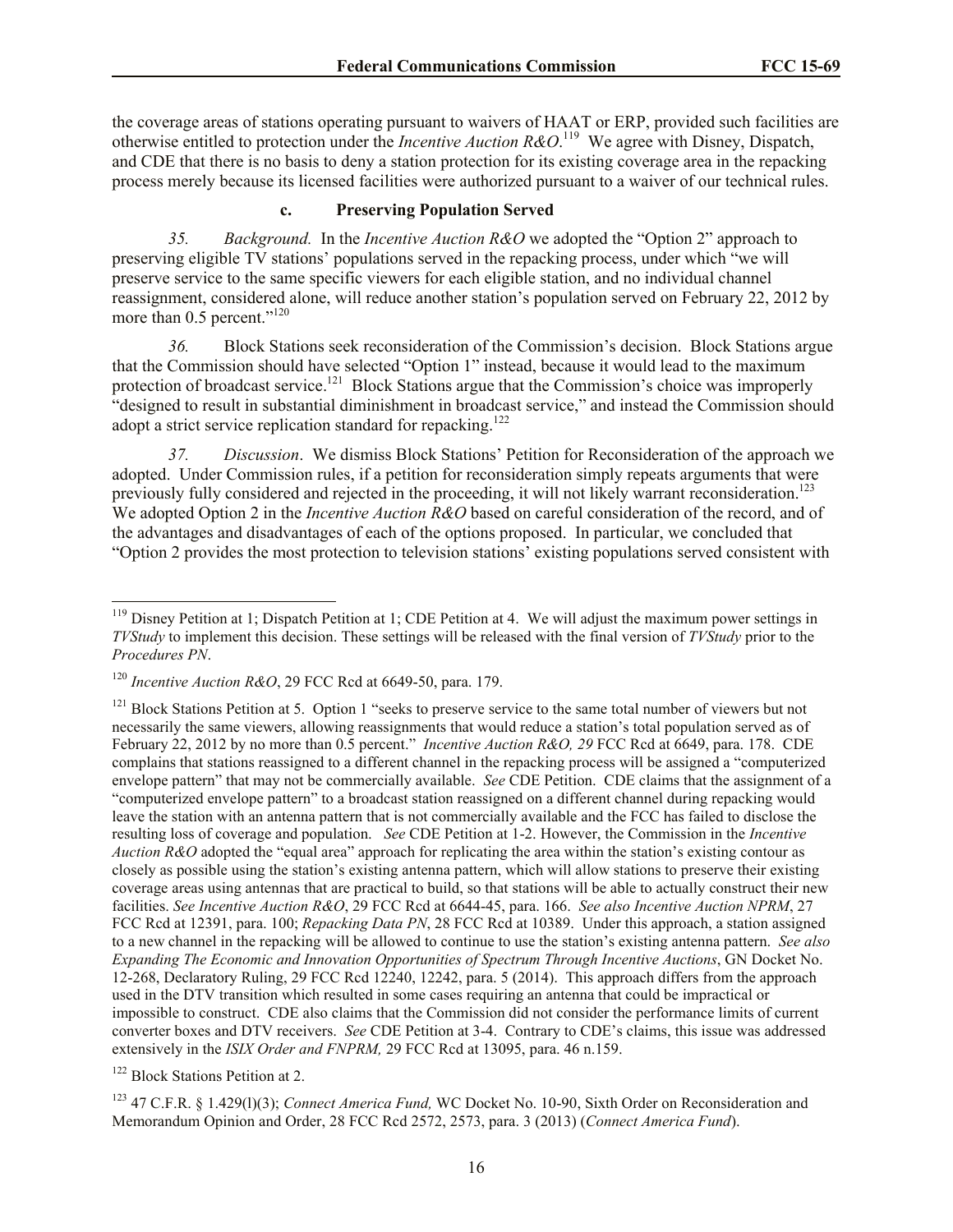our auction design needs."<sup>124</sup> We specifically declined to adopt Option 1 because it would not preserve service to existing viewers as of February 22, 2012, and because it would require analysis of interference relationships on an aggregate basis rather than on a pairwise basis.<sup>125</sup> Block Stations provide no basis to revisit our analysis or reconsider our approach.

### **2. Facilities to Be Protected**

38. In this section, we address arguments as to which television stations should be protected in the repacking process. First, we grant protection to WNJU, Linden, New Jersey, finding that it is similarly situated to other stations affected by the destruction of the World Trade Center. Next, we reject challenges to our decision not to protect the facilities requested in pending VHF-to-UHF channel substitution requests. We then affirm our decision not to protect certain Class A-eligible LPTV stations that did not hold Class A licenses or did not have applications pending for licenses to cover a Class A facility as of February 22, 2012, but exercise discretion to protect stations that hold a Class A license today and that had an application for a Class A construction permit pending or granted as of February 22, 2012. Next, we address a number of challenges to our decisions regarding LPTV and TV translator stations' treatment in the repacking process and the post-auction transition process. Last, we address a reconsideration petition by the licensee of a LPTV station who is appealing the 2000 dismissal of a Class A eligibility certificate, as well as a reconsideration petition by an applicant with an ongoing challenge before us of the dismissal of its application for a full power analog television station.

### **a. Stations Affected By the Destruction of the World Trade Center**

39. *Background*.In the *Incentive Auction R&O*, we afforded discretionary protection to five stations affected by the destruction of the World Trade Center and stated that we will not require certain authorized facilities for these stations to be licensed by the Pre-Auction Licensing Deadline.<sup>126</sup> We grounded our exercise of discretion on the destruction of these stations' facilities in the September 11, 2001 terrorist attacks and the fact that these stations were "forced to move to a temporary location after the destruction of the World Trade Center."<sup>127</sup> We stated that we would allow each of the identified stations to elect by the Pre-Auction Licensing Deadline interference protection for either (1) their licensed Empire State Building facilities or  $(2)$  proposed facilities at One World Trade Center.<sup>128</sup>

40. NBC Telemundo License, LLC ("NBC Telemundo"), licensee of WNJU, Linden, New Jersey, requests that we extend to WNJU the same protection we provided to the five other TV stations that were formerly licensed at the World Trade Center and were forced to re-locate to the Empire State Building. NBC Telemundo argues that WNJU deserves the same treatment because, like the other stations, it was licensed and operating at the World Trade Center on September 11, 2001 when the

 $\overline{\phantom{a}}$ 

<sup>124</sup> *Incentive Auction R&O*, 29 FCC Rcd at 6650-51, para. 181.

<sup>&</sup>lt;sup>125</sup> *Id.* We note that the approach we adopted also aligns more closely than Option 1 with the Commission's current rules for considering station modification proposals. *See* 47 C.F.R. § 73.616(e) ("An application will not be accepted if it is predicted to cause interference to more than an additional 0.5 percent of the population served by another post-transition DTV station. For this purpose, the population served by the station receiving additional interference does not include portions of the population within the noise-limited service contour of that station that are predicted to receive interference from the post-transition DTV allotment facilities of the applicant or portions of that population receiving masking interference from any other station.").

<sup>&</sup>lt;sup>126</sup> *Incentive Auction R&O*, 29 FCC Rcd at 6665, paras. 219-20. The Pre-Auction Licensing Deadline was the date by which full power and Class A stations must be licensed in order to be eligible for protection in the repacking process. *Id*. The Media Bureau, acting pursuant to delegated authority, established May 29, 2015 as the deadline. *Media Bureau Designates May 29, 2015 as Pre-Auction Licensing Deadline*, Public Notice, 30 FCC Rcd 393 (MB 2015).

<sup>127</sup> *Incentive Auction R&O,* 29 FCC Rcd at 6665, paras. 219-20*.*

<sup>128</sup> *Id.*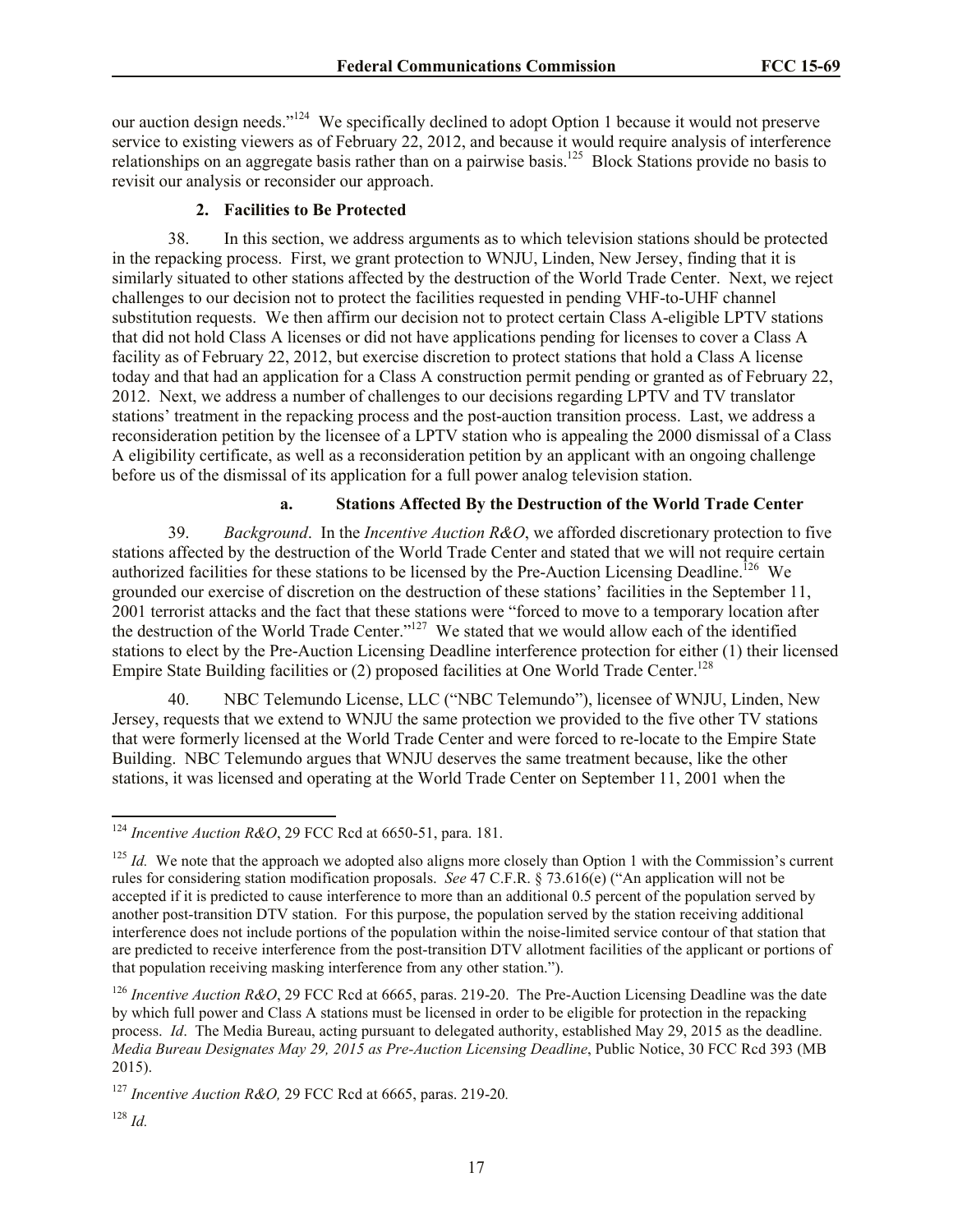terrorist attacks occurred and was forced to relocate to the Empire State Building.<sup>129</sup> No commenter opposed this request.

41. *Discussion*. We grant NBC Telemundo's request that we extend to WNJU the same discretionary repacking protection afforded to other stations affected by the destruction of the World Trade Center.<sup>130</sup> Based on an examination of the record, we find that WNJU is similarly situated to the five other World Trade Center stations for which we already granted discretionary repacking protection. As with the other five stations affected by the destruction of the World Trade Center, we have permitted NBC Telemundo to elect protection by the Pre-Auction Licensing Deadline of either: (1) its licensed Empire State Building facilities or (2) proposed facilities at One World Trade Center. Providing NBC Telemundo with such flexibility will not significantly impact our repacking flexibility.<sup>131</sup>

## **b. Pending Channel Substitution Rulemaking Petitions**

42. *Background.* Section 1452(g)(1)(B) of the Act provides that the Commission "may not" reassign a television licensee from a VHF to a UHF channel from the enactment date of the Spectrum Act (February 22, 2012) until the completion of the incentive auction "unless (i) such reassignment will not decrease the total amount of [UHF] spectrum made available for reallocation . . . or (ii) a request from such licensee for the reassignment was pending at the Commission on May 31, 2011."<sup>132</sup> The date of May 31, 2011 refers to the Media Bureau's issuance of a freeze on channel substitution petitions.<sup>133</sup> Upon adoption of the *Incentive Auction R&O*, there remained nine VHF-to-UHF channel substitution rulemaking petitions filed before May 31, 2011 pending with the Media Bureau.<sup>134</sup> In the *Incentive Auction R&O*, we declined to protect the facilities requested in these pending VHF-to-UHF rulemaking requests.<sup>135</sup> We directed the Media Bureau to dismiss any of the pending VHF-to-UHF petitions if issuance of an NPRM would not be appropriate.<sup>136</sup> We further directed the Media Bureau to hold in abeyance any remaining petitions or related rulemaking proceedings and to process them once the Media Bureau lifts the filing freezes now in place, unless the petition is withdrawn.<sup>137</sup>

43. In their Petitions for Reconsideration, Bonten Media Group, Inc. and Raycom Media, Inc. ("Bonten/Raycom") and Media General again argue that Congress intended the Commission to grant the pending VHF-to-UHF petitions.<sup>138</sup> They further claim that the Commission, in failing to exercise discretion to protect the facilities requested in the petitions, disregarded the substantial public interest benefits that would result from granting the petitions, such as restoring over-the-air service to viewers, and overstated the potential impact of grants on repacking flexibility and auction goals.<sup>139</sup> Petitioners also

<sup>131</sup> *See Incentive Auction R&O,* 29 FCC Rcd at 6665, para. 219.

 $132$  47 U.S.C. § 1452(g)(1)(B).

<sup>133</sup> *See Freeze on the Filing of Petitions for Digital Channel Substitutions, Effective Immediately*, Public Notice, 26 FCC Rcd 7721 (MB 2011) (*Channel Substitution Freeze PN*).

<sup>134</sup> *Incentive Auction R&O*, 29 FCC Rcd at 6667 n.704.

<sup>135</sup> *See id.* at 6667-70, paras. 227-31.

<sup>136</sup> *Id*. at 6669-70, para. 231.

<sup>137</sup> *Id*.

<sup>138</sup> *See* Bonten/Raycom Petition at 6-8; Media General Petition at 1-2.

<sup>139</sup> *See* Bonten/Raycom Petition at 3-5, 8; Media General Petition at 2-3. *See also* Bonten/Raycom Reply at 3; Media General Reply at 2-3; NAB Nov. 12, 2014 Comments at 17.

 $\overline{\phantom{a}}$ <sup>129</sup> *Id.*

<sup>&</sup>lt;sup>130</sup> On April 7, 2015, NBC Telemundo filed a Clarification of Petition for Limited Reconsideration to clarify that it is requesting that the Commission grant WNJU the same relief provided to the other identified stations by allowing it to elect by May 29, 2015 interference protection of either WNJU's licensed Empire State Building facility or facilities at One World Trade Center authorized in a construction permit. *Id*. at 1.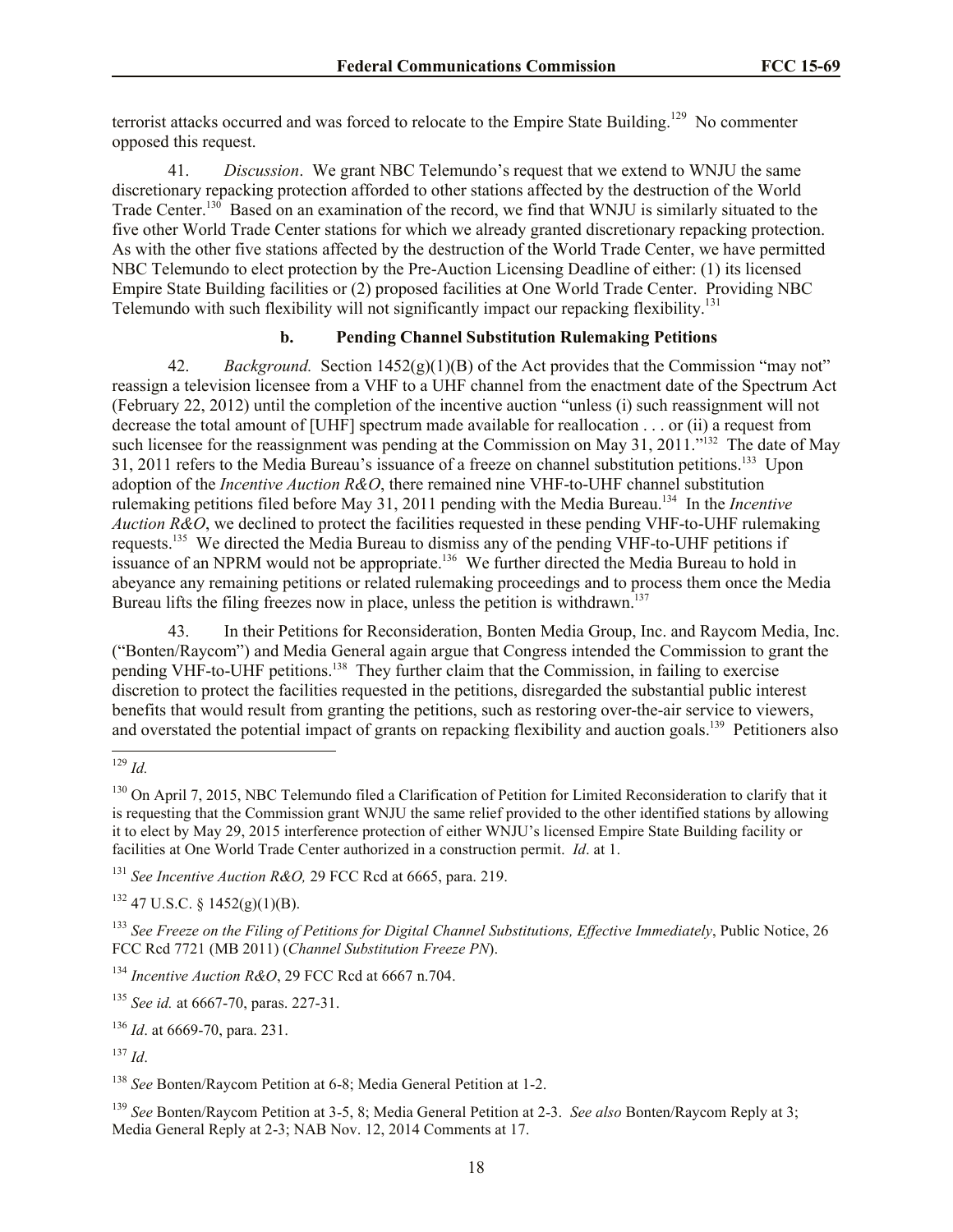contend that failure to process the pending petitions would inequitably treat similarly-situated petitioners<sup>140</sup> and amounts to a retroactive freeze without notice.<sup>141</sup> They contend further that the Commission directed the Media Bureau to summarily dismiss the pending petitions without public comment.<sup>142</sup> They ask the Commission to direct the Media Bureau to process the pending petitions and to protect the proposed facilities in the repacking process.<sup>143</sup> NAB filed comments in support of the Bonten/Raycom and Media General petitions.<sup>144</sup>

44. *Discussion.* We deny the Bonten/Raycom and Media General Petitions. Petitioners claim that Congress intended for the Commission to grant the pending VHF-to-UHF petitions, but as we explained in the *Incentive Auction R&O*, the language in section  $1452(g)(1)(B)$  is permissive.<sup>145</sup> Section  $1452(g)(1)(B)$  allows the Commission to reassign a licensee from VHF to UHF if either of the two statutory conditions in this provision is met, but it does not mandate such reassignment. If Congress intended to remove our discretion and require us to grant the pending VHF-to-UHF petitions, it would have explicitly provided that the Commission "shall" reassign a licensee from VHF to UHF "if" a request for reassignment was pending on May 31, 2011.<sup>146</sup> Petitioners offer no basis to revisit our interpretation.

45. We disagree with petitioners' claims that the Commission disregarded the public interest benefits that would result from protecting the facilities requested in the pending petitions and overstated the impact on repacking flexibility. As we explained in the *Incentive Auction R&O*, the exercise of discretion to protect facilities beyond those required by the Spectrum Act requires a careful balancing of numerous factors.<sup>147</sup> We applied those factors and found that there were minimal equities in favor of protecting the facilities requested because the petitioners had not acted in reliance on Commission grants, had not made any investment in constructing their requested facilities, and had not begun operating the proposed facilities to provide service to viewers.<sup>148</sup> On the other hand, we explained that protecting the requested facilities would add new stations to the UHF Band and thereby encumber additional UHF spectrum.<sup>149</sup> Petitioners offer no basis to alter this balancing. While they claim that the number of pending petitions is minimal and speculate that this will not "significant[ly] effect" repacking,<sup>150</sup> they fail

<sup>148</sup> *Id*. at 6668, para. 228.

<sup>149</sup> *Id*.

 $\overline{\phantom{a}}$ 

<sup>140</sup> *See* Bonten/Raycom Petition at 3, 11-17; Media General Petition at 4.

<sup>141</sup> *See* Media General Petition at 3-4*. See also* Bonten/Raycom Reply at 3; Media General Reply at 3; NAB Nov. 12, 2014 Comments at 17.

<sup>142</sup> *See* Bonten/Raycom Petition at 3, 10, 13. *See also* Media General Reply at 3.

<sup>143</sup> *See* Bonten/Raycom Petition at 3. *See* Media General Petition at 4.

<sup>&</sup>lt;sup>144</sup> NAB Nov. 12, 2014 Comments at 16-18.

<sup>&</sup>lt;sup>145</sup> *Incentive Auction R&O*, 29 FCC Rcd at 6668-89, para. 229 (explaining that section 1452(g)(1)(B) uses a "may not . . . unless" construction, which has been interpreted in other contexts as permissive, and that a mandatory reading would compel the Commission to grant all pre-May 31, 2011 VHF-to-UHF channel substitution requests without regard to whether the requests meet the Commission's technical requirements or otherwise serve the public interest).

<sup>146</sup> *Incentive Auction R&O*, 29 FCC Rcd at 6669 n.711.

 $147$  On one hand, failing to protect certain facilities beyond the statutory floor may deprive viewers of television service they currently receive and may strand the investments broadcasters have made in these facilities. *Id*. at 6655, para. 192. On the other hand, any additional preservation beyond the statutory floor may encumber additional broadcast television spectrum, thereby increasing the constraints on the repacking process, hindering our ability to repack television spectrum, undermining our goal of using market forces to repurpose spectrum for flexible use, and increasing the costs of the reverse auction. *Id*. at 6655, para. 193.

<sup>150</sup> *See* Media General Petition at 3. *See also* Bonten/Raycom Petition at 8; NAB Nov. 12, 2014 Comments at 17.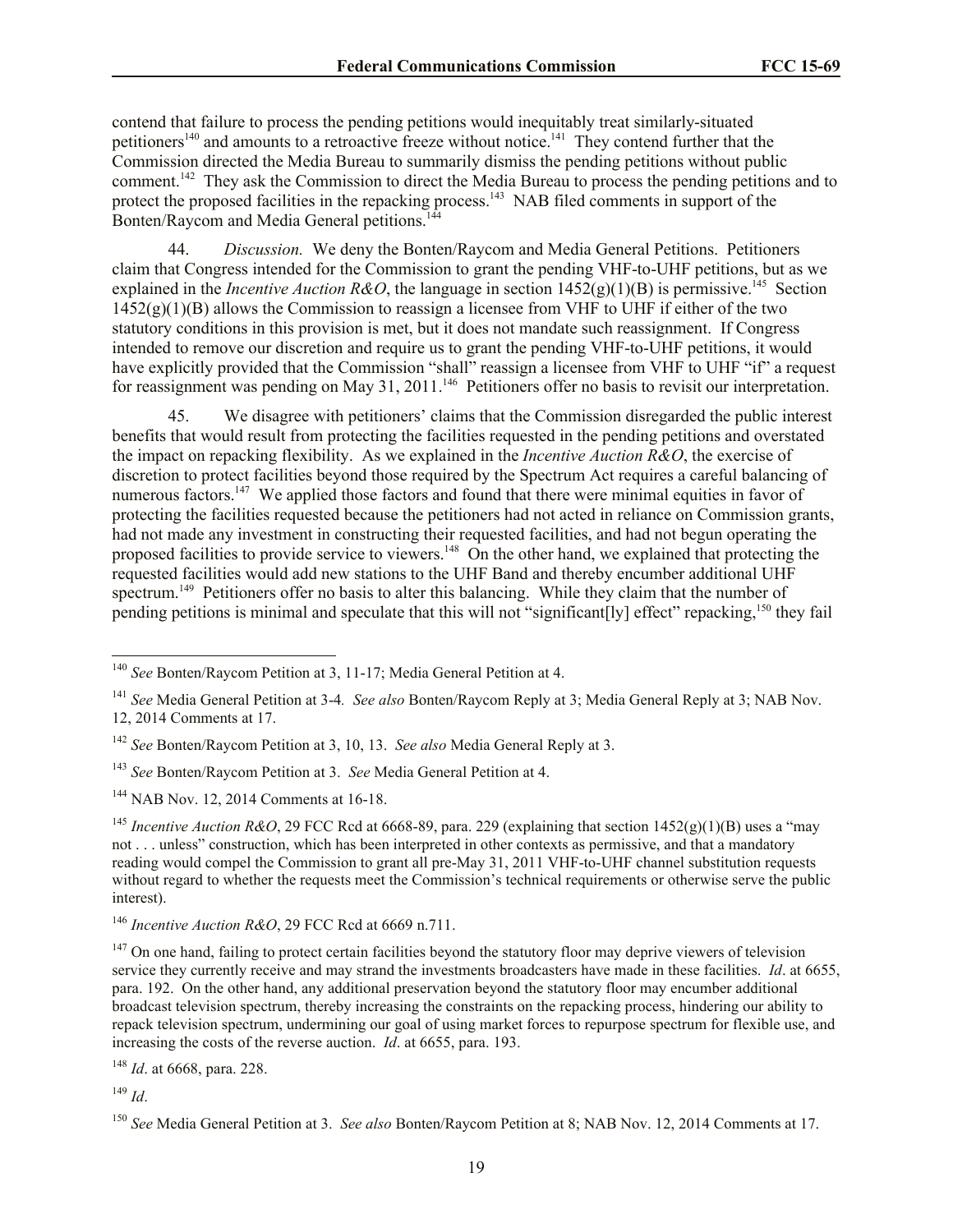to acknowledge the minimal equities in favor of protecting *proposed* facilities that have not been constructed and are not serving viewers.<sup>151</sup>

46. Petitioners claim further that we should have weighed the benefits to the public of restoring over-the-air service to pre-DTV transition viewers that would purportedly result from their channel substitution requests.<sup>152</sup> Declining to protect petitioners' proposed facilities in the repacking process, however, does not preclude grant of their petitions after conclusion of the repacking process. Despite petitioners' claim, we did not direct the Media Bureau to "summarily dismiss" the pending petitions without public comment. Rather, we directed the Media Bureau to dismiss any of these petitions for which issuance of an NPRM would not be appropriate, such as "if the proposed facility would result in an impermissible loss of existing service" or "the petition fails to make a showing as to why a channel change would serve the public interest."<sup>153</sup> Dismissal of channel substitution petitions without issuing an NPRM under such circumstances is consistent with past Bureau practice.<sup>154</sup> For petitions that are not dismissed, we directed the Media Bureau to hold them in abeyance, rather than granting them now but leaving them unprotected in the repacking process.<sup>155</sup> Petitioners do not dispute our conclusion that allowing VHF stations to move their existing service into the UHF Band on an unprotected basis pending the outcome of the repacking process presents a significant potential for viewer disruption if the station's operations in the UHF Band are displaced.<sup>156</sup>

47. We agree with petitioners that we could protect the requested facilities but preclude them from submitting UHF-to-VHF bids in the reverse auction, but this does not change our ultimate conclusion. Imposing such a condition would prevent the stations from demanding a share of incentive auction proceeds in exchange for relinquishing their newly granted rights, but would not mitigate the detrimental impact on our repacking flexibility of granting protection to the requested facilities.<sup>157</sup> The detrimental impact protecting the proposed facilities would have on our repacking flexibility and fulfillment of auction goals outweighs the minimal equities in favor of protection.

48. We also disagree with petitioners that their requests are similarly situated to the two VHF-to-UHF petitions that were filed before the Media Bureau's May 31, 2011 freeze, both of which

l

<sup>&</sup>lt;sup>151</sup> For the same reasons, Bonten/Raycom's attempt to narrow the class of VHF-to-UHF petitions that should be protected to the two petitions involving low-VHF-to-UHF channel substitutions is unavailing. *See* Bonten/Raycom Petition at 4, 8.

<sup>152</sup> *See* Bonten/Raycom Petition at 8; Media General Petition at 3.

<sup>153</sup> *Incentive Auction R&O*, 29 FCC Rcd at 6669-70, para. 231.

<sup>154</sup> *See, e.g.,* Letter from Barbara A. Kreisman, Chief, Video Division, to Barry A. Friedman, Counsel for KVMD Licensee Co., LLC, 23 FCC Rcd 15748 (Vid. Div. 2008); Letter from Barbara A. Kreisman, Chief, Video Division, to Entravision Holdings, LLC, Ref. No. 1800E3-BEL (Vid. Div. 2003), *recon. denied*, 19 FCC Rcd 3006 (MB 2004), *app. rev. denied*, 27 FCC Rcd 2795 (MB 2012).

<sup>&</sup>lt;sup>155</sup> See Media General Petition at 4.

<sup>156</sup> *Incentive Auction R&O*, 29 FCC Rcd at 6670 n.714.

<sup>157</sup> In the *Incentive Auction R&O*, we noted that if the facilities requested in a VHF-to-UHF petition were protected, the station could demand a share of incentive auction proceeds in exchange for relinquishing its newly granted rights through a UHF-to-VHF bid in the reverse auction. *Id.* at 6668 n.707. While petitioners indicated that they would accept a condition prohibiting them from submitting a UHF-to-VHF bid, we noted that the Spectrum Act provides that "a relinquishment of usage rights . . . *shall include*" three types of relinquishment, one of which is a UHF-to-VHF bid. *Id*. (citing 47 U.S.C. § 1452(a)(2)). To the extent this language suggests that the Commission lacks the discretion to restrict the acceptance of reverse auction bids based on policy goals, we reject that view. *See* Bonten/Raycom Petition at 9-10; Media General Petition at 3 n.8. *See also* Media General Reply at 3-4; NAB Nov. 12, 2014 Comments at 18.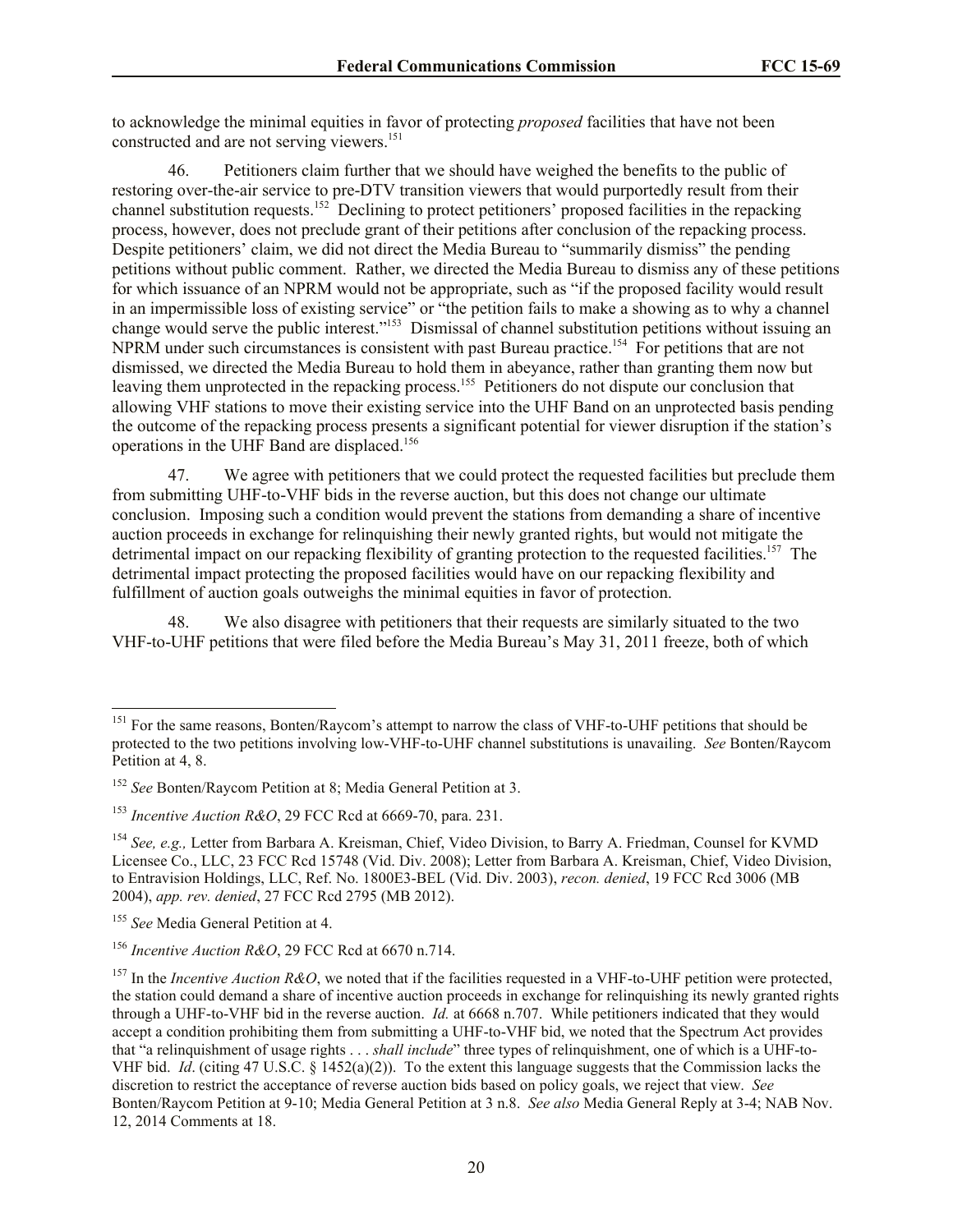resulted in an *NPRM* after that date, and were subsequently granted.<sup>158</sup> As explained in the *Incentive Auction R&O*, the granted petitions involved materially different facts. In one case, the station's tower collapsed, a fact that does not apply to the petitioners.<sup>159</sup> In the other case, the change to a UHF channel resulted in a significant population gain, a fact that likewise does not apply to the petitioners.<sup>160</sup> Moreover, the granted petitions explained why expedited consideration was needed,<sup>161</sup> whereas the petitioners failed to provide a timely explanation of such need.<sup>162</sup> In addition, the granted petitions were granted before the Spectrum Act was passed. In contrast, further action on the pending petitions required consideration of a number of new issues raised by the statute, including issues that the Commission was

<sup>158</sup> *See Incentive Auction R&O*, 29 FCC Rcd at 6669, para. 230 n.713 (citing *Amendment of Section 73.622(i), Post-Transition Table of DTV Allotments, Television Broadcast Stations (Eau Claire, Wisconsin)*, MB Docket No. 11- 100, Report and Order, 26 FCC Rcd 10326 (Vid. Div. 2011) ("*Eau Claire Petition*") and *Amendment of Section 73.622(i), Post-Transition Table of Allotments, Television Broadcast Stations (Panama City, Florida)*, MB Docket No. 11-140, Report and Order, 26 FCC Rcd 14415 (Vid. Div. 2011) ("*Panama City Petition*")). We disagree with Media General's claim that its pending VHF-to-UHF petitions are similar to others, in addition to the two noted above, that were acted on after May 31, 2011. *See* Media General Petition at 13 n.11. The petition in MB Docket No. 11-159 resulted in an *NPRM* issued after the Media Bureau's freeze, but it is treated the same as the pending VHF-to-UHF petitions. *See Incentive Auction R&O*, 29 FCC Rcd at 6668 n.706 (stating that the decision declining to exercise discretion to protect the facilities requested in pending VHF-to-UHF channel substitution rulemaking requests extends to the facilities requested in MB Docket No. 11-159) (citing *Amendment of Section 73.622(i), Post-Transition Table of DTV Allotments, Television Broadcast Stations (Cleveland, Ohio)*, MB Docket No. 11-159, Notice of Proposed Rulemaking, 26 FCC Rcd 14280 (Vid. Div. 2011)). The petition in MB Docket 11-139 involved a change in community of license, not a VHF-to-UHF channel change, and was denied in any event. *See Amendment of Section 73.622(i), Post-Transition Table of DTV Allotments, Television Broadcast Stations (Hampton-Norfolk, Virginia; Norfolk, Virginia-Elizabeth City, North Carolina)*, MB Docket No. 11-139, Report and Order, 28 FCC Rcd 1368 (Vid. Div. 2013). The petition in MB Docket No. 11-74 involved an NPRM issued *before* the Media Bureau's freeze. The Media Bureau's freeze did not apply to NPRMs pending on the date of the freeze. *See Amendment of Section 73.622(i), Post-Transition Table of DTV Allotments, Television Broadcast Stations (El Paso, Texas)*, MB Docket No. 11-74, Notice of Proposed Rulemaking, 26 FCC Rcd 6206 (Vid. Div. 2011); Report and Order, 26 FCC Rcd 9634 (Vid. Div. 2011).

<sup>159</sup> *Incentive Auction R&O*, 29 FCC Rcd at 6669 n.713 (citing *Eau Claire Petition*).

l

<sup>160</sup> *Compare id*. (noting that the channel substitution requested in the *Panama City Petition* would result in a population gain of approximately 515,000 persons) *with* Bonten/Raycom Petition at 5, 13, 16 (noting that their requests would result in a predicted loss of service).

<sup>161</sup> *Incentive Auction R&O*, 29 FCC Rcd at 6669, para. 230. *See also* Gray Television Licensee, LLC, Petition for Rulemaking to Amend the DTV Table of Allotments for Station WEAU-TV, Eau Claire, Wisconsin, MB Docket No. 11-100 (May 13, 2011), at 2; Gray Television Licensee, LLC, Petition for Rulemaking to Amend the DTV Table of Allotments for Station WJHG-TV, Panama City, Florida, MB Docket No. 11-140 (May 26, 2011), at 1.

<sup>162</sup> *See* Bonten/Raycom Petition at 11. Raycom's petition did not request expedited consideration. *See* WMC License Subsidiary, LLC, Petition for Rulemaking to Amend Section 73.622(b), Final DTV Table of Allotments, Television Broadcast Stations (Memphis, Tennessee) (May 26, 2011). Bonten's petition was stamped "Expedited Processing Requested," but contained no explanation as to why expedited processing was needed. *See* BlueStone License Holdings, Inc. Petition for Rulemaking to Amend Section 73.622(i), Final DTV Table of Allotments, Television Broadcast Stations (Bristol, Virginia) (May 26, 2011). It was not until December 2011 and January 2012 when Bonten and Raycom, respectively, attempted to justify expedited consideration, which was six-to-seven months after their petitions were filed and only two-to-three months before passage of the Spectrum Act. *See* BlueStone License Holdings, Inc., Supplement to Petition for Rulemaking, File No. BPRM-20110526AJO (Dec. 5, 2011), at 4; *See* WMC License Subsidiary, LLC, Supplement to Petition for Rulemaking (Jan. 4, 2012), at 5. Nevertheless, the Bureau began processing the petitioners' rulemaking petitions soon after they were filed, informing Bonten that its petition was mutually exclusive with another pending petition and directing both Bonten and Raycom to file supplements regarding the predicted loss in service presented by their proposals.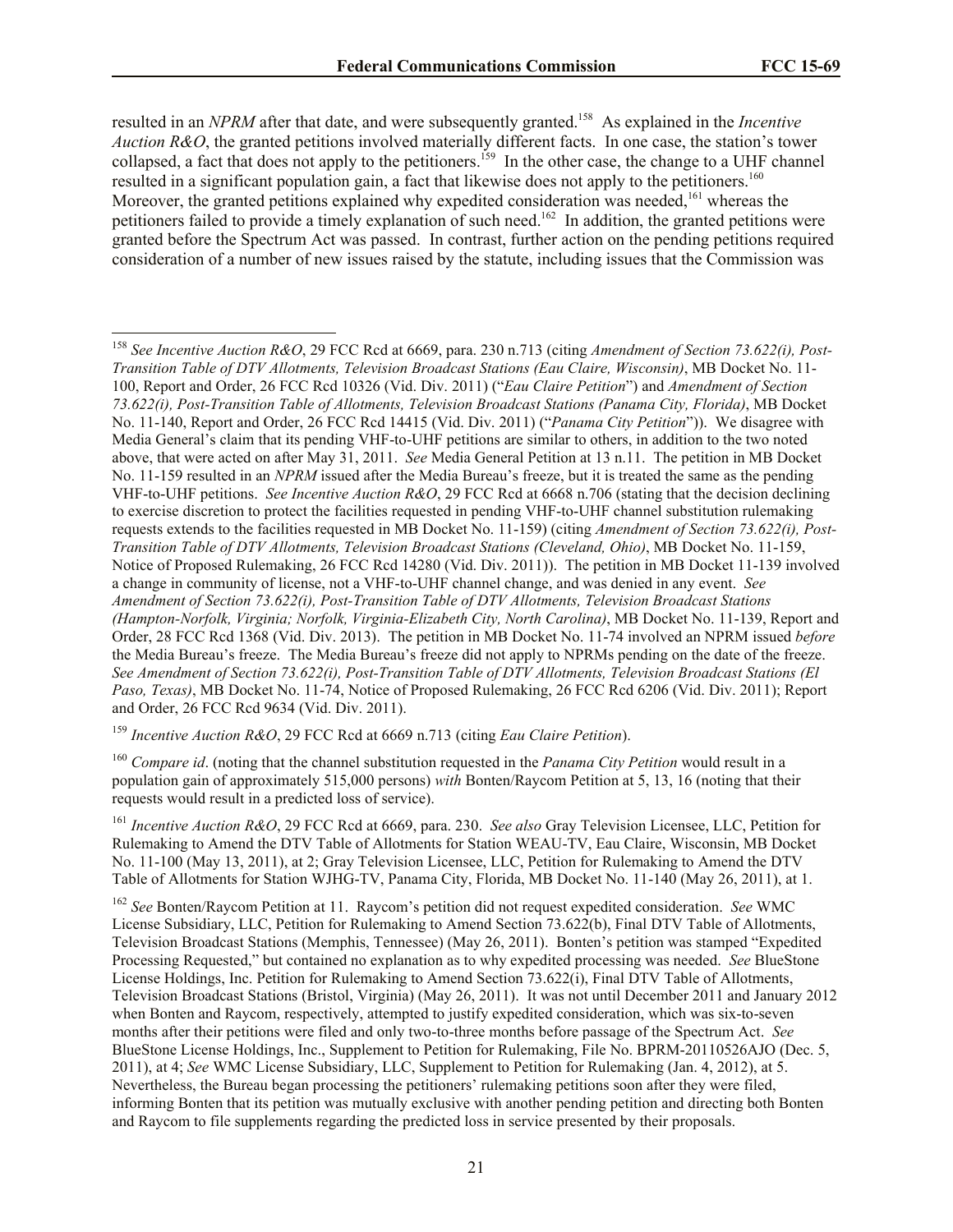considering in the pending rulemaking proceeding.<sup>163</sup> Bonten/Raycom assert that the same considerations applied both before and after passage of the Spectrum Act because the Commission was aware that Congress was considering incentive auction legislation when the Media Bureau granted the two VHF-to-UHF petitions.<sup>164</sup> At the time the Media Bureau acted on the two petitions, however, it was unknown whether or when Congress would pass legislation providing for an incentive auction, and there was no basis to predict that any future legislation would specifically address the pending VHF-to-UHF petitions.<sup>165</sup>

49. We also reject petitioners' claim that refraining from processing the pending petitions amounts to a retroactive freeze without notice. The May 31, 2011 freeze was issued at the Bureau level, and the Media Bureau's statement that it would "continue its processing of [channel substitution] rulemaking petitions that are already on file" is not binding on the Commission.<sup>166</sup> In any event, the Bureau's statement was made before enactment of the Spectrum Act. To the extent the petitioners relied on the Bureau's freeze as entitling them to move into the UHF Band, such reliance was misplaced in light of Congress's subsequent passage of the Spectrum Act, which seeks to repurpose UHF spectrum for new uses and specifically addresses the pending VHF-to-UHF petitions. Indeed, despite the Media Bureau's statements in its May 31, 2011 freeze Public Notice, the Commission in the 2012 *Incentive Auction NPRM* analyzed section 1452(g)(1)(B) and put the pending VHF-to-UHF petitioners on notice that it proposed to refrain from acting on their petitions.<sup>167</sup>

## **c. Out-of-Core Class A-Eligible LPTV Stations**

50. *Background*. The Community Broadcasters Protection Act of 1999 ("CBPA") provided certain qualifying LPTV stations with "primary" Class A status.<sup>168</sup> The CBPA provided for a two-step process for obtaining a Class A license. First, by January 28, 2000, an LPTV licensee seeking Class A status was required to file a certification of eligibility certifying compliance with certain criteria.<sup>169</sup> If the Commission granted the certification, the licensee's station became a "Class A-eligible LPTV station." Second, a Class A-eligible LPTV station was required to file an application for a Class A license.<sup>170</sup> While the CBPA prohibited the Commission from granting Class A status to LPTV stations operating on

l

<sup>&</sup>lt;sup>163</sup> For example, further action required an interpretation of section  $1452(g)(1)(B)$ , an issue that the Commission was exploring in the pending rulemaking proceeding. *See Incentive Auction NPRM*, 27 FCC Rcd at 12398, para. 117; *Incentive Auction R&O*, 29 FCC Rcd at 6669, para. 230. Moreover, further action required consideration of how such action would impact the goals of the auction and repacking process, issues which the Commission was also considering in the rulemaking proceeding. *See Incentive Auction NPRM*, 27 FCC Rcd at 12398, para. 117.

<sup>164</sup> *See* Bonten/Raycom Petition at 11-12.

<sup>165</sup> *See* Comments of Media General, Inc., GN Docket No. 12-268 (Jan. 25, 2013), at 5-6 (noting that section  $1452(g)(1)(B)$  was added at conference, after both the House and Senate had passed their own versions of the legislation); Media General Petition at 2.

<sup>166</sup> *See Comcast Corp. v. FCC*, 526 F.3d 763, 769 (D.C. Cir. 2008).

<sup>&</sup>lt;sup>167</sup> See Incentive Auction NPRM, 27 FCC Rcd at 12398, para. 117 ("[W]e propose to exercise our discretion not to act at this time on the requests filed before [May 31, 2011], in order to ensure that we do not unnecessarily compromise our flexibility in the repacking process. We cannot know at this time what the balance of available channels in the UHF and VHF bands will be after the auction and repacking.").

<sup>&</sup>lt;sup>168</sup> Community Broadcasters Protection Act of 1999, Pub. L. No. 106-113, 113 Stat. Appendix 1 at pp. 1501A-594 – 1501A-598 (1999), codified at 47 U.S.C. § 336(f).

<sup>169</sup> *See* 47 U.S.C. § 336(f)(1)(B).

<sup>170</sup> *See* 47 U.S.C. § 336(f)(1)(C).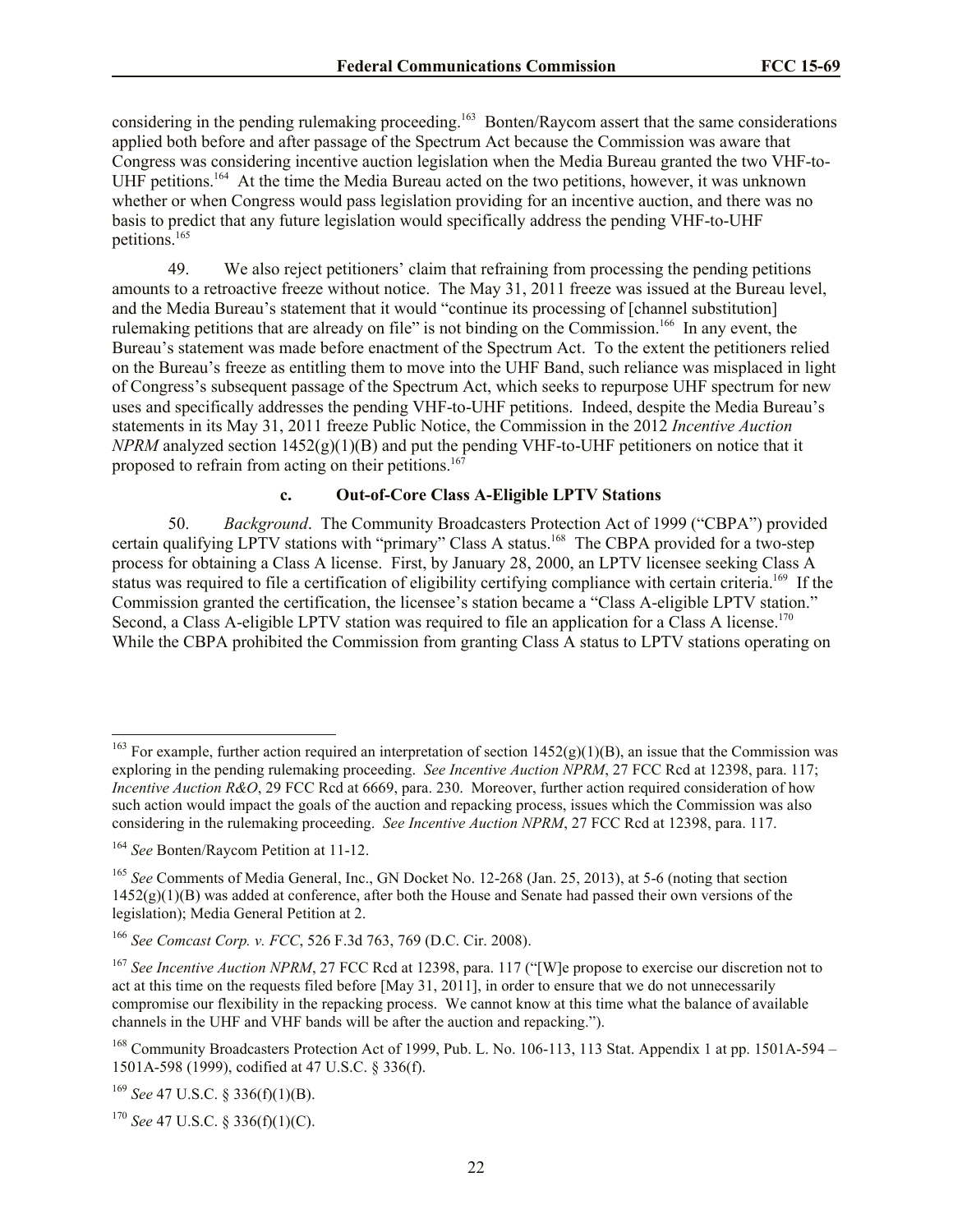"out-of-core" channels (channels  $52-69$ ),<sup>171</sup> it provided such stations with an opportunity to achieve Class A status on an in-core channel (channels  $2-51$ ).<sup>172</sup>

51. Although the Commission's rules implementing the CBPA were adopted in 2000, we explained in the *Incentive Auction R&O* that approximately 100 formerly out-of-core Class A-eligible LPTV stations had obtained an in-core channel but had not obtained a Class A license as of February 22,  $2012$ <sup>173</sup> We determined that such stations are not entitled to mandatory preservation.<sup>174</sup> We explained that the fact that such stations may obtain a Class A license after February 22, 2012 does not alter this conclusion because section 1452(b)(2) of the Spectrum Act mandates preservation of only the full power and Class A facilities that were actually in operation as of February 22, 2012.<sup>175</sup> With one exception— KHTV-CD, Los Angeles, California<sup>176</sup>—we also declined to exercise discretionary protection to preserve the facilities of such stations. $177$ 

52. Abacus Television ("Abacus") and The Videohouse, Inc. ("Videohouse"), the licensees of formerly out-of-core Class A-eligible LPTV stations that filed for and received Class A licenses after February 22, 2012, seek reconsideration of our decision not to protect Class A-eligible LPTV stations that did not hold Class A licenses as of February 22, 2012.<sup>178</sup> They argue that they are entitled to preservation under the CBPA.<sup>179</sup> They further claim that they are similarly situated to KHTV-CD, insofar as they have also allegedly taken steps to remove their secondary status in a timely manner, and therefore should be extended discretionary protection.<sup>180</sup> Moreover, they argue that they are similarly situated to other stations the Commission elected to protect in the repacking process.<sup>181</sup> In late-filed pleadings, the LPTV Spectrum Rights Coalition ("LPTV Coalition") and Abacus dispute the number of formerly out-of-core Class A-eligible LPTV stations that did not hold Class A licenses as of February 22, 2012.<sup>182</sup>

<sup>174</sup> *Id*. at 6670, para. 233.

 $\overline{\phantom{a}}$ 

<sup>177</sup> *Incentive Auction R&O*, 29 FCC Rcd at 6671, para. 234. We explained that doing so would encumber additional spectrum by requiring protection of approximately 100 stations, increasing the number of repacking constraints and limiting our flexibility. While we acknowledged that these stations have made investments in their facilities, we concluded that this did not outweigh the significant detrimental impact on repacking flexibility, especially in light of the failure of these stations to take the steps to obtain a Class A license and remove their secondary status in a timely manner. *Id*.

<sup>178</sup> Abacus Petition; Videohouse Petition.

<sup>179</sup> *See* Abacus Petition at 2-4; Videohouse Petition at 2-4. *See also* 47 U.S.C. §§ 336(f)(1)(D), 336(f)(6)(A).

<sup>180</sup> *See* Abacus Petition at 4-6, 7-9; Videohouse Petition at 4-7, 8-9.

<sup>181</sup> *See* Abacus Petition at 7; Videohouse Petition at 7-8.

<sup>182</sup> See Abacus Supplement to Petition for Reconsideration (Nov. 12, 2014) ("Abacus Supplement"); LPTV Coalition Supplement to Petition for Reconsideration (Nov. 12, 2014) ("LPTV Coalition Supplement").

<sup>171</sup> 47 U.S.C. § 336(f)(6)(A); *see Establishment of a Class A Television Service*, MM Docket No. 00-10, Report and Order, 15 FCC Rcd 6355, 6396-97, para. 103 (2000) ("it would be inconsistent with the statute to provide interference protection on a channel outside the core") ("*Class A R&O"*).

<sup>172</sup> 47 U.S.C. § 336(f)(6)(A); *Class A R&O*, 15 FCC Rcd at 6396–97, para. 103.

<sup>173</sup> *Incentive Auction R&O*, 29 FCC Rcd at 6670-71, paras. 233-34.

<sup>175</sup> *Id*. *See also id*. at 6652-54, paras. 184-89.

<sup>&</sup>lt;sup>176</sup> *Id.* at 6671-72, para. 235. In light of the unique circumstances that prevented KHTV-CD from filing its application for a license to cover Class A facilities until just two days after February 22, 2012, its certified operation consistent with Class A operating requirements since 2001, and its repeated efforts to convert to Class A status, we concluded that the equities in favor of protection outweighed the minimal impact on our repacking flexibility. *Id*. *See also* Venture Technologies Group, LLC, Reply Comments, GN Docket No. 12-268 (March 12, 2013) ("Venture Reply Comments").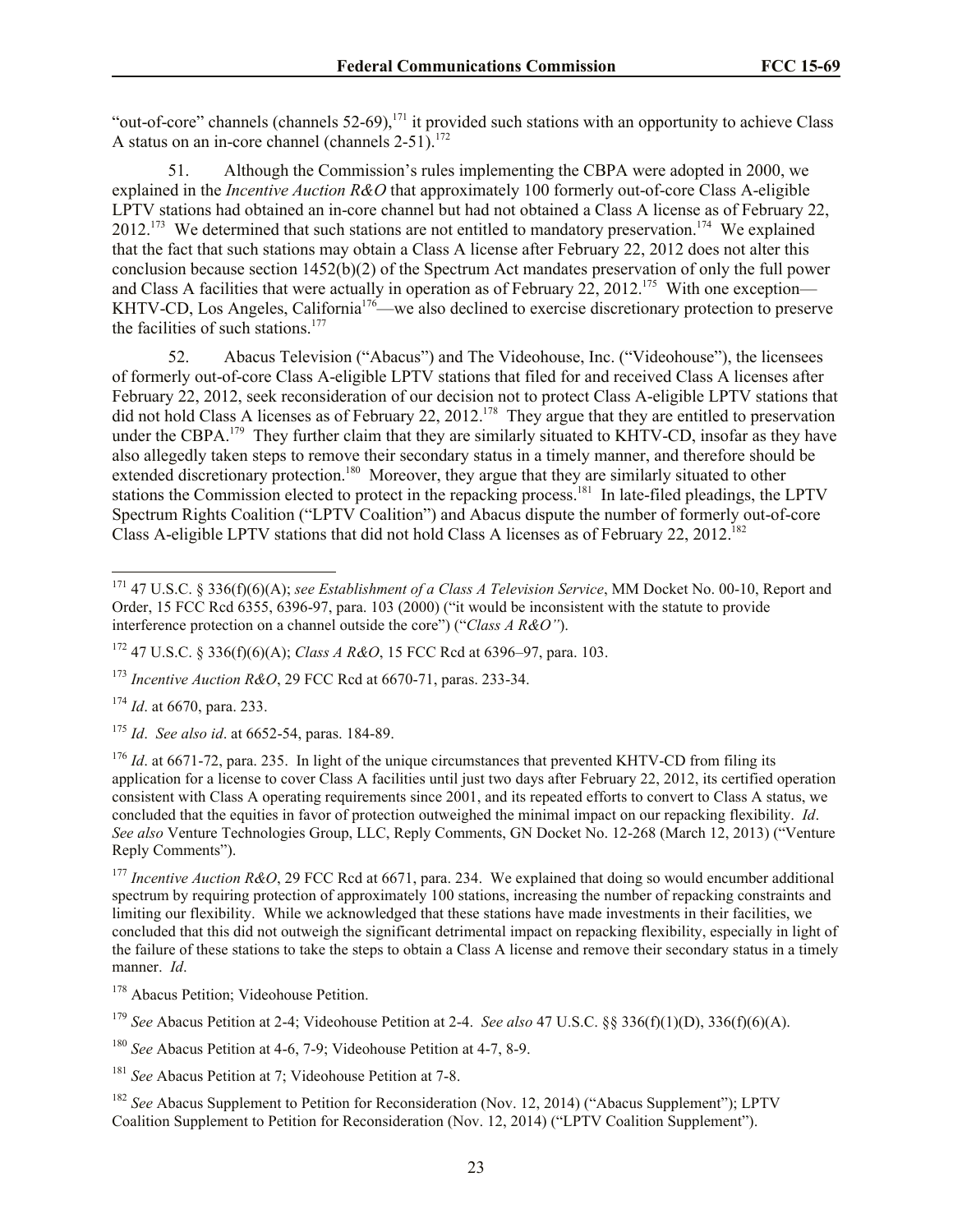53. *Discussion*. For reasons set forth below, we dismiss and otherwise deny the Abacus and Videohouse petitions.<sup>183</sup> As an initial manner, petitioners offer no basis to revisit our conclusion that section 1452(b)(2) mandates preservation of only full power and Class A facilities that were actually in operation as of February 22, 2012.<sup>184</sup> The only Class A facilities in operation as of February 22, 2012 were those that were licensed as Class A facilities on that date or were the subject of an application for a license to cover a Class A facility. The license to cover application signifies that the Class A-eligible LPTV station had constructed its facility and was operating consistent with the requirements applicable to Class A stations.<sup>185</sup> We note that some Class A-eligible LPTV stations filed prior to February 22, 2012 an application to convert an LPTV construction permit to a Class A construction permit.<sup>186</sup> We refer to this application below as a "Class A construction permit application." We clarify that a Class A-eligible LPTV station with an application for a Class A construction permit on file or granted as of February 22, 2012 is not entitled to mandatory protection.<sup>187</sup> An application for a Class A construction permit seeks protection of facilities authorized in an LPTV construction permit. Grant of a construction permit standing alone, however, does not authorize operation of those facilities.<sup>188</sup> Nonetheless, for the reasons discussed below, we exercise discretion to protect those stations that hold a Class A license today and that had an application for a Class A construction permit pending or granted as of February 22, 2012.<sup>189</sup>

<sup>186</sup> Along with an application for a LPTV construction permit, these stations filed an FCC Form 302-CA indicating that the purpose of the application was to "convert authorized LPTV construction permit facilities to Class A facilities." *See* FCC Form 302-CA, Section I, Question 5.

<sup>187</sup> Certain language in the *Incentive Auction R&O* could be read to suggest otherwise. *Incentive Auction R&O*, 29 FCC Rcd at 6671-72, paras. 234-35 & n.724.

 $\overline{\phantom{a}}$ 

<sup>&</sup>lt;sup>183</sup> Asiavision, Inc. ("Asiavision") and Latina Broadcasters of Daytona Beach, LLC ("Latina") did not file timely Petitions for Reconsideration of the *Incentive Auction R&O*. Rather, in Oppositions, they present arguments similar to those raised in the Abacus and Videohouse Petitions as to why the Commission should have decided in the *Incentive Auction R&O* to protect their stations in the repacking process. *See* Asiavision Opposition; Latina Partial Opposition. We treat these pleadings as late-filed petitions for reconsideration and dismiss them. *See* 47 U.S.C. § 405(a) (petitions for reconsideration must be filed no later than 30 days after public notice of Commission decision); 47 C.F.R. § 1.429(d) (same). Asiavision and Latina did not seek a waiver of the deadline for seeking reconsideration. *See Reuters Ltd. v. FCC*, 781 F.2d 946, 951-52 (D.C. Cir. 1986) (the Commission may not waive the deadline for seeking reconsideration absent extraordinary circumstances). Moreover, to the extent Asiavision and Latina argue that the Commission should treat all similarly situated Class A stations the same if the Abacus and Videohouse Petitions are granted, their arguments are moot in light of our dismissal and denial of the Abacus and Videohouse Petitions. *See* Asiavision Opposition; Latina Partial Opposition. We will nonetheless treat these pleadings as informal comments.

<sup>184</sup> *Incentive Auction R&O*, 29 FCC Rcd at 6670-71, para. 233; *id*. at 6652-54, paras. 184-89.

<sup>&</sup>lt;sup>185</sup> Specifically, the FCC Form 302-CA (entitled "Application for Class A Television Broadcast Station Construction Permit or License") requires the applicant to certify that it "(i) does, and will continue to, broadcast" a minimum of 18 hours per day and an average of at least 3 hours per week of local programming; (ii) has constructed and maintains a main studio at a location in compliance with the rules; (iii) maintains for its station a public inspection file that includes the documentation required by rules; and (iv) complies with those station operating requirements applicable to full power stations that are also applicable to Class A stations. *See* FCC Form 302-CA, Section II, Questions 3, 4, 8, 9, 10. *See also* 47 C.F.R. §§ 73.6001(b), 73.6026. LPTV stations are not subject to these service requirements. *See infra* n.229.

<sup>&</sup>lt;sup>188</sup> The Communications Act provides that a "construction permit" authorizes "construction" of a station for the transmission of signals by radio, whereas a "license" authorizes "use" of that station. *Compare* 47 U.S.C. § 153(13) *with* 47 U.S.C. § 153(49); *see also Cedar Rapids Television Co. v. FCC*, 387 F.2d 228, 230-31 (D.C. Cir. 1967) (upholding Commission decision declining to consider a facility authorized in a construction permit as "actual television operations").

<sup>189</sup> *See infra* para. 62.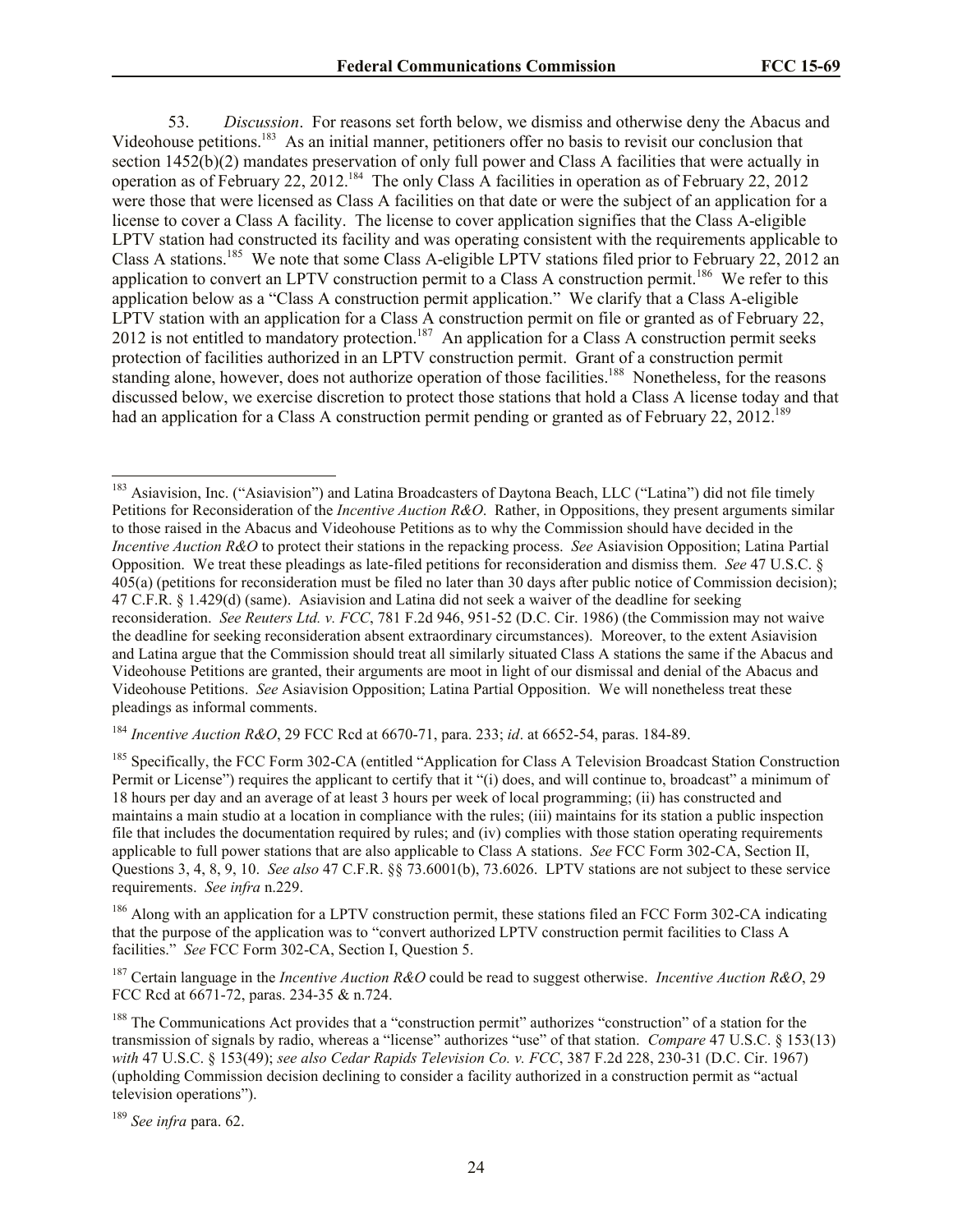54. Petitioners do not dispute that, on February 22, 2012, they were not Class A licensees nor did they have an application for a license to cover a Class A facility on file, and thus are not entitled to mandatory preservation. In declining to exercise discretionary protection for such stations, we explained that there were approximately 100 stations in this category and that protecting them would increase the number of constraints on the repacking process, thereby limiting our repacking flexibility.<sup>190</sup> In late-filed pleadings, the LPTV Coalition and Abacus dispute the number of stations in this category.<sup>191</sup> As an initial matter, we dismiss these filings as late-filed petitions for reconsideration, but will treat them as informal comments.<sup>192</sup> We affirm the statement in the *Incentive Auction R&O* that there are approximately 100 formerly out-of-core Class A-Eligible LPTV stations that had not filed an application for a license to cover a Class A facility as of February 22, 2012.<sup>193</sup> While the LPTV Coalition asserts that they have not been provided with a list of such stations, the stations falling in this category can be identified using the Consolidated Database System ("CDBS").<sup>194</sup> Parties have provided no data or analysis undermining our findings on the number of stations in this category.<sup>195</sup>

55. We also reject on alternative and independent grounds petitioners' claims that they are entitled to protection under the CBPA. As an initial matter, petitioners' claims are late. To the extent they believe they were entitled to issuance of a Class A license when they were assigned in-core channels, they should have objected several years ago when the Media Bureau issued their in-core construction permits without also issuing a Class A license.<sup>196</sup> In any event, we reject petitioners' view. While

l

<sup>193</sup> Incentive Auction R&O, 29 FCC Rcd at 6670, para. 232. While Abacus claims that there are only 12 to 15 stations in this category, it incorrectly defines the category as formerly out-of-core Class A-eligible LPTV stations that filed for *and received* a Class A license after February 22, 2012. *See* Abacus Supplement at 9-10. This ignores the dozens of formerly out-of-core Class A-eligible LPTV stations that have not yet filed for a Class A license.

<sup>194</sup> Specifically, the number of stations in this category can be obtained by searching CDBS for all formerly out-ofcore LPTV stations whose certifications of eligibility for Class A status were accepted by the Commission, *see Certificates of Eligibility for Class A Television Station Status*, Public Notice, 15 FCC Rcd 9490 (MB 2000), and then determining whether such stations obtained an in-core facility but had not filed an application for a license to cover a Class A facility as of February 22, 2012.

<sup>195</sup> We note that certain formerly out-of-core Class A-eligible LPTV stations that will not be protected in the repacking process were included in a June 2014 staff interference study. *See* LPTV Coalition Supplement at 2; Videohouse Reply at 2 n.5. As an initial matter, this study was produced by staff and is not binding on the Commission. *See Comcast Corp. v. FCC*, 526 F.3d 763, 769 (D.C. Cir. 2008). In any event, the study did not state or imply that it represented the final list of stations that would be protected in the repacking process. *See Incentive Auction Task Force Releases Updated Constraint File Data Using Actual Channels and Staff Analysis Regarding Pairwise Approach to Preserving Population Served*, GN Docket No. 12-268, ET Docket No. 13-26, Public Notice, 29 FCC Rcd 5687 (IATF 2014) ("[T]he data and information released today are based on preliminary assumptions necessary for completing the analysis, and are illustrative only.").

<sup>196</sup> *See* 47 U.S.C. § 405(a) (petitions for reconsideration must be filed no later than 30 days after public notice of Commission decision); 47 C.F.R. § 1.429(d) (same).

<sup>190</sup> *Incentive Auction R&O*, 29 FCC Rcd at 6671, para. 234.

<sup>191</sup> *See* Abacus Supplement; LPTV Coalition Supplement. *See also* Videohouse Reply at 2-3.

<sup>&</sup>lt;sup>192</sup> *See* 47 U.S.C. § 405(a) (petitions for reconsideration must be filed no later than 30 days after public notice of Commission decision); 47 C.F.R. § 1.429(d) (same). The Commission may not waive the deadline for seeking reconsideration absent extraordinary circumstances. *See Reuters Ltd. v. FCC*, 781 F.2d 946, 951-52 (D.C. Cir. 1986). The number of formerly out-of-core Class A-eligible LPTV stations that had not filed an application for a license to cover a Class A facility as of February 22, 2012 was readily available via CDBS station records before the deadline for filing Petitions for Reconsideration. Thus, there were no extraordinary circumstances precluding parties from presenting their arguments in a timely fashion. Accordingly, we deny Abacus's Petition for Leave to File Supplemental Reconsideration and the LPTV Coalition's Petition for Leave to Amend. *See* Abacus Petition for Leave to File Supplemental Reconsideration (Nov. 12, 2014); LPTV Coalition Petition for Leave to Amend (Nov. 12, 2014).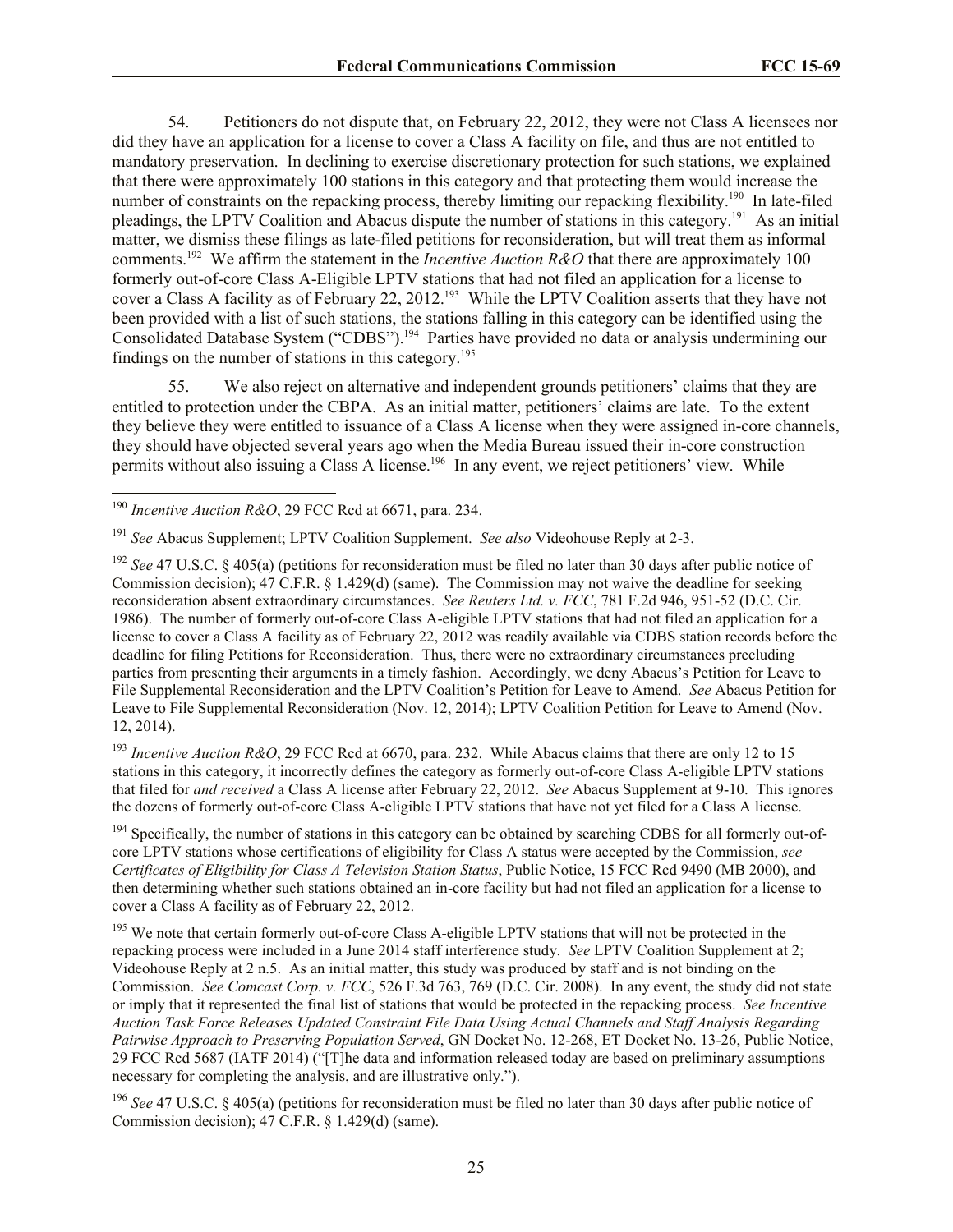petitioners note that the CBPA required the Commission to issue Class A licenses to out-of-core Class Aeligible LPTV stations "simultaneously" upon assignment of their in-core channels,<sup>197</sup> in order to effectuate this requirement, such stations were "require[d] . . . to file a Class A application simultaneously" with an application for an in-core construction permit.<sup>198</sup> When petitioners filed for construction permits to move to in-core channels, however, they did not file an application for a Class A license or a Class A construction permit.<sup>199</sup> Rather, it was not until January 2013 when petitioners first filed applications for a Class A authorization (i.e., either a Class A license or Class A permit), after they were assigned to in-core channels and after the enactment of the Spectrum Act.<sup>200</sup> Under petitioners' view, the CBPA required the Commission to issue a Class A license when it assigned petitioners in-core channels, even though they had not yet submitted applications for a Class A authorization (either a license or permit).<sup>201</sup> Yet the CBPA provides that the Commission shall issue a Class A license to an "applicant" for a class A license" that is assigned a channel within the core, thereby requiring the station to have an application on file.<sup>202</sup> Moreover, petitioners' view runs afoul of the Communications Act and the CBPA, both of which require the filing of an application before the Commission may issue a license.<sup>203</sup>

56. Petitioners also note language from the *Class A R&O* stating that the Commission "will not impose any time limit on the filing of a Class A application by LPTV licensees operating on channels outside the core."<sup>204</sup> This language declines to impose a deadline on the simultaneous filing of

 $\overline{\phantom{a}}$ 

<sup>200</sup> *See* Abacus Petition at 6; Videohouse Petition at 6. *See also* Asiavision Opposition at 5 (first application for Class A authorization filed in November 2013).

<sup>201</sup> While Videohouse was assigned an in-core channel in September 2009, *see* Videohouse Petition at 6, Abacus was not assigned an in-core channel until November 2012. *See* Abacus Supplement at 5. Thus, even if the Commission had issued Abacus a Class A license "simultaneously" upon assignment of its in-core channel, despite the absence of an application on file, Abacus's Class A license would have been issued after February 22, 2012, thus not entitling it to mandatory preservation.

<sup>202</sup> 47 U.S.C. § 336(f)(6)(A) ("If such a *qualified applicant for a class A license* is assigned a channel within the core spectrum (as such term is defined in MM Docket No. 87-286, February 17, 1998), the Commission shall issue a class A license simultaneously with the assignment of such channel.") (emphasis added).

<sup>203</sup> See 47 U.S.C. § 308(a) ("The Commission may grant . . . station licenses . . . only upon written application therefor received by it . . . ."); 47 U.S.C. § 336(f)(1)(C) ("a licensee may submit an application for class A designation . . . after final regulations are adopted"); *Class A R&O*, 15 FCC Rcd at 6361, para. 11 ("To be eligible for a Class A license, an LPTV station must go through several steps. . . . [I]t must file an application for a Class A license.").

<sup>204</sup> *Class A R&O*, 15 FCC Rcd at 6396-97, para. 103. *See* Abacus Petition at 2, 6; Videohouse Petition at 2, 7.

<sup>&</sup>lt;sup>197</sup> 47 U.S.C. § 336(f)(6)(A) ("If such a qualified applicant for a class A license is assigned a channel within the core spectrum (as such term is defined in MM Docket No. 87-286, February 17, 1998), the Commission shall issue a class A license simultaneously with the assignment of such channel.").

<sup>&</sup>lt;sup>198</sup> *Class A R&O*, 15 FCC Rcd at 6396-97, para. 103 ("When a qualified LPTV station outside the core seeking Class A status locates an in-core channel, we will require the station to file a Class A application simultaneously with its application for modification of license to move to the in-core channel.").

 $199$  As noted, the CBPA provides that, if a "qualified applicant for a class A license is assigned a channel within the core spectrum," then the Commission "shall issue a class A license simultaneously with the assignment of such channel."  $47 \text{ U.S.C.} \$   $336(f)(6)(A)$ . Interpreted literally, this language would require the Commission to authorize use of a facility before its construction. *See supra* n.188. Instead, the Media Bureau's practice has been to allow a Class A-eligible LPTV station to file an application for a Class A "construction permit" simultaneously with an application for an in-core LPTV construction permit. *See supra* n.186. The Bureau would grant the permits simultaneously, thereby ensuring that the permitted facilities would be entitled to protection from interference like other Class A facilities. *See infra* para. 58. The petitioners, however, did not file for a Class A authorization (license or permit) until after the Spectrum Act was enacted.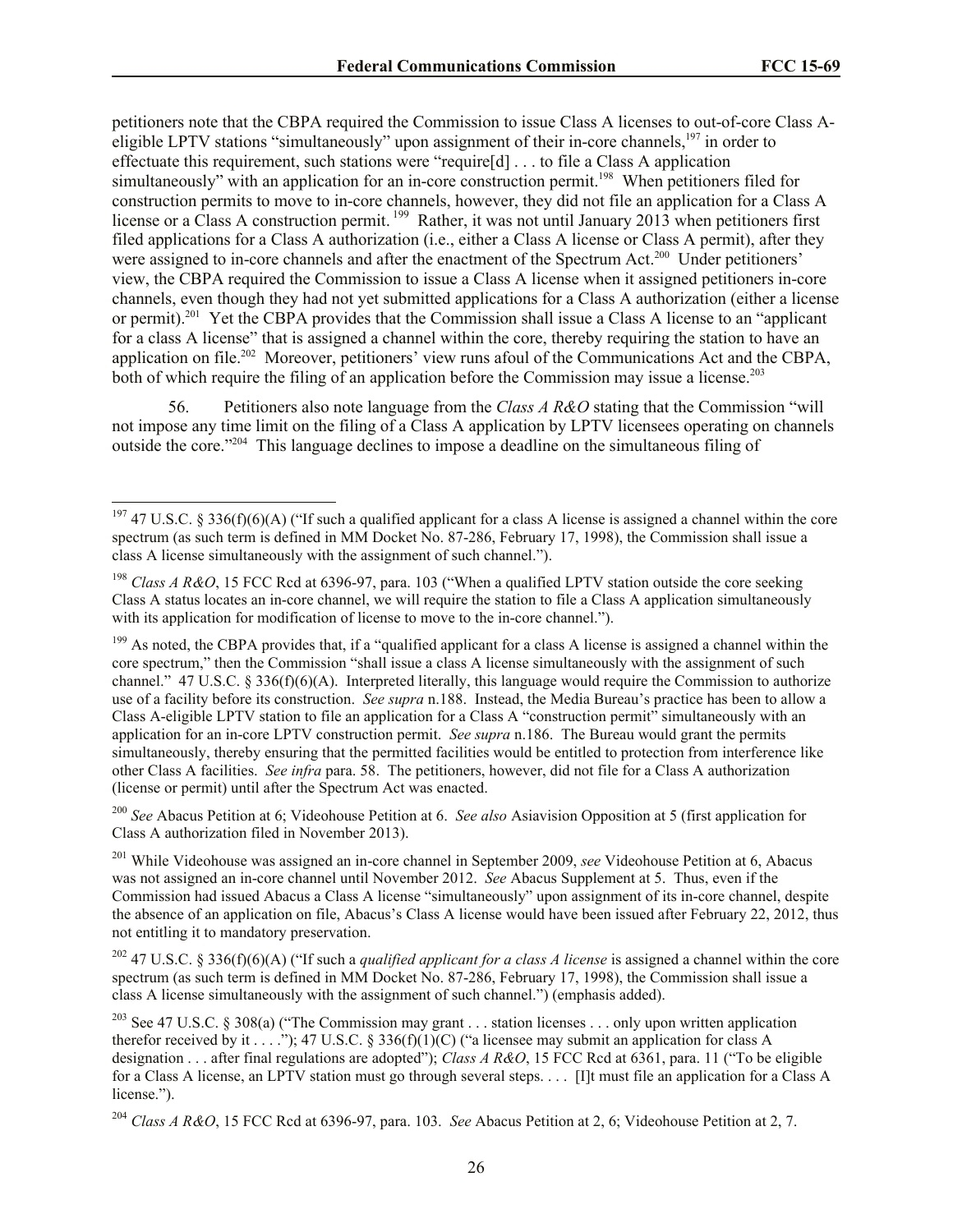applications for an in-core LPTV construction permit and a Class A authorization.<sup>205</sup> It does not endorse the filing of an application for a Class A authorization after filing an application for an in-core construction permit. As noted in the *Incentive Auction R&O*, the Media Bureau did grant the applications of some stations that filed applications for Class A authorizations after applying for or obtaining an incore construction permit if otherwise consistent with the Commission's rules.<sup>206</sup> As a general matter, however, stations that refrained from applying for a Class A authorization until after applying for or obtaining an in-core construction permit are not eligible for the simultaneous grant of a Class A authorization along with the grant of their in-core LPTV construction permit.<sup>207</sup>

57. While petitioners note that the CBPA requires the Commission to "preserve the service areas of low-power television licensees pending the final resolution of a class A application," this provision applies only "pending the final resolution of a class A application."<sup>208</sup> Petitioners, however, did not have applications for Class A licenses or Class A permits that were "pending . . . final resolution" on February 22, 2012, thus this provision of the CBPA does not apply.

58. Petitioners also note language from the *Class A R&O* in which the Commission stated that it would "commence contour protection for [out-of-core stations] upon issuance of a construction permit for an in-core channel."<sup>209</sup> This language clarified that protection of a station's contour would not have to wait until the filing of an application for "a license to cover construction" of the in-core channel.<sup>210</sup> To implement this approach, the Media Bureau required an out-of-core Class A eligible LPTV station to file an FCC Form 346 for a construction permit for an in-core LPTV facility and, at the same time, an FCC Form 302-CA for a Class a construction permit. When petitioners filed an FCC Form 346, however, they did not file the FCC Form 302-CA and thus were not entitled to contour protection.

59. Petitioners further claim that they are similarly situated to KHTV-CD, a formerly out-ofcore Class A-Eligible LPTV station that filed an application for a license to cover a Class A facility after February 22, 2012 but to which we extended discretionary protection. As an initial matter, we dismiss petitioners' arguments on procedural grounds. The *Incentive Auction NPRM* squarely raised the question of which facilities to protect in the repacking process, proposing to interpret the Spectrum Act as mandating preservation only of full-power and Class A facilities that were licensed, or for which an

 $\overline{\phantom{a}}$ 

 $205$  In 2000, the Commission cautioned that "it would be in the best interest of qualified LPTV stations operating outside the core to try to locate an in-core channel *now*, as the core spectrum is becoming increasingly crowded and it is likely to become increasingly difficult to locate an in-core channel in the future." *Class A R&O*, 15 FCC Rcd at 6396–97, para. 103 (emphasis added). Moreover, all out-of-core LPTV stations were required to file displacement applications for an in-core channel by September 1, 2011. *Amendment of Parts 73 and 74 of the Commission's Rules to Establish Rules for Digital Low Power Television, Television Translator, and Television Booster Stations and to Amend Rules for Digital Class A Television Stations*, MB Docket No. 03-185, Second Report and Order, 26 FCC Rcd 10732, 10733, para. 2 (2011). Thus, all out-of-core Class A-eligible LPTV stations had the opportunity to file an application for a Class A construction permit when filing for their in-core channel by September 1, 2011, well in advance of the Spectrum Act's enactment on February 22, 2012.

<sup>206</sup> *Incentive Auction R&O*, 29 FCC Rcd at 6670 n.717.

 $^{207}$  Petitioners suggest that Commission staff has declined to issue Class A authorizations in certain cases until the in-core facilities were constructed and licensed as LPTV facilities. *See* Abacus Petition at 5; Videohouse Petition at 6-7; Abacus Supplement at 5 n.7. Even if accurate, this does not help petitioners because neither alleges that they filed for a Class A authorization before February 22, 2012, but such applications were dismissed by staff until the incore facilities were constructed. Both petitioners acknowledge that their first application for a Class A authorization was not filed until January 2013. *See* Abacus Petition at 6; Videohouse Petition at 6. *See also* Asiavision Opposition at 5 (first application for Class A authorization filed in November 2013).

<sup>208</sup> *See* 47 U.S.C. § 336(f)(1)(D).

<sup>209</sup> *Class A R&O*, 15 FCC Rcd at 6372, para. 40 n.81. *See also id*. at 6396-97, para. 103.

<sup>210</sup> *Id.* at 6396-97, para. 103.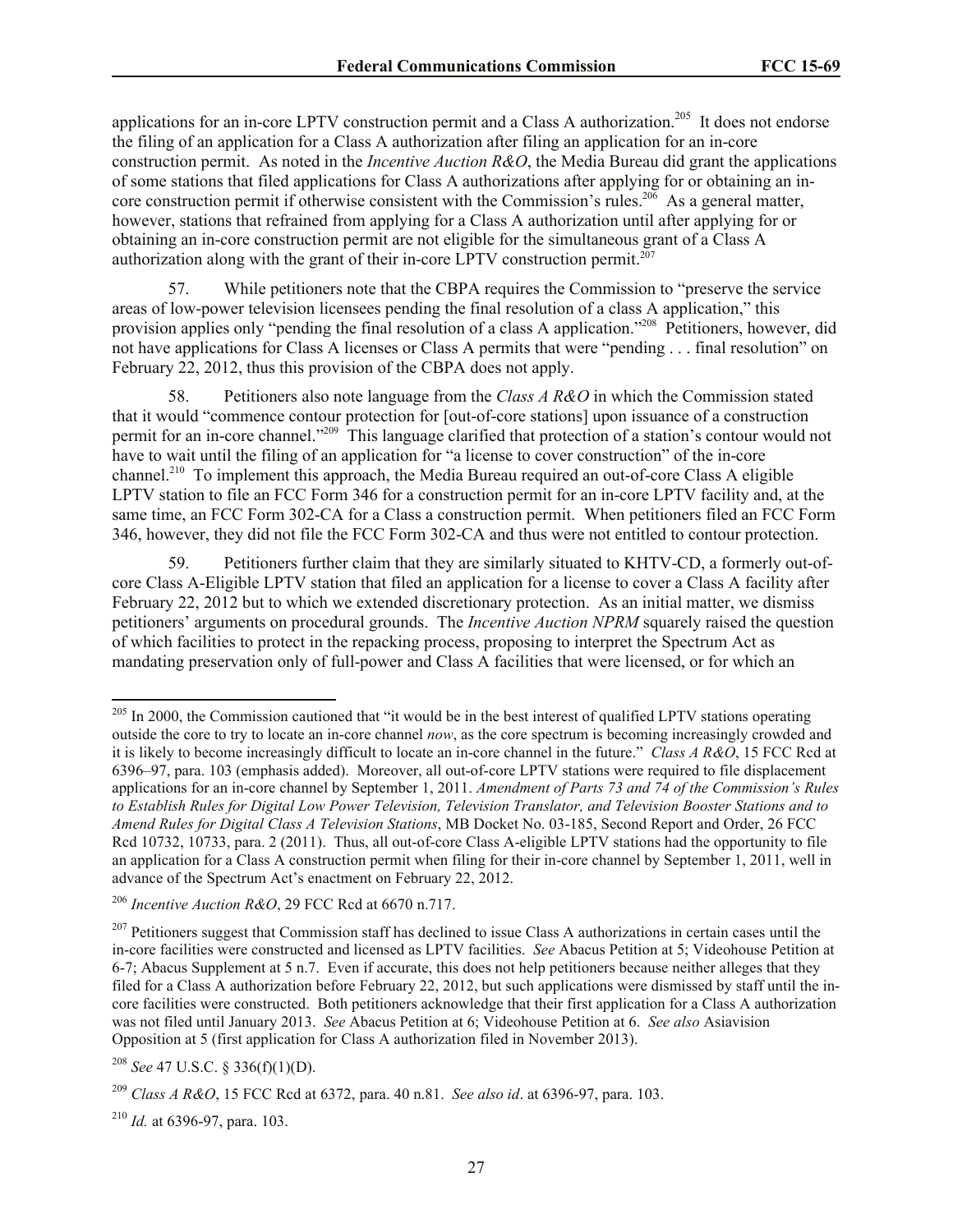application for license to cover was on file, as of February 22, 2012.<sup>211</sup> Recognizing that it was not a Class A licensee as of February 22, 2012, KHTV-CD put forth in response to the *Incentive Auction NPRM* evidence demonstrating why it should be afforded discretionary protection.<sup>212</sup> Like KHTV-CD, petitioners were not Class A licensees as of February 22, 2012. Unlike KHTV-CD, however, petitioners did not attempt to demonstrate in response to the *Incentive Auction NPRM* why they should be afforded discretionary protection. Rather, on reconsideration, petitioners for the first time attempt to explain why they also should be extended discretionary protection. They have not shown, however, why they were unable to raise these facts and arguments before adoption of the *Incentive Auction R&O*. Indeed, all of the evidence put forth by petitioners, including the date when they were granted a Class A license, preceded adoption of the *Incentive Auction R&O*. Accordingly, we dismiss petitioners' claims that they are entitled to discretionary protection because they rely on facts and arguments not presented to the Commission before the *Incentive Auction R&O* was adopted and petitioners have not attempted to demonstrate compliance with the exceptions for such filings found in section 1.429(b) of our Rules.<sup>213</sup>

60. As an alternative and independent ground, we deny petitioners' claims that they are similarly situated to KHTV-CD. First, as described in the *Incentive Auction R&O,* KHTV-CD filed an application for a license to cover its Class A facility just two days after enactment of the Spectrum Act on February 22, 2012.<sup>214</sup> By contrast, despite receiving in-core construction permits in 2009 (Videohouse) and 2012 (Abacus), petitioners did not file applications for licenses to cover their Class A facilities until January 2013, almost a year after enactment of the Spectrum Act.<sup>215</sup> Second, KHTV-CD documented repeated efforts over the course of a decade to locate an in-core channel and convert to Class A status, including filing in July 2001 an initial application for a license to cover a Class A facility.<sup>216</sup> By contrast, petitioners do not document any efforts to locate an in-core channel before 2009, almost a decade after passage of the CBPA.<sup>217</sup> Third, beginning in 2001, KHTV-CD had either an application for a license to cover a Class A facility or an application for a Class A construction permit on file with the Commission in which it certified that it was meeting, and would continue to meet, all Class A operating requirements and applicable full power requirements.<sup>218</sup> By contrast, petitioners did not make these certifications in an application filed with the Commission until January 2013.<sup>219</sup> Petitioners vaguely assert that their service includes "locally produced, locally originated programming,"<sup>220</sup> but, unlike KHTV-CD, they do not state,

l

<sup>213</sup> *See* 47 C.F.R. § 1.429(b)(1)-(3) (a petition for reconsideration which relies on facts or arguments which have not previously been presented to the Commission will be granted only under certain circumstances).

<sup>214</sup> *Incentive Auction R&O*, 29 FCC Rcd at 6671-72, para. 235.

<sup>215</sup> *See* Abacus Petition at 6; Videohouse Petition at 6; Abacus Supplement at 5. *See also* Asiavision Opposition at 5 (first application for Class A authorization filed in November 2013).

<sup>216</sup> *Incentive Auction R&O*, 29 FCC Rcd at 6671-72, para. 235.

<sup>217</sup> *See* Abacus Petition at 4-6; Videohouse Petition at 4-7.

<sup>218</sup> As indicated on the FCC Form 302-CA, willful false statements made in an application filed with the Commission are punishable by fine and imprisonment, 18 U.S.C. § 1001, and by appropriate administrative sanctions, including revocation of station license. 47 C.F.R. §§ 73.1015; 73.3513. KHTV filed an application for a license to cover a Class A facility in July 2001 that was subsequently dismissed because it was predicted to cause interference. *Incentive Auction R&O*, 29 FCC Rcd at 6671-72, para. 235. KHTV then filed an application for a construction permit for an in-core LPTV facility and, at the same time, an application on FCC Form 302-CA for a Class A construction permit. *Id*. While the application for the in-core LPTV construction permit was dismissed, the FCC Form 302-CA, including the certifications of compliance with Class A requirements, remained on file until July 2012. *See* Venture Reply Comments at 5 n.12.

<sup>219</sup> *See supra* n.215.

<sup>211</sup> *Incentive Auction NPRM*, 27 FCC Rcd at 12390, para. 98.

<sup>212</sup> *See* Venture Reply Comments.

<sup>220</sup> *See* Abacus Petition at 4; Videohouse Petition at 4.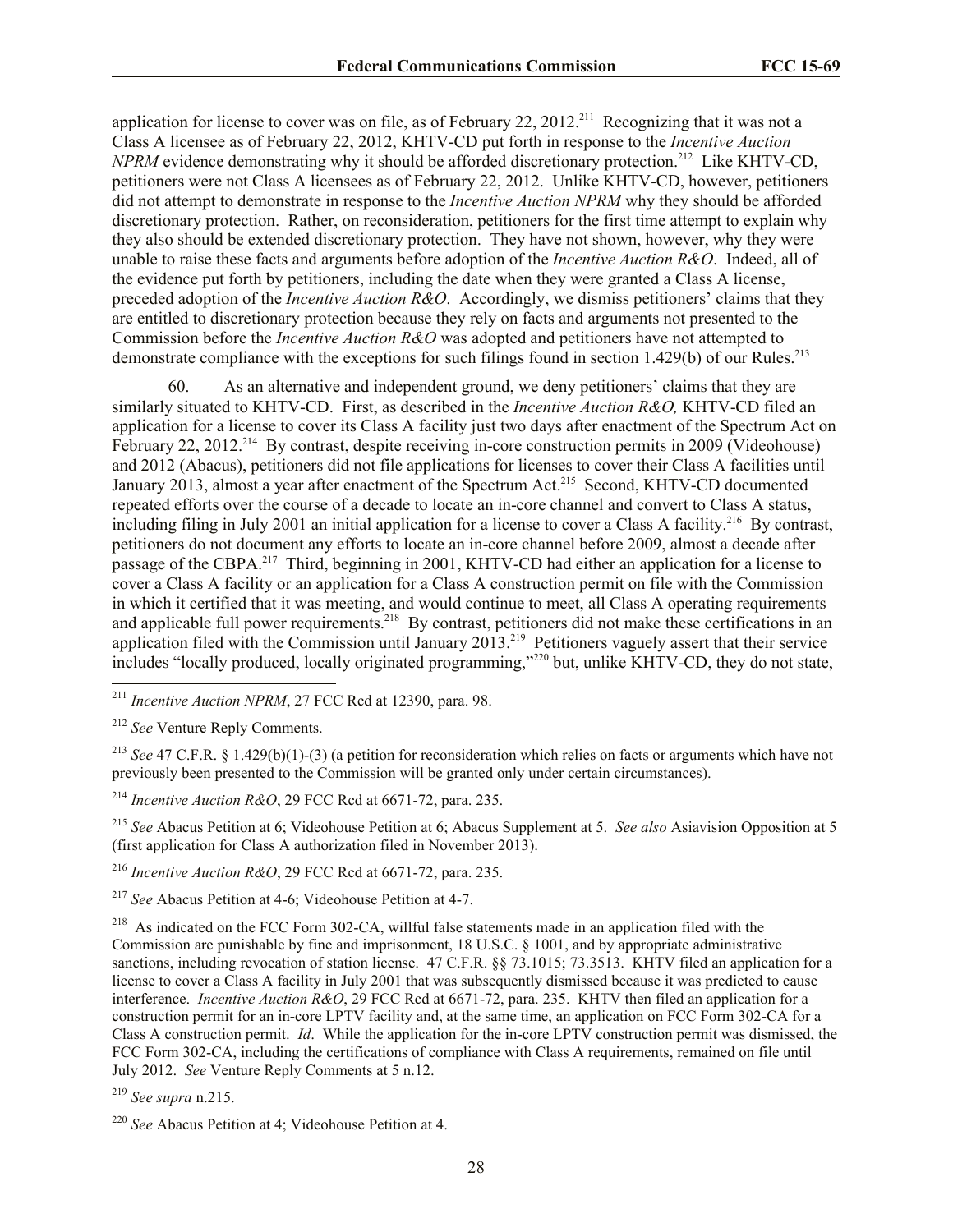nor did they certify in an application filed with the Commission before January 2013, that they were meeting and would continue to meet, all Class A operating requirements and applicable full power requirements. 221

61. We also reject petitioners' claim that they are similarly situated to stations in other categories the Commission elected to protect in the repacking process. As an initial matter, with the exception of new full power stations not licensed as of February 22, 2012, all of the stations in these categories were full-power or Class A licensees as of February 22, 2012 and thus entitled to mandatory preservation, unlike petitioners, who remained LPTV licensees as of February 22, 2012.<sup>222</sup> In the *Incentive Auction R&O*, we exercised discretion to protect certain modifications of these licensed fullpower or Class A facilities because the impact on repacking flexibility would be minimal while, on the other hand, there were significant equities in favor of preservation.<sup>223</sup> We explained why the balance was different for formerly out-of-core Class A-eligible LPTV stations that had not filed applications for licenses to cover Class A facilities as of February 22, 2012.<sup>224</sup> Petitioners offer no basis to revisit this balance.

62. Based on examination of the record, we will exercise discretion to protect stations in addition to KHTV-CD that hold a Class A license today and that had an application for a Class A construction permit pending or granted as of February 22, 2012.<sup>225</sup> We find that there are significant equities in favor of protection of these stations that outweigh the limited adverse impact on our repacking flexibility.<sup>226</sup> By filing an application for a Class A construction permit prior to February 22, 2012, each of these stations documented efforts prior to passage of the Spectrum Act to remove their secondary status

l

<sup>223</sup> *Id.* at 6657-58, paras. 198-202 (discussing facilities authorized in construction permits for channel substitutions that are licensed by the Pre-Auction Licensing Deadline); *id*. at 6660-62, paras. 207-10 (discussing the facilities of full power and Class A stations authorized in construction permits that were granted on or before April 5, 2013 but are licensed by the Pre-Auction Licensing Deadline); *id*. at 6663-65, paras. 216-18 (discussing Class A stations licensed before February 22, 2012 who have initial digital facilities that were not initially licensed until after February 22, 2012 but are licensed by the Pre-Auction Licensing Deadline).

<sup>224</sup> *Id.* at 6670 n.717, and 6671, para. 234. As stated above, protecting the approximately 100 stations in this category would significantly impact our repacking flexibility while, on the other hand, there were minimal equities in favor of preservation in light of the failure of these stations to remove their secondary status in a timely manner. *See supra*, Section II.B.2.c (Out-of-Core Class A-Eligible Television Stations).

<sup>225</sup> Stations that believe they fall within this category but were not listed in the Media Bureau's *Eligibility PN* may file a Petition for Eligible Entity Status seeking inclusion on the list of protected facilities. *See Media Bureau Announces Incentive Auction Eligible Facilities and July 9, 2015 Deadline for Filing Pre-Auction Technical Certification Form*, Public Notice, DA 15-679 (June 9, 2015) (explaining deadlines and procedures for filing a Petition for Eligible Entity Status).

<sup>226</sup> Based on our review of CDBS, we believe that approximately a dozen stations fall within this category. While protecting additional stations will impact our flexibility in the repacking process, such concerns are lessened by the fact that Class A stations have a limited coverage (Class A stations may radiate at a maximum operating power of 15 kilowatts, as opposed to 1000 kilowatts for full power stations) and, based on our review of CDBS, the stations in this category are located predominantly outside what we expect to be the most spectrum-constrained areas.

<sup>221</sup> *Incentive Auction R&O*, 29 FCC Rcd at 6672 n.729.

<sup>222</sup> With respect to new full power stations not licensed as of February 22, 2012, the *Incentive Auction R&O* squarely addressed why they are unlike the formerly out-of-core Class A-Eligible LPTV stations. *Incentive Auction R&O*, 29 FCC Rcd at 6671 n.725 ("[S]uch full power stations are small in number and are licensed or authorized on VHF channels and/or in remote locations, and thus present far less impact on repacking flexibility than the approximately 100 stations in this category, almost all of which operate on UHF channels and many of which are located in spectrum-congested areas. Moreover, the new full power stations have proceeded to obtain licenses for their stations in due course, whereas the stations in this category have failed to take the steps necessary to remove their secondary status, despite the fact that the CBPA and the Commission's rules implementing it were adopted more than a decade ago.").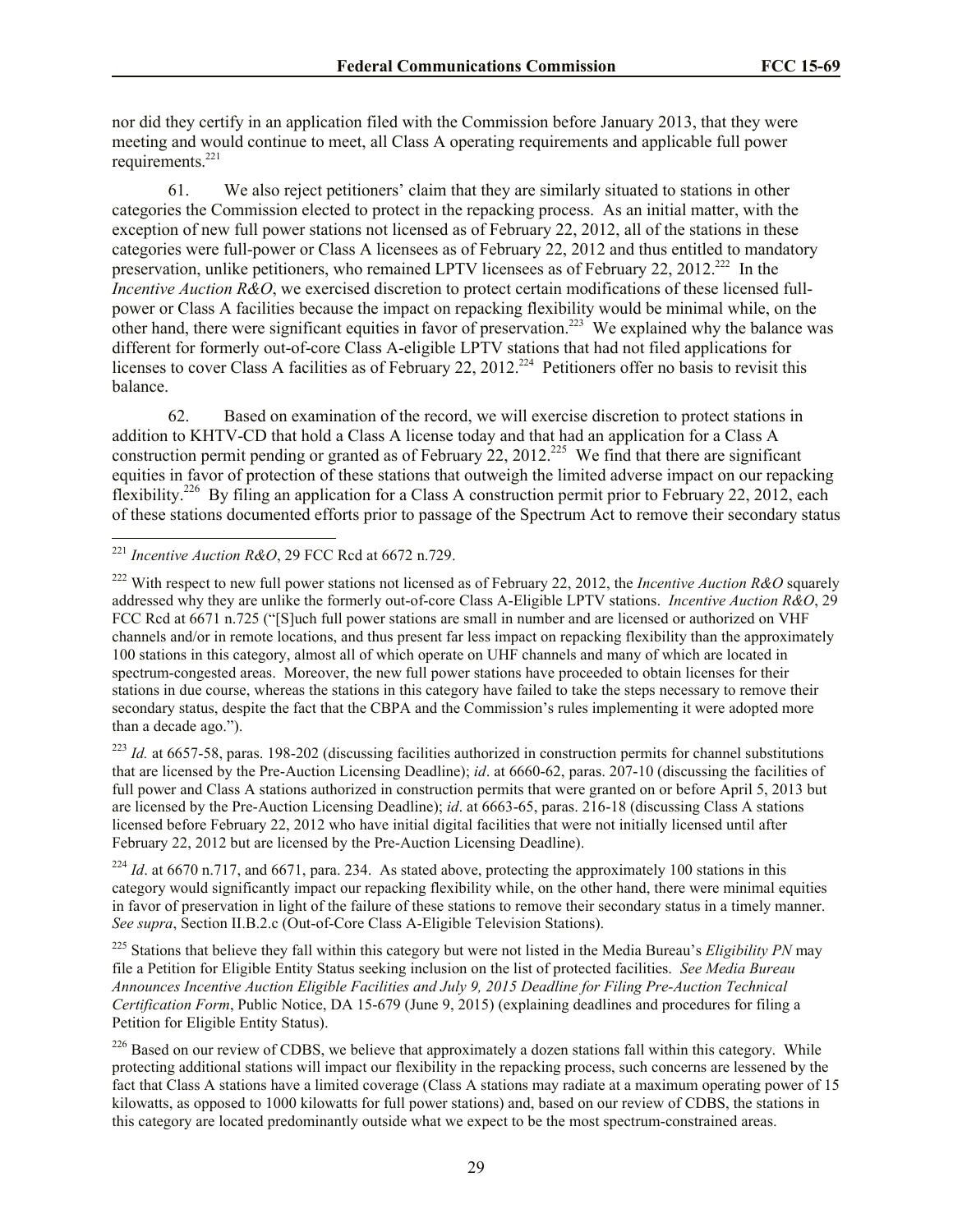and avail themselves of Class A status. Under the Commission's rules, these stations were required to make the same certifications as if they had applied for a license to cover a Class A facility.<sup>227</sup> Among other things, each was required to certify that it "does, and will continue to, broadcast" a minimum of 18 hours per day and an average of at least three hours per week of local programming and that it complied with requirements applicable to full-power stations that apply to Class A stations. Thus, prior to the enactment of the Spectrum Act, such stations had certified in an application filed with the Commission that they were operating like Class A stations. In addition, the licensees of these stations may not have known that the stations were not entitled to mandatory protection under the Spectrum Act.<sup>228</sup> By contrast, as noted above, petitioners did not certify continuing compliance with Class A requirements in an application filed with the Commission until after the enactment of the Spectrum  $Act<sub>229</sub><sup>229</sup>$  and they had no justification for not seeking discretionary protection in response to the *Incentive Auction NPRM*. 230

63. As requested by the LPTV Coalition, we clarify certain issues pertaining to those Class A stations that will not be protected in the repacking process. 231 First, as explained in the *Incentive Auction R&O*, if such a station is displaced in the repacking process, it may file a displacement application during one of the filing opportunities for alternate channels.<sup>232</sup> The Media Bureau has delegated authority to determine whether such stations should be permitted to file for a new channel along with priority stations or during the second filing opportunity.<sup>233</sup> Second, such Class A stations are not eligible to participate in the reverse auction and thus may not submit channel sharing bids.<sup>234</sup> We have recently proposed, however, to allow Class A stations to channel share outside of the auction context.<sup>235</sup> Third, such stations are not eligible to receive reimbursement for relocation costs. The reimbursement mandate set forth in section 1452(b)(4) applies only to full power and Class A television licensees that are involuntarily "reassigned" to new channels in the repacking process pursuant to section  $1452(b)(1)(B)(i).^{236}$  The unprotected Class A stations will not be protected in the repacking process , and thus will be not "reassigned under [section  $1452(b)(1)(B)(i)$ ]" as required to fall within section  $1452(b)(4)$ .<sup>237</sup>

<sup>229</sup> Rather, the petitioners' stations continued to operate as LPTV stations, which have no minimum operations requirements. 47 C.F.R. § 74.763(a); *Digital LPTV Order*, 19 FCC Rcd at 19392-3, paras. 185-87. ("LPTV and TV translator stations are not required to adhere to a minimum operating schedule because we desire to facilitate flexible LPTV station operations and to minimize the cost of regulatory compliance ..."). It was not until after the enactment of the Spectrum Act, which does not provide for participation of LPTV stations in the reverse auction that petitioners first sought to change their status from LPTV to Class A.

<sup>230</sup> *See supra* para. 59.

 $\overline{\phantom{a}}$ 

<sup>233</sup> *Id*. at 6671, para. 234.

(continued….)

<sup>227</sup> *See supra* n.185. *See also* FCC Form 302-CA, Section II, Questions 3, 4, 8, 9, 10; *supra* n.218 (explaining that willful false statements made in an application filed with the Commission are subject to penalties).

<sup>228</sup> As noted above, the *Incentive Auction R&O* was ambiguous as to whether a Class A-eligible station that filed an application for a Class A construction permit prior to February 22, 2012 would be entitled to mandatory protection. *See supra* n.187 and accompanying text. We clarify above that such stations are not entitled to mandatory protection. *See supra* para. 53*.* In addition, most of these stations were included on a preliminary list of stations that would be protected in the repacking process in a June 2014 staff interference study. *See supra* n.195.

<sup>&</sup>lt;sup>231</sup> See LPTV Coalition Petition at 2.

<sup>232</sup> *Incentive Auction R&O*, 29 FCC Rcd at 6671, para. 234. *See also id*. at 6794, para. 554 and 6795, para. 556.

<sup>234</sup> *Id*. at 6718 n.1053.

*<sup>235</sup> See First Order on Reconsideration and Notice of Proposed Rulemaking*, *infra* n.1.

<sup>236</sup> *Incentive Auction R&O*, 29 FCC Rcd at 6813, para. 601.

<sup>&</sup>lt;sup>237</sup> *Id.* at 6813-14, para. 602 ("Stations that are not reassigned to a new channel will not be eligible for reimbursement. [Section 1452(b)(4)(A)(i)] expressly mandates reimbursement only for television licensees 'that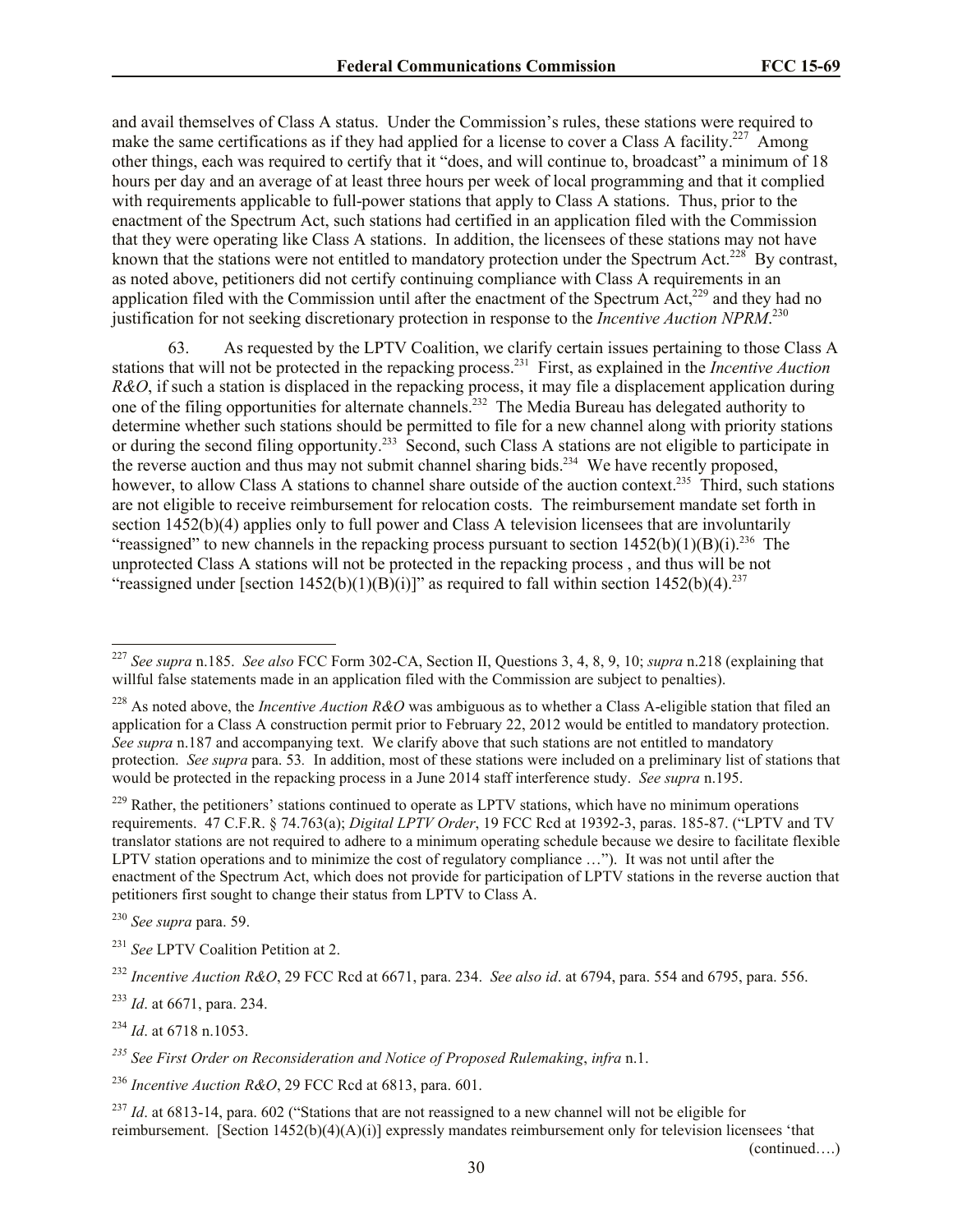#### **d. LPTV and TV Translator Stations**

#### **(i) Repacking Protection**

64. *Background.* In the *Incentive Auction R&O*, we explained that Congress limited mandatory repacking protection to "broadcast television licensees,"<sup>238</sup> the definition of which unambiguously excludes LPTV and TV translator stations.<sup>239</sup> We also declined to exercise our discretion to provide repacking protection to LPTV and TV translators, finding that, on balance, concerns about displacing LPTV and TV translators were outweighed by the detrimental impact that protecting them would have on the repacking process and on the success of the incentive auction.<sup>240</sup> In addition, we decided that the interference protections in the CBPA do not extend "to LPTV or TV translator stations vis-à-vis Class A television stations in the repacking process."<sup>241</sup> The CBPA prevents the Commission from approving a Class A license modification "unless the . . . licensee shows" that its proposal would not cause interference to LPTV or translator facilities authorized or proposed before "the application for … modification of such a license was filed."<sup>242</sup> We concluded that this language does not apply to our implementation of the repacking process authorized by the Spectrum Act, which was not anticipated at the time the CBPA was enacted and which, by the terms of the Spectrum Act, is initiated by the Commission rather than by "application[s]" from licensees.<sup>243</sup>

65. ATBA requests that we "conduct . . . a comprehensive study of the potential impact of the incentive auction on the LPTV service . . .; assess the impact of each repacking scenario on the LPTV service before closing each stage; and affirmatively to seek to maximize LPTV preservation at each stage of the auction and during repacking, including at the optimization stage."<sup>244</sup> Mako Communications, LLC ("Mako") argues that our decision not to protect LPTV and TV translator stations in the repacking process "altered" LPTV and TV translator stations' spectrum usage rights in contravention of section 1452(b)(5) by allowing them to be displaced by new wireless users.<sup>245</sup> It further argues that displacement of an LPTV or TV translator station is a "revocation" requiring an order to show cause and a hearing, <sup>246</sup> and challenges our conclusion that the interference protection ordinarily accorded to LPTV stations against modifications of Class A facilities under the CBPA does not apply to channel assignments made in the

(Continued from previous page)

<sup>238</sup> *See Incentive Auction R&O*, 29 FCC Rcd at 6652, para. 185; 6654, para. 188; 6673, para. 238.

<sup>239</sup> *Id. See also* CTIA Opposition at 5 ("the Spectrum Act's classification of LPTV is not a matter of interpretation . . . Congress afforded LPTV stations few to no rights in the incentive auction process"); Mobile Future Opposition at 2-4 (stating that the Commission's consideration and rejection of requests to afford repacking protection to LPTV and TV translator stations is consistent with the Spectrum Act, and petitioners have not provided new facts or arguments to contradict that decision).

<sup>240</sup> *Incentive Auction R&O*, 29 FCC Rcd at 6674, para. 241.

<sup>241</sup> *Id.* at 6676, para. 244.

<sup>242</sup> *Id.*; 47 U.S.C. § 336(f)(7)(B)

<sup>243</sup> *Incentive Auction R&O*, 29 FCC Rcd at 6676, para 244.

<sup>244</sup> ATBA Petition at 2-3.

<sup>245</sup> Mako Petition at 7-8. Mako argues that section 1452(b)(5) is meant to maintain low power television stations' secondary rights against those specific services discussed in earlier Commission actions, but does not further limit their spectrum usage rights against services involved in implementation of the Spectrum Act.

<sup>246</sup> Mako Petition at 8, citing 47 U.S.C. § 312(a) and 5 U.S.C. § 558(c). Mako argues that such "en masse revocation by rulemaking squarely violates the adjudicatory notice and hearing requirements" contained in the Communications Act and the Administrative Procedure Act.

<sup>[</sup>are] reassigned under [section  $1452(b)(1)(B)(i)$ ]' in the repacking process, and does not require reimbursement for stations that are not reassigned to new channels.").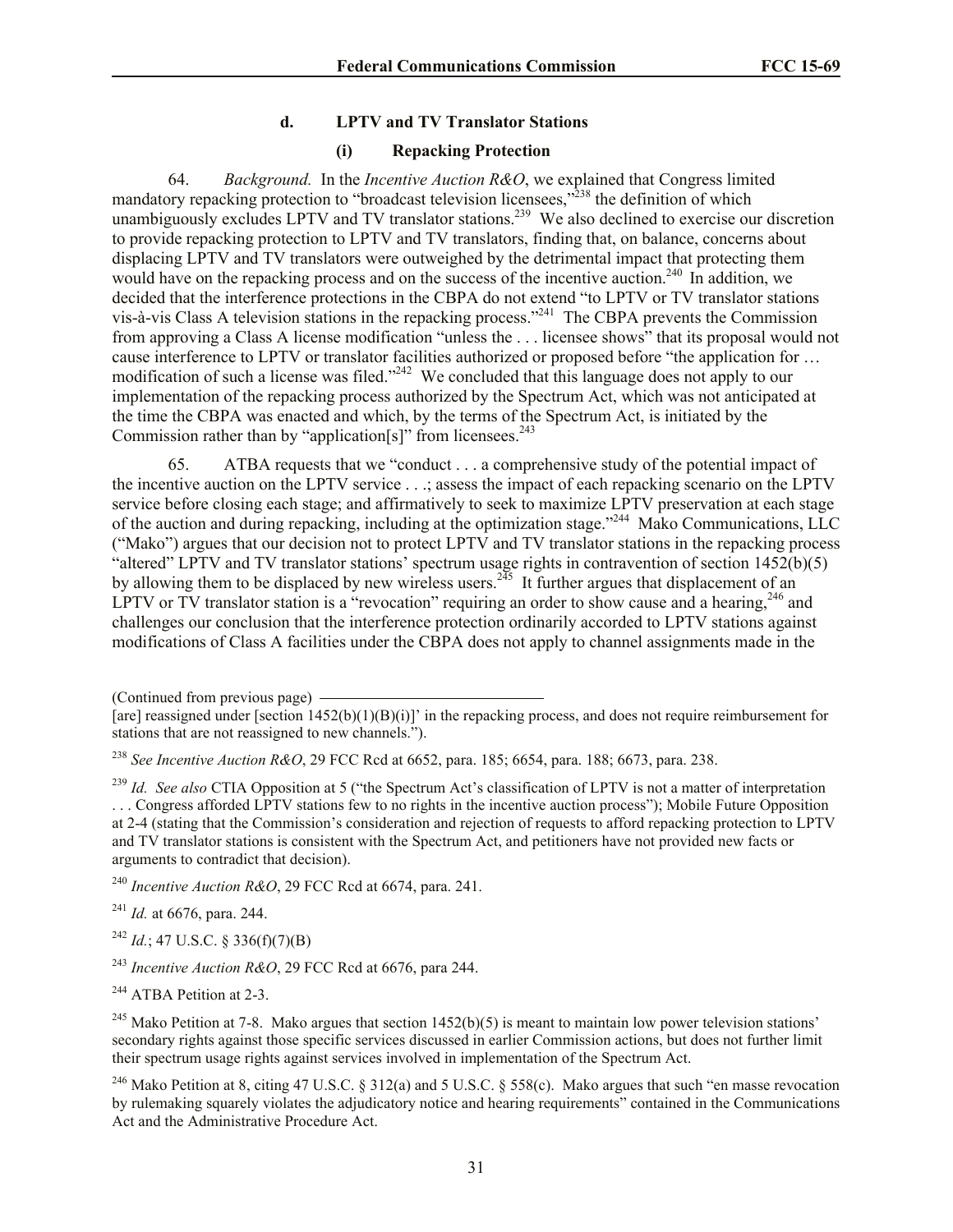repacking process.<sup>247</sup> Finally, US Television, LLC ("USTV") argues that "the FCC clearly erred when it failed to protect stations that Congress identified in the Digital Data Services Act ("DDSA") for its LPTV data pilot project."<sup>248</sup> In opposition, CTIA, Mobile Future and WISPA argue that the Commission's consideration and rejection of requests to afford repacking protection to LPTV and TV translator stations was consistent with the Spectrum Act. $249$ 

66. *Discussion.* We deny ATBA's, Mako's, and USTV's requests. ATBA's request is incompatible with our auction design: granting it would compromise the basic auction design principle of speed, which "is critical to the successful implementation of the incentive auction."<sup>250</sup> In addition, channel assignments will be provisional until the final TV channel assignment plan is established after the final stage rule is satisfied, so the analysis ATBA advocates during the reverse auction bidding process would not be useful in assessing the potential impact on LPTV service.<sup>251</sup>

67. Moreover, we cannot conclude that we must further analyze the potential impact of the incentive auction on the LPTV service before conducting the repacking process. As we explained in the *Incentive Auction R&O*, the Spectrum Act does not require protection of LPTV stations, which always have been subject to displacement by primary services.<sup>252</sup> Although we have limited discretion to extend repacking protection beyond the requirements of the statute,<sup>253</sup> we have done so only with respect to the facilities of "broadcast television licensees" as defined in the Spectrum Act, that is, full-power or Class A stations.<sup>254</sup> Based on careful consideration of the factors relevant to our exercise of discretion, we declined to extend repacking protection to LPTV stations.<sup>255</sup> Nevertheless, recognizing the important services provided by the LPTV stations, we adopted a number of measures to mitigate the potential impact of the repacking process on LPTV stations, and initiated a separate proceeding to consider additional measures.<sup>256</sup> In short, we have taken into consideration the potential impact of the repacking

<sup>250</sup> *Incentive Auction R&O*, 29 FCC Rcd at 6618, para. 111.

<sup>251</sup> *Id.* at 6621, para. 118. We sought comment on the final TV channel assignment optimization in the *Incentive Auction Comment PN*, *see supra* n.2, and decline to address it here.

<sup>252</sup> *Id.* at 6673-74, paras. 238-239; 47 U.S.C. § 1452(b)(2), (b)(5).

<sup>253</sup> *Incentive Auction R&O*, 29 FCC Rcd at 6655, para. 192 ("Our exercise of discretion requires a careful balancing of numerous factors in order to carry out the goals of the Spectrum Act and other statutory and Commission goals.").

 $254$  47 U.S.C. § 1401(6).

 $\overline{\phantom{a}}$ 

<sup>255</sup> Incentive Auction R&O, 29 FCC Rcd at 6674, para. 241 ("[T]here are more than 5,500 licensed LPTV and TV translator stations, and almost 4,500 of these stations are licensed on UHF channels. Protecting them would increase the number of constraints on the repacking process significantly, and severely limit our recovery of spectrum to carry out the forward auction, thereby frustrating the purposes of the Spectrum Act."). Accordingly, we deny Free Access' claim that, for a given PEA, we cannot repurpose more spectrum than is vacant before the reverse auction or than is relinquished in the reverse auction, until all LPTV and translator stations are relocated. Free Access Petition at 5-7. Such an approach would require protection of LPTV stations in the repacking process, which we decline to do for the reasons stated above and in the *Incentive Auction R&O*. Moreover, despite Free Access' claims, we have already rejected the argument that LPTV stations' spectrum usage rights are protected from taking by the Fifth Amendment. *See Incentive Auction R&O*, 29 FCC Rcd at 6674, para. 240.

<sup>256</sup> *Id.* at 6834-39, paras. 657-67; *see Amendment of Parts 73 and 74 of the Commission's Rules to Establish Rules for Digital Low Power Television, Television Translator, and Television Booster Stations*, MB Docket No. 03-185, Third Notice of Proposed Rulemaking, 29 FCC Rcd 12536 (2014) ("*Third LPTV NPRM*"). We also described the steps that we have taken to minimize the significant economic impact on LPTV stations of the repacking process in

(continued….)

<sup>&</sup>lt;sup>247</sup> Mako Petition at 9, citing 47 U.S.C. § 336(f)(7)(B).

<sup>&</sup>lt;sup>248</sup> USTV Petition at 1, citing Public Law No. 106-554, 114 Stat. 4577 (Dec. 21, 2000) (codified at 47 U.S.C. § 336(h)).

<sup>249</sup> *See* CTIA Opposition at 5; Mobile Future Opposition at 2-4; WISPA Opposition at 7-11.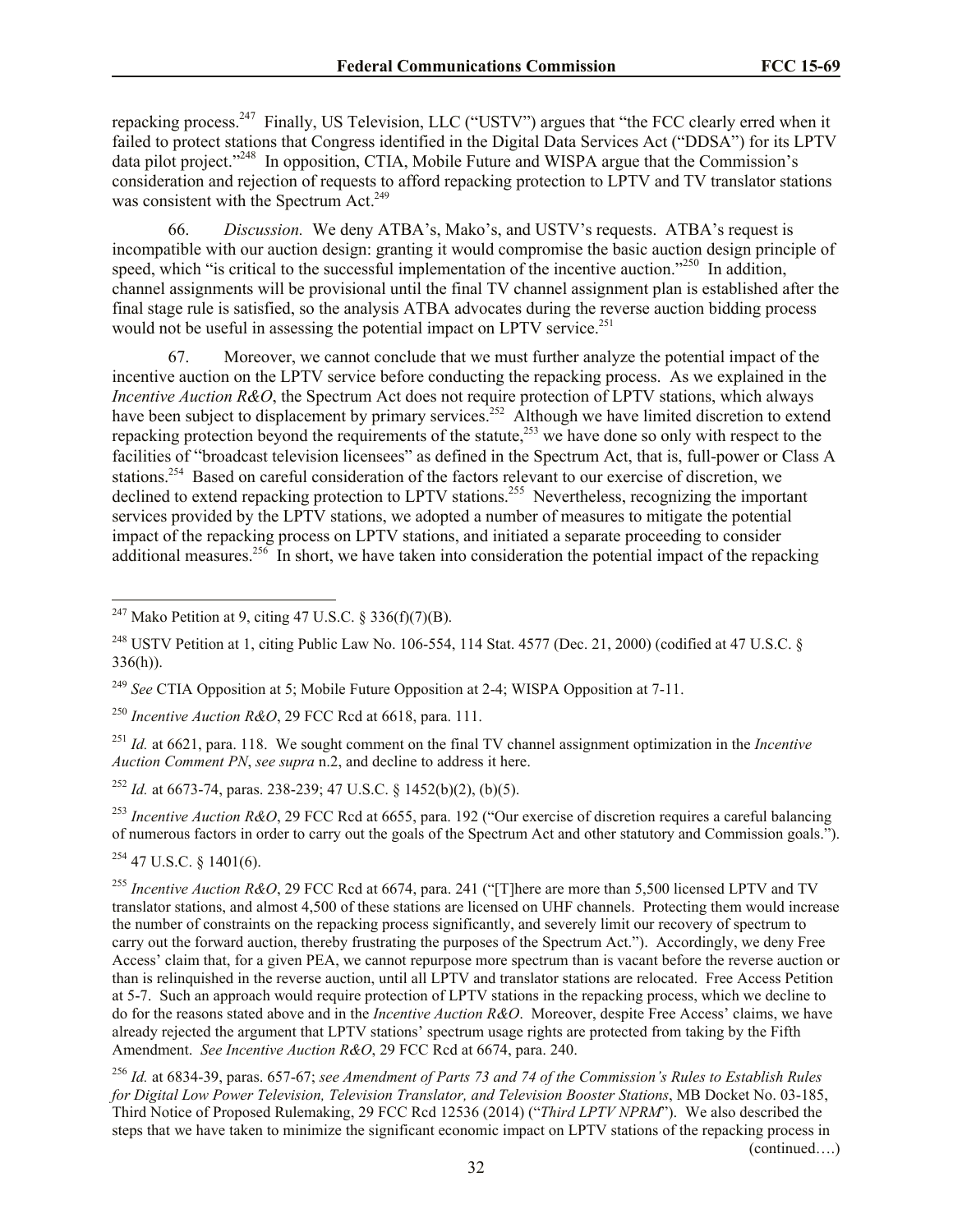process on LPTV stations in this proceeding, and are not required to conduct additional analysis.<sup>257</sup> For the same reasons, we reject ATBA's suggestion that we must consider the potential impact of LPTV displacement on the diversity of broadcast voices before carrying out the incentive auction.<sup>258</sup> LPTV and TV translator stations have always been at risk of displacement by primary services,<sup>259</sup> yet Congress provided specifically that the Spectrum Act does not alter that risk.<sup>260</sup>

68. We also disagree with Mako that our decision not to protect LPTV and TV translator stations in the repacking process "altered" LPTV and TV translator stations' spectrum usage rights in contravention of section 1452(b)(5). As explained in the *Vacant Channel NPRM*, we interpret section  $1452(b)(5)$  as a rule of statutory construction, not a limit on the Commission's authority.<sup>261</sup> In any event, LPTV and TV translator stations have always operated on a secondary basis with respect to primary licensees, which may be authorized and operated without regard to existing or proposed LPTV and TV translators.<sup>262</sup> Any LPTV displacement as a result of the incentive auction, therefore, does not "alter the spectrum usage rights of low power television stations."<sup>263</sup> Mako counters that this is the first time that the LPTV industry "will be subject to losing their station licenses."<sup>264</sup> However, LPTV stations have always operated in an environment where they could be displaced from their operating channel by a primary user and, if no new channel assignment is available, forced to go silent.<sup>265</sup> The potential impact

(Continued from previous page)

the *Incentive Auction R&O's* Final Regulatory Flexibility Analysis ("FRFA"). *Incentive Auction R&O*, 29 FCC Rcd at 6948, Appendix B, para. 9.

<sup>257</sup> In Section III.B.1 (Reverse Auction – Eligibility), *infra*, we specifically address the argument that the Regulatory Flexibility Act required an economic impact analysis by the Commission of how the incentive auction will affect LPTV service.

<sup>258</sup> *See* ATBA Reply at 2 (arguing that the Commission "has held for decades that the diversity of broadcast voices is an overriding public interest objective" and "it would not be reasonable for the Commission to take action that will eliminate hundreds or thousands of diverse voices without assessing how many will be eliminated.").

<sup>259</sup> *Incentive Auction R&O*, 29 FCC Rcd at 6674, para. 241.

 $260$  47 U.S.C. § 1452(b)(5).

<sup>261</sup> *See Vacant Channels NPRM*, *supra* n.37.

<sup>262</sup> *Id.* Mako challenges this statement but within its own footnotes it cites to Commission decisions stating the longstanding policy, dating back to the service's creation in 1982, that LPTV and TV translator stations are secondary to all primary spectrum users. *See Inquiry into the Future Role of Low-Power Television Broadcasting and TV Translators*, BC Docket No. 78-253, Report and Order, 51 Rad. Reg. 2d (P & F) 476, 488 and 499 (1982) (low power stations are authorized on a secondary basis to all stations in existing primary allocations); *Reallocation and Service Rules for 698-746 MHz Spectrum Band (Channels 52-69)*, GN Docket No. 01-74, Report and Order, 17 FCC Rcd 1022, 1034-35, paras. 27-29 (2002); *DTV Sixth Report and Order*, 12 FCC Red at 14652-53, paras. 141- 43; and *Memorandum Opinion and Order on Reconsideration of Sixth Report and Order*, 13 FCC Rcd 7418, 7461, para. 105 (1998) ("as secondary operations, low power stations must give way to new operations by primary users of the spectrum"); *Reallocation and Service Rules for the 698-746 MHz Spectrum Band (Television Channels 52-59)*, GN Docket No. 01-74, Notice of Proposed Rulemaking, 16 FCC Rcd 7278, 7288, para. 18 (2001) ("[W]e propose that LPTV and TV translator stations not be permitted to cause harmful interference to stations of primary services, including new licensees in Channels 52-59, and cannot claim protection from harmful interference from stations of primary services, including new licensees in Channels 52-59"); *LPTV DTV R&O*, 19 FCC Rcd at 19333, para. 2 ("stations in the low power television service are authorized with 'secondary' frequency use status. These stations may not cause interference to, and must accept interference from, full-service television stations, certain land mobile radio operations and other primary services.").

<sup>263</sup> *See* Mobile Future Opposition at 5.

<sup>264</sup> Mako Petition at 8.

<sup>265</sup> *See Petition by Community Broadcasters Association to Amend Part 74 of the Commission's Rules*, Memorandum Opinion and Order, 59 Rad. Reg. 2d (P&F) 1216, 1217, para. 4 (1986) (parties have had "explicit, full and clear prior notice that operation in the LPTV [and TV translator service] entails the risk of displacement") citing (continued….)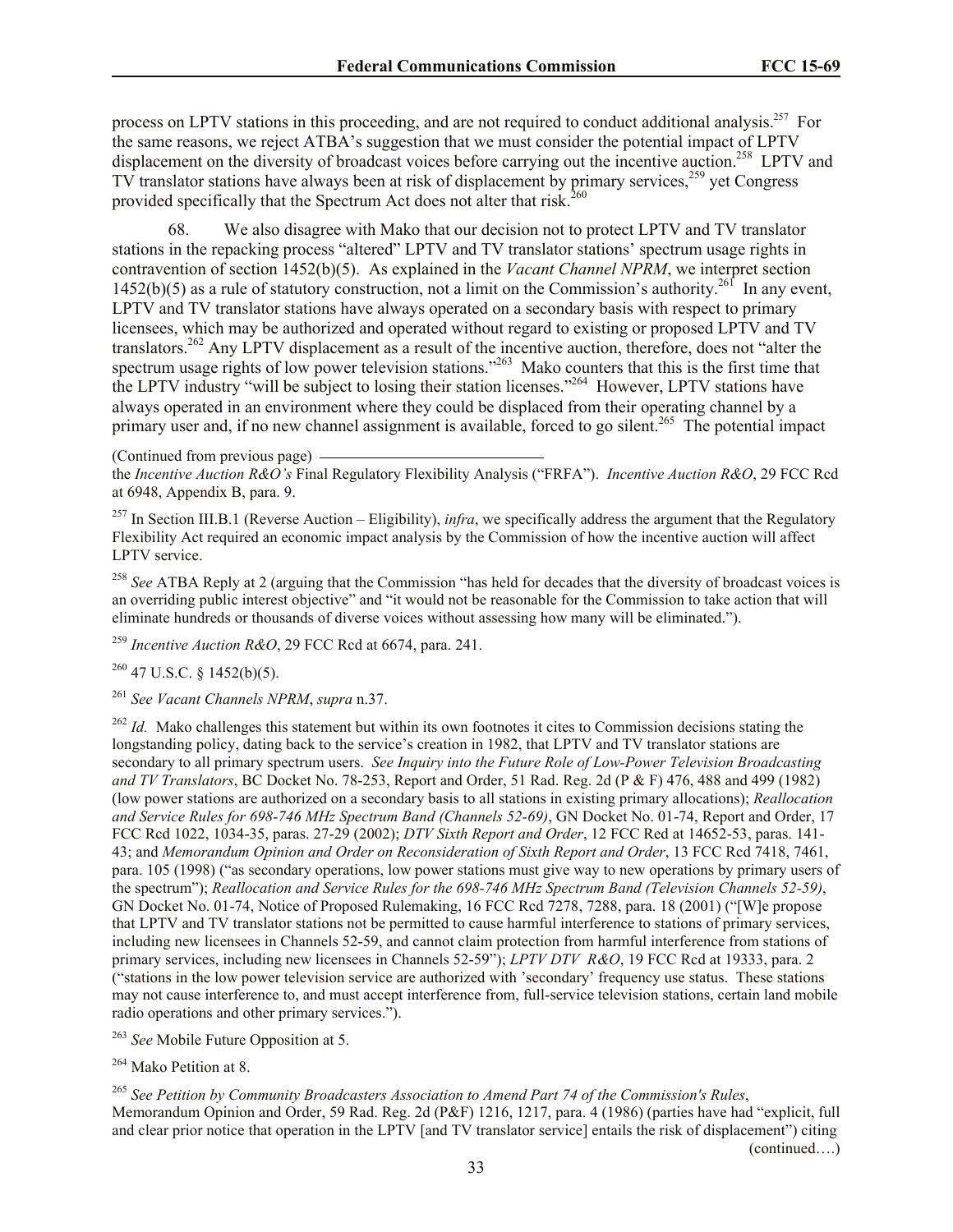of the repacking process is no different.

69. We also disagree with Mako that displacement of an LPTV or TV translator station is a "revocation" requiring an order to show cause and a hearing. Displacement does not "revoke" LPTV or TV translator licenses for purposes of section 312 of the Act because it does not require termination of operations or relinquishment of spectrum usage rights; displacement requires only that LPTV and TV translator stations vacate the channel on which they are operating. Indeed, displacement is not even a license modification, as LPTV and TV translator stations may be displaced by primary services at any time. $266$ 

70. We also disagree with Mako's argument that the Commission's conclusion that the CBPA does not protect LPTV and TV translator stations vis-à-vis Class A stations during the repacking process cannot be justified based on the CBPA's "fail[ure] to 'anticipate' a broadcast television incentive auction would be held at some future point."<sup>267</sup> This argument is based on a misreading of the *Incentive Auction R&O*. Our statutory interpretation in the *Incentive Auction R&O* was based on the fact section 336(f)(7)(B) "grants LPTV and TV translator stations protection against changes to facilities *proposed by Class A licenses*," whereas channel reassignments in the repacking process will be carried out by the Commission;<sup>268</sup> Class A licensees will neither initiate such reassignments nor have the right to protest the resulting license modifications.<sup>269</sup> Our interpretation of the statutory language was not based on the fact that Congress could not have anticipated the incentive auction and the repacking process when it enacted the CBPA in 1999. Nevertheless, we note that our interpretation harmonizes the two statutes in a way that Mako's fails to do: reading section  $336(f)(7)(B)$  to require the Commission to protect LPTV and TV translator stations vis-à-vis Class A stations would create tension with the statutory preservation mandate of section 1452(b)(2), which directs the Commission to make all reasonable efforts to preserve the coverage area and population served of Class A stations, not LPTV or TV translator stations.

71. Finally, we also disagree with USTV that "the FCC clearly erred when it failed to protect stations that Congress identified in the Digital Data Services Act (DDSA) for its LPTV data pilot project."<sup>270</sup> In the DDSA, Congress created a project to allow 13 LPTV stations to begin operating with digital facilities prior to the adoption of digital rules for the low power television services.<sup>271</sup> USTV maintains that Congress "clearly expressed its intention that the 13 stations identified in the DDSA should be permitted to operate so that they can introduce digital data services on low-power TV spectrum."<sup>272</sup> USTV further argues that "the Spectrum Act did not repeal the DDSA or give the FCC authority to abrogate or ignore its provisions."<sup>273</sup> Contrary to USTV's argument, stations authorized to operate under

<sup>266</sup> *See supra* para. 67.

<sup>267</sup> Mako Petition at 9, citing 47 U.S.C. § 336(f)(7)(B).

<sup>268</sup> *See Incentive Auction R&O*, 29 FCC Rcd at 6676, para. 244 (emphasis added).

<sup>269</sup> *See* 47 U.S.C. § 1452(h) (protest rights under section 316 of the Communication Act are inapplicable to channel reassignments made in the repacking process).

<sup>270</sup> USTV Petition at 1.

 $271$  47 U.S.C. § 336(h).

<sup>272</sup> USTV Petition at 5.

<sup>273</sup> *Id.*

<sup>(</sup>Continued from previous page)

*Report and Order*, 51 Rad. Reg. 2d (P & F) 476, 494 (1982); *Amendment of the Commission's Rules to Allow the Selection from Among Certain Competing Applications Using Random Selection or Lotteries Instead of Comparative Hearings*, Gen. Docket No. 81-768, Second Report and Order, 93 FCC 2d 952, 983-4, para. 81 (1983); and *The Future Role of Low Power Television Broadcasting and Television Translators in the National Telecommunications System,* BC Docket No. 78-253, Memorandum Opinion and Order, 48 Fed.Reg. 21478, 21480 (1983).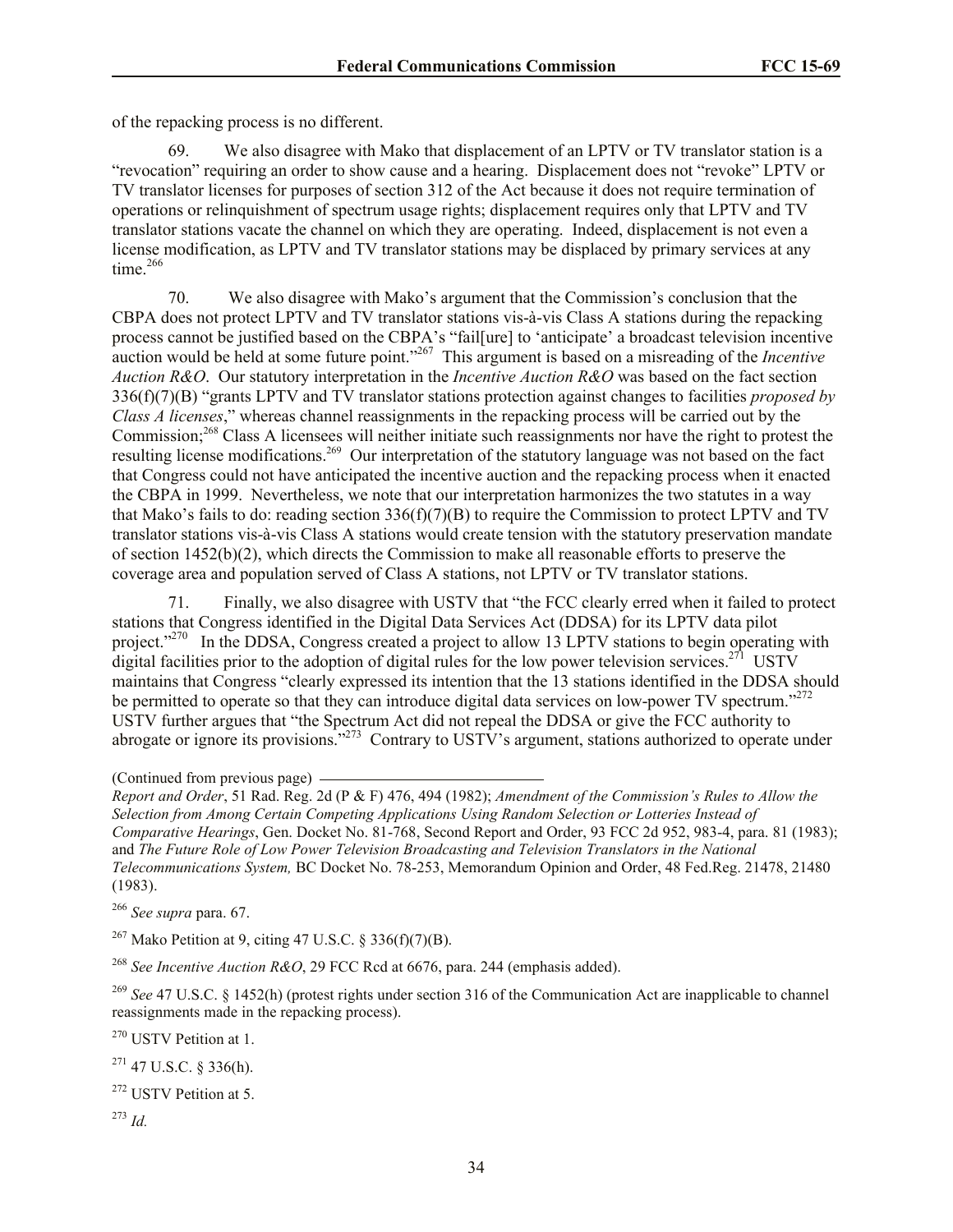the terms of the DDSA remain secondary in nature under the Commission's rules, and nothing in the DDSA, the Commission's order implementing the DDSA, the Commission's rules, or the Spectrum Act mandates that DDSA stations be protected in the repacking process.<sup>274</sup> Furthermore, as USTV points out, the pilot program never materialized, $^{275}$  and there are no stations that are currently operating under the program to qualify even if we were to decide to extend discretionary protection to them.

## **(ii) Measures to Assist LPTV and TV Translators**

72. *Background.* In the *Incentive Auction R&O*, we announced measures to assist LPTV and TV translators that are displaced as a result of the incentive auction and repacking, including opening a special post-auction filing window for displaced LPTV and TV translator stations, including analog-todigital replacement translators ("DRTs"), to request a new channel.<sup>276</sup> We established a priority for displaced DRTs in the event of mutual exclusivity that cannot be resolved.<sup>277</sup>

73. ATBA and USTV ask that we reconsider our decision to provide DRTs a priority in the post-incentive auction displacement window and other measures to assist displaced LPTV and TV translator stations.<sup>278</sup> ATBA argues that we unreasonably "refused a sensible request that the FCC permit LPTV licensees to use alternative technical standards or infrastructure deployments in order to preserve coverage area and population served."<sup>279</sup> In comments filed in response to the petitions for reconsideration, WatchTV questions the Commission's decision to give DRTs a priority in the postauction displacement window,<sup>280</sup> arguing that "today's technology is far ahead of the technology of 2009 in terms of where true need will exist."<sup>281</sup> WatchTV argues that full power stations should use Distributed Transmission Systems (DTS) "to fill in gaps along with on-channel boosters without occupying additional channels that will be needed by LPTV stations and TV translators that have

<sup>276</sup> *Incentive Auction R&O*, 29 FCC Rcd at 6835-36, paras. 659-63.

<sup>277</sup> *Id.* at 6836-37, para. 661.

<sup>278</sup> *Id.*

l

<sup>274</sup> *See Implementation of LPTV Digital Data Services Pilot Project*, Order, 16 FCC Rcd 9734 (2001); Order on Reconsideration, 17 FCC Rcd 2988 (2002); and 47 C.F.R. § 74.785. In fact, the DDSA provides that stations may operate under the pilot program unless provision of the service causes interference in violation of the Commission's rules to full service, Class A or TV translator stations. *See* 47 U.S.C. §§ 336(h)(3)(C), 336(h)(5)(A).

<sup>&</sup>lt;sup>275</sup> See USTV Petition at 3 ("[u]nfortunately, the technology of deploying two-way wireless data over the UHF spectrum was neither developed nor commercially available at that time, and the relative handful of thirteen DDSA stations that could benefit from its deployment did not justify the immense capital investment necessary to develop such technology and customer equipment. USTV's goal of rolling out full two-way broadband services on its low power TV stations went into a temporary hiatus."). USTV subsequently updated the status of the 13 stations in the pilot program and reported that, of the original 13 stations listed in the DDSA, two stations have had their licenses cancelled and no longer qualify for the program and two have converted to Class A status and already are protected in the repacking process. *See* Letter from Dean M. Mosely, CEO and President, U.S. Television, LLC, to Marlene H. Dortch, Secretary, FCC, GN Docket No. 12-268 (filed Mar. 12, 2015).

<sup>279</sup> ATBA Petition at 13-14. This request was included in *ex parte* filings by Watch TV, Inc. ("Watch TV"). *See* Letters from Peter Tannenwald to Marlene H. Dortch, Secretary, FCC, GN Docket No. 12-268 (filed Jun. 28, 2013, Oct. 29, 2013, Jan. 22, 2014, and Mar. 6, 2015). ATBA believes that we should have granted the request because "the smaller interference footprint of a single frequency network using a new broadcast standard might permit displacement to new facilities and a new channel while maintaining equivalent coverage." ATBA Petition at 14. WatchTV agrees that LPTV stations "need to be given more flexibility in their signal format." *See* WatchTV Comments on Petitions for Reconsideration at 4.

<sup>&</sup>lt;sup>280</sup> Watch TV Comments on Petitions for Reconsideration at 5.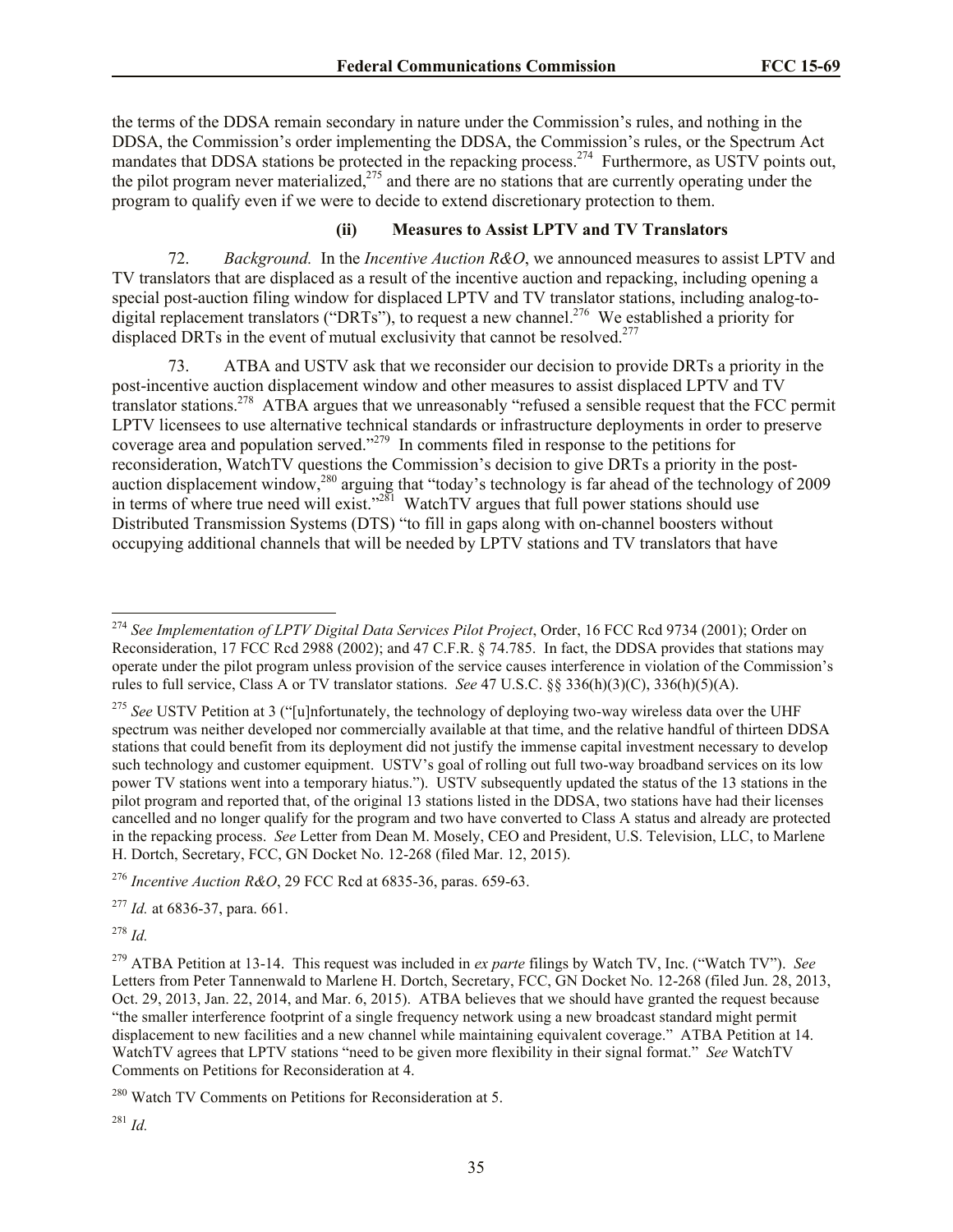nowhere else to go."<sup>282</sup> In addition, USTV contends that the Commission should have provided the 13 LPTV stations under the original DDSA pilot program a displacement priority.<sup>283</sup>

74. *Discussion.* We decline to grant ATBA's request that we reconsider our decision not to allow displaced LPTV stations to operate with alternative technical standards and non-broadcast type facilities. Although we are sympathetic to the objectives and concerns cited by ATBA and WatchTV, grant of ATBA's request would require the creation of new technical standards that, in turn, would require in-depth analysis and complete overhaul of the existing LPTV rules and policies. We conclude that such a supplementary project is infeasible in the incentive auction proceeding. We believe that ATBA's request is appropriately addressed in the rulemaking in MB Docket No. 03-185 that we initiated to address the potential impact of the incentive auction and the repacking process on the LPTV service.<sup>284</sup> Indeed, we invited parties to raise such matters in that proceeding and many commenters have raised this issue there.<sup>285</sup>

75. We affirm our decision to grant a processing priority to displacement applications for DRTs.<sup>286</sup> As we found in the *Incentive Auction R&O*, replacement translators are still an important tool for full power stations to replace service lost in the digital transition.<sup>287</sup> Contrary to WatchTV's assertion, DTS may not work in all cases and digital TV boosters are not authorized by the rules. For these reasons, to ensure that television stations are able to restore service from DRT facilities that are displaced in the repacking process, we affirm our decision to give displacement applications for DRTs a displacement priority.

76. In addition, we reject USTV's contention that we should have provided a displacement priority for the 13 LPTV stations. As indicated above, nothing in the DDSA or the Spectrum Act mandates priority treatment of DDSA stations in the repacking process, and the same applies to the postauction transition. Moreover, there are no stations operating in the pilot program to qualify for such a priority even if we were to provide one.

#### **e. Other Issues**

77. *Background*. Section 1452(b)(2) directs the Commission to make all reasonable efforts to preserve, as of February 22, 2012, the coverage area and population served of each "broadcast television licensee."<sup>288</sup> With respect to auction eligibility, section  $1452(a)(1)$  directs the Commission to conduct a reverse auction to determine the amount of compensation that each "broadcast television

<sup>283</sup> USTV Petition at 4-6. As noted *supra* at para. 71, in the DDSA, Congress created a pilot project to allow 13 LPTV stations to begin operating in digital prior to the time that the Commission had adopted digital rules for LPTV stations.

<sup>284</sup> *See Third LPTV NPRM*, *supra* n.256.

l

<sup>285</sup> *See id.*; *see also* following comments filed in MB Docket No. 03-185: ATBA Comments at 7-8; Sinclair Comments at 4-5; SEI and Watch TV Comments at 2 and 7; *but see* CTIA Comments at 9-10 & n.21; WISPA Comments at 8.

<sup>286</sup> We note that WatchTV's arguments concerning providing a displacement priority to DRTs were not raised in a timely petition for reconsideration but rather for the first time in its Comments on timely-filed Petitions for Reconsideration. We may not consider WatchTV's pleading as a petition for reconsideration as we lack authority to waive or extend the statutory thirty-day filing period for petitions for reconsideration absent extraordinary circumstances, which WatchTV has failed to demonstrate. *See* 47 U.S.C. § 405(a); *Reuters Limited v. FCC*, 781 F.2d 946, 951-952 (D.C. Cir. 1986). However, we will treat WatchTV's pleading as an informal comment.

<sup>287</sup> *Incentive Auction R&O*, 29 FCC Rcd at 6837, para. 661.

 $288$  47 U.S.C. § 1452(b)(2).

<sup>&</sup>lt;sup>282</sup> *Id*. WatchTV concludes that "DRTs if favored at all should be favored only in the rare circumstance that no other solution is available; and a stringent engineering showing of actual, as opposed to theoretical, need should be required." *Id.*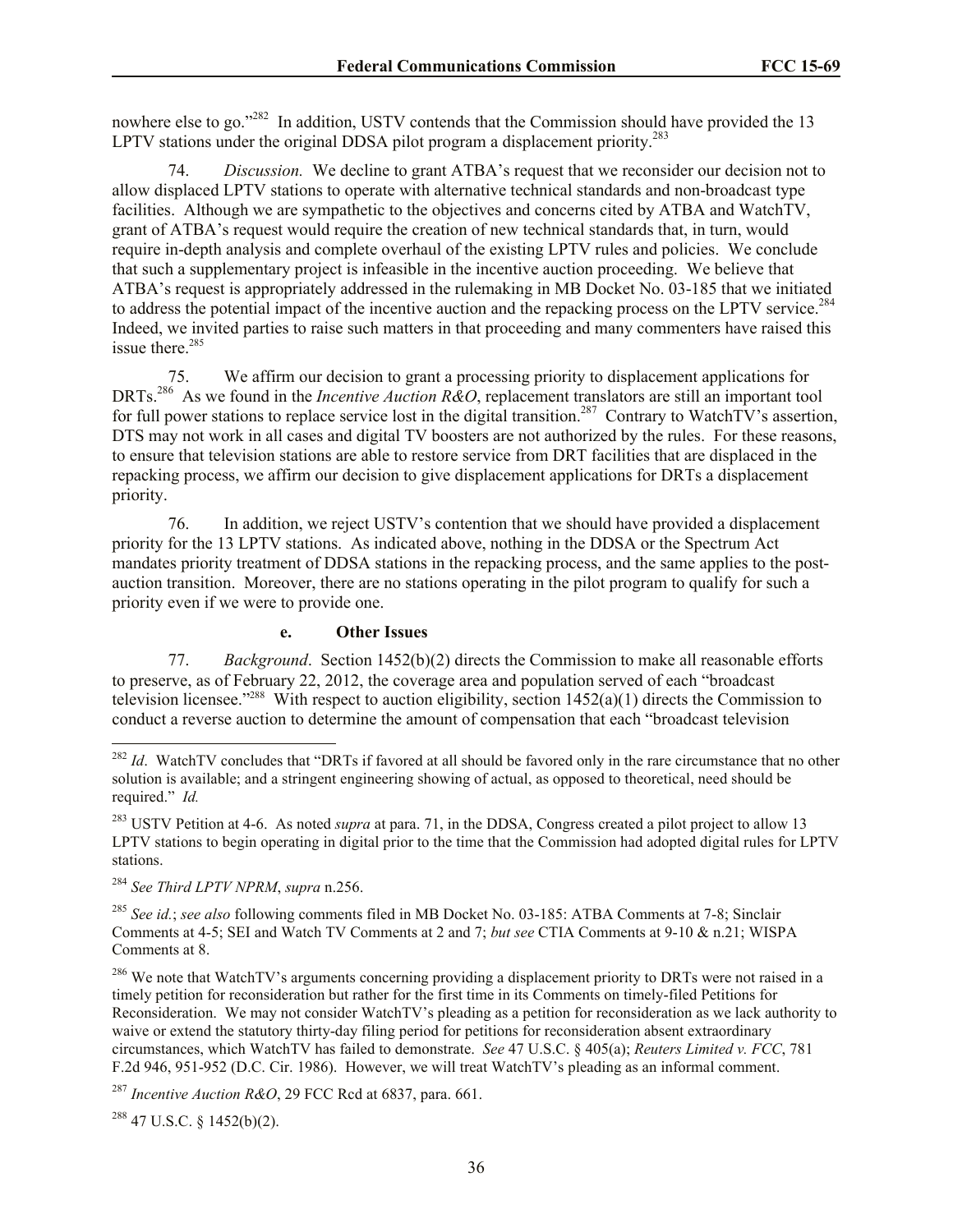licensee" would accept in return for voluntarily relinquishing some or all of its spectrum usage rights.<sup>289</sup> The Spectrum Act defines a "broadcast television licensee" as the licensee of a full power or Class A station.<sup>290</sup> In the *Incentive Auction R&O*, we concluded that, because the definition of "broadcast" television licensee" does not include LPTV or TV translator stations, such stations are not entitled to mandatory protection in the repacking process and will not be eligible to participate in the reverse auction.<sup>291</sup>

78. Beach TV Properties, Inc. ("Beach TV") is the licensee of a low power television station. In 2000, the Media Bureau dismissed its certification of eligibility for Class A status as materially deficient, an action which the Commission affirmed.<sup>292</sup> Beach TV has challenged dismissal of its certification in a case pending before the United States Court of Appeals for the D.C. Circuit.<sup>293</sup> Beach TV asks that it be protected in the repacking process and allowed to participate in the reverse auction until its appeal has been resolved.<sup>294</sup>

79. American Legacy Foundation ("ALF") submitted an application in 1996 for a full power analog station in Coolidge, Arizona.<sup>295</sup> Its application was dismissed in 2004, subsequently reinstated in 2007, and then dismissed again in October 2011 because the Commission was statutorily prohibited from authorizing full power analog operations.<sup>296</sup> ALF has pending an Application for Review of the Bureau's denial of its petition for reconsideration of the 2011 dismissal.<sup>297</sup> ALF argues that it should be allowed to participate in the reverse auction contingent on the outcome of its pending challenge and any subsequent appeals.<sup>298</sup> It claims that excluding it would impermissibly deny it due process.<sup>299</sup>

80. *Discussion*. We dismiss and, on alternative and independent grounds, deny the ALF and

l  $^{289}$  47 U.S.C. § 1452(a)(1).

 $290$  47 U.S.C. § 1401(6).

<sup>291</sup> *Incentive Auction R&O*, 29 FCC Rcd at 6652, para. 185, 6673-74, paras. 238-39, and 6716-17, para. 352. *See supra* Section II.B.2.d (Facilities to Be Protected - LPTV and TV Translator Stations) (affirming this conclusion).

<sup>292</sup> *See Dismissal of LPTV Licensee Certificates of Eligibility for Class A Television Station Status*, Public Notice, 15 FCC Rcd 9761 (MMB 2000), *recon. denied*, Letter from Barbara A. Kreisman, Chief, Video Division, to The Atlanta Channel, Inc., 1800E3-JLB (Vid. Div. 2000), *app. rev. denied*, 27 FCC Rcd 14541 (2012), *recon. dismissed or denied*, 29 FCC Rcd 11848 (MB 2014). As noted above, the CBPA established a two-step process for obtaining a Class A license, the first of which was for the LPTV licensee to file by January 28, 2000 a certification of eligibility certifying compliance with certain criteria. *See supra* Section II.B.2.c (Facilities to Be Protected - Outof-Core Class A-Eligible Television Stations).

<sup>293</sup> *See Beach TV Properties, Inc. v. FCC*, Case Nos. 14-1229 and 14-1230 (D.C. Cir.).

<sup>294</sup> *See* Beach TV Petition at 4.

<sup>295</sup> *See* ALF Petition at 1.

<sup>296</sup> *See* ALF Petition at 1-2. *See also Pending Applications and Pleadings Related to Proceedings for New Analog Full-Power Television Stations for Communities in Several States*, Order, 26 FCC Rcd 14301 (MB 2011) (explaining that the Commission was required by statute to take actions necessary to require the cessation of broadcasting by full-power stations in the analog television service by June 2009, and thus was statutorily prohibited from granting the analog authorizations).

<sup>297</sup> When ALF filed its Petition for Reconsideration of the *Incentive Auction R&O*, it had pending a Petition for Reconsideration of the Media Bureau's 2011 dismissal of its application. *See* ALF Petition at 2. The Media Bureau denied this Petition on March 26, 2015. *See* Letter from Barbara A. Kreisman, Chief, Video Division, to American Legacy Foundation, File No. BPET-19960710LC (Vid. Div. 2015). On April 27, 2015, ALF filed an Application for Review of the Bureau's denial. *See* American Legacy Foundation, Application for Review, File No. BPET-19960710LC

<sup>298</sup> *See* ALF Petition at 2.

<sup>299</sup> *Id.*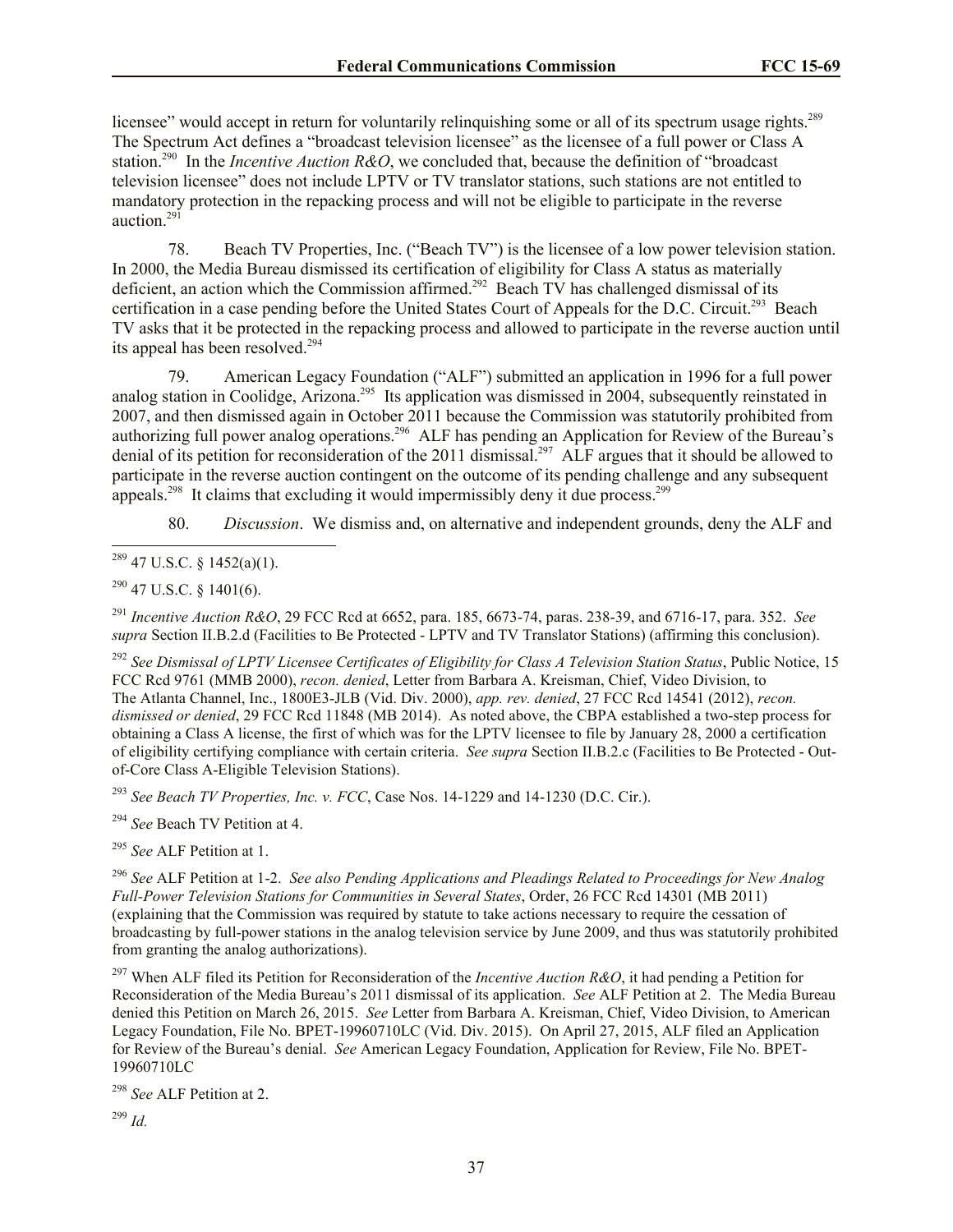Beach TV Petitions. As an initial matter, we dismiss the Petitions on procedural grounds. The *Incentive Auction NPRM* squarely raised the question of which facilities to protect in the repacking process and which stations would be eligible to participate in the reverse auction.<sup>300</sup> On reconsideration, petitioners for the first time attempt to explain why they should be protected in the repacking process or allowed to participate in the reverse auction. They have not shown, however, why they were unable to raise these facts and arguments before adoption of the *Incentive Auction R&O*. Indeed, the evidence put forth by petitioners precedes the adoption of the *Incentive Auction R&O*. Accordingly, we dismiss the Petitions because they rely on facts and arguments not presented to the Commission before the *Incentive Auction R&O* was issued and petitioners have not attempted to demonstrate compliance with the exceptions for such filings found in section  $1.429(b)$  of our Rules.<sup>301</sup>

81. As an alternative and independent ground, we deny the Petitions because neither petitioner is a "broadcast television licensee" entitled to mandatory protection in the repacking process or eligible to participate in the reverse auction. Beach TV is the licensee of an LPTV station that has never filed an application for a Class A license. ALF is a mere applicant for a new full power television construction permit. While we determined that full power or Class A licensees that are the subject of non-final license validity proceedings<sup>302</sup> or downgrade orders will be protected in the repacking process, and may participate in the reverse auction until the proceeding or order becomes final and nonreviewable,<sup>303</sup> this treatment applies to stations that previously held full power or Class A licenses. Beach TV and ALF have never held such licenses.<sup>304</sup>

82. We also dismiss Beach TV's request that we protect it in the repacking process as a matter of discretion.<sup>305</sup> We explained in the *Incentive Auction R&O* the reasons for declining to extend discretionary protection to LPTV stations, such as Beach TV.<sup>306</sup> As discussed above, we affirm that decision.<sup>307</sup> In addition, as we stated above, we extended discretionary protection only to otherwise eligible "broadcast television licensees," i.e., full power and licensed Class A stations.<sup>308</sup> Moreover,

<sup>302</sup> *See Incentive Auction R&O,* 29 FCC Rcd at 6722-23, paras. 362-63 (defining "license validity proceeding" as a proceeding regarding the expiration or cancellation of a license).

<sup>303</sup> *See id*. at 6667, para. 225 and 6722-23, para. 363.

l

<sup>304</sup> We reject ALF's claim that excluding it from the reverse auction denies it due process. ALF Petition at 2. ALF offers no basis to conclude that it was denied "notice and an opportunity to respond." *Cleveland Bd. of Educ. v. Loudermill*, 470 U.S. 532, 546 (1985) ("The essential requirements of due process . . . are notice and an opportunity to respond."). To the extent that ALF believed there was unreasonable delay at any stage in the processing of its application, it had the opportunity to file a petition for writ of mandamus to compel agency action.

<sup>305</sup> As explained above, only "broadcast television licensees" are eligible to participate in the auction, thus we deny the Petitions to the extent they request that we allow them Petitioners participate in the reverse auction as a matter of discretion. *See* ALF Petition at 2; Beach TV Petition at 4. *See also Incentive Auction R&O*, 29 FCC Rcd at 6716- 17, para. 352; *supra* Section II.B.2.d (Facilities to Be Protected - LPTV and TV Translator Stations).

<sup>306</sup> *Incentive Auction R&O*, 29 FCC Rcd at 6674-75, para. 241.

<sup>&</sup>lt;sup>300</sup> *Incentive Auction NPRM*, 27 FCC Rcd at 12390, para. 98 (proposing to interpret the Spectrum Act as mandating preservation only of full-power and Class A facilities that were licensed, or for which an application for license to cover was on file, as of February 22, 2012); *id*. at 12380-81, paras. 73-74 (proposing to limit reverse auction participation to full power and Class A broadcast television licensees).

<sup>301</sup> *See* 47 C.F.R. § 1.429(b)(1)-(3) (a petition for reconsideration which relies on facts or arguments which have not previously been presented to the Commission will be granted only under certain circumstances).

<sup>307</sup> *See supra* Section II.B.2.d (Facilities to Be Protected - LPTV and TV Translator Stations). In addition, we have already rejected the argument that LPTV stations' spectrum usage rights are protected from taking by the Fifth Amendment, and Beach TV cites to no contrary authority. *See Incentive Auction R&O*, 29 FCC Rcd at 6674, para. 240.

<sup>308</sup> *See supra* Section II.B.2.c (Facilities to Be Protected - Out-of-Core Class A-Eligible Television Stations).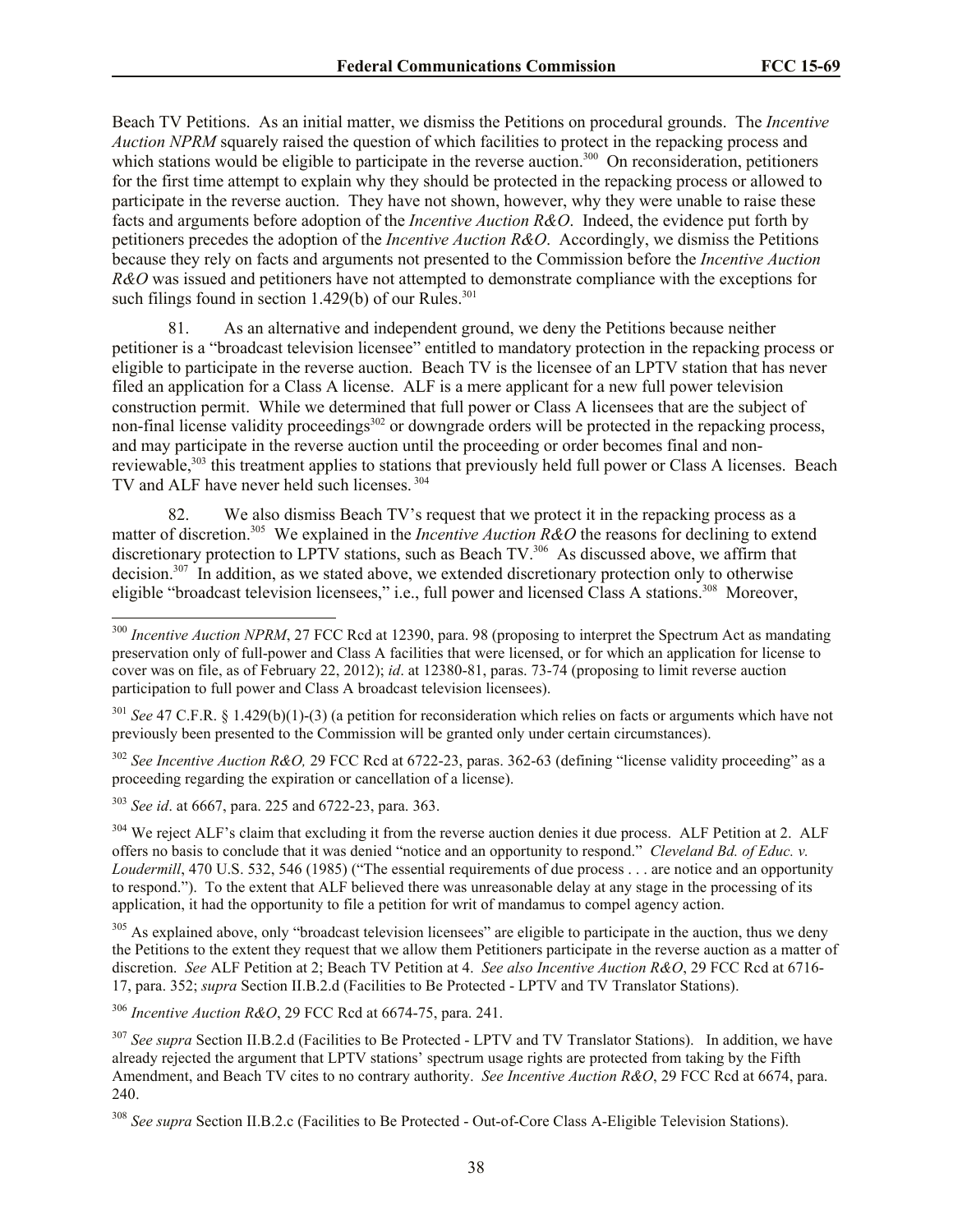despite its claim, Beach TV is unlike KHTV-CD, a formerly out-of-core Class A-eligible LPTV station that we elected to protect in the repacking process. Unlike Beach TV, KHTV-CD's eligibility for Class A status has never been in doubt and it holds a Class A license. Moreover, unlike Beach TV, KHTV-CD documented repeated efforts over the course of a decade to locate an in-core channel and convert to Class A status. $309$ 

### **3. International Coordination**

83. *Background*. Section 1452(b)(l) of the Spectrum Act states that, for purposes of making spectrum available for the forward auction of broadcast television spectrum, the Commission "may, subject to international coordination along the border with Mexico and Canada," reassign television channels and reallocate available portions of spectrum.<sup>310</sup> We stressed in the *Incentive Auction R&O* that international coordination is a "continual" process and rejected the argument that the Spectrum Act requires coordination as a precondition to the repacking process, either as a legal or a practical matter.<sup>311</sup> We also concluded that the Spectrum Act does not require preapproval by Canada and Mexico of all reassignments and reallocations.<sup>312</sup> The Spectrum Act affords the FCC discretion regarding how to implement the coordination process, including the timing of that process.<sup>313</sup>

84. We also concluded in the *Incentive Auction R&O* that, as a practical matter, the Commission need not complete coordination, including assignment of specific channel allotments, in order to initiate the repacking process and the post-auction transition process.<sup>314</sup> We found that all that is required is a mutual understandings with Canada and Mexico as to how the repacking process in the U.S. will be conducted to protect border stations in all countries from interference, and how a possible repacking "could" be conducted in Canada and Mexico should either of those countries decide to proceed with such a process.<sup>315</sup> We are currently in discussions with Canada and Mexico regarding mutual understanding that include agreement on such matters as lists of TV stations and allotments to be protected, technical criteria to be used in evaluating TV service and interference during the repacking, advance approval of channel options, and flexibility in assigning TV channels after the auction. Once we have established a mutual understanding regarding the baseline TV station data and repacking procedures, we expect that the post-auction channel assignments will follow without delay, so that U.S. TV stations will be able to construct new facilities and receive reimbursements in a timely manner. We indicated that we expect to reach arrangements with Canada and Mexico that will enable us to carry out the repacking process in a manner fully consistent with the requirements of the statute and our goals for the auction.<sup>316</sup> Prior to the start of the incentive auction, we will release information regarding border stations and allotments so that auction participants have the information necessary to formulate their bidding strategies.

85. Several petitioners argue that the Commission must complete international coordination

l

- <sup>315</sup> *Id.*
- <sup>316</sup> *Id.*

<sup>&</sup>lt;sup>309</sup> ALF sets forth no equities in favor of discretionary protection in the repacking process. As noted in the *Incentive Auction R&O*, mere applicants have minimal equities in favor of preservation considering that they have not acted in reliance on Commission grants, have not made any investment in constructing their requested facilities, and have not begun operating the proposed facilities to provide service to viewers. *See Incentive Auction R&O*, 29 FCC Rcd at 6668, para. 228.

 $310$  47 U.S.C. § 1452(b)(1).

<sup>311</sup> *Incentive Auction R&O*, 29 FCC Rcd at 6677-79, paras. 248-53.

<sup>312</sup> *Id.* at 6678-79, para. 253.

<sup>313</sup> *Id*.

<sup>314</sup> *Id.* at 6679, para. 254.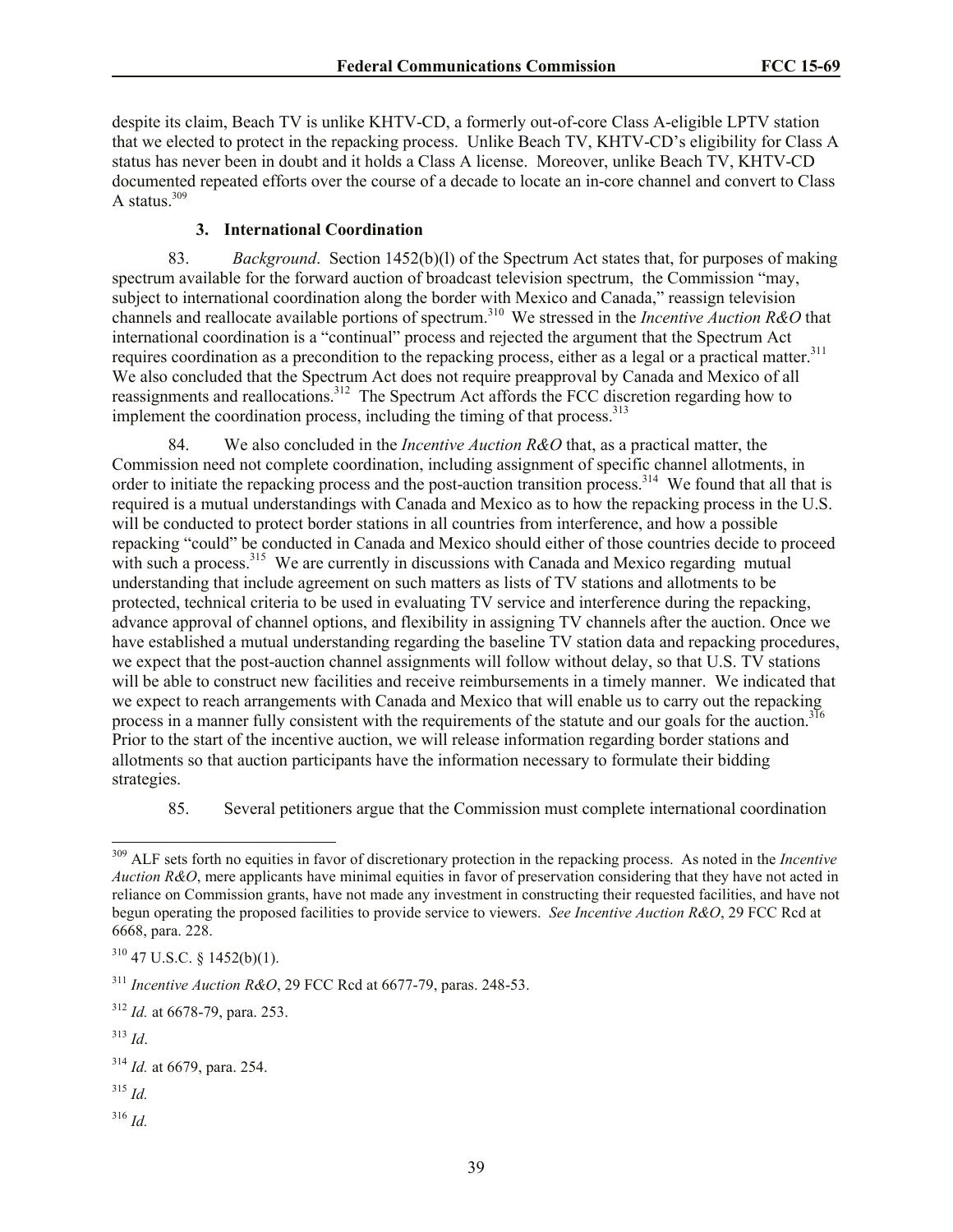prior to start of the auction and the repacking process, or take other measures to ensure that border stations can obtain reimbursement for the costs of relocation if coordination is not completed before the auction.<sup>317</sup> Specifically, Affiliates Associations argue that the Spectrum Act requires the Commission to complete international coordination prior to the auction or repacking and that beginning the auction, or repacking, prior to completing such coordination risks harming broadcasters by limiting their ability to receive full reimbursement for their relocation.<sup>318</sup> Block Stations assert that the Commission misinterpreted Congress's requirement that the Commission may, subject to international coordination, repack television spectrum, and argues that because Congress gave the Commission ten years to conduct the auction and the repacking process, the Commission should take the time necessary to coordinate the border issues before conducting the reverse auction.<sup>319</sup> CDE argues that the Commission has not properly considered the potential effect of incomplete coordination with Mexico and Canada.<sup>320</sup>

86. ATBA asserts that the Spectrum Act does not permit the Commission to displace LPTV licensees in the border areas until after coordination has been completed.<sup>321</sup> ATBA argues that doing so will result in the elimination of LPTV stations along the borders because the FCC will be constrained to existing coordinated assignments,<sup>322</sup> as well as "double-displacement and double-builds," as licensees will be displaced once after the auction and possibly again when coordination is completed.<sup>323</sup>

87. NAB filed comments in support of petitioners.<sup>324</sup> NAB asserts that if international coordination is not completed, border stations risk either not receiving reimbursement during the threeyear reimbursement period or being forced to go dark on their old channels before they can begin operations on their reassigned channels.<sup>325</sup> To mitigate the effects of not completing such coordination, NAB asks the Commission to require winning bidders in the forward auction to reimburse relocation expenses incurred after the three-year statutory reimbursement period or clarify that the 39-month deadline for stations to go dark is only triggered when a station receives its new channel assignment and that assignment is completely coordinated.<sup>326</sup> CTIA filed an opposition against these petitioners voicing its support for the conclusion reached in the *Incentive Auction R&O*. 327 Specifically, CTIA notes that the *Incentive Auction R&O* found that completion of border coordination is not a precondition to repacking as either a legal or practical matter.<sup>328</sup> It also asserts that the Commission acted well within its statutory authority in interpreting the Spectrum Act as not imposing a temporal requirement on international coordination,<sup>329</sup> and that the Commission is familiar with matters of international coordination, having

 $322$  *Id.* at 3, 5-6.

 $323$  *Id.* at 6.

l

 $317$  Affiliates Associations Petition at 14-15; Gannett Petition at 2-4; ATBA Petition at 3, 5-6; Block Petition at 2-3, 7-8; CDE Petition at 2; NAB Nov. 12, 2014 Comments at 10-12.

<sup>318</sup> Affiliates Associations Petition at 14-15.

<sup>319</sup> Block Petition at 2-3, 7-8.

<sup>&</sup>lt;sup>320</sup> CDE Petition at 2.

<sup>&</sup>lt;sup>321</sup> ATBA Petition at 5-6 (arguing that the FCC should interpret "television channels" to include LPTV stations and allow them to pursue reimbursement).

 $324$  NAB Nov. 12, 2014 Comments at 10.

 $325$  *Id.* at 10-11.

<sup>326</sup> *Id.* at 12.

<sup>&</sup>lt;sup>327</sup> CTIA Opposition and Reply at 10-11.

<sup>328</sup> *Id*. at 10.

<sup>329</sup> *Id*. at 11.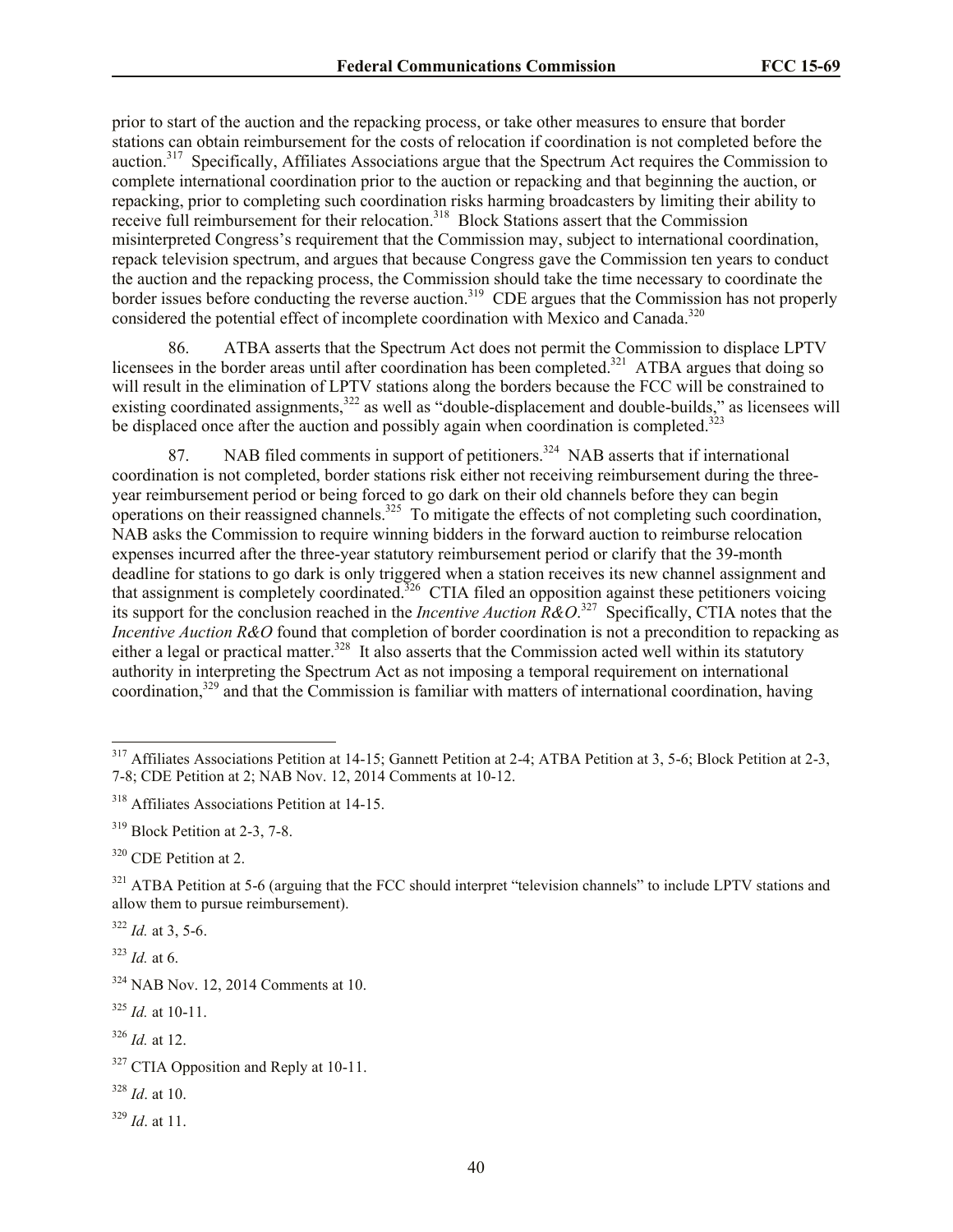dealt with similar issues every time it auctions new wireless spectrum.<sup>330</sup>

88. *Discussion*. We deny the requests for reconsideration by Affiliates Associations, Gannett, ATBA, Block, and CDE as they relate to international coordination.<sup>331</sup> We must, of course, take Canadian and Mexican stations into account in determining the assignment of channels particularly in U.S. markets along the borders, but completion of border coordination to potentially reduce the impairments caused by those stations is not a precondition to repacking as either a legal or practical matter.<sup>332</sup> International coordination is an ongoing process which by its nature involves negotiation with sovereign nations whose actions the FCC does not control.<sup>333</sup> The Commission is familiar with matters of international coordination, having dealt with similar issues every time it auctions new spectrum licenses.<sup>334</sup> The Spectrum Act affords the FCC discretion regarding how to implement the coordination process, including the timing of that process.<sup>335</sup> As CTIA points out, therefore, we reasonably interpreted the Spectrum Act as not imposing a temporal requirement on international coordination.<sup>336</sup> Because we fully considered and rejected in the *Incentive Auction R&O* the arguments of Affiliates Associations and ATBA that the language of the Spectrum Act should be interpreted as requiring the Commission to complete international coordination prior to the auction or the repacking process, we dismiss these arguments on procedural grounds.<sup>337</sup> Block Stations' request that we reconsider our statutory interpretation because the Spectrum Act does not require that the incentive auction be conducted right away lacks merit: delay in our schedule for conducting the incentive auction is not necessary and would disserve the public interest. $338$ 

89. We disagree with NAB that, if international coordination is not completed in advance of the auction, stations in border areas risk being forced to go dark.<sup>339</sup> As discussed below, we expect to reach timely arrangements with Canada and Mexico that will enable us to carry out the repacking process in an efficient manner that is fully consistent with the requirements of the statute and our goals for the auction. As we explained in the *Incentive Auction R&O*, however, all that is required as a practical matter in order to carry out the repacking process in the border areas is a mutual understanding with Canada and Mexico as to how the repacking process in the U.S. will be conducted to protect border stations in all countries from interference, and the requisite information about the location and operating parameters of Canadian and Mexican stations that affect the assignment of television channels in the U.S. The mutual understanding that we anticipate reaching with Canada and Mexico regarding the technical criteria to be used in repacking will enable us to secure timely approval of individual channel assignments for U.S.

<sup>332</sup> CTIA Opposition and Reply at 10.

<sup>333</sup> *Incentive Auction R&O*, 29 FCC Rcd at 6678-79, para. 253.

<sup>334</sup> CTIA Opposition and Reply at 11.

<sup>335</sup> *Incentive Auction R&O*, 29 FCC Rcd at 6679, para. 253.

<sup>336</sup> CTIA Opposition and Reply at 11. *Incentive Auction R&O*, 29 FCC Rcd at 6678-79, para. 253.

<sup>337</sup> *See* 47 C.F.R. §1.429(1)(3) (petitions for reconsideration that plainly do not warrant consideration may be dismissed, including those that rely on arguments that have been fully considered and rejected within the same proceeding); *Connect America Fund*, 28 FCC Rcd at 2573, para. 3 (stating that if a petition for reconsideration simply repeats arguments that were previously fully considered and rejected in the proceeding, it will not likely warrant reconsideration).

<sup>338</sup> *See Incentive Auction R&O*, 29 FCC Rcd at 6573, para. 13; Comments of EOBC to the *Incentive Auction Comment PN*, GN Docket No. 12-268 (Feb. 19, 2015) at 9-11.

<sup>339</sup> NAB Nov. 12, 2014 Comments at 10-11; *see also* Gannett Petition at 5-6.

l <sup>330</sup> *Id*.

<sup>&</sup>lt;sup>331</sup> In Section IV.C (Reimbursement of Relocation Costs) *infra*, we also deny Gannett's and NAB's requests that winning forward auction bidders be required to fund relocation expenses for border stations that cannot complete relocation within the 36-month reimbursement period.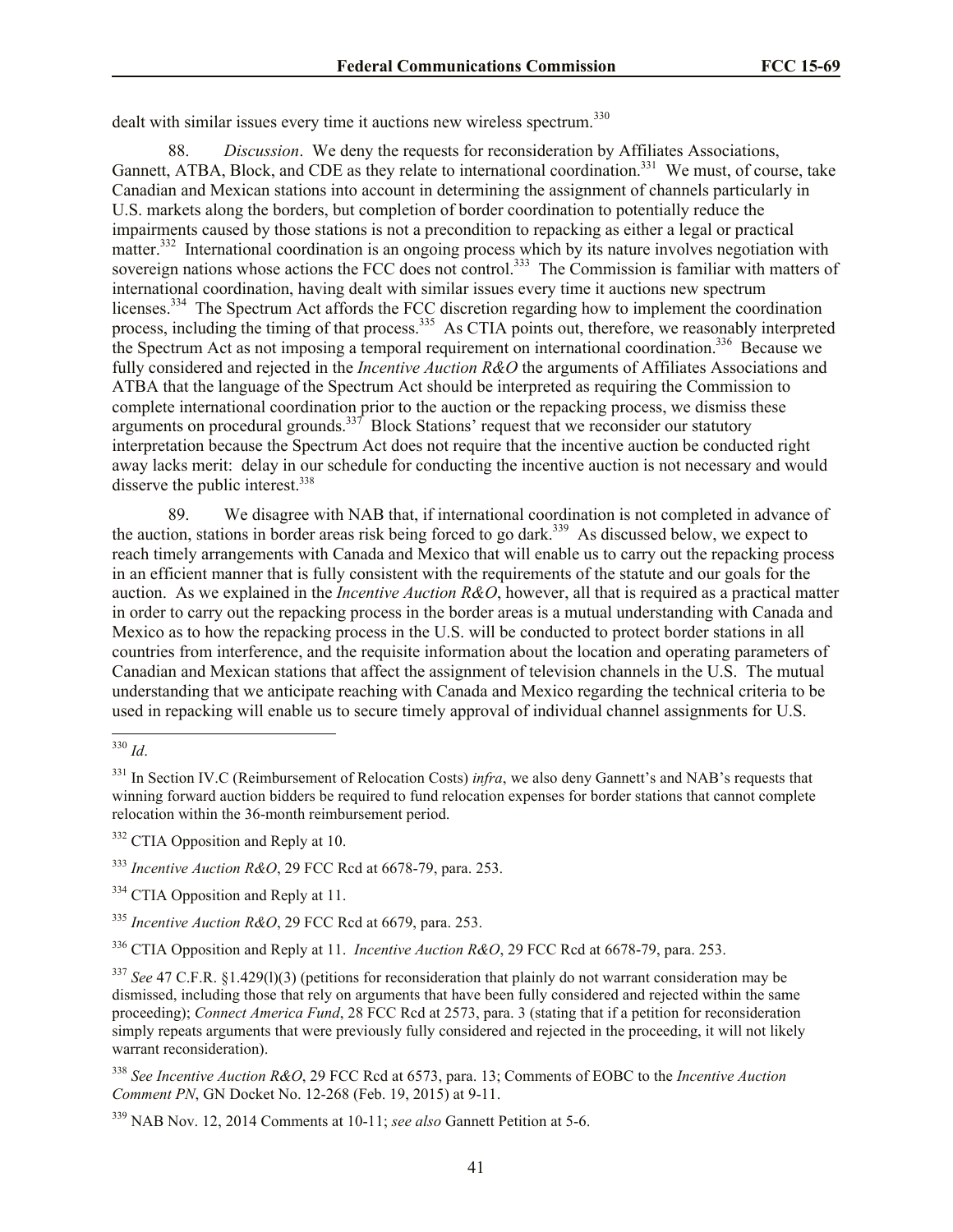stations after the auction. Accordingly, we are not persuaded that stations in border areas are at risk of going dark if coordination is not complete. In the unlikely event that a border station has not been able to complete construction on its new channel assignment by the end of the 36-month construction period, that station may request authorization to operate on temporary facilities as provided in the *Incentive Auction*   $R\&O^{340}$  We will make every reasonable effort to accommodate such requests.

90. We also reject the other arguments of Affiliates Associations, CDE, and NAB regarding border stations. We are not persuaded that border stations face an unfair risk of being deprived of the opportunity for reimbursement in the event that the FCC cannot complete coordination prior to the incentive auction and the repacking process. In the event that international coordination is not completed prior to the commencement of the incentive auction, the reimbursement process we adopted in the *Incentive Auction R&O* will facilitate a smooth transition for border stations that provides a fair opportunity to obtain reimbursement. We fully intend to make initial allocations quickly to help broadcasters initiate the relocation process.<sup>341</sup> If cases occur in which a broadcaster's move to a new channel is delayed because of international coordination, the delay need not jeopardize reimbursement. We expressly provided broadcasters the opportunity to receive initial allocations based on estimated reimbursement costs.<sup>342</sup> We also afforded stations the flexibility to update their cost estimates if they experience a change in circumstances during the reimbursement period.<sup>343</sup> Moreover, our process recognizes that construction for certain stations may run up against the end of the 36-month reimbursement period and therefore includes a final allocation, to be made based on actual costs incurred by a date prior to the end of the three-year period, in addition to a station's estimated expenses through the end of construction.<sup>344</sup> For any relocating station, this final allocation will occur during the statutory reimbursement period, even if construction is not complete until after the end of the three-year reimbursement period.<sup>345</sup> We believe this process will provide sufficient flexibility for any stations that encounter difficulties constructing new facilities located along the borders with Mexico and Canada.<sup>346</sup> We explain in Section IV.C *infra* how the reimbursement process is designed to address problems or delays that may arise for stations in the post-auction transition process.<sup>347</sup>

91. While we regard the confidentiality of the ongoing government-to-government incentive auction coordination discussions as critical to their ultimate success, there are indications that our ongoing coordination efforts are advancing our goal to reach mutual spectrum reconfiguration arrangements with Canada in a manner that is fully consistent with our statutory mandate and our goals for the auction. We note that on December 18, 2014, Industry Canada initiated a consultation (similar to a Notice of Proposed Rulemaking) that proposes a joint reconfiguration of the 600 MHz Band for mobile use.<sup>348</sup> The Industry Canada consultation proposed to adopt the U.S. 600 MHz Band Plan framework and to commit to

<sup>341</sup> *See infra* Section IV.A.3 (Reimbursement of Relocation Costs – Reimbursement Timing).

<sup>342</sup> *Incentive Auction R&O*, 29 FCC Rcd at 6815-16, 6817-18, paras. 607, 610-13.

<sup>343</sup> *Id.* at 6817, para. 610.

l

<sup>344</sup> *Id.* at 6819, para. 616.

<sup>345</sup> *See infra* Section IV.A.3 (Reimbursement of Relocation Costs – Reimbursement Timing).

<sup>346</sup> For the foregoing reasons, we reject Gannett's suggestion that the Commission provide upfront payments to border stations for 100 percent of their estimated costs. Gannett Petition at 3-4. We cannot conclude that such a measure is either warranted or fair to non-border stations that are not eligible for initial allocations of 100 percent of their estimated costs.

<sup>347</sup> *See infra* Section IV.C (Reimbursement of Relocation Costs).

<sup>348</sup> See Consultation on Repurposing the 600 MHz Band, Spectrum Management and Telecommunications, Industry Canada, SLPB-005-14, released Dec. 18, 2014, http://www.ic.gc.ca/eic/site/smt-gst.nsf/eng/sf10891.html (*Industry Canada 600 MHz Consultation*).

<sup>340</sup> *See Incentive Auction R&O*, 29 FCC Rcd at 6800, para. 569.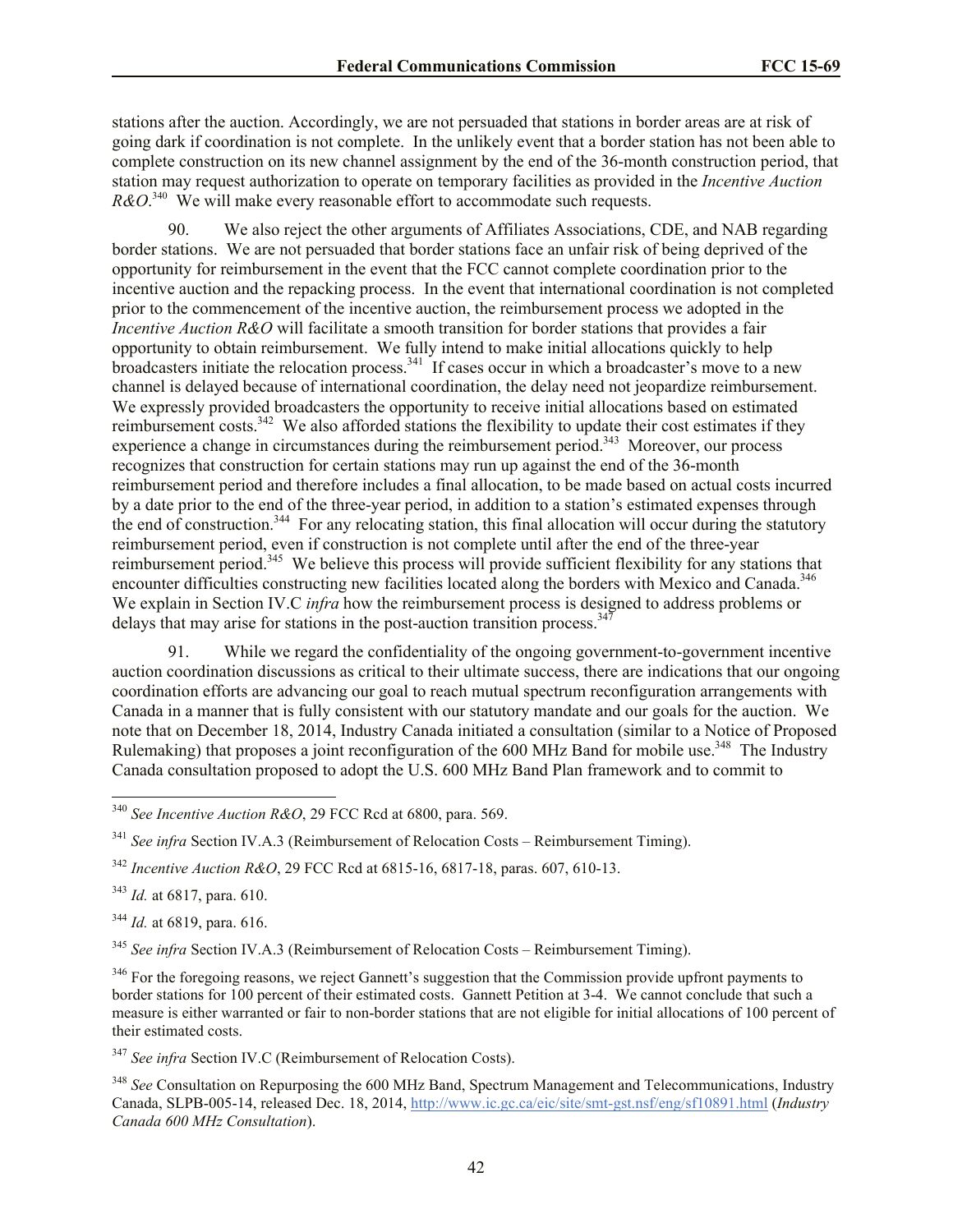repurposing the same amount of spectrum as the U.S., as determined in the FCC's incentive auction.<sup>349</sup> Moreover, Industry Canada's consultation also expressly states that Canada would have to make a decision on the harmonized band plan *before* the incentive auction in the U.S.<sup>350</sup> The Industry Canada consultation also proposes harmonizing Canada's approach for developing a TV allotment plan with that of the U.S.<sup>351</sup> It also recognizes the mutual benefits of a joint repacking that takes into consideration broadcasters on both sides of the border and ensures maximum benefits with minimum disruption of broadcast services, resulting in a more efficient reassignment of broadcasting channels and more spectrum being made available for mobile services in both countries.<sup>352</sup> In light of the consultation, we anticipate that our coordination efforts will culminate in an arrangement that captures the mutual benefits to Canada and the U.S. of a harmonized 600 MHz Band Plan approach that will repurpose the spectrum for mobile broadband services and optimize television channel placement on both sides of the border.

92. FCC staff also continues to collaborate closely with Mexico's Instituto Federal de Telecomunicaciones (IFT) on attaining a spectrum reconfiguration arrangement that would incorporate unified objectives regarding spectrum allocation and accommodate television broadcast and wireless services along the common border. As part of Mexico's constitutional reforms adopted in 2012, IFT is committed to completion of Mexico's DTV transition by the end of 2015.<sup>353</sup> The FCC and IFT, through the established coordination process, are assigning Mexican DTV channels below channel 37 to the extent possible while also providing channels for the FCC to use in repacking. Considering the efforts and progress made by both Administrations towards developing a comprehensive solution that involves the best and future use of current television spectrum, we anticipate the eventual completion of an arrangement with Mexico that will enable us to carry out the repacking process in a manner fully consistent with the requirements of the statute and our goals for the auction. In any event, prior to the start of the incentive auction, we will release information regarding the Mexican stations and allotments that will need to be protected in the repacking.

93. Finally, we reject ATBA's requests for reconsideration with regard to LPTV stations in the border areas. Contrary to ATBA's argument, the Spectrum Act places no special limits on displacement of LPTV licensees in border areas. ATBA notes that section 1452(b)(1)(B)(i) provides that the Commission may, subject to international coordination, make "reassignments" of "television

l

<sup>351</sup> The Industry Canada consultation proposes to maximize the amount of repurposed spectrum by protecting only operating TV stations and by not including vacant allotments for future use in the allotment plan. *Id.* at 10.

<sup>349</sup> *Id.* at 8.

<sup>&</sup>lt;sup>350</sup> *Id.* The Industry Canada consultation states: "For planning purposes, the decision on the band plan to be adopted by Canada (including the amount of spectrum to be auctioned for mobile) must be made before the execution of the incentive auction in the United States, so that Canadian TV stations to be protected and the associated target spectrum where they can be assigned channels can be included in the parameters for the U.S. incentive auction and the algorithm for joint repacking of the TV stations in Canada and the United States. If the intent is to harmonize with the U.S. band plan and repurpose the same amount of spectrum, Canada must adopt the entire band plan framework and preapprove the band plan option that will result at the conclusion of the incentive auction." *Id*.

 $352$  *Id.* at 4. The following text of the Industry Canada consultation illustrates this ongoing U.S. – Canada dialog: "There is an opportunity for Canada to repurpose the 600 MHz band by participating in a joint initiative with the United States. Doing so would see both countries benefit from the reallocation as the repacking would take into consideration broadcasters on both sides of the border, resulting in a more efficient reassignment of broadcasting channels and more spectrum being made available for mobile services in both countries. The decision on whether to join the United States in the repacking initiative must be made before the incentive auction, so that the joint repacking algorithm can integrate the Canadian TV stations into the incentive auction process and parameters." *See id.* at 1-2, 4.

<sup>&</sup>lt;sup>353</sup> See Mexico Constitutional Reform Decreto por el que se reforman y adicionan diversas disposiciones de los articulos 6, 7, 27, 28, 73, 78, 94 y 105 de la Constitución Política de los Estados Unidos Mexicanos, en material de telecomunicaciones, Transitorios, Quinto, published in the Diario Oficial, June 11, 2013.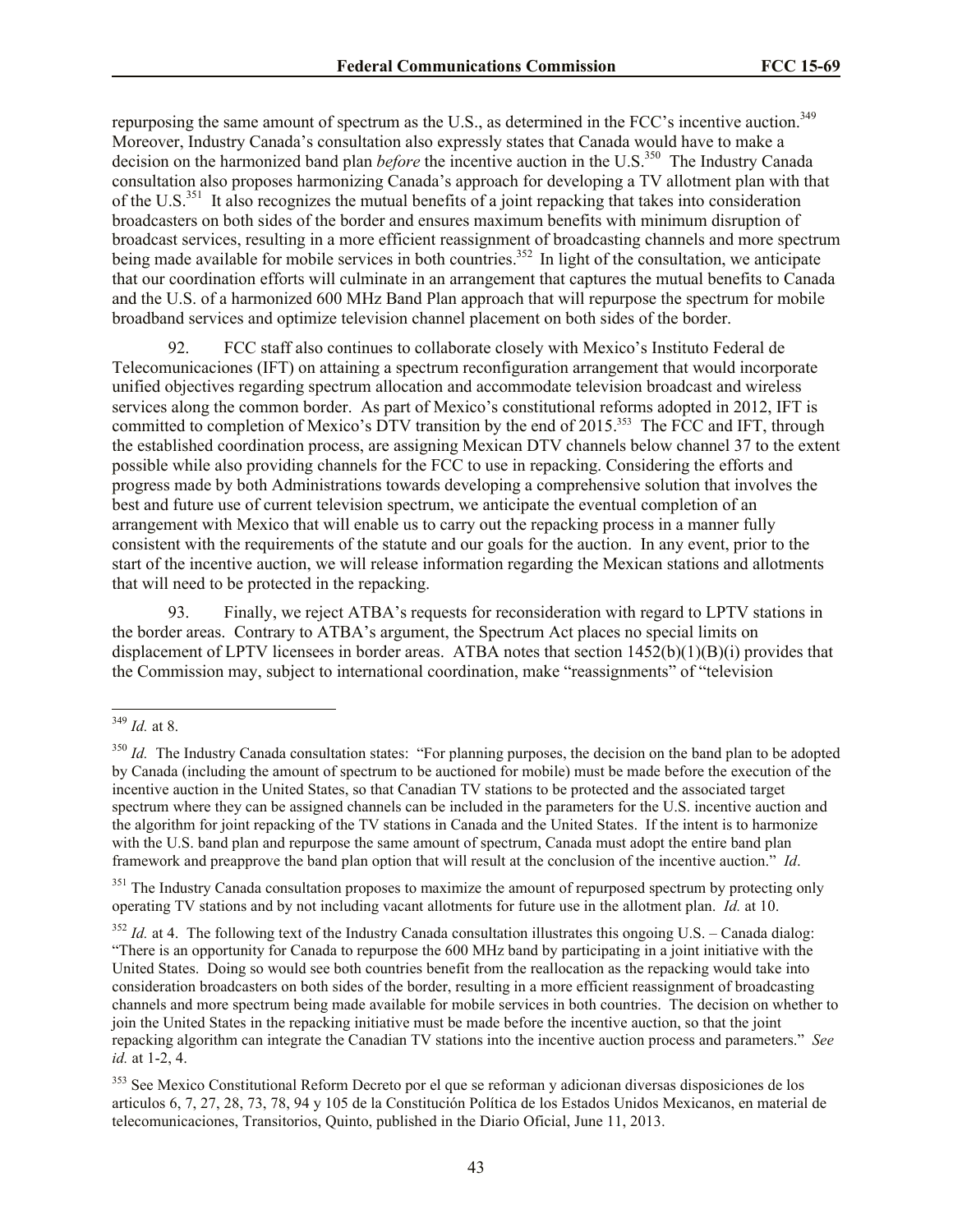channels," and argues that "television channels" should be read broadly to include LPTV stations.<sup>354</sup> We reject this argument. As an initial matter, nothing in section 1452(b) "shall be construed to alter the spectrum usage rights of [LPTV] stations," which as we have explained have never included protection from displacement by primary services.<sup>355</sup> Moreover, while section  $1452(b)(1)(B)(i)$  refers to the Commission's "reassignment" of "television channels," the Commission will not be "reassign[ing]" the television channels of LPTV stations. Rather, LPTV stations may be displaced when broadcasters begin operations on their new channels post-repacking and required to locate new channels, but they will not be "reassigned" as that term is used in the Spectrum Act.<sup>356</sup> Further, ATBA's concern regarding the risk of LPTV stations being subject to "double-displacement and double-builds" is ill-founded.<sup>357</sup> Our postauction coordination process for relocating stations will require Canada's or Mexico's concurrence before the Media Bureau issues a construction permit. Once a channel assignment has been coordinated with Canada or Mexico, it is unlikely that the relocating station will be subjected to another coordination.

## **C. Unlicensed Operations**

94. Below, we dismiss a request that the Commission not propose action to preserve a vacant television channel in each area of the United States for unlicensed device and wireless microphone operations, and deny challenges of our decisions to permit unlicensed devices to operate in the 600 MHz guard bands and channel 37 subject to the development of appropriate Part 15 technical rules and database requirements.

### **1. Television Bands**

95. *Background.* In the *Incentive Auction R&O*, the Commission recognized that following the incentive auction and repacking of the television bands there would likely be fewer unused television channels available for use either by unlicensed white space devices or wireless microphones.<sup>358</sup> However, the Commission anticipated that there would be at least one channel in the UHF Band in all areas in the United States that is not assigned to a television station in the repacking process and, given the importance of white space devices and wireless microphones to businesses and consumers, stated its intent, after additional notice and an opportunity to comment, to preserve one television channel in each area of the United States for shared use by these devices.<sup>359</sup>

96. In its petition, Free Access asks the Commission to reconsider this aspect of the *Incentive*  Auction R&O.<sup>360</sup> It argues that this spectrum block cannot be construed as a guard band, but is a new reserve for special uses.<sup>361</sup> Free Access further argues that a Commission decision to designate additional

l

<sup>&</sup>lt;sup>354</sup> ATBA Petition at 5-6.

<sup>355</sup> *See supra* Section II.B.2.d.ii (Measures to Assist LPTV and TV Translators). We deny below ATBA's request to allow LPTV stations to claim reimbursement because LPTV licensees do not meet the definition of "broadcast television licensee." *See infra* IV.C.2 (Reimbursement of Relocation Costs – Stations That Are Not Repacked and Translator Facilities).

<sup>&</sup>lt;sup>356</sup> Only the "television channels" of "broadcast television licensees," defined to include only full-power and Class A stations, are subject to "reassignment" as that term is used in the Spectrum Act. *See, e.g.,* 47 U.S.C. § 1452(b)(2) ("In making any reassignments or reallocations under [section  $1452(b)(1)(B)$ ], the Commission shall make all reasonable efforts to preserve . . . the coverage area and population served of each broadcast television licensee . . . ."); *id*. § 1452(b)(3) ("In making any reassignments under [section 1452(b)(1)(B)(i)], the Commission may not involuntarily reassign a broadcast television licensee [from UHF to VHF].").

<sup>&</sup>lt;sup>357</sup> ATBA Petition at 6.

<sup>358</sup> *Incentive Auction R&O,* 29 FCC Rcd at 6683-84, para. 269.

<sup>359</sup> *Id.*

<sup>&</sup>lt;sup>360</sup> Free Access Petition at 11.

<sup>361</sup> *Id*. at 8.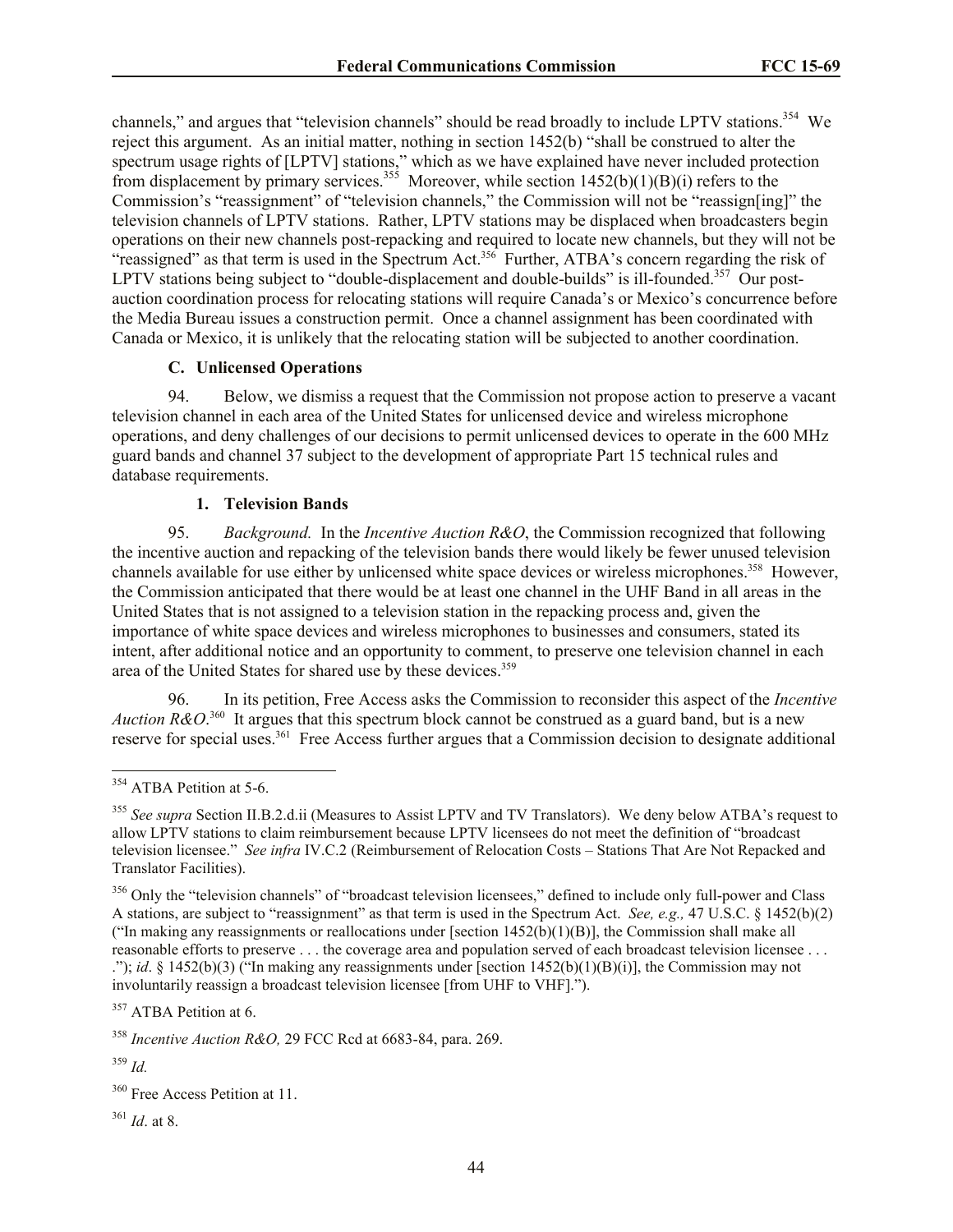spectrum beyond the minimum necessary to prevent harmful interference is beyond the Commission's statutory authority under the Spectrum Act.<sup>362</sup> WatchTV supports Free Access' request while Google/Microsoft and WISPA oppose it.<sup>363</sup>

97. *Discussion.* We dismiss Free Access' request. In the *Incentive Auction R&O*, the Commission indicated that it intended, following notice and comment, to designate one unused television channel following the repacking process for shared use by unlicensed devices and wireless microphones.<sup>364</sup> The Commission stated that it sought to strike a balance between the interests of all users of the television bands, including the secondary broadcast stations and white space device operators, for access to the UHF TV spectrum.<sup>365</sup> As indicated in the *Incentive Auction R&O*, the final decision on preserving one such television channel, and precisely how to do so, would follow additional notice and comment*.* Accordingly, we dismiss Free Access' challenge of the Commission's action on this issue in the *Incentive Auction R&O* given the absence of a final decision. On June 11, 2015, the Commission adopted the *Vacant Channel NPRM* proposing to take action to preserve a vacant television channel, following the repacking process, for use by both unlicensed white space devices and wireless microphones.<sup>366</sup> This proceeding provides Free Access with an opportunity to express its concerns to the Commission on the proposal to preserve a television channel for use by unlicensed white space devices as well as wireless microphones.

## **2. Guard Bands and Duplex Gap**

98. *Background*. In the *Incentive Auction R&O,* the Commission provided for the establishment of the 600 MHz Band guard bands, including a duplex gap. The guard bands between the wireless downlink services band and the TV band will vary in size and frequency depending on the amount of spectrum recovered in the auction.<sup>367</sup> The duplex gap, an 11 megahertz guard band between wireless uplink and downlink services, is provided to prevent harmful interference between these services.<sup>368</sup> The Commission decided to permit unlicensed white space devices to operate in the 600 MHz Band guard bands and duplex gap, as contemplated by section 1454(c) of the Spectrum Act, to make spectrum available for these unlicensed devices nationwide.<sup>369</sup> However, the Commission determined that a further record would be necessary to establish the technical standards to govern unlicensed white space device use of the guard bands, and stated that it would initiate a rulemaking proceeding to establish the

<sup>366</sup> *See Vacant Channels NPRM*, *supra* n.37.

 $367$  There are three possibilities for the size of this guard band: 11 megahertz, nine megahertz and seven megahertz. However, if exactly 84 megahertz of spectrum is recovered in the auction, channel 37 plus the three megahertz guard band that protects the WMTS and RAS on channel 37 will serve as the guard band between the wireless downlink services band and TV band. Therefore, there would not be a separate guard band between the TV band and the wireless downlink services band as there would be under other spectrum recovery scenarios.

<sup>368</sup> The frequency range of this duplex gap will depend on the outcome of the incentive auction, but the size of the band will be the same nationwide, regardless of whether there is any market variation in the amount of spectrum recovered in certain areas. Wireless downlink services will operate in the lower adjacent spectrum to the duplex gap, and wireless uplink services will operate in the upper adjacent spectrum to the duplex gap.

l <sup>362</sup> *Id*. at 9.

<sup>&</sup>lt;sup>363</sup> WatchTV Opposition at 4-5; Google/Microsoft Opposition at 18; WISPA Opposition at 8.

<sup>364</sup> *Incentive Auction R&O,* 29 FCC Rcd at 6683-84, para. 269; 6701-02, para. 310.

<sup>365</sup> *Id.* at 6683-84, para. 269 (discussion of white space devices); *id*. at 6701-02, para. 310 (discussion of wireless microphones).

<sup>369</sup> *Incentive Auction R&O,* 29 FCC Rcd at 6683, para. 266. Under the 600 MHz Band Plan, between 14 and 28 megahertz of spectrum in the 600 MHz Band guard bands will be available for unlicensed use nationwide, depending on the amount of spectrum recovered in the auction, including in major markets where today and postauction few, if any, vacant television channels may be available.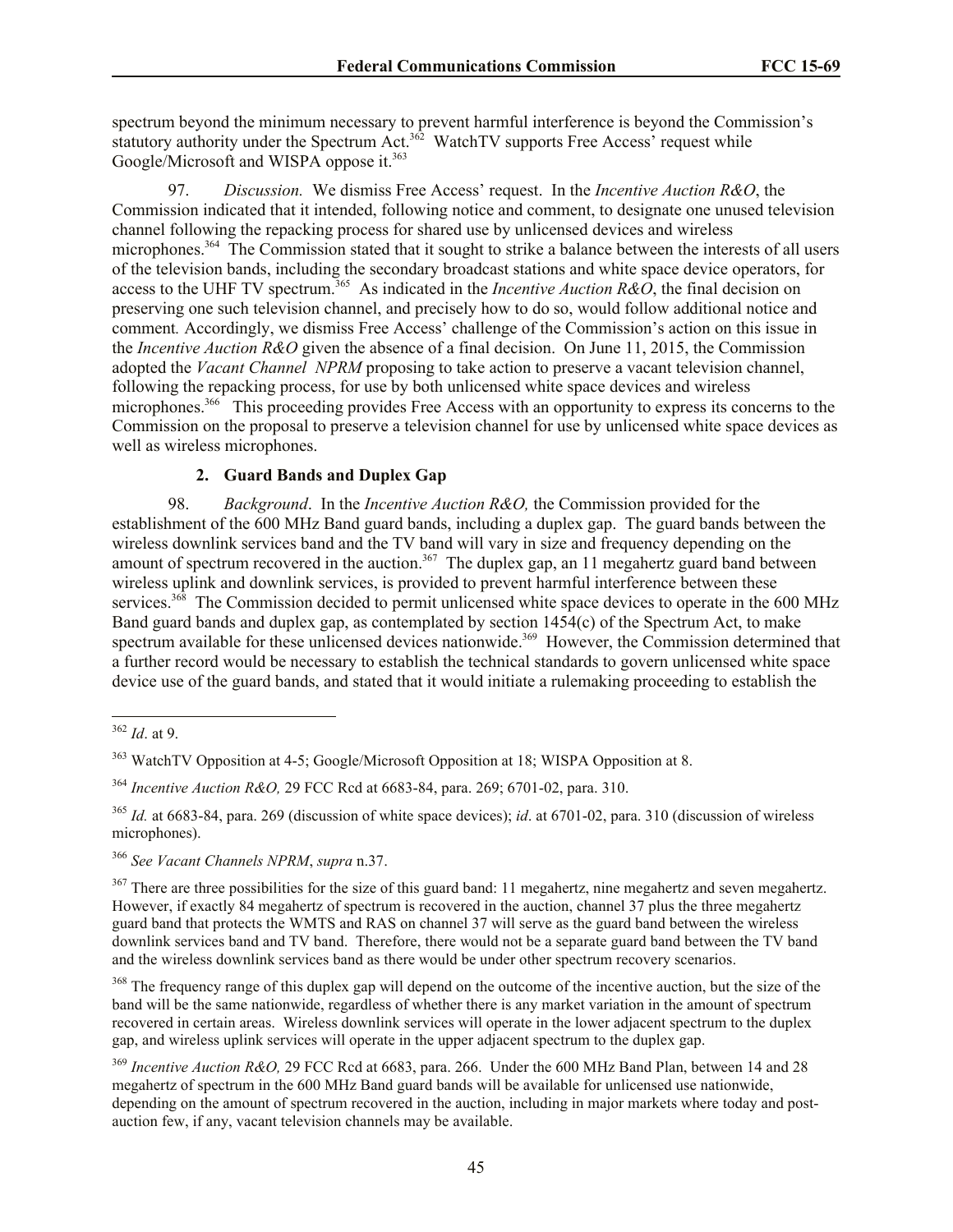appropriate Part 15 technical rules.<sup>370</sup> In making its decision with respect to unlicensed white space devices, the Commission recognized the concerns of Qualcomm concerning the potential for unlicensed devices operating pursuant to the rules applicable to personal/portable white space devices in the TV bands to interfere with licensed services.<sup>371</sup> The Commission indicated that, consistent with the Spectrum Act, its decision to allow unlicensed white space device use of the guard bands will be subject to the ultimate determination that such use will not cause harmful interference to licensed services.<sup>372</sup> As discussed below, the Commission also decided to permit unlicensed wireless microphone operations in the guard bands and duplex gap, as well as certain licensed wireless microphone operations in a portion of the duplex gap.<sup>373</sup>

99. In its petition, Qualcomm argues that the Commission's decision to permit unlicensed white space device operations in the guard bands and duplex gap should be reconsidered and reversed.<sup>374</sup> It states that it previously presented detailed technical analyses showing that unlicensed device operations in the 600 MHz Band duplex gap and guard bands under the rules applicable to personal/portable white space devices in the TV bands will cause harmful interference to licensed mobile services which the Commission failed to consider.<sup>375</sup> Qualcomm argues that such unlicensed operations in the 600 MHz Band will destroy the fungibility of the licensed spectrum blocks because unlicensed operations would cause interference to the licensed mobile spectrum blocks adjacent to the duplex gap and guard bands, thus reducing their value.<sup>376</sup> Qualcomm further argues that the Commission's decision to permit unlicensed operations in the 600 MHz duplex gap and guard bands violates the Spectrum Act, the APA, and the Commission's own Part 15 rules.<sup>377</sup> TIA, CTIA and NAB generally support Qualcomm's petition,<sup>378</sup> while Google/Microsoft, WISPA, Open Technology Institute/Public Knowledge ("OTI/PK") and Sennheiser oppose it.<sup>379</sup>

<sup>374</sup> Qualcomm Petition at 3, 8.

<sup>375</sup> *Id.* at 4.

l

<sup>376</sup> *Id.* at 9.

<sup>377</sup> *Id.* at 12. Qualcomm claims that the Commission's decision violates the Spectrum Act and section 15.5(b) of the rules because unlicensed operation in the guard bands and duplex gap will cause harmful interference to licensed services. It claims that because the Commission ignored important arguments and evidence in making its decision, the decision is arbitrary and capricious in violation of the APA.

<sup>378</sup> TIA states that it shares many of Qualcomm's concerns regarding unlicensed operations in the duplex gap and the guard bands, and argues that the Commission did not address evidence in the record that unlicensed operation may cause harmful interference to licensed service, and that a conclusory statement may not substitute for a reasoned explanation under the APA. TIA Consolidated Response at 1-2. CTIA states that the Commission should carefully consider Qualcomm's petition and technical findings and only uphold its unlicensed operations framework if, consistent with the Spectrum Act, these operations will not cause harmful interference to licensed wireless services. CTIA Opposition at 23. NAB supports petitions seeking reconsideration of the Commission's determinations regarding the allocation of spectrum in the duplex gap for unlicensed use. NAB Opposition at 12.

<sup>379</sup> Google/Microsoft argue that Qualcomm's objections to unlicensed operations in the 600 MHz Band are procedurally and substantively flawed because they rely on the single flawed premise that unlicensed broadband devices are incapable of operating in a channel near LTE operations under any set of technical standards without causing harmful interference. Google/Microsoft Opposition at 2. Google/Microsoft, WISPA, OTI/PK, and Sennheiser generally argue that Qualcomm's objections are premature and stem primarily from a misunderstanding about what the Commission has and has not decided. Google/Microsoft Opposition at 3, WISPA Opposition at 4,

(continued….)

<sup>370</sup> *Id.* at 6683 and 6686, paras. 268 and 273.

<sup>371</sup> *Id.* at 6685, para. 272.

<sup>372</sup> *Id.* at 6686, para. 273.

<sup>&</sup>lt;sup>373</sup> *See infra* Section II.D.2 (Repacking the Broadcast Television Bands – LPAS and Unlicensed Wireless Microphones).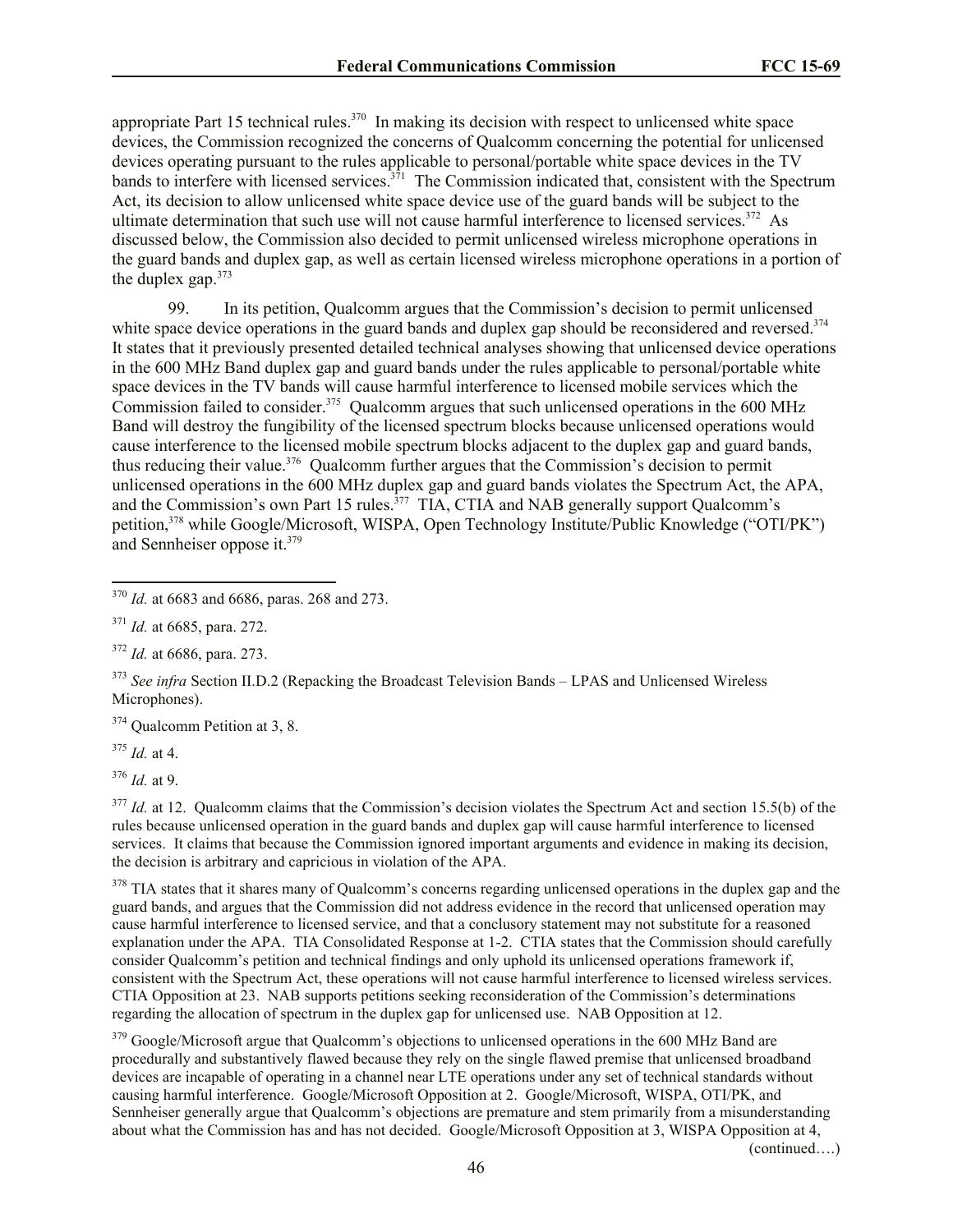100. *Discussion*. We deny Qualcomm's request to reconsider the Commission's decision in the *Incentive Auction R&O* to permit unlicensed white space devices to operate in the guard bands and duplex gap. The Commission determined in the *Incentive Auction R&O* that the Part 15 rules provide an "appropriate and reliable framework for permitting low power uses on an unlicensed basis," while also recognizing that a further record would be necessary to establish the technical standards to govern such use in the guard bands and duplex gap.<sup>380</sup> The Commission also emphasized that, "consistent with the Spectrum Act, unlicensed use of the guard bands will be subject to the Commission's ultimate determination that such use will not cause harmful interference to licensed services."<sup>381</sup> Subsequent to the *Incentive Auction R&O*, the Commission initiated a rulemaking proceeding to develop technical and operational rules to enable unlicensed devices to operate in the guard bands and duplex gap without causing harmful interference to licensed services*.* Specifically, on September 30, 2014, the Commission adopted the *Part 15 NPRM* that proposed rules for unlicensed white space device operation in the TV bands, repurposed 600 MHz Band, guard bands (including the duplex gap), and on channel 37.<sup>382</sup>

101. We disagree with Qualcomm that the Commission's decision is arbitrary, capricious, or otherwise violates the APA.<sup>383</sup> The procedure the Commission is following in this proceeding (first deciding to allow unlicensed use of certain frequency bands, and then proposing specific technical rules) is similar to the procedure the Commission followed in the TV white spaces proceeding (ET Docket No. 04-186). In that proceeding, the Commission decided to allow fixed unlicensed use of certain vacant channels in the TV bands, but did not have a sufficient record to adopt technical rules for such operation.<sup>384</sup> It adopted the *TV White Spaces First R&O and FNRPM* that made the decision but did not adopt any technical rules. Along with this decision, the Commission included a further notice of proposed rulemaking portion proposing specific technical rules, which it followed subsequently with the *TV White Spaces Second Incentive Auction R&O* in which it adopted technical rules.<sup>385</sup> Thus, there is precedent for the Commission's decision to decide first to permit unlicensed operations in a frequency band—in this case in the guard bands and duplex gap—subject to the subsequent proceedings to develop technical rules to allow such operation. Moreover, the Commission has broad authority to decide how best to manage its decision-making process.<sup>386</sup> Also, we disagree that the Commission disregarded

<sup>381</sup> *Id.* This includes the duplex gap which is a guard band between wireless uplink and downlink services.

<sup>382</sup> *See Amendment of Part 15 of the Commission's Rules for Unlicensed Operations in the Television Bands, Repurposed 600 MHz Band, 600 MHz Guard Bands and Duplex Gap, and Channel 37*, ET Docket No. 14-165, Notice of Proposed Rulemaking, 29 FCC Rcd 12248 (2014) ("*Part 15 NPRM*"). As discussed below, in the *Part 15 NPRM* the Commission also sought comment on proposed rules for unlicensed wireless microphone operations in the TV bands, guard bands and duplex gap, and licensed wireless microphone operations in a portion of the duplex gap.

<sup>383</sup> *See* 5 U.S.C. § 553.

<sup>384</sup> *See Unlicensed Operation in the TV Broadcast Bands and Additional Spectrum for Unlicensed Devices Below 900 MHz and in the 3 GHz Band*, ET Docket No. 04-186, First Report and Order and Further Notice of Proposed Rulemaking, 21 FCC Rcd 12266 (2006) (*TV White Spaces First R&O and FNPRM*).

<sup>385</sup> *See Unlicensed Operation in the TV Broadcast Bands and Additional Spectrum for Unlicensed Devices Below 900 MHz and in the 3 GHz Band*, ET Docket No. 04-186, Second Report and Order and Memorandum Opinion and Order, 23 FCC Rcd 16807 (2008) (*TV White Spaces Second R&O*).

<sup>386</sup> *See FCC v. Fox Television Stations*, 556 U.S. 502, 522 (2009) ("Nothing prohibits federal agencies from moving in an incremental manner."). *See also Nat'l Cable & Telecomms. Ass'n v. Brand X Internet Servs.*, 545 U.S. 967, 1002 (2005) (affirming the FCC's decision to incrementally address the regulatory framework for different categories of facilities-based information service providers); *Personal Watercraft Indus. Assoc. v. Dept. of* 

(continued….)

<sup>(</sup>Continued from previous page)

OTI/PK Reply at 2 and Sennheiser Reply at 8. Google/Microsoft argue that the Commission's expression of "confidence" that it can allow unlicensed operations cannot be challenged in a petition for reconsideration because it is not a final action and that Qualcomm is mistaken in maintaining that the Commission overlooked various issues raised in the company's filings. Google/Microsoft Opposition at 4-5.

<sup>380</sup> *Incentive Auction R&O*, 29 FCC Rcd at 6686, para. 273.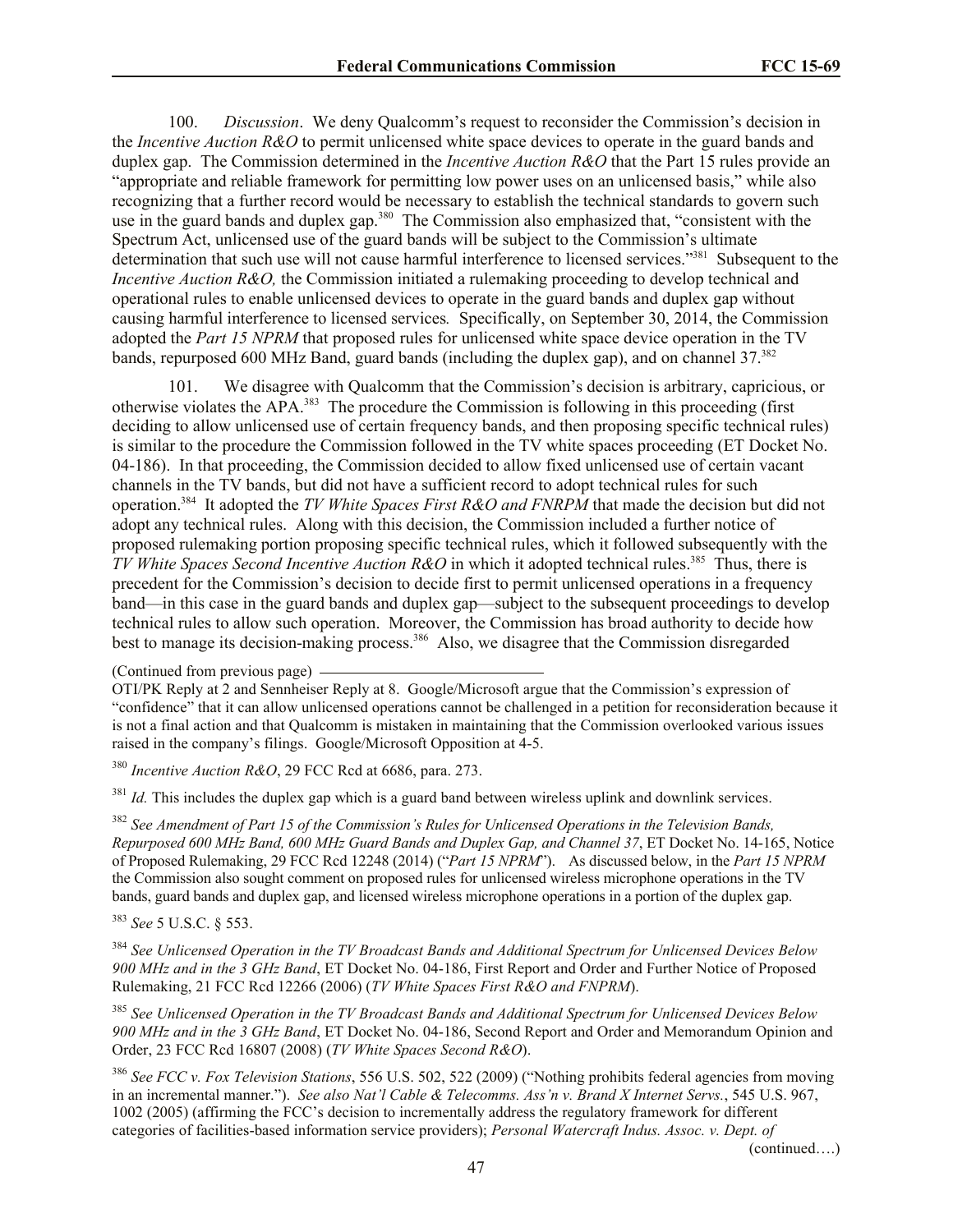Qualcomm's filings alleging that unlicensed use of the guard bands and duplex gap would result in harmful interference to licensed services.<sup>387</sup> The Commission considered them when making its decision, specifically recognizing that parties disagreed on certain assumptions in Qualcomm's technical analysis, and decided that these disagreements would be more appropriately addressed in the rulemaking proceeding that it initiated subsequent to the *Incentive Auction R&O.*<sup>388</sup>

102. We also disagree with Qualcomm's contention that unlicensed operations in the 600 MHz Band would destroy the fungibility of the licensed spectrum blocks and reduce their value. This argument is based on the premise that unlicensed operations in the guard bands and duplex gap will definitely cause harmful interference to licensed services in adjacent bands. As discussed above, we will not permit any unlicensed operations in the guard bands and duplex gap that will cause harmful interference to licensed services.

### **3. Channel 37**

103. *Background*. The current Part 15 rules generally prohibit operation of unlicensed devices on channel 37.<sup>389</sup> The Commission ceased certifying new unlicensed medical telemetry transmitters for operation on channel 37 when it established the WMTS as a licensed service under Part 95, but it permits previously authorized medical telemetry equipment to continue operating on channel 37.<sup>390</sup> The rules do not allow the operation of white space devices on channel 37.<sup>391</sup> The Commission excluded white space devices from operating on channel 37 to protect the WMTS and the Radio Astronomy Service ("RAS") since channel 37 is not used for TV service and therefore has different interference considerations than those at issue in the white spaces proceeding. $392$ 

104. In the *Incentive Auction R&O,* the Commission decided that unlicensed devices will be permitted to operate on channel 37, subject to the development of the appropriate technical parameters for such operations, including the use of the white space databases to protect WMTS operations at their fixed locations.<sup>393</sup> It stated that unlicensed operations on channel 37 will be authorized in locations that are sufficiently removed from WMTS users and RAS sites to protect those incumbent users from harmful interference.<sup>394</sup> In making this decision, the Commission recognized the concerns of WMTS equipment manufacturers and users about the potential for unlicensed operations on channel 37 to cause harmful interference to the WMTS.<sup>395</sup> It also recognized that parties disagreed on the appropriate interference analysis methodology and the ability of the TV bands databases to provide adequate protection to the WMTS.<sup>396</sup> The Commission decided that it would "permit unlicensed operations on channel 37 at

(Continued from previous page)

<sup>387</sup> *Incentive Auction R&O*, 29 FCC Rcd at 6685-86, para. 272.

<sup>388</sup> *Id.* at 6686, para. 273.

<sup>389</sup> *See* 47 C.F.R. § 15.205(a).

<sup>390</sup> *See* 47 C.F.R. §§15.205(b)(5), 15.242 and 15.37(b).

<sup>391</sup> *See* 47 C.F.R. § 15.707.

<sup>392</sup> *See TV White Spaces First R&O and FNPRM*, 21 FCC Rcd at 12274-75, paras. 19-21.

<sup>393</sup> *Incentive Auction R&O*, 29 FCC Rcd at 6686-88, paras. 274-77.

<sup>396</sup> *Id.*

*Commerce*, 48 F.3d 540, 544 (D.C. Cir. 1995) ("An agency does not have to 'make progress on every front before it can make progress on any front.'") (quoting *United States v. Edge Broadcasting Co.*, 509 U.S. 418, 434 (1993)); *see also* 47 U.S.C. § 154(j). *See Cimco Communications, Inc*., Memorandum Opinion and Order and Order on Reconsideration, 25 FCC Rcd 3401, 3404, para. 8 n.16 (2010) (citing *FCC v. Schreiber*, 381 U.S. 279, 289-90 (1965); *Nader v. FCC*, 520 F.2d 182, 195 (D.C. Cir. 1975)).

<sup>394</sup> *Id.*

<sup>395</sup> *Id.* at 6686, para. 275.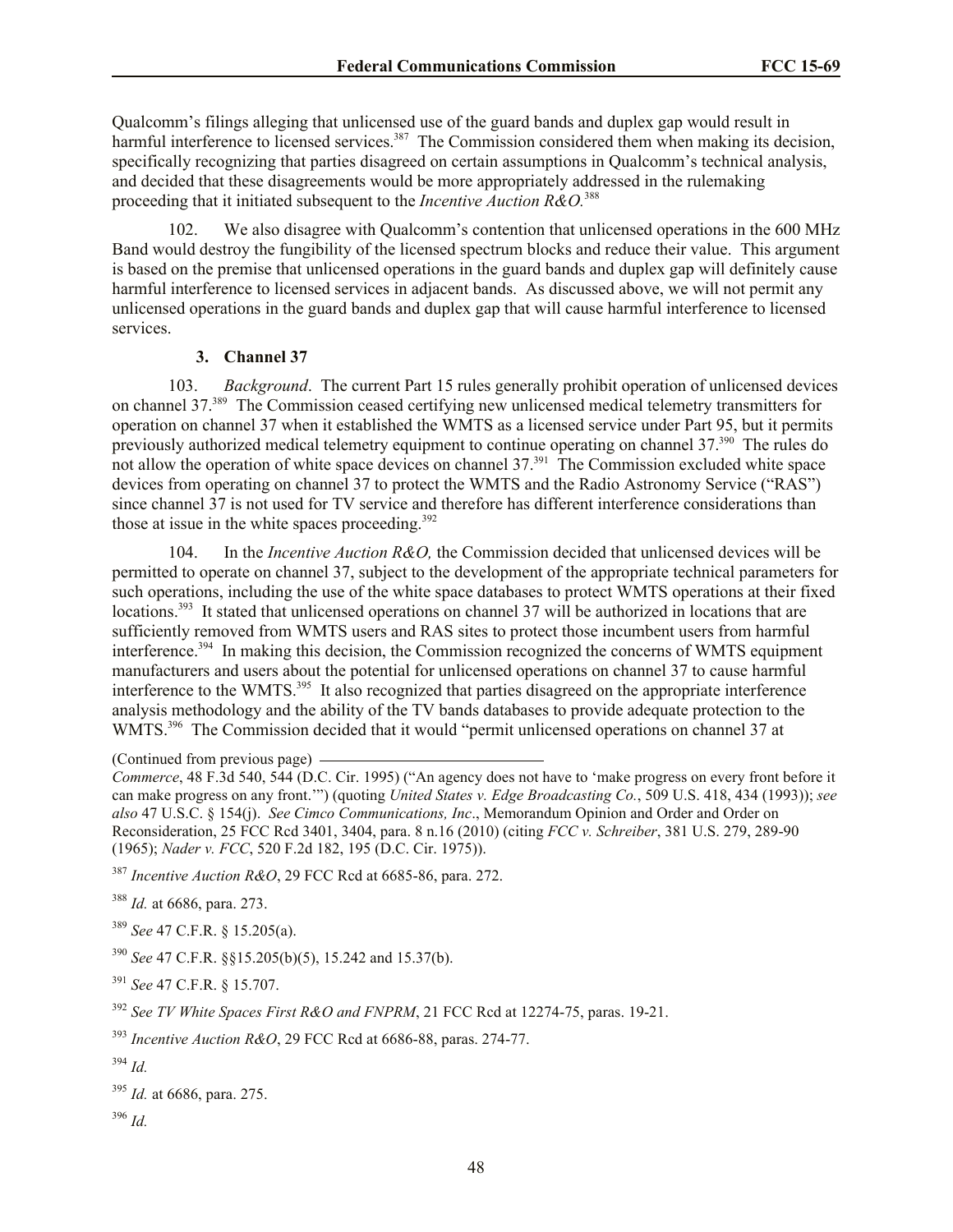locations where it is not in use by incumbents, subject to the development of the appropriate technical parameters to protect incumbents from harmful interference,"397 and that it would consider these issues as part of a separate rulemaking proceeding "with the objective of developing reliable technical requirements that will permit unlicensed operations while protecting the WMTS and RAS from harmful interference."<sup>398</sup>

105. GE Healthcare ("GEHC") and the WMTS Coalition seek reconsideration of the Commission's decision to allow unlicensed devices to operate on channel 37.<sup>399</sup> The petitioners argue that the Commission should consider whether to permit sharing only after it has completed a full and balanced inquiry into whether operating and technical rules can be developed that assure that harmful interference will not occur to the WMTS.<sup>400</sup> GEHC claims that the Commission's decision to permit unlicensed operations on channel 37 is a policy change and a rule change because the Commission revised section 15.707(a) to permit unlicensed operations in the 600 MHz Band, including on channel 37, and thus its request for reconsideration is appropriate and ripe for review.<sup>401</sup> GEHC and the WMTS Coalition also claim that the Commission's decision is inconsistent with past precedents that WMTS and unlicensed devices could not share the band.<sup>402</sup> The WMTS Coalition states that the Commission has given careful consideration to the advisability of band sharing on channel 37 between unlicensed devices and the WMTS several times over the last twelve years, and that each time it has done so, it determined that channel 37 should not be subject to sharing with unlicensed devices.<sup>403</sup> GEHC argues that the Commission's failure to explain its departure from precedent or how harmful interference to WMTS operations from unlicensed devices will be avoided violates the APA.<sup>404</sup> The WMTS Coalition also argues that the decision to allow sharing is premised upon the unrealistic assumption that current and future WMTS sites can be accurately identified.<sup>405</sup> It states that the geographic coordinates in the WMTS database are not sufficiently accurate for frequency coordination, and that some hospitals have either not kept their data updated or have not registered at all with the database.<sup>406</sup> The WMTS Coalition argues that by determining in advance that sharing of channel 37 will occur, the Commission has tipped the scales away from a balanced analysis of the risks and benefits of allowing sharing.<sup>407</sup> We received oppositions to the GEHC and WMTS Coalition petitions from Google/Microsoft, WISPA, OTI/PK and Sennheiser.<sup>408</sup>

l

<sup>401</sup> GEHC Petition at 4-6.

<sup>403</sup> WMTS Coalition Petition at 5.

<sup>404</sup> GEHC Petition at 7.

(continued….)

<sup>397</sup> *Id*. at 6683, para. 267.

<sup>398</sup> *Id.* at 6686, para. 275.

<sup>&</sup>lt;sup>399</sup> GEHC Petition at 4; WMTS Coalition Petition at i.

<sup>&</sup>lt;sup>400</sup> GEHC Petition at 5-6 (the Commission's decision to permit unlicensed operations on channel 37 without adopting technical rules to protect WMTS operations is not supported by the record, is internally inconsistent, and is arbitrary and capricious under the APA); WMTS Coalition Petition at 4.

<sup>402</sup> GEHC Petition at 7; WMTS Coalition Petition at 4-5.

<sup>405</sup> WMTS Coalition Petition at 13.

<sup>406</sup> *Id.* at 13-14.

<sup>407</sup> WMTS Coalition Reply at 3.

<sup>408</sup> Google/Microsoft argue that GEHC and the WMTS Coalition misunderstand both the Commission's decision and the record. Google/Microsoft argue that these parties' petitions are flawed because they attack decisions the Commission has not made and make assertions that the Commission overlooked issues that the *Incentive Auction R&O* specifically addresses. Google/Microsoft Opposition at 9. Google/Microsoft, WISPA, OTI/PK, and Sennheiser argue that these petitions are premature because the Commission's decision to permit unlicensed devices to operate on channel 37 remains subject to the development of technical rules to prevent harmful interference with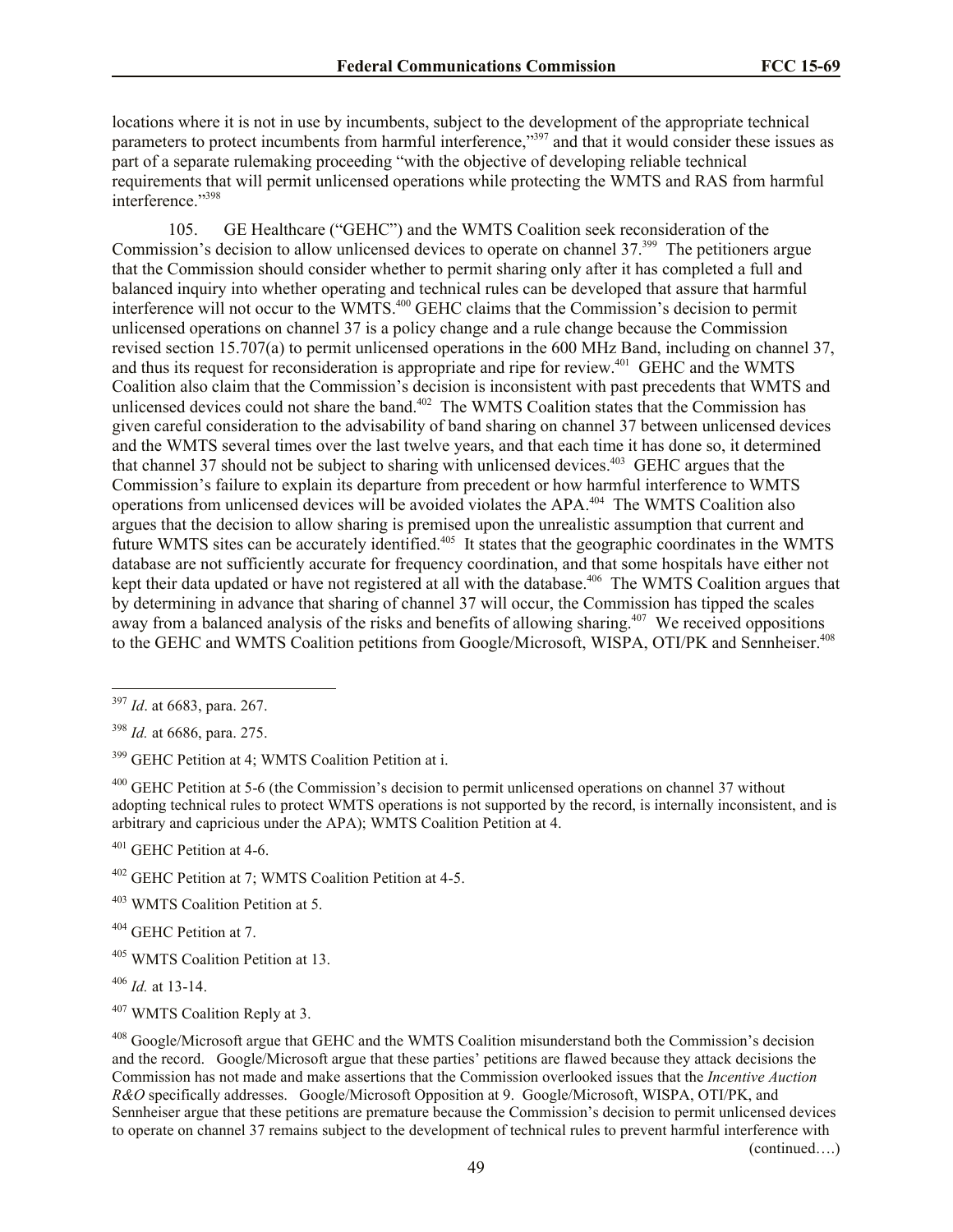106. *Discussion*. We deny the requests of GEHC and the WMTS Coalition to reverse the Commission's decision to permit unlicensed white space devices to operate on channel 37. The Commission made this decision subject to the development of appropriate technical parameters for such operations, so unlicensed devices cannot operate on channel 37 unless such rules are promulgated.<sup>409</sup> Subsequent to the *Incentive Auction R&O,* the Commission initiated a rulemaking proceeding to develop technical and operational rules to enable unlicensed white space devices to access and operate on channel 37, through use of a database, in a manner that would not cause harmful interference to the WMTS and RAS*.* Specifically, on September 30, 2014, the Commission adopted a *Notice of Proposed Rulemaking* that proposes rules for unlicensed operation in the TV bands, repurposed 600 MHz Band, guard bands (including the duplex gap), and on channel  $37<sup>410</sup>$ 

107. We disagree with GEHC that the Commission's action to allow unlicensed white space device operation on channel 37 is arbitrary, capricious, or violates the APA. As discussed above, the Commission followed a similar course in the TV white spaces proceeding in which it decided to allow unlicensed white space device operation in particular frequency bands (the TV bands in that case), followed by a proposal to develop the appropriate technical requirements to prevent interference to authorized services in those bands.<sup>411</sup> As with the guard bands, the decision in the *Incentive Auction R&O* was based on the record, recognizing that the parties had different analyses based on different assumptions. The decision is conditioned on developing technical rules to protect incumbent services from harmful interference. As noted above, the Commission has broad authority to decide how best to manage its decision-making process and to order its docket "as will best conduce to the proper dispatch of business and to the ends of justice."<sup>412</sup> Contrary to GEHC's assertion, the changes that the Commission made to section 15.707(a) in the *Incentive Auction R&O* do not allow operation of unlicensed white space devices on channel 37 prior to the development of technical requirements.<sup>413</sup> The purpose of the changes to section 15.707(a) is to allow the continued operation of white space devices in the 600 MHz Band after the incentive auction at locations where licensees have not yet commenced service. The 600 MHz Band as defined in Part 27 does not encompass channel 37, so the Commission's changes to section 15.707(a) in the *Incentive Auction R&O* do not allow unlicensed device operation on channel 37.<sup>414</sup>

108. The Commission adequately explained its policy change to allow unlicensed white space devices to operate on channel 37. As discussed above, when the Commission decided in 2006 to exclude white space devices from operating on channel 37 to protect the WMTS and RAS, it noted that channel 37 has different interference considerations than those at issue in the white spaces proceeding.<sup>415</sup> In particular, the white space proceeding focused on unlicensed devices operating on channels used for the broadcast television service, so the Commission developed technical requirements to protect television and other operations in the TV bands, such as wireless microphones. The Commission did not conclude that sharing with the WMTS and RAS was not possible; it simply chose not to address the issue of such

(Continued from previous page)

other services. Google/Microsoft Opposition at 9; WISPA Opposition at 2; OTI/PK Reply at 5; Sennheiser Reply at 10. Google/Microsoft further argue that the Commission adequately explained its decision to allow unlicensed operation on Channel 37. Google/Microsoft Opposition at 11.

<sup>409</sup> *Incentive Auction R&O*, 29 FCC Rcd at 6686, para 274.

<sup>410</sup> *See Part 15 NPRM*.

<sup>411</sup> *See supra* Section II.C.2 (Unlicensed Operations, Guard Bands and Duplex Gap).

<sup>412</sup> *See supra* n.386.

<sup>413</sup> *See* 47 C.F.R. § 15.707(a).

<sup>414</sup> The 600 MHz Band is defined in section 27.5(1) of the rules as paired channel blocks of  $5+5$  megahertz available for assignment under the terms and conditions of this proceeding (GN Docket No. 12-268). Channel 37 will not be reallocated for Part 27 services and is therefore not covered by this definition.

<sup>415</sup> *See supra* para. 103.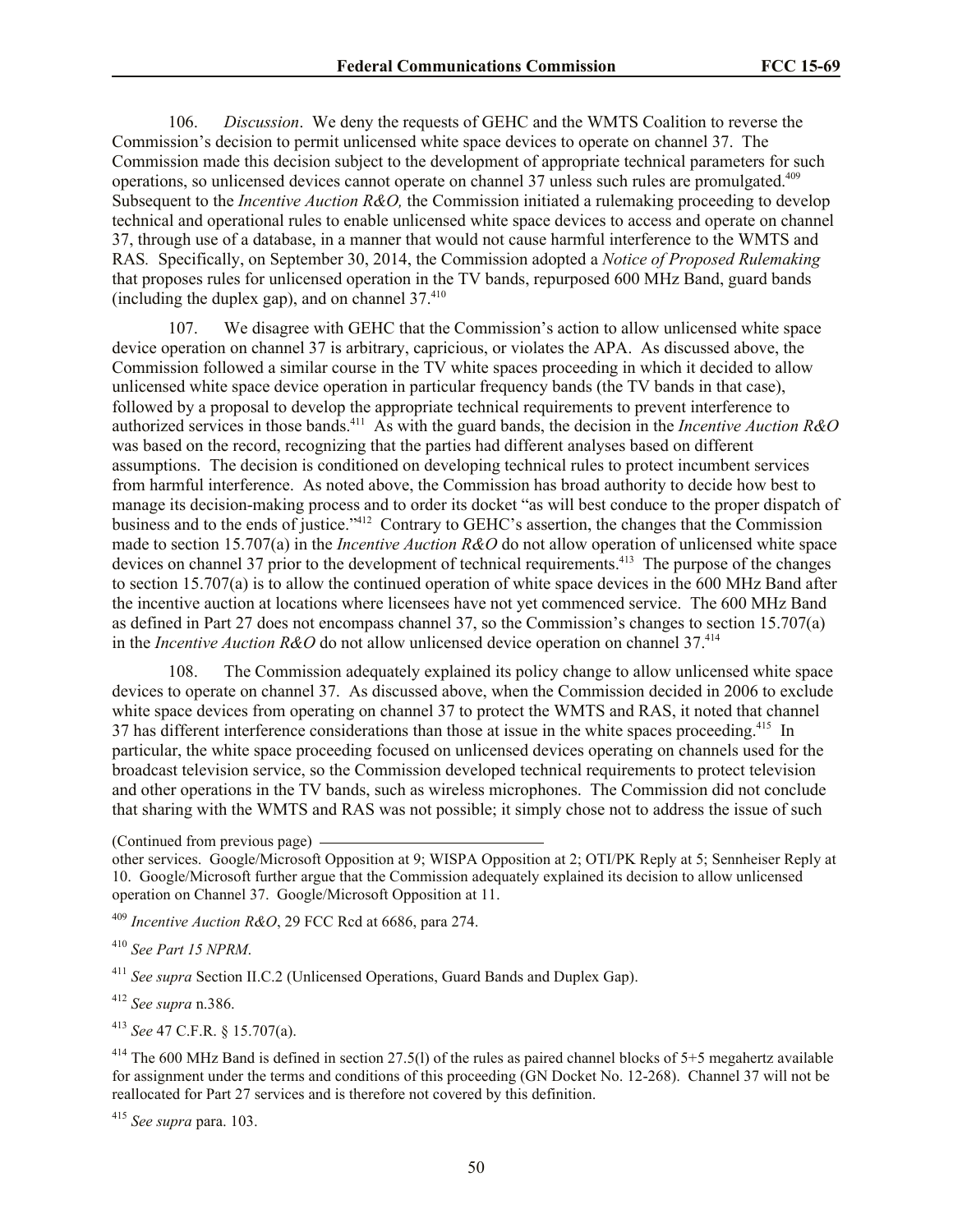sharing in the TV white spaces proceeding. The Commission explained in the *Incentive Auction R&O* that since the time it made the decision to prohibit unlicensed use of channel 37, it has designated multiple TV bands database administrators, has had extensive experience working with their databases, and has a high degree of confidence that they can reliably protect fixed operations.<sup>416</sup> The Commission further explained that the fixed locations where the WMTS is used are already registered in the American Society for Health Care Engineering ("ASHE") database, and these data could be added to the TV bands databases.<sup>417</sup> The Commission recognized concerns that WMTS location information in the ASHE database may be imprecise or missing, and stated that these could be addressed by establishing conservative separation distances from unlicensed devices and by reminding hospitals and other medical facilities of their obligation under the rules to register and maintain current information in the database.<sup>418</sup> The Commission is currently considering these issues in the *Part 15 NPRM*. 419

### **D. Other Services**

109. Below, we deny requests that we reconsider the standards we established to address potential adjacent band interference to the WMTS from either licensed 600 MHz Band operations or television stations after the incentive auction. We also reject challenges of the Commission's decisions pertaining to licensed and unlicensed wireless microphone operations.

### **1. Channel 37 Services**

110. *Background*. The WMTS, which operates licensed stations on channel 37 in the UHF Band, is used for remote monitoring of patients' vital signs and other important health parameters (e.g., pulse and respiration rates) inside medical facilities.<sup>420</sup> WMTS includes devices that transport the data via a radio link to a remote location, such as a nurse's station, for monitoring. After the incentive auction, the services that will operate in the frequency bands adjacent to the WMTS will depend on the amount of spectrum recovered in the incentive auction. If more than 84 megahertz is recovered, there will be three megahertz guard bands on each side of channel 37, with wireless downlink spectrum above and below these guard bands. If exactly 84 megahertz is recovered, there will be a three megahertz guardband above channel 37 to separate this channel from wireless downlink spectrum, while channel 36 will continue to be used for television. If less than 84 megahertz is recovered, channels 36 and 38 will both continue to be used for television.

111. The decision to provide for a three megahertz guard band between WMTS and 600 MHz downlink operations balanced the need to protect WMTS facilities from interference with the need for new 600 MHz licensees to have flexibility to deploy base stations where needed to provide coverage

l

<sup>416</sup> *Incentive Auction R&O*, 29 FCC Rcd at 6687, para 276. A list of the white space database administrators can be found at: http://www.fcc.gov/encyclopedia/white-space-database-administrators-guide.

<sup>417</sup> *Incentive Auction R&O*, 29 FCC Rcd at 6687, para 276. The Commission also stated that WMTS operations could be protected by establishing minimum distance separations as is done to protect other fixed operations, such as TV stations, wireless microphones, and receive sites.

<sup>418</sup> *Id.* at 6687, n.832.

<sup>419</sup> *Part 15 NPRM*, 29 FCC Rcd at 12283, para 113 and 12300-01, paras. 170-74.

<sup>420</sup> *See* 47 C.F.R. § 95.630. In addition to channel 37 in the UHF Band, the WMTS operates in the bands 1395-1400 MHz and 1427-1429.5 MHz, except at the locations listed in § 90.259(b)(4) where the WMTS may operate in the 1429–1431.5 MHz band instead of the 1427-1429.5 MHz band. Health care institutions are required to register their locations and coordinate the use of all three bands through the American Society for Health Care Engineering (ASHE) of the American Hospital Association—the designated frequency coordinator—prior to commencing operation. *See Amendment of Parts 2 and 95 of the Commission's Rules to Create a Wireless Medical Telemetry Service*, ET Docket 99-255, Report and Order, 16 FCC Rcd 4543 (2001) (*WMTS R&O*). This process minimizes the potential of WMTS users from causing harmful interference to, and receiving harmful interference from, other WMTS devices.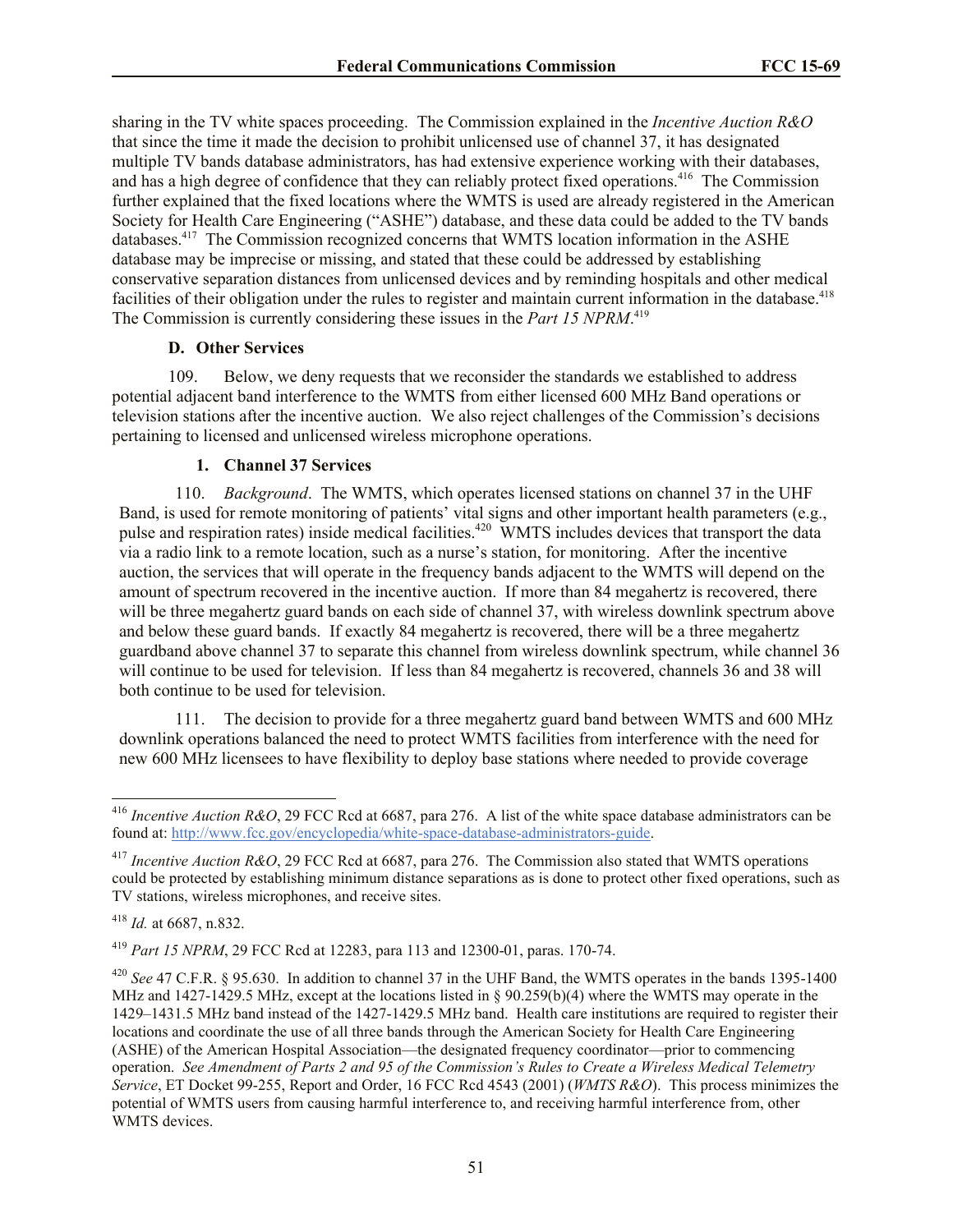over their service areas. The decision not to require coordination<sup>421</sup> was supported by the Commission's technical analysis, based on protection criteria GEHC provided in its comments.<sup>422</sup> This analysis showed that three megahertz guard bands adjacent to channel 37 requires only reasonably short separation distances to protect WMTS from new 600 MHz operations.<sup>423</sup> The Commission decided not to provide for enhanced protection of WMTS if additional TV stations are placed in channels 36 or 38 as a result of the repacking process.<sup>424</sup> Instead, we chose to rely on the existing DTV out-of-band emission (OOBE) limits, and noted that the extent of potential interference to WMTS would depend in large part on the locations of any TV stations repacked to channels 36 or 38 in relationship to health care facilities.<sup>425</sup>

112. In its Petition, GEHC claims the Commission erred when it relied solely on the three megahertz guard band to protect WMTS from 600 MHz Band operations in adjacent bands, and that GEHC's revised analysis shows that greater separation distances or more stringent limits on power and out-of-band emissions from 600 MHz Band base stations are needed.<sup>426</sup> GEHC makes three main claims to support its position: 1) the FCC's technical analysis inappropriately applied the protection criteria GEHC provided; 2) the FCC failed to consider interference aggregation from multiple WMTS antennas; and 3) the FCC incorrectly converted field strength to received power.<sup>427</sup> GEHC further claims that the Commission ignored key concerns that allowing additional TV stations to be repacked into channels 36 and 38 will reduce WMTS spectrum capacity, increase the number of WMTS facilities that could experience interference from TV operations, cause hospitals to incur additional costs to protect their WMTS operations from harmful interference, and require hospitals to create de facto guard bands to protect their WMTS operations from harmful interference, effectively reducing the amount of usable spectrum on channel  $37$  for the WMTS.<sup>428</sup> CTIA disagrees with GEHC, noting that their positions would threaten to limit the amount of licensed spectrum made available in the incentive auction and increase the number of new wireless licenses that are encumbered.<sup>429</sup>

113. *Discussion—WMTS and 600 MHz Band services*. While we revise our technical analysis in light of GEHC's Petition, we affirm our conclusion that a three megahertz guard band between 600 MHz operations and channel 37, along with the 600 MHz Band service out-of-band emission limits we adopted, will adequately protect WMTS facilities. GEHC states that the FCC's technical analysis inappropriately applied the protection criteria GEHC provided. More specifically, it states that instead of applying the field strength protection values it provided "at the perimeter of a registered WMTS facility," we applied them at the receiver.<sup>430</sup> GEHC argues that this resulted in the double-counting of building penetration losses and filter rejection in the overload interference analyses and double-counting

<sup>425</sup> *Id.*

l

<sup>426</sup> GEHC Petition at 14.

<sup>427</sup> *Id*. at 10.

<sup>429</sup> CTIA Opposition at 12-14.

<sup>430</sup> GEHC bases that claim on the Commission's inclusion of building losses and filter rejection in its analysis that effectively "can apply only inside the facility." *See* GEHC Petition at 11.

<sup>421</sup> *Incentive Auction R&O*, 29 FCC Rcd at 6863-64, paras. 722-24.

<sup>422</sup> *See* Comments of GEHC, GN Docket No. 12-268 (Jan. 25, 2013) ("GEHC NPRM Comments").

<sup>423</sup> *See Incentive Auction R&O*, 29 FCC Rcd at 7006-13, Technical Appendix § II.E.2 (Potential for Interference between 600 MHz Downlink and WMTS).

<sup>&</sup>lt;sup>424</sup> *Id.* at 6693, para. 291. There is currently no frequency separation between the WMTS on channel 37 and broadcast television stations on adjacent channels 36 and 38.

<sup>&</sup>lt;sup>428</sup> *Id.* at 16-17. GEHC states that WMTS stations would have to operate on less than six megahertz to effectively create guard bands within channel 37.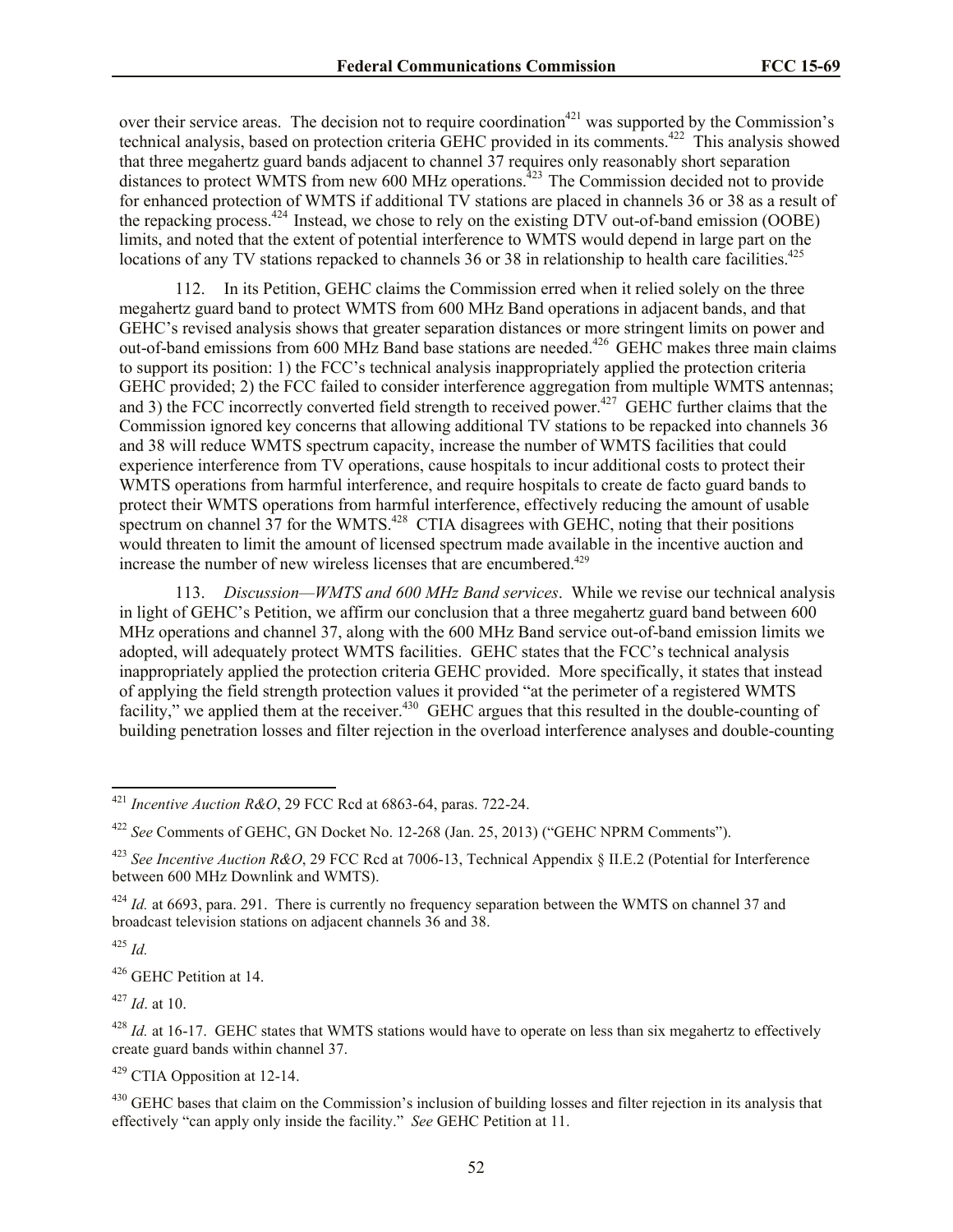of building penetration loss in the out-of-band analysis.<sup>431</sup> GEHC's maximum recommended field strength levels at the perimeter of a WMTS facility that were provided in its comments to the *Incentive Auction NPRM* were based on several tables showing a link budget analysis for overload and out-of-band interference.<sup>432</sup> These tables included a term described as "excess loss (building attenuation, etc.)," which we included in our analysis. It was unclear from GEHC's comments that these losses had been already considered in developing their recommended field strength limits. However, based on the clarification in its petition, we now agree that these losses should not have been considered in our analysis. Accordingly, we eliminate this factor from our revised analysis shown in Appendix A.

114. While we agree that we incorrectly double-counted building losses in our original analysis, we disagree that we double-counted any WMTS receive filter attenuation outside of channel 37. GEHC developed its recommended field strength limits using the assumption that new 600 MHz licensees would be operating directly adjacent to channel 37.<sup>433</sup> The 600 MHz Band Plan, however, includes three megahertz guard bands adjacent to channel 37. Based on the filter characteristics provided by GEHC, this frequency separation provides an additional 10 dB of signal attenuation. Thus, it was appropriate to include this additional 10 dB of signal loss for filter attenuation in our analysis. This is so even though the receiver which includes the filter is not located at the perimeter of the building, because the goal is to protect the receiver and the filter provides some of that protection.<sup>434</sup> Such excess loss occurs after the point at which GEHC specifies the protection values must be met. But, because that loss is a real phenomenon, GEHC takes it into account when developing its protection criteria. We treat the filter attenuation in a similar manner in our analysis.

115. We also agree with GEHC that we erred by failing to consider interference aggregation from multiple WMTS antennas in our technical analysis. Because most WMTS facilities employ distributed antenna systems ("DAS") which include many antenna elements, more than a single antenna element may receive an interfering signal. In its comments, GEHC asserted that the analysis therefore should include a 10 dB penalty for aggregating signals from ten WMTS antennas.<sup>435</sup> In its Petition, GEHC states that this scenario is unlikely,<sup>436</sup> and instead recommends an aggregation adjustment of three dB based on signal aggregation from two antennas.<sup>437</sup> Using the revised three dB value provides an additional seven dB of margin, which would allow less stringent field strength protection values than those GEHC proposed. We take this three dB antenna aggregation factor into account in our new analysis shown in Appendix A.

116. Regarding GEHC's claim that we incorrectly converted field strength to received power, we disagree. There are many methods for converting between these units and the choice of which method to use depends on many factors, such as whether the conversion is being used to verify a measurement or to estimate an electric field at some distance from a transmitter. GEHC asserts that the formula we used, which is commonly used in measurement laboratories, unfairly biases our results by

l

<sup>435</sup> *Id.* at 49 (Tables 3 and 4).

<sup>436</sup> GEHC Petition at 13-14.

<sup>437</sup> *Id.* at 14. We note in this respect that the field strength protection values GEHC provided in their comments to the *Incentive Auction NPRM* were based on the larger 10 dB aggregation factor.

 $431$  GEHC Petition at 10-11.

<sup>432</sup> GEHC NPRM Comments at 49-50 (Tables 3 and 4).

<sup>&</sup>lt;sup>433</sup> The 600 MHz band plan and the size of any guard bands adjacent to channel 37 had not been determined at the time GEHC filed their comments to the *Incentive Auction NPRM.*

<sup>&</sup>lt;sup>434</sup> This is no different than GEHC's use of the "excess loss (building attenuation, etc.)" factor in the analysis it conducted to determine its recommended field strength protection values. As noted above, GEHC's recommended field strength protection values were based on several tables showing a link budget analysis for overload and out-ofband interference.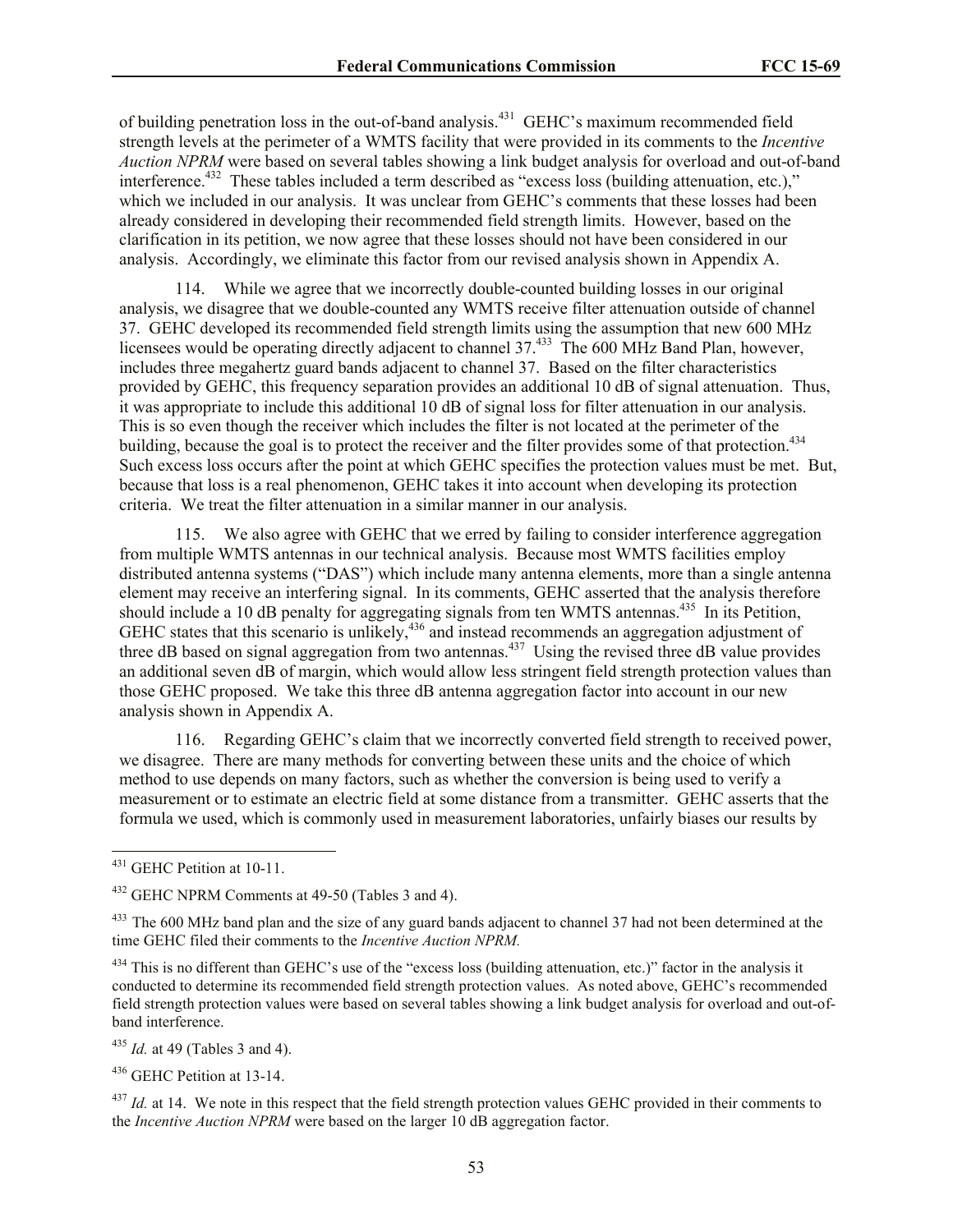three meters (the assumed measurement distance).<sup>438</sup> It states that such bias creates a 37.6 dB disparity, which is equivalent to the free space loss over the first three meters from an antenna at 611 MHz. GEHC's claim fails to recognize that the received power is being generated from a transmitter at a much greater distance than three meters. Because signal strength attenuates exponentially over distance, the loss in that last three meters is much less than the loss over the first three meters or any other three-meter segment along the signal path. The exact difference will depend on the actual distance of the transmitter from the WMTS facility.

117. We reject GEHC's alternative formula for calculating radiated power and field strength for conducted power measurements.<sup>439</sup> It cites an equation that relates power in the load (i.e. power received by the antenna) to the field strength.<sup>440</sup> GEHC then argues an equivalency between that field strength and the transmitter equivalent isotropically radiated power ("EIRP").<sup>441</sup> GEHC fails to acknowledge that the EIRP is a function of the transmitter power and transmit antenna gain, which is at some distance from the receiving antenna. Thus, the power received by the receive antenna is not the EIRP, but the EIRP less the path loss (e.g., free space loss plus any additional loss that the signal may incur as it propagates from the transmitter to the antenna). $^{442}$ 

118. We also disagree with GEHC's claims that there are several other, less serious errors in our analysis. For the overload analysis, it states that while we assumed five megahertz channels for the 600 MHz transmitter, we incorrectly considered only that portion of the 600 MHz Band power that falls in the first adjacent six megahertz channels above and below channel 37, effectively ignoring any power in the second adjacent channels.<sup>443</sup> GEHC argues that such a methodology is unrealistic as it inherently assumes that power in the second adjacent channel does not exist or that the receiver's filter perfectly rejects this portion of the power.<sup>444</sup> Based on the surface acoustic wave ("SAW") filter<sup>445</sup> characteristics GEHC provided, which show attenuation between approximately 40 and 60 dB beyond four to five megahertz of the channel 37 band edges (i.e., into the second adjacent channel), our assumption to only consider the power in the first adjacent channel is reasonable. If we were to consider the power across additional channels, we would also need to consider the full filter attenuation across the channel; instead, we simplify our analysis and assume only 10 dB of attenuation at three megahertz from the band edge. Thus, our power assumptions are conservative.<sup>446</sup> GEHC also states that we should not have integrated

http://www.semtech.com/images/promo/Semtech\_ACS\_Rad\_Pwr\_Field\_Strength.pdf.

 $442$  In this equation, the power in the load is the power after the signal is captured by the antenna and converted from an electric field to a signal propagating through the antenna to the receiver. Equating this power to the transmitter EIRP minus propagation loss is valid because an isotropic (Gain = 0 dB) antenna is assumed.

<sup>443</sup> *Id.* at 15.

<sup>444</sup> *Id.* at 14-15.

(continued….)

l <sup>438</sup> *Id.* at 12.

<sup>439</sup> *Id.*, citing Semtech TN1200.4, "Calculating Radiated Power and Field Strength for Conducted Power Measurements (2007)" available at:

<sup>&</sup>lt;sup>440</sup> *Id.* Equation 18 of the Semtech Technical Note states: E(dB uV / m) =  $P_1$ (dBm) + 77 2 dB + 20log( f, MHz) - $G<sub>ant</sub>$  (dB).

 $^{441}$  EIRP is the product of the power supplied to the antenna and the antenna gain in a given direction relative to an isotropic antenna.

<sup>&</sup>lt;sup>445</sup> A SAW filter works by converting an electrical input signal to an acoustic wave and then filtering that acoustic wave. Such filters have characteristics of high selectivity and low loss. Once filtered, the acoustic wave is then converted back to an electrical signal.

<sup>&</sup>lt;sup>446</sup> We concede that GEHC has a valid point if there were no guard band between a 600 MHz licensee and channel 37 when a licensee is operating in the second adjacent 600 MHz channel. In that case, we should use values of 1200 W/6 MHz and 6000 W/6 MHz for the assumed 200 W/MHz and 1000 W/MHz transmitters. However, this case is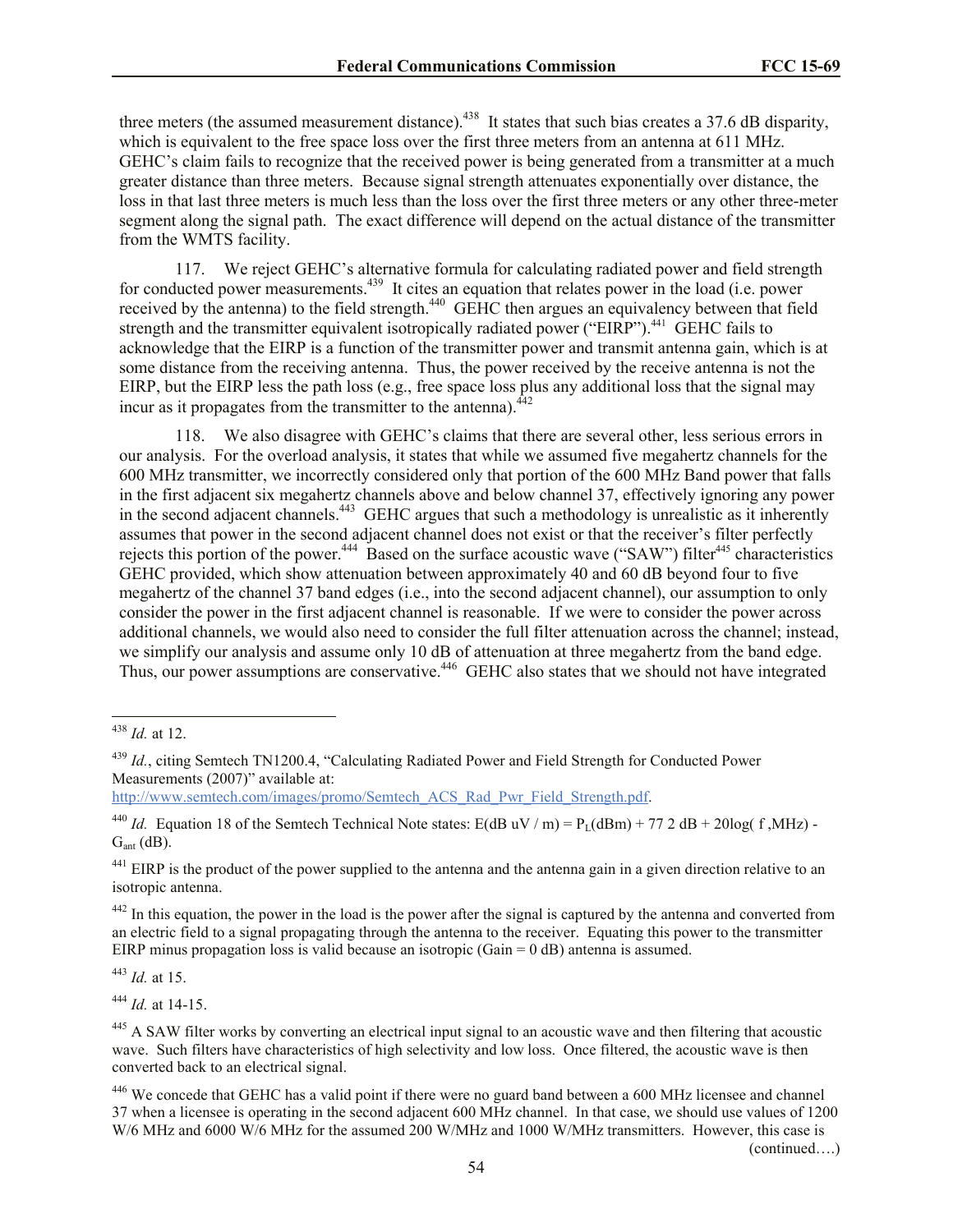the partial power over the entire six megahertz adjacent channel.<sup>447</sup> However, GEHC fails to offer an alternative method. Again, we believe this to be a valid simplifying assumption for the purposes of our analysis.

119. In advocating for specific field strength protection values, GEHC fails to provide information on the relationship between the results of its analysis and those field strength protection values.<sup>448</sup> GEHC does, however, state that those field strength protection values are based on meeting a -37.8 dBm/MHz threshold in its overload (or blocking) analysis<sup> $449$ </sup> and on meeting an I/N ratio of -6 in its OOBE analysis.<sup>450</sup> GEHC's methodology for calculating protection distance based on these protection values is straightforward. Using that same methodology, we show in Appendix A that the separation distance necessary to protect WMTS from 600 MHz operations is reasonably small.<sup>451</sup> The results of our analysis show shorter separation distances than those calculated by GEHC to meet the same protection criteria for overload and OOBE interference. We acknowledge that these distances are larger than those we calculated in our analysis supporting the *Incentive Auction R&O*, but not of such a magnitude that persuades us to alter our conclusion that the vast majority of WMTS stations will not suffer any detrimental effects from the installation of new 600 MHz base stations. It is important to note that this is a worst case analysis and in most installations one or more of the parameters we assumed here will provide additional protection.<sup>452</sup> Thus, we continue to believe that the three megahertz guard band along with the adopted 600 MHz service OOBE limits we adopted will adequately protect WMTS facilities while providing flexibility for new 600 MHz licensees to deploy their systems. Nevertheless, we encourage new 600 MHz licensees to be cognizant of the presence of WMTS facilities when designing their networks and when possible to take measures to minimize the energy directed towards them.

120. *WMTS and Television Services.* We decline to reconsider our decision not to limit the number of television stations that could be repacked in channels 36 and 38. Restricting repacking on channels 36 and 38 would significantly impede repacking flexibility and limit our ability to repurpose spectrum through the incentive auction. Even if channels 36 and 38 continue to be used for broadcast television after the auction, an increase in the number of stations on these channels does not correspond to an increase in the number of WMTS users that would be affected by adjacent channel TV stations. We expect that there will be many locations where TV stations can operate on channels 36 and 38 with minimal or no effect on WMTS users. Any interference that does occur to the WMTS from adjacent channel TV operations can be addressed on an as-needed basis. The potential for an adjacent channel TV station to affect a WMTS installation depends on many factors, including the TV station power and antenna height, separation distance, intervening obstacles (such as terrain, trees or buildings), and the WMTS receive antenna characteristics (such as height, gain, directionality, and location inside or outside a building). While we recognize GEHC's concern that "hardening" a WMTS facility against adjacent

(Continued from previous page)

not relevant to the analysis here because we adopted a three megahertz guard band between a 600 MHz licensee and channel 37.

<sup>447</sup> GEHC Petition at 15.

<sup>448</sup> CTIA comments that it does not believe GEHC has provided sufficient detail on the technical parameters associated with WMTS devices in use. CTIA Opposition at 12.

<sup>449</sup> GEHC NPRM Comments at 49.

<sup>450</sup> *Id.* at 50.

<sup>451</sup> See Appendix A. We note that we made refinements to GEBC's methodology based on the presence of a three megahertz guard band (i.e., taking advantage of the attenuation provided by the SAW filter) as well as the revised antenna aggregation value.

 $452$  For example, in high density urban deployments, transmitters must operate at low power to avoid intra-system interference. Also, we expect that the actual out-of-band emissions from transmitters will exceed those we assumed here.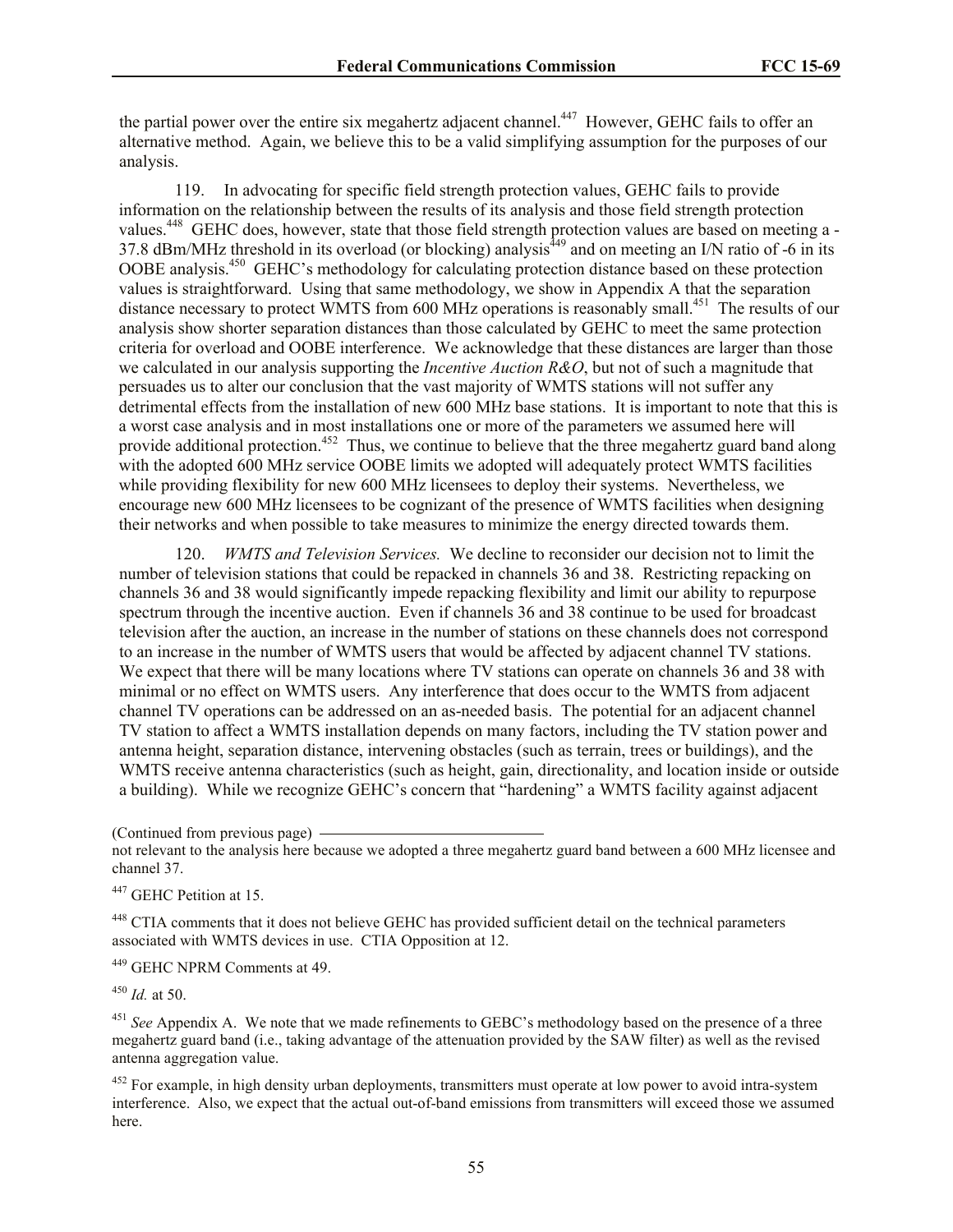channel TV emissions involves costs, we note that many WMTS licensees have already taken such action by adding filters to their systems. Thus, we believe that the need for some facilities to take this action does not pose an insurmountable problem, or require a blanket restriction on repacking TV stations into channels 36 and 38. As CTIA points out, WMTS has never been able to rely on those channels being vacant.<sup>453</sup>

121. Finally, we note that the Commission allocated three spectrum bands for the WMTS, including two bands at 1.4 GHz in addition to channel  $37<sup>454</sup>$  In allocating this spectrum, the Commission recognized that WMTS operations on channel 37 could be affected in some instances by nearby stations on channels 36 and 38, and it stated that WMTS providers could use one of the other allocated bands in these situations.<sup>455</sup> The Commission also stated that manufacturers could design their equipment to provide sufficient protection from adjacent channel interference.<sup>456</sup>

# **2. LPAS and Unlicensed Wireless Microphones**

122. *Background.* Licensed wireless microphone and other "low power auxiliary station" operations (referenced collectively as "licensed wireless microphones") are authorized under Part 74 to operate on television channels on a secondary, non-exclusive basis.<sup>457</sup> Unlicensed operations of wireless microphones and related devices ("unlicensed wireless microphones") also are permitted on these channels pursuant to a limited waiver and Part 15 rules.<sup>458</sup> The Commission took several steps in the *Incentive Auction R&O* to accommodate their continued use in the reduced amount of spectrum that would remain allocated for television following the incentive auction and in the future 600 MHz Band guard bands.<sup>459</sup> The Commission also allowed wireless microphone users to continue to operate for some period of time following the incentive auction in the spectrum that is being repurposed for wireless broadband, thus providing wireless microphone users operating on these frequencies additional time to make the necessary transition to other spectrum outside of this repurposed spectrum.<sup>460</sup> In addition, the Commission indicated that it would initiate two proceedings<sup>461</sup> to seek comment on additional ways to accommodate wireless microphone operations in the television bands and the 600 MHz guard bands, as well as in several other frequency bands outside of the current TV bands.<sup>462</sup>

123. Two parties—Sennheiser, a wireless microphone manufacturer, and Radio Television Digital News Association ("RTDNA"), a professional organization representing electronic journalism filed petitions for reconsideration requesting that the Commission reserve more spectrum exclusively for wireless microphone uses.<sup>463</sup> Sennheiser argues that the Commission should ensure that two UHF

<sup>454</sup> *See* 47 C.F.R. § 95.630.

<sup>455</sup> *See WMTS R&O*, 15 FCC Rcd at 11213, para. 19.

<sup>456</sup> *Id.*

l

<sup>457</sup> 47 C.F.R. Part 74, Subpart H ("Low Power Auxiliary Stations"); *see Incentive Auction R&O*, 29 FCC Rcd at 6696, para. 299.

<sup>458</sup> *See Incentive Auction R&O*, 29 FCC Rcd at 6696, para. 299. As noted above, since adoption of the *Incentive Auction R&O*, the Commission has initiated a proceeding on unlicensed operations in the TV bands, including the unlicensed operations of wireless microphones and related audio devices under the Part 15 rules. *See Part 15 NPRM*.

<sup>459</sup> *See generally Incentive Auction R&O*, 29 FCC Rcd at 6696-705, paras. 299-316.

<sup>460</sup> *Id.* at 6696-702, paras. 300-310.

<sup>461</sup> *Part 15 NPRM*; *Promoting Spectrum Access for Wireless Microphone Operations*, GN Docket Nos. 14-166 and 12-268, Notice of Proposed Rulemaking, 29 FCC Rcd 12343 (2014) ("*Wireless Microphones NPRM*").

<sup>462</sup> *Incentive Auction R&O*, 29 FCC Rcd at 6697-98, 6701-05, paras. 303, 309, 311, 314, 316.

<sup>463</sup> *See* Sennheiser Petition; RTDNA Petition.

<sup>&</sup>lt;sup>453</sup> CTIA Opposition at 13-14.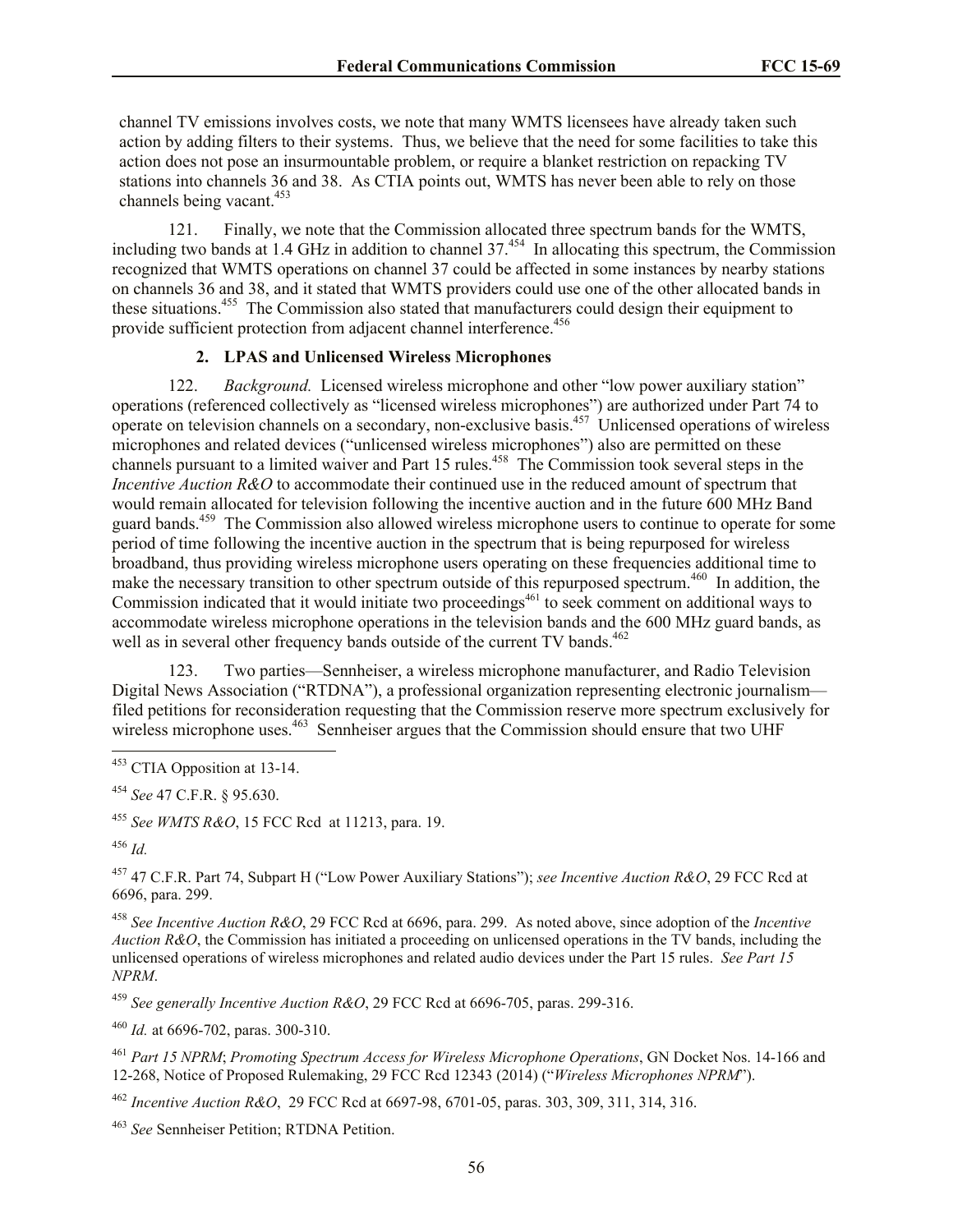television channels will be available for the exclusive use of certain wireless microphones users, generally reprising policy arguments that it made prior to adoption of the *Incentive Auction*  $\mathbb{R}\&O^{464}$  Sennheiser proposes here that the two channels be comprised of channel 37 plus the vacant channel that the Commission stated that it intended to designate for shared use by wireless microphones and unlicensed white space device operations.<sup>465</sup> Alternatively, Sennheiser requests that the exclusive wireless microphone spectrum be comprised of two TV band channels, or that two unauctioned five megahertz blocks outside of the TV bands be set aside exclusively for wireless microphone operations.<sup>466</sup> RTDNA also argues that the Commission should designate the duplex gap exclusively for licensed wireless microphone users,<sup>467</sup> and contends that this action, combined with making the other guard bands available for sharing on an unlicensed basis between wireless microphone and white space device users, would achieve a more balanced outcome.<sup>468</sup> Several advocates for wireless microphone operations, including A.B. Spectrum Company, CP Communications, Full Compass Systems, Future Sonics, Lectrosonics, Karl Richardson, Rich Roszel, and NAB generally support the request in these petitions for more exclusive use spectrum for wireless microphone operations,  $469$  while CTIA, OTI/PK, WISPA, Mobile Future, and the  $\rm WTMS$  Coalition oppose them.<sup>470</sup>

124. Qualcomm challenges the Commission's decision to permit unlicensed wireless microphones in the guard bands, including the duplex gap, along with white space devices, as well as permitting certain licensed wireless microphone operations in a portion of the duplex gap.<sup>471</sup> In particular, Qualcomm argues that there was no record support for permitting the "disparate" operations of wireless microphones and unlicensed white space devices in these bands without a demonstration that all of these devices can operate successfully without causing interference to licensed mobile operations in the adjacent bands.<sup>472</sup> NAB supports Qualcomm's petition insofar as it recommends that the Commission revisit its decision regarding wireless microphone and unlicensed operations in the guard bands; in particular, NAB calls for further studies and analysis with regard to operations in the guard bands and

<sup>466</sup> *Id.* at 10.

l

<sup>467</sup> *See generally* RTDNA Petition.

<sup>468</sup> *Id.* at 2-4.

<sup>&</sup>lt;sup>464</sup> Sennheiser Petition at 4-9. It asserts that wireless microphone operations serve vital broadcasting, commercial, and entertainment needs, and that two reserved channels are necessary to enable the provision of reliable, high quality "critical" professional operations, including unplanned broadcasts of news and high-end live events, and that the use of guard band spectrum cannot effectively address these needs.

<sup>&</sup>lt;sup>465</sup> *Id.* at 9-10. Sennheiser prefers making this channel available for wireless microphones in all areas of the country, but at a minimum states that it should be made available in all urban and suburban areas.

<sup>469</sup> *See* A.B. Spectrum Company Comments at 1 (supporting exclusive use channels for wireless microphones); CP Communications Comments at 2-3 (same); Full Compass Systems Comments at 1 (same); Future Sonics Comments at 1 (same); Lectrosonics Comments at 1 (same); Richardson Comments at 1 (same); Roszel Comments at 1 (same); NAB Comments at 12-14 (generally endorsing RTDNA's petition; supporting licensed wireless microphone operations on exclusive basis in the duplex gap and permitting such operations in the guard band spectrum following further studies and analysis).

<sup>470</sup> *See* CTIA Opposition at 20-23 (opposing exclusive use channels for wireless microphones); OTI/PK Consolidated Replies at 8-9 (same); WISPA Opposition at 5-7 (same); Mobile Future Opposition at 5-6 (same); WMTS Coalition (opposing wireless microphone operations on Channel 37).

<sup>471</sup> Qualcomm Petition at 11. As noted in Section II.C (Unlicensed Operations) *supra*, Qualcomm's Petition raised several issues. Apart from the issues that focus specifically on wireless microphones, these issues are addressed in Section II.C.2 (Guard Bands and Duplex Gap).

<sup>472</sup> Qualcomm Petition at 11. Some commenters disagreed with Qualcomm on this issue. *See, e.g.*, Sennheiser Reply at 8-9 (because the Commission is in the process of developing the standards for operations in the guard bands, Qualcomm's petition is premature); *cf.* WISPA Opposition at 4-5 (same).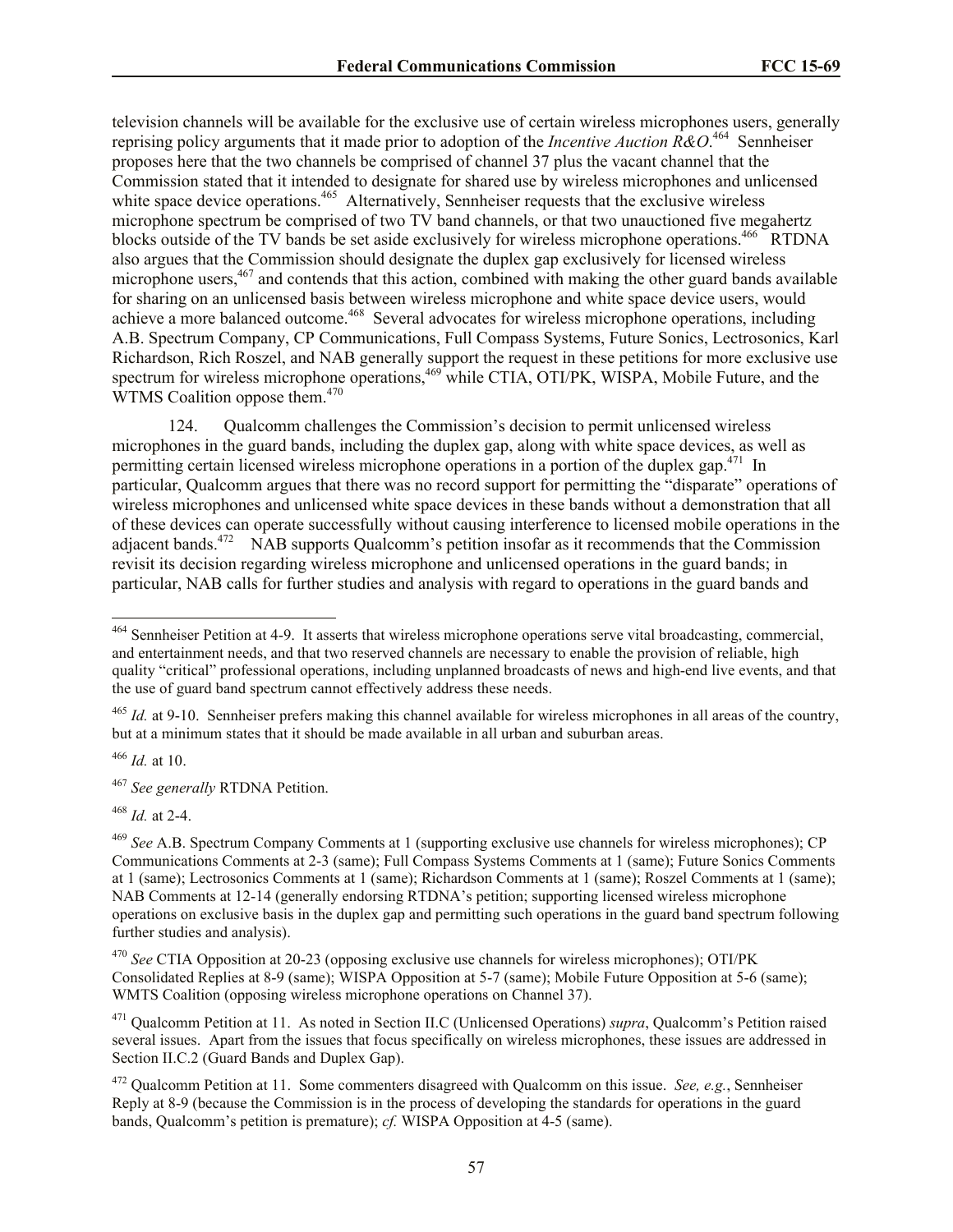duplex gap, and argues that licensed wireless microphone users also should have access to the guard bands and should have exclusive use of the spectrum in the duplex gap.<sup>473</sup> Sennheiser and OTI/PK disagree with Qualcomm's assertion that the Commission provided no technically sound justification for allowing unlicensed operations and wireless microphones in the duplex gap.<sup>474</sup>

125.Finally, Sennheiser requests that the Commission revisit its decision not to require forward auction winners to compensate wireless microphone users for the expense of replacing any equipment to the extent they are "displaced" as a result of the incentive auction.<sup>475</sup> It challenges the Commission's decision not to require reimbursement on the grounds that wireless microphone operations are "secondary," and asserts that the Commission has statutory authority outside of the Spectrum Act to require such reimbursement.<sup>476</sup> Sennheiser contends that neither licensed nor unlicensed wireless microphone users, many of whom recently bought new equipment for operating in the current TV bands after having to cease operating in the 700 MHz Band, had any warning that they might need to cease operating on UHF television band spectrum.<sup>477</sup> While A.B. Spectrum Systems, CP Communications, Future Sonics, Lectrosonics, and Rich Roszel support Sennheiser's request,<sup>478</sup> CTIA and Mobile Future support the Commission's decision not to require reimbursement.<sup>479</sup>

126. *Discussion.* We deny Sennheiser's and RTDNA's petitions requesting that additional spectrum be reserved exclusively for wireless microphone operations.<sup>480</sup> We instead affirm the balanced approach we adopted in the *Incentive Auction R&O* to accommodate wireless microphone operations while also taking into account the interests of other users of the more limited spectrum in the repacked TV bands and the repurposed 600 MHz Band spectrum, including the 600 MHz Band guard bands.<sup>48</sup> Considering the several actions the Commission took in the *Incentive Auction R&O*, as well as the additional actions it now is actively exploring, to accommodate wireless microphone operators' needs following the incentive auction, including the high-end professional-type needs about which Sennheiser and RDTNA are concerned,  $482$  we are not persuaded that we should provide any more spectrum exclusively for use by wireless microphone users for these types of operations.

<sup>476</sup> Sennheiser Petition at 11-14.

<sup>477</sup> *Id.* at 14-15.

l

<sup>479</sup> *See* CTIA Opposition at 20-23; Mobile Future Opposition at 4-5.

<sup>480</sup> *See* Sennheiser Petition; RTDNA Petition; Qualcomm Petition at 11 (portion of petition focusing on wireless microphones). Qualcomm's petition also asks that we revisit the decision to permit unlicensed white space devices in the guard bands, including the duplex gap. Its Petition on those issues is addressed in Section II.C.2 (Guard Bands and Duplex Gap) above.

<sup>481</sup> *Incentive Auction R&O*, 29 FCC Rcd at 6697-98, 6701-02, 6704-05, paras. 303, 310, 316.

<sup>482</sup> The types of wireless microphone users for which Sennheiser and RTDNA request that we provide with more exclusive use spectrum include, as a general matter, the entities eligible to hold wireless microphone licenses under the Part 74 rules—including broadcasters (e.g., newsgatherers) and professional event producers that need access to spectrum protected from interference for their operations. For many years, entities eligible to hold Part 74 LPAS licenses have included TV broadcasters, among others. Concurrent with adoption of the *Incentive Auction R&O*, the (continued….)

<sup>473</sup> NAB Comments at 12-15.

<sup>474</sup> Sennheiser Reply at 8-9; OTI/PK Reply at 3-5. As discussed above, several commenters opposed Qualcomm's petition insofar as it challenged the Commission's decision to permit unlicensed operations in the guard bands and duplex gap. *See* Section II.C.2 (Guard Bands and Duplex Gap).

<sup>475</sup> Sennheiser Petition at 10-15. *See Incentive Auction R&O*, 29 FCC Rcd at 6704, para. 316 n.957 (rejecting requests by Sennheiser and others that the Commission reimburse wireless microphone users for "relocation" costs that would result from the incentive auction).

<sup>478</sup> *See* A.B. Spectrum Systems Comments at 1; CP Communications Comments at 3-5; Future Sonics Comments at 1; Lectrosonics Comments at 1; Roszel Comments at 2-3.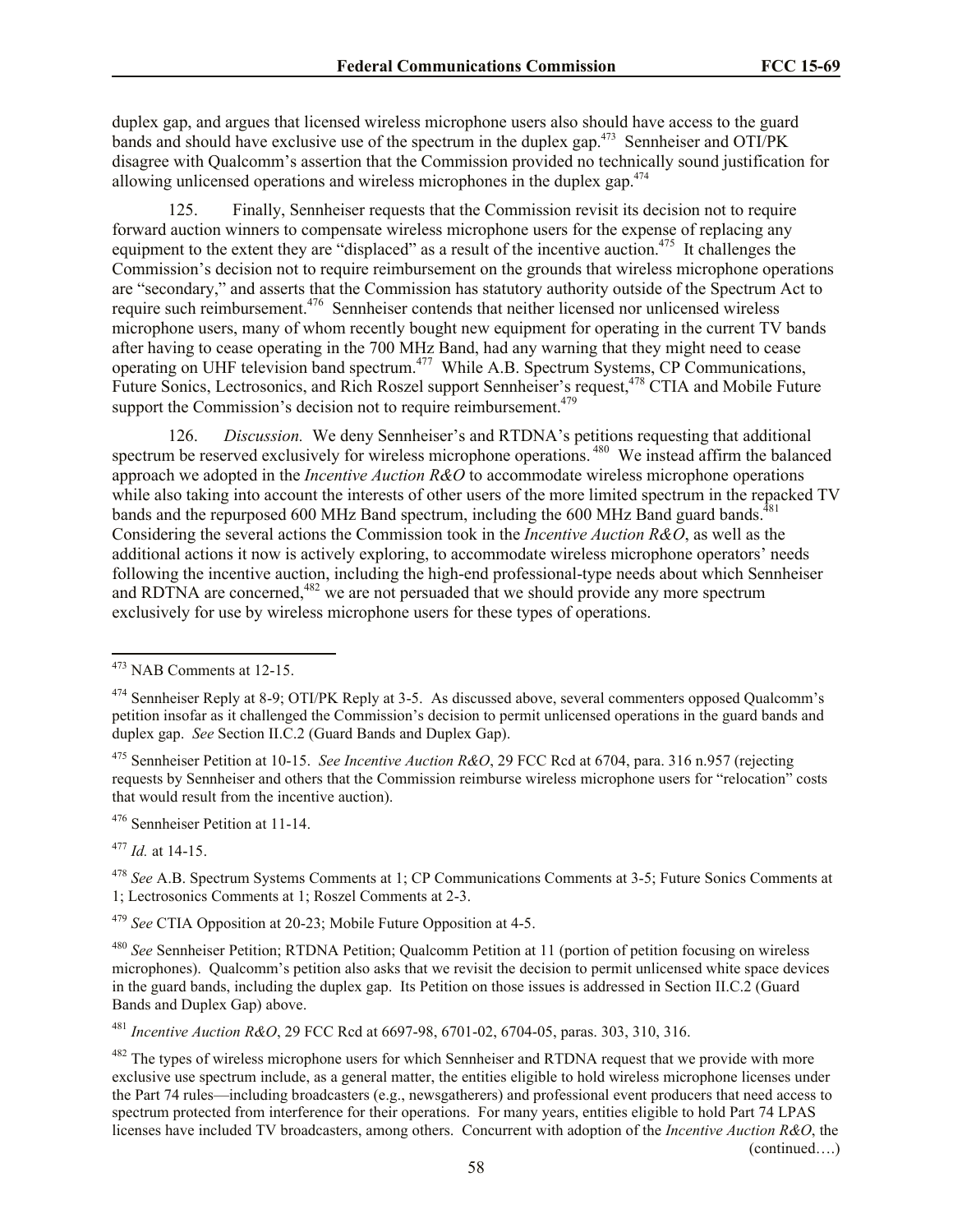127. The Commission took several steps in the *Incentive Auction R&O* to accommodate wireless microphone operations—including licensed wireless microphone operations—in the spectrum that would remain available for use following the incentive auction. Specifically, it provided for more opportunities for co-channel operations with television stations.<sup>483</sup> It also sought to ensure that at least one channel in the TV bands would continue to be available for wireless microphone operations, stating its intent, following notice and comment, to designate one unused TV channel in each area of the country for use by wireless microphones and white space devices.<sup>484</sup> As discussed above, we recently adopted the Vacant Channel NPRM proposing to do this.<sup>485</sup> Licensed wireless microphone operators needing interference-free operations from white space devices will be able to reserve this channel for use at specified locations and times through the TV bands databases.<sup>486</sup> Further, the Commission stated that it would seek comment on ways to update its rules for TV bands databases to provide for more immediate reservation of unused and available channels for use by wireless microphone operators in order to better enable them to obtain needed interference protection from white space device operations at specified locations and times.<sup>487</sup> Shortly following adoption of the *Incentive Auction R&O*, in September 2014, the Commission issued the *Part 15 NPRM* proposing such revisions.<sup>488</sup>

128. The Commission also indicated in the *Incentive Auction R&O* that it planned to take additional steps to ensure that spectrum for wireless microphone users—again including licensed wireless microphone users—would be available following the incentive auction. It provided that wireless microphones would be permitted to operate in the 600 MHz Band guard bands, including the duplex gap, subject to technical standards to be developed in a later proceeding.<sup>489</sup> In the *Part 15 NPRM*, we are following through on that decision, including seeking comment on our proposal to provide licensed wireless microphone operators with exclusive access to four megahertz of spectrum in the duplex gap.<sup>490</sup> Because wireless microphone operators today rely heavily on the current UHF Band, we provided for a transition period that would permit them to continue to operate in the repurposed 600 MHz Band

Commission expanded such eligibility to include professional sound companies and owners and operators of large venues that routinely use 50 or more wireless microphones. *See Revisions to Rules for Authorizing the Operation of Low Power Auxiliary Stations in the 698-806 MHz Band*, WT Docket Nos. 08-166, 08-167 and ET Docket No. 10- 24, Second Report and Order, 29 FCC Rcd 6103 (2014) (*TV Bands Wireless Microphones Second R&O*); 47 C.F.R. § 74.832(a); *see also Incentive Auction R&O*, 29 FCC Rcd at 6701, para. 308.

<sup>483</sup> *Incentive Auction R&O*, 29 FCC Rcd at 6699-700, para. 307 (revising rules for co-channel operations to provide licensed and unlicensed wireless microphone users with access to spectrum closer to television stations, and allowing *licensed* wireless microphone users access to additional spectrum inside the DTV protected contour where white space device operations are not permitted—to the extent that the wireless microphone users coordinate with broadcast licensees).

<sup>484</sup> *Id.* at 6701, para. 309. The Commission determined that it would not continue to designate two unused television channels (where available) *exclusively* for wireless microphone use following the auction because this would significantly reduce the amount of spectrum available for auction, particularly in many larger markets, and preclude the more efficient sharing of limited television spectrum with white space device operations which also provide public interest benefits. *Id.* at 6701-02, para. 310.

<sup>485</sup> *See Vacant Channels NPRM*, *supra* n.37.

<sup>486</sup> *Incentive Auction R&O*, 29 FCC Rcd at 6701-02, paras. 310-311 & n.943.

<sup>487</sup> *Id.* at 6702, para. 311.

<sup>488</sup> *Part 15 NPRM*, 29 FCC Rcd at 12306-08, paras. 91-95.

<sup>489</sup> *Incentive Auction R&O*, 29 FCC Rcd at 6703-04, paras. 313-15. Specifically, it stated that it would be initiating a proceeding to develop the rules, following notice and comment, to permit unlicensed wireless microphone operations in the guard bands, including the duplex gap, while also providing for licensed wireless microphone operations by broadcasters and cable programming networks on a 4-megahertz portion of the duplex gap.

<sup>490</sup>*Part 15 NPRM*, 29 FCC Rcd at 12276-78, paras. 158-65.

<sup>(</sup>Continued from previous page)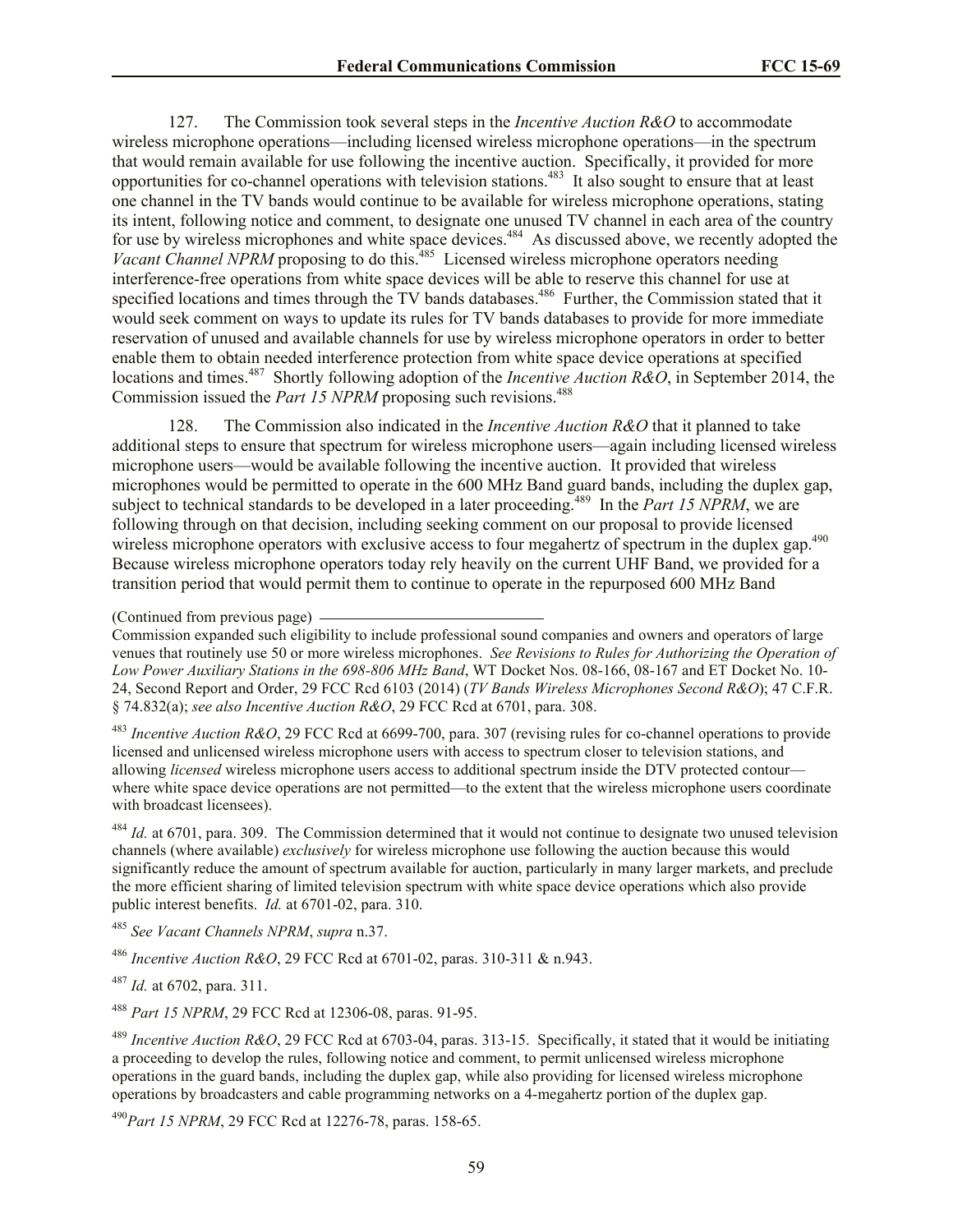spectrum for up to 39 months following issuance of the Channel Reassignment PN, subject to specified conditions, both to address their near-term needs and to help facilitate the transition of users that currently operate in this portion of the UHF Band to spectrum that is or will be available for their use.<sup>491</sup> In order to accommodate wireless microphone users' long-term needs, the Commission committed to initiating a proceeding to explore additional steps it can take, including use of additional frequency bands.<sup>492</sup> We followed through on this commitment by adopting the *Wireless Microphones NPRM* in September 2014.<sup>493</sup> In light of the above-stated actions, and the need to balance the interests of multiple different UHF Band spectrum users, as well as the goals of the incentive auction, we decline to take action on reconsideration to provide any more spectrum exclusively for use by wireless microphone users.<sup>494</sup>

129. We also deny Qualcomm's petition challenging the Commission's decision to permit wireless microphone operations in the guard bands and duplex gap. The crux of Qualcomm's challenge is that there was insufficient record to decide how wireless microphones could operate successfully in these bands, along with white space devices, in a manner that also ensures that such operations do not cause interference to licensed wireless services in the adjacent bands. For the reasons discussed above with respect to Qualcomm's challenge of the decision to permit unlicensed white space devices to operate in the guard bands and duplex gap (along with wireless microphones), we reject Qualcomm's request.<sup>495</sup> In the *Part 15 NPRM*, we are seeking comment on technical rules that comply with the Spectrum Act and address the potential interference concerns raised in Qualcomm's petition. Qualcomm has the opportunity to present its concerns in that proceeding.

130. Finally, we reject Sennheiser's renewed request that we require forward auction winners to reimburse licensed and unlicensed wireless microphone users for costs associated with replacing equipment as a result of the incentive auction and repurposing of spectrum for wireless services. Sennheiser does not challenge the Commission's conclusion that reimbursement was not contemplated or required by the Spectrum Act.<sup>496</sup> Instead, Sennheiser argues that the Commission has independent authority under the Communications Act to require reimbursement,<sup>497</sup> and challenges the Commission's reasoning that wireless microphone users are not entitled to reimbursement because they operate on a secondary or unlicensed basis.<sup>498</sup> While we agree that the Commission does have independent authority for requiring reimbursements for relocation costs under certain circumstances, we affirm our decision not

l

<sup>494</sup> In denying these requests, we are also rejecting Sennheiser's specific requests that we make more UHF Band spectrum outside of the future TV bands and guard bands exclusively available for wireless microphone operations. In particular, we decline its request to make channel 37 available for wireless microphone operations. The Commission never proposed in this proceeding to permit wireless microphone operations on channel 37, which places Sennheiser's proposal beyond the scope of this proceeding. *See generally Incentive Auction NPRM*, 27 FCC Rcd at 12435-37, paras. 224-26 (discussion of proposals relating to wireless microphones, none of which proposed operations on channel 37), and 12440, para. 237 (proposing use of channel 37 by white space devices). As the Commission made clear in the *Incentive Auction R&O*, it decided that it would permit other operations on channel 37 only insofar as incumbent operations would be protected by requiring that access be obtained through use of the white spaces databases applicable to white space devices (but which are not applicable to wireless microphones). *Id.* at 6686-88, paras. 274-77. We also reject Sennheiser's suggestion that we should set aside two blocks of unauctioned spectrum for wireless microphone operations. Such action would be inconsistent with the purposes of the Spectrum Act to reallocate portions of the broadcast spectrum for wireless services.

<sup>495</sup> *See supra* Section II.C.2 (Unlicensed Devices – Guard Bands and Duplex Gap).

<sup>496</sup> *Incentive Auction R&O*, 29 FCC Rcd at 6704, para. 316 n.957; Sennheiser Petition at 11.

 $497$  Sennheiser Petition at 11-12.

<sup>498</sup> *Incentive Auction R&O*, 29 FCC Rcd at 6704, para. 316 n.957.

<sup>491</sup> *Incentive Auction R&O*, 29 FCC Rcd at 6845-46, paras. 686-87.

<sup>492</sup> *Id.* at 6704-05, para. 310.

<sup>493</sup> *See Wireless Microphones NPRM*.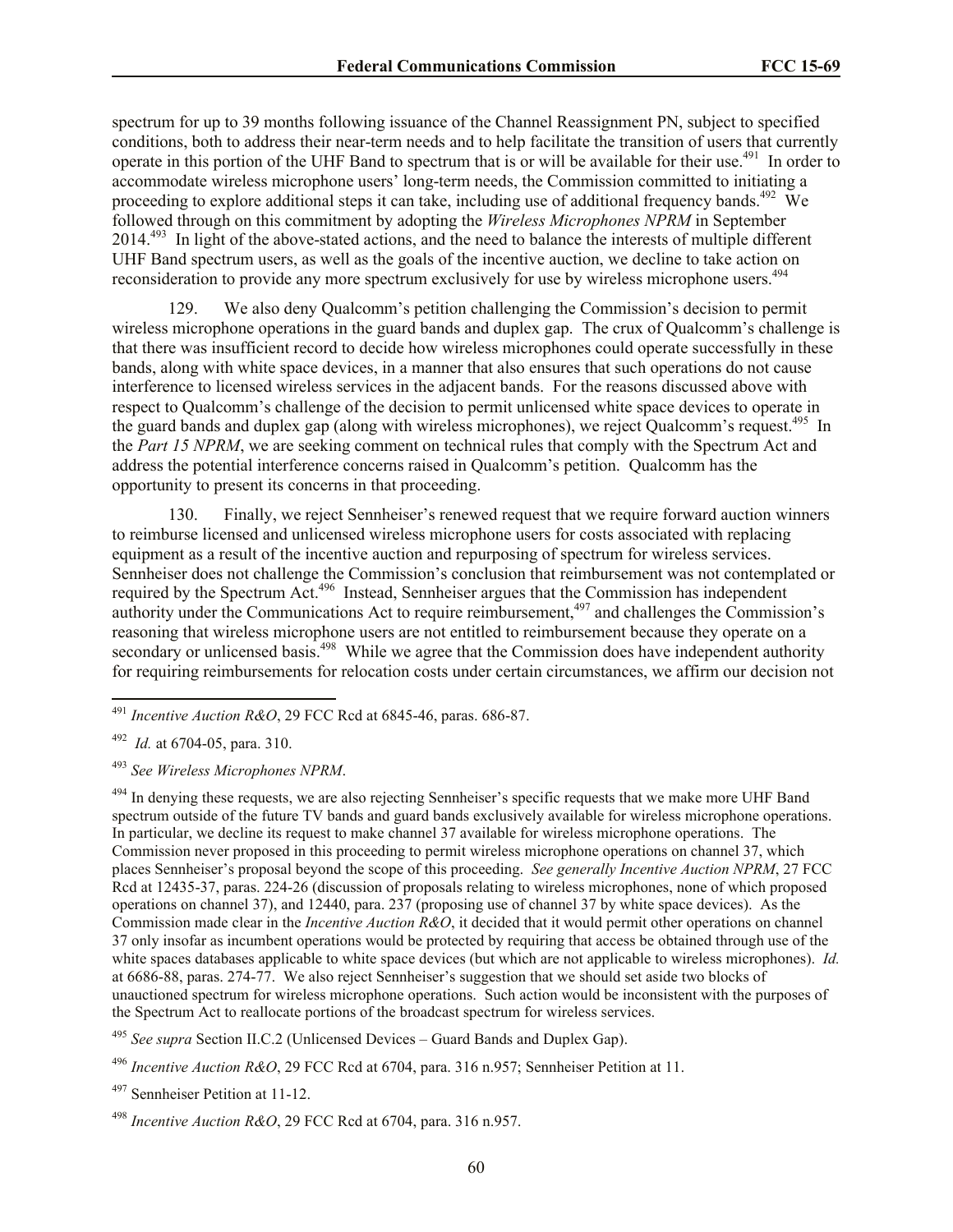to require it here.<sup>499</sup> Contrary to Sennheiser's arguments, our rules and policies are clear that licensed wireless microphone operations are secondary, and not primary, in those portions of the current TV bands that will be reallocated for wireless services following the incentive auction.<sup>500</sup> The Commission has never required that primary licensees (here, the 600 MHz Band wireless licensees) moving into a band reimburse users that have been operating on a secondary basis in that band.<sup>501</sup> We also decline to require reimbursement of unlicensed wireless microphone users that currently are operating pursuant to a limited waiver under certain Part 15 rules; unlicensed users as a general matter do not have vested or cognizable rights to their continued operations in the reallocated  $TV$  bands.<sup>502</sup>

# **III. THE INCENTIVE AUCTION PROCESS**

131. In this section, we reject challenges to the average price component of the final stage rule. We also affirm our decisions to limit participation in the auction to full power and Class A television stations and not to place limits on the ability of noncommercial educational ("NCE") stations to place bids in the reverse auction.

## **A. Integration of the Reverse and Forward Auctions**

132. *Background*. In the *Incentive Auction R&O*, the Commission adopted the final stage rule, which is an aggregate reserve price based on bids in the forward auction.<sup>503</sup> If the final stage rule is satisfied, the forward auction bidding will continue until there is no excess demand, and then the incentive auction will close. If the final stage rule is not satisfied, additional stages will be run, with progressively

<sup>501</sup> *See, e.g.*, *Improving Public Safety Communications in the 800 MHz Band, Consolidating the 800 and 900 MHz Industrial/Land Transportation and Business Pool Channels* (WT Docket No. 02-55), *Amendment of Part 2 of the Commission's Rules to Allocate Spectrum Below 3 GHz for Mobile and Fixed Services to Support the Introduction of New Advanced Wireless Services, including Third Generation Wireless Systems (ET Docket No. 00-258), Petition for Rule Making of the Wireless Information Networks Forum Concerning Unlicensed Personal Communications Service, Petition for Rule Making of UT Starcom, Inc., Concerning Unlicensed Personal Communications Service (RM-10024), Amendment of Section 2.106 of the Commission's Rules to Allocate Spectrum at 2 GHz for Use by Mobile Satellite Service (ET Docket No. 95-18)*, Second Memorandum Opinion and Order, 22 FCC Rcd 10467, 10490, para. 57 & n.145 (the Commission's relocation policies do not require relocation reimbursement for secondary licensees), 10493, para. 64 (same) (2007).

<sup>502</sup> *See* 47 C.F.R. § 15.5(a). We also point out that, after authorizing unlicensed wireless microphone operations in the TV bands pursuant to a limited waiver, the Commission required that a "consumer alert" be conspicuously displayed to purchasers to notify them that the unlicensed wireless microphones systems that they were buying were not entitled to protection against interference, and that purchasers should be aware that the Commission was evaluating use of wireless microphone systems and that the its rules were subject to change. *See FCC Enforcement Advisory on Wireless Microphones*; *Manufacture, Importation, Sale, and Lease of 700 MHz Wireless Microphones is Prohibited; Consumer Alert Required for All Other Wireless Microphones At the Point of Sale or Lease*, Public Notice, 25 FCC Rcd 5867 (EB 2010).

l <sup>499</sup> *Id.*

<sup>500</sup> 47 C.F.R. § 74.803(b). Sennheiser argues that licensed wireless microphones are not "secondary" because such operations are not identified as secondary allocations in the Table of Allocations, and instead are authorized with secondary rights insofar as they must operate on a non-interfering basis with primary broadcasters. Sennheiser contends that licensed wireless microphone operations are nonetheless valuable, and the mere fact that they must operate on a non-interfering basis is not an *a priori* bar to reimbursement. Sennheiser Petition at 12-13.

<sup>503</sup> *Incentive Auction R&O*, 29 FCC Rcd at 6712, para. 338. In the *Mobile Spectrum Holdings* proceeding, the Commission separately decided that the spectrum reserve for the 600 MHz Band would be implemented when the conditions of the final stage rule are satisfied. *Policies Regarding Mobile Spectrum Holdings*, WT Docket No. 12- 269, Report and Order, 29 FCC Rcd 6133, 6209, para. 187 (2014). This separate decision is also the subject of petitions for reconsideration. *See* T-Mobile Reply at 2 (citing separately filed petition). We do not address those petitions or arguments based on the use of the average price component with respect to establishing the spectrum reserve here.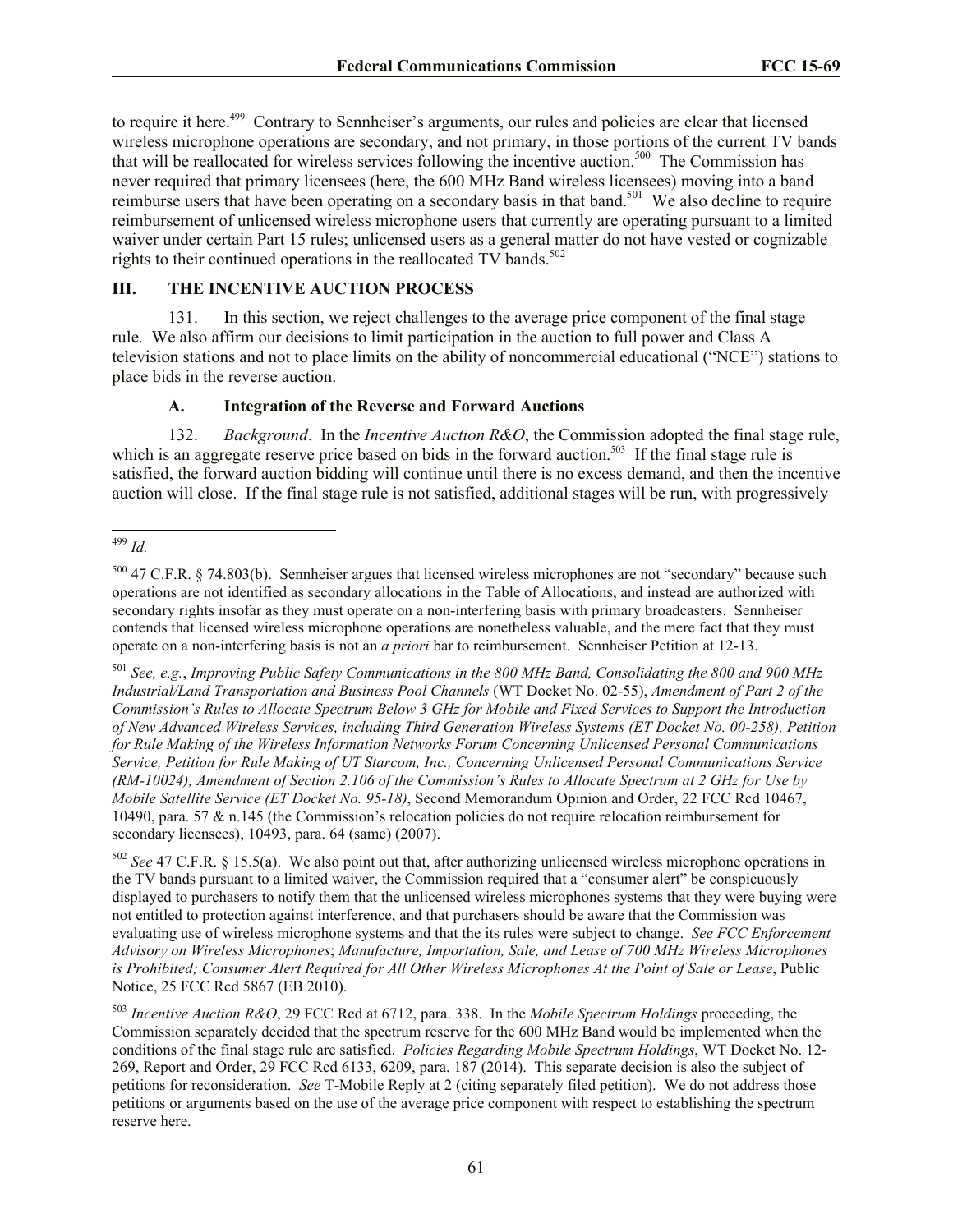lower spectrum targets in the reverse auction and less spectrum for licenses available in the forward auction, until the rule is satisfied. $504$ 

133. The final stage rule has two components, an average price component and a costs component, both of which must be satisfied. For the average price component, the Commission will establish a forward auction average price benchmark prior to the auction, in terms of dollars per MHzpop.<sup>505</sup> The Commission also will establish a forward auction spectrum clearing benchmark, corresponding to total megahertz of licensed spectrum. 506 If the spectrum clearing target for a particular stage is equal to or less than the spectrum clearing benchmark, the average of relevant bids in the forward auction must exceed the average price benchmark in order to satisfy the first component. However, if the spectrum clearing target for a particular stage exceeds the spectrum clearing benchmark, bidding will satisfy the average price component if the aggregate amount of relevant bids exceeds the product of the average price benchmark and the spectrum clearing benchmark multiplied by the covered population.<sup>507</sup>

134. For the costs component, the anticipated proceeds of bidding in the forward auction must exceed a certain sum, comprised of costs mandated by statute and identified by the Commission.<sup>508</sup> Three of these four sums will be known before the incentive auction begins. Specifically, these three are the remaining amount, if any, that the Public Safety Trust Fund needs to meet Congress's mandate for funding FirstNet from the auction; the estimated amount of post-auction relocation costs reimbursable pursuant to the Spectrum Act; and the Commission's expenses in conducting the incentive auction. The amount of the fourth cost, the payments to broadcast licensees that are willing to relinquish voluntarily their spectrum usage rights in the reverse auction, will be determined by bidding in the reverse auction before bidding begins in the forward auction. The costs component "ensures that the forward auction recovers the clearing costs and other expenses identified by the Spectrum Act<sup>[</sup>,] ... also ... FirstNet funding  $\ldots$  consistent with [Communication Act] section 309(j)(3)."<sup>509</sup>

135. T-Mobile USA, Inc. ("T-Mobile") challenges the average price component of the final stage rule "because [the Commission] failed to 'articulate a satisfactory explanation for' its decision, 'including a rational connection between the facts found and the choice made.'"<sup>510</sup> The Competitive Carrier's Association ("CCA") similarly contends that the *Incentive Auction R&O* "does not articulate a satisfactory explanation for adopting two reserve prices rather than one."<sup>511</sup> According to CCA, the average price component "is wholly unjustified."<sup>512</sup> In addition, both petitioners contend that the Commission failed to take into account various specific risks resulting from the adoption of the average price component. The essential risk, they argue, is that forward auction bids that satisfy the costs

l

<sup>508</sup> *Id.* at 6713, para. 341.

<sup>509</sup> *Id.* at 6713-14, para. 344 (citing the Spectrum Act and the Communications Act).

<sup>511</sup> CCA Petition at 3.

<sup>504</sup> *Incentive Auction R&O* at 6578, para. 26.

<sup>&</sup>lt;sup>505</sup> *Incentive Auction R&O* at para. 340. The term "MHz-pop" is defined as the product derived from multiplying the number of megahertz associated with a license by the population of the license's service area. *See Incentive Auction R&O* at 6578, para. 26 n.45.

<sup>506</sup> *Id.* at 6712-13, para. 340.

<sup>&</sup>lt;sup>507</sup> *Id.* at 6712, para. 340. This alternative recognizes that the average price likely will be lower in the event that the auction clears substantially more spectrum than the spectrum clearing benchmark and prevents the average price component from unnecessarily precluding the final stage rule from being satisfied in such circumstances. *See id.* at 6713, para. 342.

<sup>510</sup> T-Mobile Petition at 2 (quoting *Motor Vehicle Mfrs Assn. of the U.S., Inc. v. State Farm Mut. Auto. Insur. Co.*, 463 U.S. 29, 43 (1983)).

<sup>&</sup>lt;sup>512</sup> CCA Reply to Oppositions at 2.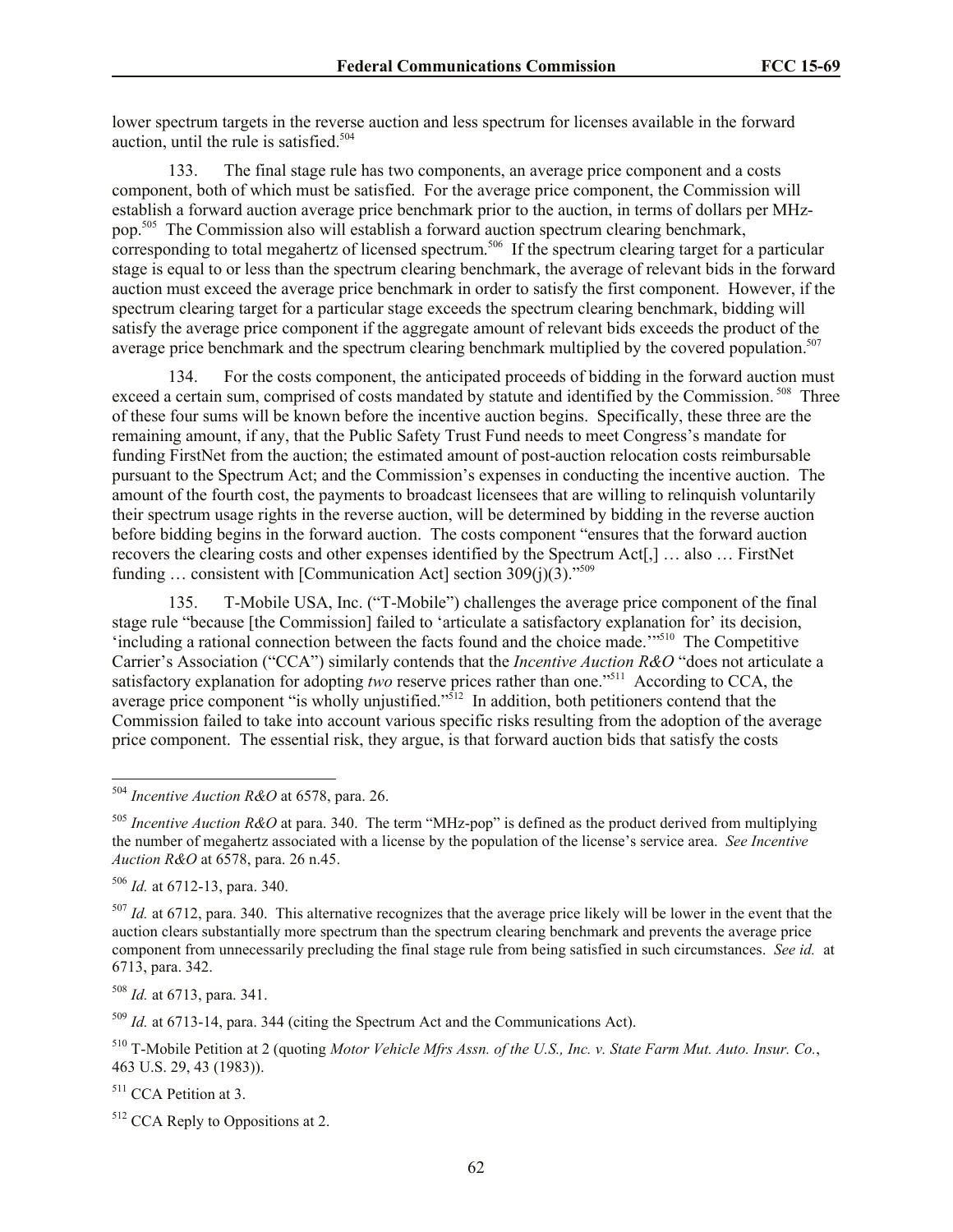component in a given stage of the auction may not satisfy the average price component and therefore the auction will not close at that stage. T-Mobile argues that the Commission failed to address the risk this creates with respect both to furthering competition in mobile broadband services and to the availability of sufficient spectrum to meet the demand for mobile broadband services. Similarly, CCA argues that the forward auction bids in such a circumstance could represent "an economically efficient equilibrium price" between "willing buyers and sellers," and that the result should be the issuance of new licenses.<sup>513</sup>

136. AT&T filed an opposition to the T-Mobile and CCA petitions, contending that the petitioners' arguments regarding the average price component are either premature, pending adoption of a specific average price component, or insufficient.<sup>514</sup> T-Mobile and CCA filed replies to the oppositions, reiterating their arguments.<sup>515</sup> The Computer & Communications Industry Association ("CCIA") also filed a reply, supporting the arguments of T-Mobile and CCA.<sup>516</sup>

Discussion. We deny the petitions for reconsideration of the average price component of the final stage rule.<sup>517</sup> Contrary to petitioners' claims, the Commission clearly stated the reason for the adoption of the average price component in the *Incentive Auction R&O*. The Commission concluded that its reserve price approach would help assure that auction prices reflect competitive market values and serve the public interest.<sup>518</sup> In particular, the Commission stated, "the first component of the final stage rule's reserve price [the average price component] ensures that the forward auction recovers 'a portion of the value of the public spectrum resource,' as required by the Communications Act."<sup>519</sup> Neither T-Mobile nor CCA demonstrates that this objective is not a satisfactory explanation for adopting this component.

138. CCA argues that the average price component is unnecessary because forward auction bids that satisfy the costs component (including payments to reverse auction bidders) would represent a price for goods agreed to by willing sellers and buyers of those goods, but this argument is based on an incorrect premise. The forward auction bidders will not be "buying" what the reverse auction bidders are "selling." Rather, the Commission will offer new flexible use licenses—unlike existing broadcast licenses—utilizing spectrum from various sources, including the aggregate spectrum relinquished by reverse auction bidders as well as spectrum freed by relocating broadcasters that will continue broadcasting on different frequencies. Consequently, bids to relinquish spectrum in the reverse auction do not intrinsically determine the value of the licenses offered in the forward auction. As a result, CCA has not demonstrated that it was unreasonable for the Commission to establish the average price component to serve public interest objectives of spectrum auctions as required by the Communications Act.

139. T-Mobile contends that the Commission failed to adequately address the inherent risk that forward auction bids may not satisfy the average price component or the risks that an unsuccessful auction pose to wireless competition and the availability of sufficient low band spectrum to meet demand

l

<sup>518</sup> *Incentive Auction R&O*, 29 FCC Rcd at 6713, para. 343 n.1017; *see* 47 U.S.C. § 309(j)(4)(F).

<sup>513</sup> CCA Petition at 2.

<sup>514</sup> AT&T Opposition. Mobile Future filed an opposition that was limited to the use of the average price component as the spectrum reserve trigger. Mobile Future Opposition. As already noted, the separate issue addressed by Mobile Future is not considered in this Order.

<sup>515</sup> T-Mobile Reply; CCA Reply.

<sup>516</sup> CCIA Reply.

<sup>517</sup> *See* CCA Petition; T-Mobile Petition.

<sup>519</sup> *Incentive Auction R&O*, 29 FCC Rcd at 6713-14, para. 343 (quoting 47 U.S.C. § 309(j)(3)(C)). Accordingly, the Commission noted that it would base the average price component "on factors including, but not limited to, prices received in auctions of comparable spectrum licenses." *Incentive Auction R&O* at 6713, para. 343 n.1018.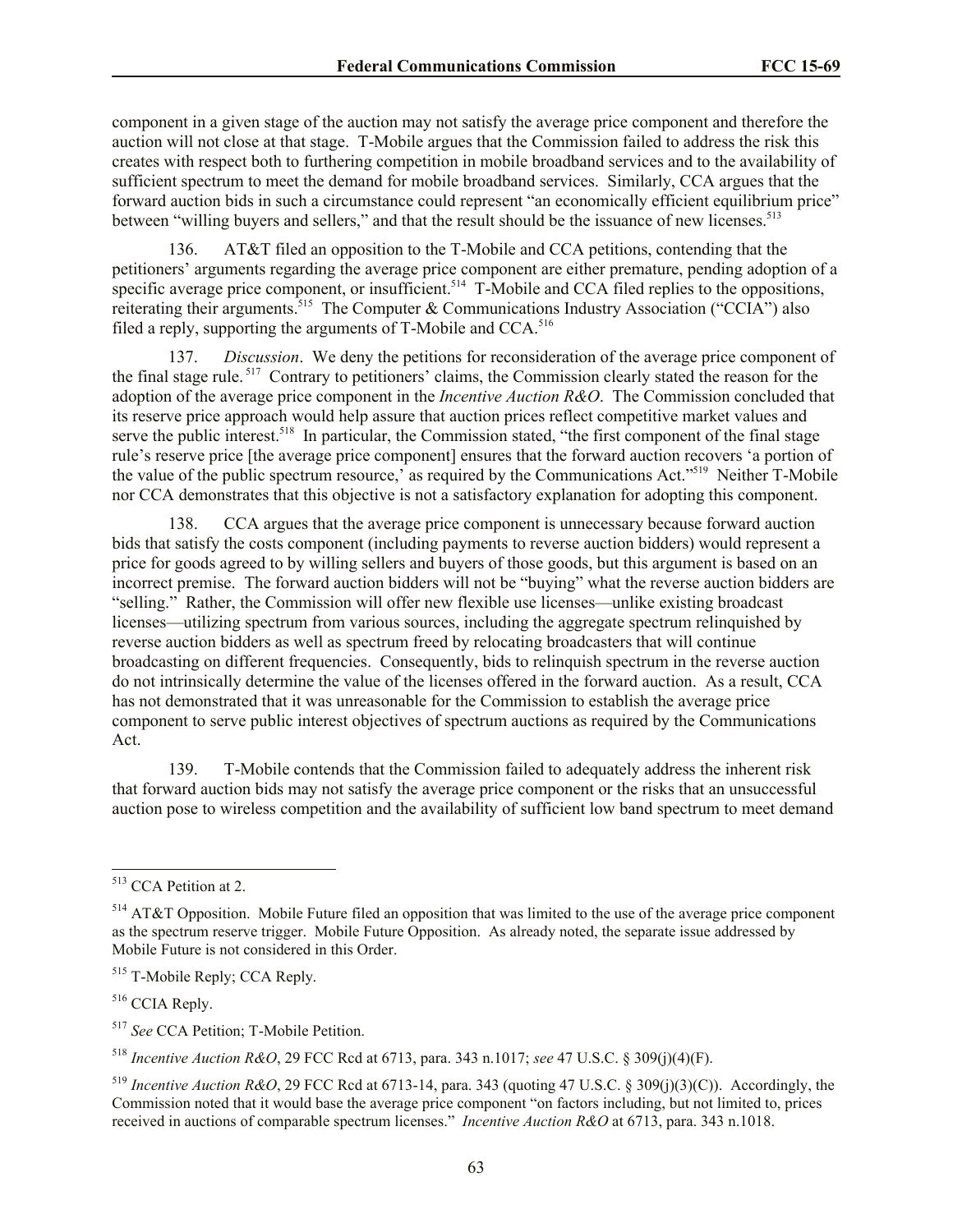for broadband services.<sup>520</sup> The degree of these risks, however, depends in large part on the final benchmarks used, which the Commission stated that it would decide later based on additional public input.<sup>521</sup> To the extent T-Mobile's argument rests upon the degree of risk posed by a specific average price, therefore, it is premature.<sup>522</sup> Moreover, assessing the reasonableness of any risk to the incentive auction's success requires a proper metric for that success. The incentive auction will succeed if its results serve the public interest, as identified by the Commission and consistent with Congress's statutory mandates. As discussed, Congress mandated the particular objective of recovering a portion of the value of the public spectrum resource in the Communications Act. Neither petitioner takes into account this metric of success when complaining that the average price component risks auction "failure."<sup>523</sup>

140. We do not find the petitioners' additional arguments any more persuasive. T-Mobile complains that the use of an "average" price benchmark leaves many issues undecided and adds further complexity to an already complex proceeding.<sup>524</sup> As noted in the *Incentive Auction R&O*, however, "the *Procedures PN* will determine the specific parameters of the final stage rule after further notice and comment in the pre-auction process."<sup>525</sup> In its Reply, T-Mobile strains to read the *Incentive Auction R&O*  as providing that "all that remains to be done  $\ldots$  is for the Commission to announce a price figure[.]"<sup>526</sup> T-Mobile's list of questions regarding implementation, however, demonstrates that more is required in the pre-auction process than simply announcing a price figure.<sup>527</sup> The *Incentive Auction Comment PN* makes proposals and seeks comment with respect to several such points.<sup>528</sup> Accordingly, T-Mobile's argument does not offer a basis for reconsidering the decision to adopt the average price component of the final stage rule.

141. Finally, CCA contends that the Commission did not articulate a reason for addressing the possibility in the average price component that the spectrum clearing target exceeds the spectrum clearing benchmark, but not the possibility that the actual target falls below the spectrum clearing benchmark.<sup>529</sup> The Commission need not address why the decision it made "is a better means [to achieving its purpose] than any conceivable alternative."<sup>530</sup> Given that the Commission's mandate is to recover "a portion of the value of the public spectrum resource," the average price component need not be designed to take into account MHz-pop prices that might be higher than expected (which would be the effect, if any, of the auction clearing less spectrum than the spectrum clearing benchmark). Put differently, the Commission is not charged with recovering a particular percentage of the spectrum value, so there is no need for the average price component to respond to increasing prices.

l

<sup>520</sup> *See, generally,* T-Mobile Petition and Reply. CCA likewise asserts that the Commission "fails to account for the risk of auction failure as a result of an improper reserve price." CCA Petition at 3.

<sup>521</sup> This issue is considered in the *Incentive Auction Comment PN*. *See Incentive Auction Comment PN*, *supra* n.2.

<sup>522</sup> *See, generally,* AT&T Opposition.

<sup>&</sup>lt;sup>523</sup> Petitioners attempt to add weight to their arguments regarding auction failure by noting that the Spectrum Act authorizes only one attempt at re-organizing the broadcast television spectrum with an incentive auction under its terms. *See* T-Mobile Petition at 5; CCA Petition at 6 (both citing 47 U.S.C. § 1452(e)). The number of times that the Commission may attempt a broadcast incentive auction does not, however, change the standard for determining the auction's success, even if it magnifies the risk posed by a failure.

<sup>524</sup> T-Mobile Petition at 6-7.

<sup>525</sup> *Incentive Auction R&O*, 29 FCC Rcd at 6713, para. 343 n.1018.

<sup>526</sup> T-Mobile Reply at 6.

<sup>527</sup> T-Mobile Petition at 6.

<sup>528</sup> *Incentive Auction Comment PN,* 29 FCC Rcd at 15769-71, paras. 47-54.

<sup>529</sup> CCA Petition at 3, 8.

<sup>&</sup>lt;sup>530</sup> CCA Reply to Oppositions at 3 n.4.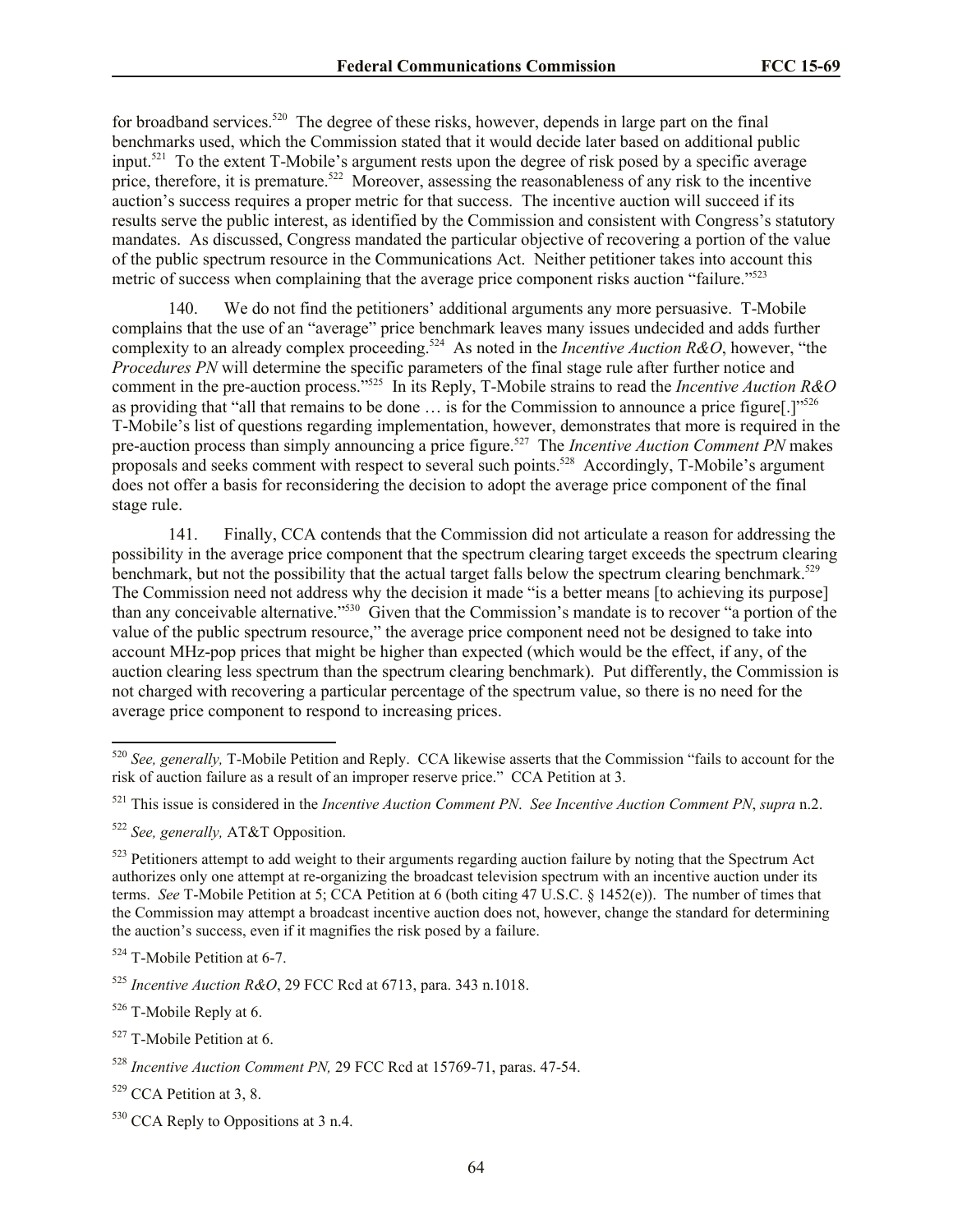## **B. Reverse Auction**

142. Below, we reject arguments that LPTV stations be allowed to participate in the incentive auction, and that we violated the Regulatory Flexibility Act ("RFA"). We also affirm our decision to allow NCE stations to participate fully in the reverse auction.

## **1. Eligibility**

143. *Background*. The Spectrum Act mandates a reverse auction to determine the amount of compensation that each "broadcast television licensee" would accept in return for voluntarily relinquishing spectrum usage rights, and defines "broadcast television licensee" as "the licensee of (A) a full-power television station; or (B) a low-power television station that has been accorded primary status as a Class A television licensee."<sup>531</sup> Because this definition does not include LPTV stations, we found that licensees of such stations are not eligible to participate in the reverse auction.<sup>532</sup> We also concluded that limiting reverse auction eligibility in this manner is consistent with our mandate to seek to preserve the coverage area and population served of full power and Class A stations in the repacking process,<sup>533</sup> and with our decision not to extend repacking protection to LPTV stations, as harmonizing qualifications for reverse auction eligibility with those for repacking protection would further Spectrum Act goals.<sup>534</sup>

144. Free Access argues that the RFA<sup>535</sup> requires that the Commission "examine inclusion of LPTV in the incentive auction as an alternative on reconsideration to see if it would minimize the significant economic impact on admittedly small LPTV entities."<sup>536</sup> Similarly, Signal Above LLC ("Signal Above") argues that the FCC must conduct "its own independent analysis of the economic impact to LPTV of either excluding or including LPTV,"<sup>537</sup> and LPTV Coalition demands public release

<sup>533</sup> *Incentive Auction R&*O, 29 FCC Rcd at 6716-17, para. 352 (citing 47 U.S.C. § 1452(b)(2) (requiring the Commission to make "all reasonable efforts" to preserve the coverage area and population served of full power and Class A television licensees only); *id*. § 1452(b)(4)(A)(i) (requiring reimbursement of certain "broadcast television licensee<sup>[s]"</sup>)).

<sup>534</sup> *Incentive Auction R&*O, 29 FCC Rcd at 6716-17, para. 352.

 $535$  5 U.S.C.  $88$  601 – 612.

l

 $^{531}$  47 U.S.C. §§ 1452(a)(1), 1401(6)(A)–(B).

<sup>532</sup> *Incentive Auction R&O*, 29 FCC Rcd at 6716-17, para. 352. In the original Notice of Proposed Rulemaking in this proceeding, the Commission stated in its Initial Regulatory Flexibility Act Analysis ("IRFA") that it "could allow low power television stations to participate in the reverse auction," although it did not propose to do so. *See Incentive Auction NPRM,* 27 FCC Rcd at 12357, 12539, Appendix B, para. 71. In the *Incentive Auction R&O*, however, we concluded that limiting reverse auction eligibility to licensees of full power and Class A television stations "comports with the plain language of the Spectrum Act as well as the policies underlying it." *Incentive Auction R&*O, 29 FCC Rcd at 6716, para. 352.

 $536$  Free Access Petition at 3. Two months after the deadline for filing reconsideration petitions, Free Access filed a Motion for Leave to File Supplement to Petition for Reconsideration (filed Dec. 15, 2014) ("Free Access Motion"), arguing that it discovered additional information after the deadline for filing for reconsideration, that it raised such matters in a letter to the Chairman and to the Chief Counsel of the Small Business Administration ("SBA Letter"), and asking that the SBA Letter be included in the record of this proceeding. Free Access Motion at 1-2 and accompanying SBA Letter. We dismiss this filing as a late-filed petition for reconsideration. *See* 47 U.S.C. § 405(a) (petitions for reconsideration must be filed no later than 30 days after public notice of Commission decision); 47 C.F.R. § 1.429(d) (same). The Commission may not waive the deadline for seeking reconsideration absent extraordinary circumstances, which Free Access has failed to demonstrate. *See Reuters Ltd. v. FCC*, 781 F.2d 946, 951-52 (D.C. Cir. 1986). Accordingly, we deny Free Access' Motion. We will, however, consider the matters raised in Free Access' Motion as informal comments.

<sup>537</sup> Signal Above Petition at 1-2.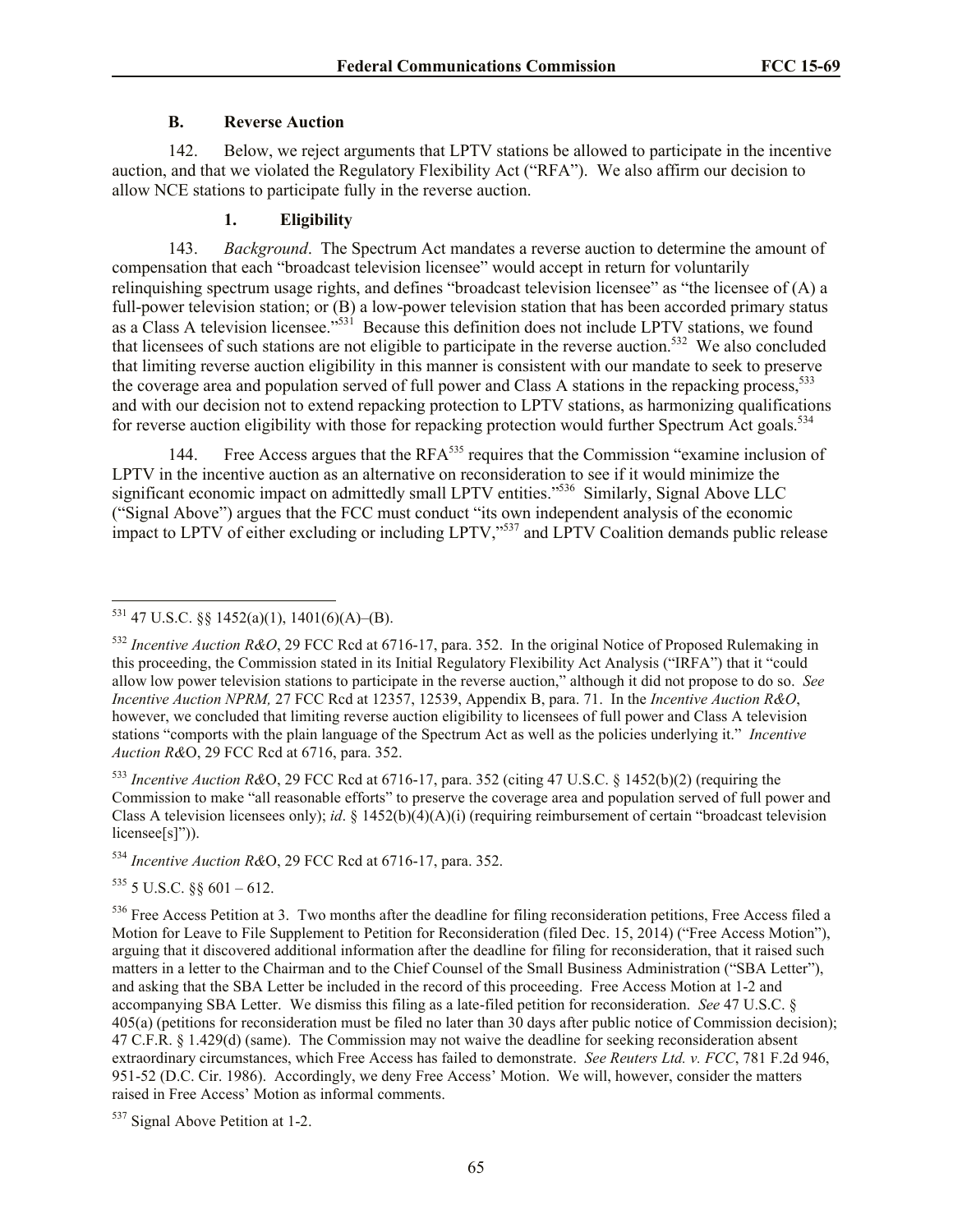of "the economic study or model" on which we based the decision not to include LPTV stations.<sup>538</sup> Signal Above further maintains that the FCC excluded LPTV based solely on their secondary nature, and should have addressed comments "suggesting that inclusion of LPTV in the incentive auction would speed up the repacking process, make available more spectrum for the forward auction, and result in more revenue for the government."<sup>539</sup> In opposition, CTIA argues that Congress afforded LPTV stations few to no rights in the incentive auction process and therefore the Commission was under no obligation to allow LPTV stations to participate in the reverse auction. $540$ 

145. *Discussion.* We reject the arguments of Free Access, LPTV Coalition, and Signal Above that LPTV stations should be allowed to participate in the incentive auction<sup>541</sup> and that we violated the RFA by failing to conduct an independent analysis of the potential economic impact on LPTV stations of either granting or denying them eligibility to participate. We affirm our determination that eligibility to participate in the reverse auction is limited to licensees of full power and Class A television stations. This determination is consistent with the Spectrum Act's mandate to conduct a reverse auction specifically for each "broadcast television licensee," which is defined to exclude LPTV stations. Even assuming we have discretion to grant eligibility to the licensees of LPTV stations despite the statutory mandate, granting such eligibility would be inappropriate for the reasons we explained in the *Incentive Auction R&O*. For instance, LPTV stations are not entitled to repacking protection, and we reasonably declined to exercise our limited discretion to protect them.<sup>542</sup> As LPTV stations are not eligible for protection in the repacking process and are subject to displacement by primary services, relinquishment of their spectrum usage rights is not necessary "in order to make spectrum available for assignment" in the forward auction.<sup>543</sup> Accordingly, sharing the proceeds of the forward auction with the licensees of LPTV stations would not further the goals of the Spectrum Act; instead, it would undercut Congress's funding priorities, including public-safety related priorities and deficit reduction.<sup>544</sup>

146. Contrary to the petitioners' arguments, nothing in the RFA or any other statute requires the Commission to conduct an independent analysis of the economic impact on LPTV stations of making them ineligible to participate in the incentive auction. The RFA requires a "'statement of the factual, policy, and legal reasons for selecting the alternative adopted in the final rule.' Nowhere does it require … cost-benefit analysis or economic modeling."<sup>545</sup> Likewise, the APA requires that a rule be "reasonable

<sup>540</sup> CTIA Opposition at 5.

l

<sup>541</sup> *See* Free Access Petition at 7; LPTV Coalition Petition at 1-2 ("with many more LPTV licenses entering the auction than primary stations, the FCC would be assured that a far larger amount of spectrum could be cleared").

<sup>542</sup> As discussed above, we exercised our discretionary authority only with respect to "broadcast television licensees" as defined in the Spectrum Act, that is, full power or Class A stations. 47 U.S.C. § 1401(6). As a secondary service, LPTV stations always have been subject to displacement by primary services, and protecting the thousands of LPTV stations would significantly increase the number of constraints on the repacking process and undercut our ability to carry out a successful auction. *See supra*, Section II.B.2.d.i (Facilities to Be Protected – LPTV and TV Translator Stations).

 $543$  47 U.S.C. § 1452(a)(1).

<sup>544</sup> *See Incentive Auction R&O*, 29 FCC Rcd at 6714, para. 344; 47 U.S.C. § 309(j)(8)(G)(iii)(II)(bb).

(continued….)

<sup>&</sup>lt;sup>538</sup> LPTV Coalition Petition at 2 ("The FCC needs to prove through an economic study, analysis, or model its determination that by excluding LPTV it will generate more revenues for the government.").

<sup>539</sup> Signal Above Petition at 1-2. *See* Free Access Motion at 3 (arguing that no analysis was provided to support the Commission's decision that "it would serve no useful purpose to the goals of the auction for the FCC to include LPTV broadcast licensees in the auction, even though the FCC explicitly stated it has the authority to do so.").

<sup>545</sup> *Alenco Comm. Inc. v. FCC*, 201 F.3d 608, 625 (5th Cir. 2000) ("the RFA plainly does not require economic analysis.") (citations omitted); *see Nat'l Tel. Coop. Ass'n v. FCC*, 563 F.3d 536, 540 (D.C. Cir. 2009) (RFA is "'[p]urely procedural.' . . . Though it directs agencies to state, summarize, and describe, the Act in and of itself imposes no substantive constraint on agency decisionmaking.") (citations omitted). We disagree with Free Access'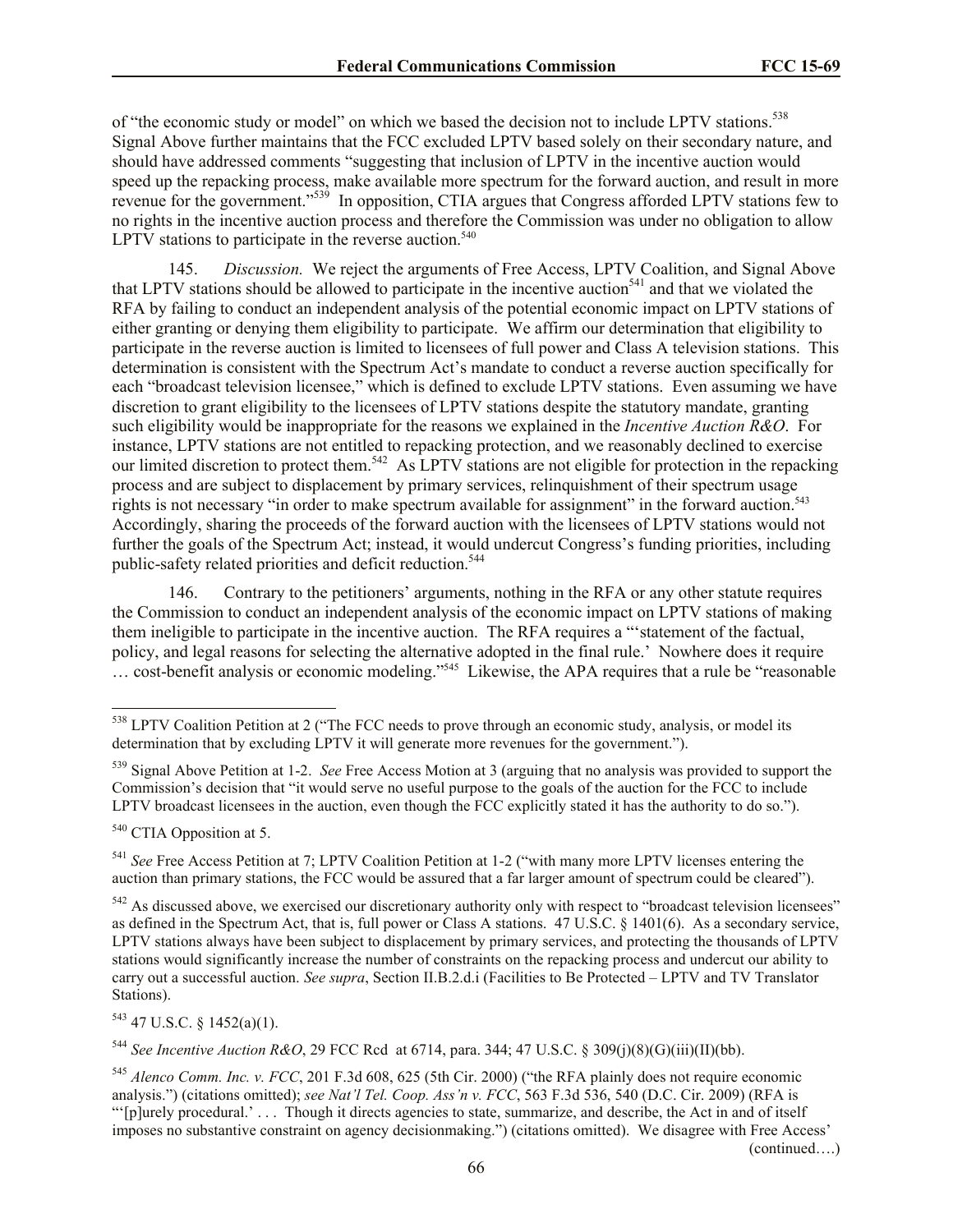and reasonably explained."<sup>546</sup> Here, Congress has already determined that LPTV stations are not eligible for the auction, rendering an economic analysis superfluous at best. We fully explained our reasons for declining to protect LPTV stations in the repacking process or to include them in the reverse auction, adopted various measures to mitigate the potential impact of the incentive auction and the repacking process on LPTV stations, and initiated a separate proceeding to consider additional remedial measures.<sup>547</sup> Having demonstrated a "reasonable, good-faith effort to carry out [the RFA's] mandate," no independent analysis of the potential economic impact on LPTV stations of excluding them from reverse auction participation was required of us, nor would such an analysis have been useful or helpful.<sup>548</sup>

#### (Continued from previous page)

claim that the Final Regulatory Flexibility Analysis included with the *Incentive Auction R&O* incorrectly stated that "no comments were received in response to the IRFA [Initial Regulatory Flexibility Analysis] in this proceeding." Free Access Reply at n.1; Free Access Motion (attaching SBA Letter at 3). The IRFA included with the *Incentive Auction NPRM* at Appendix B stated that "[w]ritten public comments are requested on this IRFA" and that "[c]omments must be identified as responses to the IRFA and must be filed by the deadlines for comments indicated on the first page of the Notice." *See Incentive Auction NPRM*, 27 FCC Rcd at 12523, Appendix B, para. 1. Although some parties may have raised IRFA-related matters in *ex parte* presentations to staff, these presentations did not constitute formal comments filed in response to the IRFA, were not identified as such, and were not filed by the comment deadline. Nevertheless, the matters that were raised in these *ex parte* presentations (namely that the FCC should undertake a full economic and financial analysis as to whether LPTV participation could result in a more successful incentive auction) were considered by the Commission in this proceeding. Furthermore, many of the filings Free Access mentions simply cite a sentence in the IRFA included with the *Incentive Auction NPRM* as support for the position that LPTV may participate in the auction. *See* Free Access Reply at n.1. Those filings have nothing to do with the analysis in the IRFA of the impact on small entities.

<sup>546</sup> *National Tel. Coop. Ass'n*, 563 F.3d at 540.

<sup>547</sup> *See supra*, Section II.B.2.d.i (Facilities to Be Protected – LPTV and TV Translator Stations); *Incentive Auction R&O*, 29 FCC Rcd at 6947-66, Appendix B (Final Regulatory Flexibility Analysis). We fully complied with the RFA in the *Incentive Auction R&O*, listing the steps we took and intended to take to minimize the impact of our decisions on LPTV stations, *id.* at 6948, para. 9, and explaining our reasons for excluding LPTV stations from repacking protection. *Id.* at 6964, para. 56.

<sup>548</sup> *U.S. Cellular Corp. v FCC,* 254 F.3d 78, 88 (D.C. Cir. 2001) (the RFA "requires nothing more than that the agency file a FRFA demonstrating a 'reasonable, good-faith effort to carry out [RFA's] mandate.'") (internal quotes and citations omitted); *see National Tel. Coop. Ass'n*, 563 F.3d at 540 ("In effect . . .the Act requires agencies to publish analyses that address certain legally delineated topics. Because the analysis at issue here undoubtedly addressed all of the legally mandated subject areas, it complies with the Act"). We note that Free Access continues to press its request "that the FCC release data and analysis outputs underlying and giving rise to the  $1<sup>st</sup>$  Greenhill Report . . . that pertain to the magnitude of displacement impact(s) on LPTV stations," Letter from Melodie A. Virtue, Counsel, Free Access & Broadcast Telemedia, LLC, to Marlene A. Dorch, Secretary, FCC, GN Docket No. 12-268 at 2 (filed Mar. 27, 2015); *see* Letter from Melodie A. Virtue, Counsel, Free Access & Broadcast Telemedia, LLC, to Marlene A. Dorch, Secretary, FCC, GN Docket No. 12-268 at 1-2 (filed May 22, 2015); Letter from Melodie A. Virtue, Counsel, Free Access & Broadcast Telemedia, LLC, to Marlene A. Dorch, Secretary, FCC, GN Docket No. 12-268 at 2 (filed Feb. 12, 2015), Comments of Free Access in MB Docket No. 03-185, GN Docket No. 12-268, ET Docket No. 14-175, p. 3-7 (Jan. 12, 2015), although the Media Bureau has explained that "[t]he Greenhill Report . . . did not involve an analysis of LPTV and TV translator stations." *Amendment of Parts 73 and 74 of the Commission's Rules to Establish Rules for Digital Low Power Television and Television Translator Stations*, MB Docket No. 03-185, GN Docket No. 12-268, ET Docket No. 14-175, Order, 30 FCC Rcd 116, 118, para. 6 (MB 2015). We reiterate that, because LPTV stations will not be protected in the repacking process for the reasons we have explained, neither the Greenhill Report nor any other data or analysis developed by the staff in connection with the incentive auction includes data or assumptions regarding the potential displacement impact on LPTV stations. *See id*. For the same reason, because LPTV stations are not entitled to protection in the repacking process, no assumptions regarding them are necessary to conduct auction simulations or repacking analyses; LPTV stations do not factor into such analyses.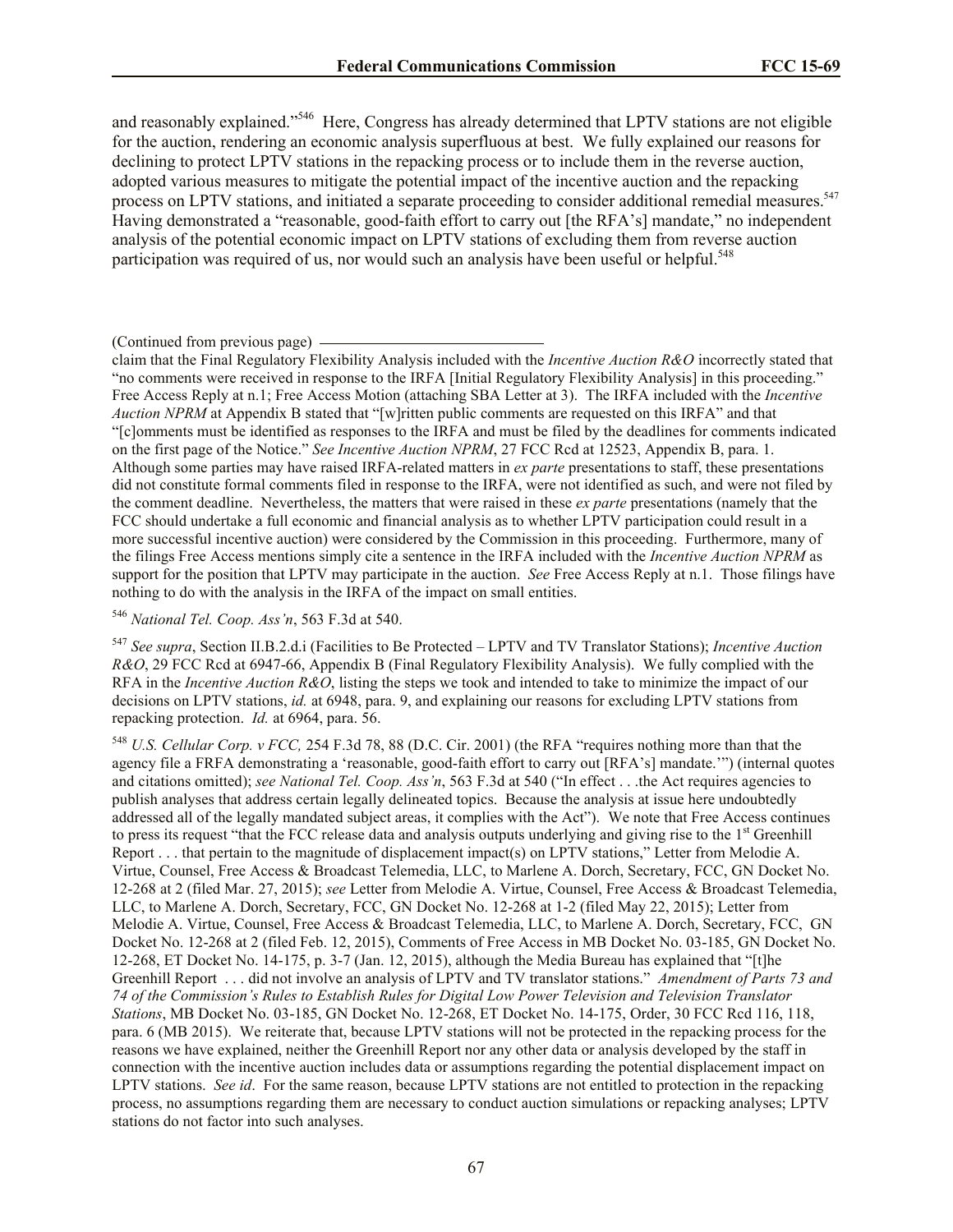## **2. Bid Options**

147. *Background*. In the *Incentive Auction R&O*, we decided to allow full participation in the reverse auction by eligible NCE stations.<sup>549</sup> We rejected proposals that we condition a station's participation on the remaining availability of NCE service in a given community or area at the end of the repacking process. More specifically, we declined to reject a bid if it would leave an area unserved by any NCE stations eligible to receive a community service grant from the Corporation for Public Broadcasting ("CPB.")<sup>550</sup>

148. The Association of Public Television Stations, CPB, and Public Broadcast Service (collectively, "PTV") argue that our decision overturns more than six decades of Commission precedent protecting reserved spectrum for noncommercial educational service, in violation of the APA and contrary to the goal of the Public Broadcasting Act of 1967.<sup>551</sup> They ask that we allow an NCE station operating on a reserved channel to relinquish its spectrum usage rights only if at least one other NCE station will remain on-air in the community or at least one reserved channel is preserved during the repacking process to enable a new entrant to offer NCE service in the community.<sup>552</sup>

149. *Discussion*. For the reasons set out in more detail below, we affirm our decision to allow NCE stations to participate fully in the reverse auction and find that it is consistent with the Public Broadcasting Act and our NCE reservation policy, taking into account the unique circumstances and Congressional directives with respect to the auction. At the same time, the Commission remains fully committed to the mission of noncommercial broadcasting. The Commission has continuously found that NCEs provide an important service in the public interest, and it has promoted the growth of public television accordingly.<sup>553</sup> In the context of the incentive auction, we emphasize that there will be multiple ways for NCE stations to participate in the auction and continue in their broadcasting missions. The bid options to channel share and to move to a VHF channel will enable NCE stations to continue service after the auction while still realizing significant proceeds. In the channel sharing context, we continue to disfavor dereservation of NCE channels.<sup>554</sup> For those stations that are interested in moving to VHF, we

<sup>551</sup> PTV Petition at 1.

<sup>552</sup> *Id.* at 2, 9-10.

l

(continued….)

<sup>549</sup> *Incentive Auction R&O*, 29 FCC Rcd at 6716, para. 352 ("we find that the Spectrum Act extends reverse auction eligibility to NCE licensees of full power and Class A stations."). We noted that "the statute protects the cable and satellite carriage rights of channel sharing NCE stations, implying the eligibility of NCEs to participate in the reverse auction." *Id.* at 6716, para. 352 n.1038.

<sup>550</sup> *Id.* at 6724-25, para. 368 n.1094 (citing Public Broadcasters' Comments at 6-7).

<sup>553</sup> *Sixth Report and Order on Television Allocations*, 41 FCC 148, paras. 38-43 (1952) ("*1952 Table Order*); *Amendment of Section 73.606, Table of Assignments, Television Broadcast Stations (Ogden, Utah)*, RM-1562, Memorandum Opinion and Order, 28 FCC 2d 705, 707-08, paras 5, 7 (1971) ("The policy of reserving television channels for noncommercial educational use is based on the fact that channels . . . not only should be kept available for an educational applicant but kept free from reverting . . . to commercial operation."); *Advanced Television Systems and Their Impact upon the Existing Television Broadcast Service*, MM Docket No. 87-268, Second Report and Order/Further Notice of Proposed Rulemaking, 7 FCC Rcd 3340, 3350, para. 36 (1992) ("[O]ur spectrum planning with respect to the broadcast industry has traditionally taken into account the important role noncommercial stations play in providing quality programming to the public. . . ."); *Deletion of Noncommercial Reservation of Channel \*16, 482-488 MHz, Pittsburgh, Pennsylvania*, Memorandum Opinion and Order, 11 FCC Rcd 11700, 11710, para. 18 (1996) ("The Commission has repeatedly denied requests to delete reserved channels, citing as a principal reason for doing so the need to preserve the future availability of channels.") ("*1996 WQED Order*").

<sup>554</sup> *See Incentive Auction R&O*, 29 FCC Rcd at 6855, para. 704 ("NCE [s]tations should have the flexibility to enter into channel sharing arrangements with commercial stations, as long as the Commission ensures that these arrangements do not result in the dereservation of a[n NCE's] channel consistent with the Commission's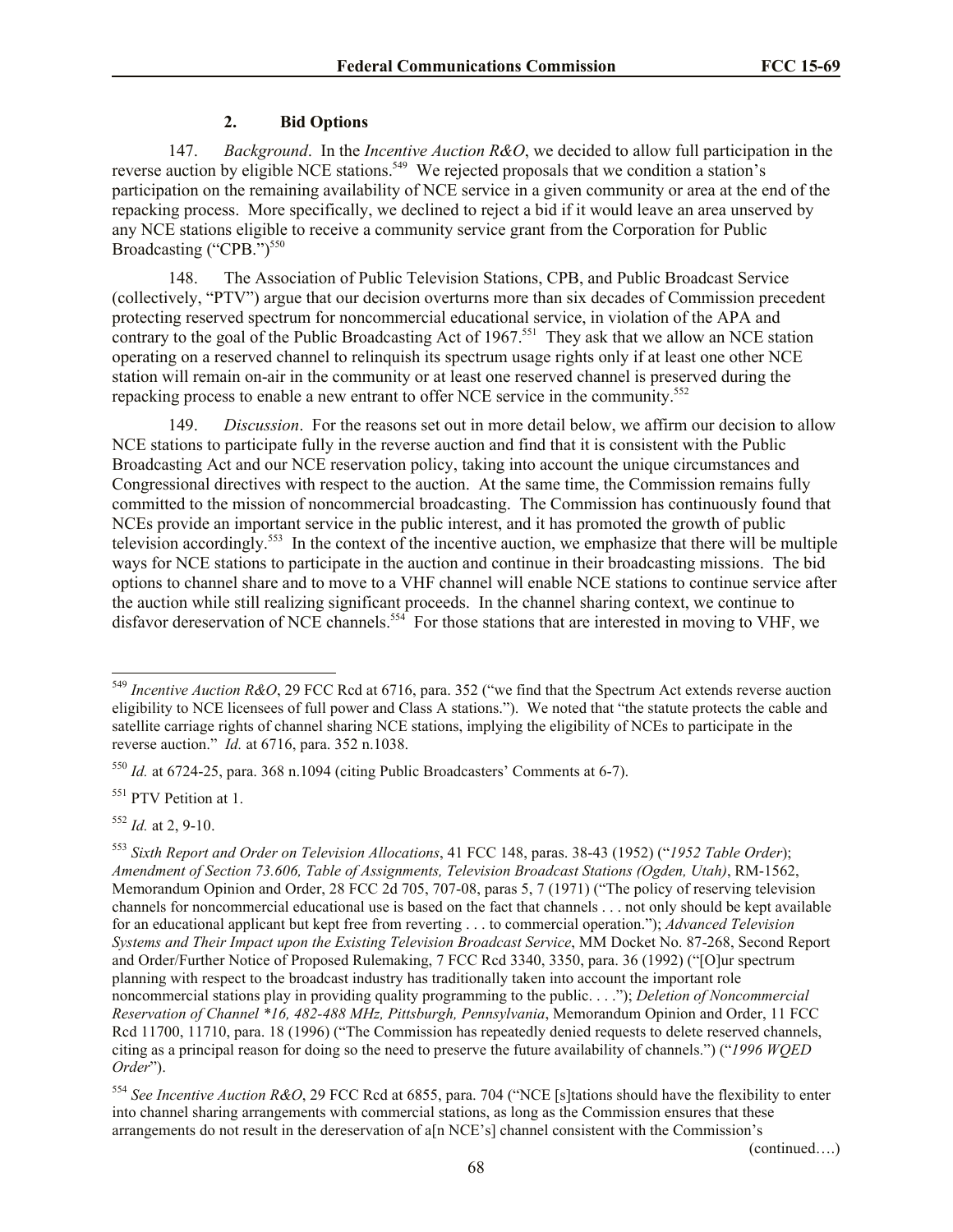have proposed opening prices that represent significant percentages of the prices for going off the air, and we will afford favorable consideration to post-auction requests for waiver of the VHF power and height limitations.<sup>555</sup> NCEs that participate in the auction under any bid option but are not selected will remain broadcasters in their home band, and we will make all reasonable efforts to preserve their service.

150. Our auction design preserves for each NCE licensee the decision of whether to participate, giving stations that want to participate but remain on the air choices for doing so, without unnecessarily constraining our ability to repurpose spectrum. Our approach gives NCE licensees the flexibility to participate fully in the incentive auction, and we will be able to address any service losses after the auction is complete in a manner consistent with the goals of section 307(b) of the Communications Act and our longstanding NCE reservation policy.<sup>556</sup> On balance, we find that the approach we adopted in the *Incentive Auction R&O* is the best way to uphold the NCE reservation policy while also carrying out Congress's goals for the incentive auction.

151. We agree with PTV that the Commission has a longstanding policy of reserving spectrum in the television band for NCE stations and against dereserving channel allotments.<sup>557</sup> As PTV notes, the Commission's policy originated more than 60 years ago, when the Commission concluded that "there is a need for non commercial educational stations."<sup>558</sup> Indeed, the Commission has historically denied requests for dereservation both where the licensee was in severe financial distress and where the channel was vacant after a number of attempts to provide noncommercial service failed.<sup>559</sup>

152. However, we disagree that our decision reverses the NCE reservation policy.<sup>560</sup> The

(Continued from previous page)

longstanding policy against dereservation.") (internal quotations omitted). Further, in the First Order on Reconsideration, we confirmed that, if a channel sharing partner is an NCE operating on a reserved channel that faces involuntary license termination, its portion of the shared channel must continue to be reserved for NCE-only use. *First Order on Reconsideration*, *supra* n.1, at para. 22.

<sup>555</sup> *Incentive Auction R&O*, 29 FCC Rcd at 6726, para. 371; *Incentive Auction Comment PN*, 29 FCC Rcd at 15785- 86, paras. 99-101.

<sup>556</sup> 47 U.S.C. § 307(b). Section 307(b) provides for the "fair, efficient and equitable distribution" of television spectrum, and the Commission implemented section 307(b) in establishing a Table of Allotments in which it reserved channels nationwide for NCEs, in order "to insure an extensive . . . development of educational television." *1952 Table Order*, 41 FCC at 161, para. 41.

<sup>557</sup> While we make no determination of whether relinquishment of an NCE license amounts to a dereservation, we note that the objective of the reverse auction is to reallocate the spectrum for new and different uses altogether, not a reversion to commercial status as is typically considered a dereservation. Further, as we have already described, section 307(b), which governs the Commission's consideration of "applications for licenses, and modifications and renewals thereof" including the reservation of channels, does not apply in the auction context and thus does not require the Commission to restrict bids based on loss of service. 47 U.S.C. § 307(b); *Incentive Auction R&O*, 29 FCC Rcd at 6724, para. 367 & n.1092.

<sup>558</sup> *1952 Table Order*, 41 FCC at 159, para. 38.

<sup>559</sup> *See 1996 WQED Order*, 11 FCC Rcd at 11710, para. 22; *Amendment of Section 73.606, Table of Assignments, Television Broadcast Stations (Ogden, Utah)*, Docket No. 21358, Report and Order, 45 Rad. Reg. 2d (P&F) 768, 774, para. 24 (Broad. Bur. 1979).

<sup>560</sup> PTV Petition at 2. PTV also claims that the *Incentive Auction R&O* "frustrat[es] the congressional goals embodied in the Public Broadcasting Act of 1967." PTV Petition at 1. The Public Broadcasting Act of 1967 ("PBA") contained Congressional declarations of policy that NCE services further the general welfare and that the federal government should support those services being available to all citizens. 47 U.S.C. §§ 395(a)(5), (7). While the Commission continues to serve those goals as opposed to frustrating them, as detailed above, the Commission has already rejected any claims that the PBA imposes a duty on the FCC to prevent the loss of service by NCE stations. *Incentive Auction R&O*, 29 FCC Rcd at 6524-25, para. 368 n.1094. The Commission stated that this argument incorrectly elevates the Congressional declaration of policy in the PBA into a binding mandate. *Id.* Since PTV is not making a legal claim that the PBA acts as a mandate in this situation, we consider this issue to be settled.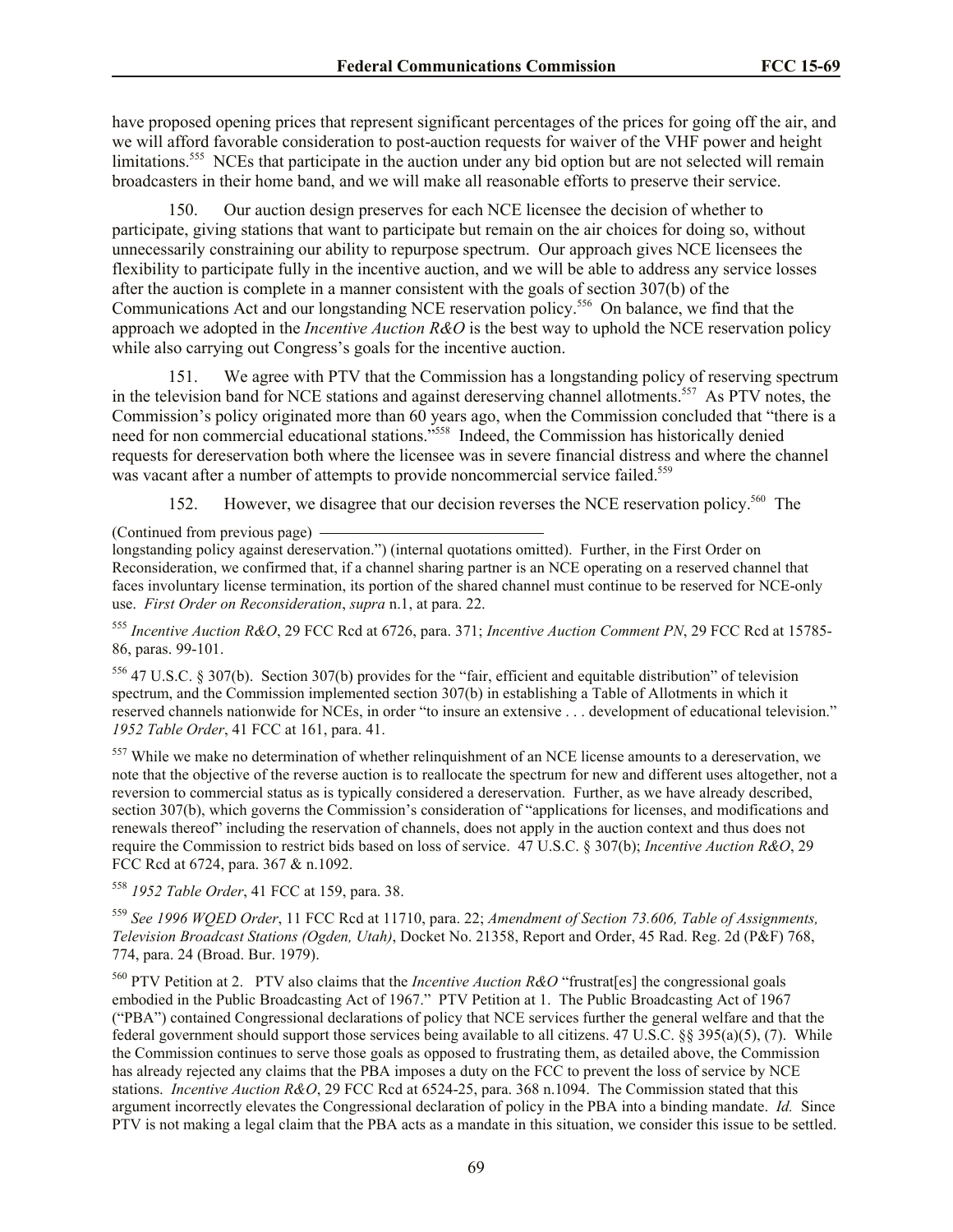incentive auction presents unique circumstances that we must take into account in implementing this policy. Congress directed that the Commission conduct a broadcast television spectrum incentive auction to repurpose UHF spectrum for new, flexible uses, but directed that participation in the reverse auction by broadcasters must be voluntary.<sup>561</sup> Thus, the Commission cannot compel participation, but neither should it preclude a willing broadcast licensee, including an NCE station, from bidding.<sup>562</sup> Most closely analogous to the incentive auction in terms of application of the reservation policy was the digital television transition. There, the Commission preserved vacant reserved allotments where possible, but where it was impossible, the Commission allowed for the future allotment of reserved NCE channels after the transition to fill in those areas that lost a reserved allotment, finding that "if vacant allotments were retained, it would not be possible to accommodate all existing broadcasters in all areas … and could result in increased interference to existing . . . stations."<sup>563</sup> In the auction context, we similarly determined that we could not apply the reservation policy during the repacking process itself because there is no feasible way of doing so without creating additional constraints on repacking that would compromise the auction.<sup>564</sup>

153. PTV proposes "to allow a noncommercial educational station to relinquish its spectrum so long as at least one such station remains on-air in the community or at least one reserved channel is preserved in the repacking to enable a new entrant to offer noncommercial educational television service in the community."<sup>565</sup> While PTV regards its proposal as balanced because it would allow the last NCE to relinquish its spectrum, the two options it puts forward would impose essentially equivalent constraints on our ability to repurpose spectrum. Under PTV's proposal, the auction mechanism would either have to reject the bids of the last NCE station in a market, or it would have to put an additional constraint in the new television band. Rejecting the bid of the last NCE in a market would prevent at least some NCEs from engaging in the auction. And while conditioning the relinquishment of the last NCE's spectrum on the preservation of at least one reserved channel may allow full participation by NCE licensees, it would impose the same constraint on the auction system's ability to repack commercial and NCE stations that remain on the air. The effect would be the same as PTV's first option, reducing the amount of spectrum

l

<sup>563</sup> *DTV Sixth Report and Order*, 12 FCC Rcd at 14639, para. 112. In response to similar arguments that the Commission had reversed its policy against dereservation in the DTV and 700 MHz transitions, the Commission found, "[a]lthough that required a balancing of the Commission's goals of advancing DTV service with protecting available spectrum for educational use, it did not signal a relaxation of Commission policy disfavoring dereservation and did not result in the dereservation of any channel occupied by NCE stations." *Amendment of the Television Table of Allotments to Delete Noncommercial Reservation on Channel \*16, 482-488 MHz, Pittsburgh, Pennsylvania*, Report and Order, 17 FCC Rcd 14038, 14048, para. 2 (2002) ("*2002 WQED R&O*") (citing *DTV Sixth Report and Order*, 12 FCC Rcd at 14639, para. 112).

<sup>564</sup> *See Incentive Auction R&O*, 29 FCC Rcd at 6724, para. 367 n.1090.

<sup>565</sup> PTV Petition at 9.

 $561$  47 U.S.C. § 1452(a)(1).

<sup>562</sup> *Incentive Auction R&O*, 29 FCC Rcd at 6724, para. 367 (noting that "[t]he decision whether to participate in the reverse auction . . . is a voluntary, market-based decision left to broadcast stations. . . ."). PTV also claims that our analysis that restrictions on participation would be contrary to the statute is flawed. PTV Petition at 7 n.25. On this, we agree and update our analysis. Section  $1452(a)(1)$  provides that the Commission "shall conduct a reverse auction" to determine the amount of compensation that each broadcast television licensee would accept in return for voluntarily relinquishing some or all of its broadcast television usage rights . . . ." 47 U.S.C. § 1452(a)(1). After further analysis, we agree that the language in section 1452(a) is ambiguous and that nothing in section 1452(a) expressly prohibits the FCC from imposing conditions on its acceptance of reverse auction bids in order to serve policy goals, and the Commission did in fact impose certain conditions on acceptance of reverse auction bids in the *Incentive Auction R&O*. *See, e.g.*, *Incentive Auction R&O*, 29 FCC Rcd at 6744, 6847-48, paras. 418, 691 (declining to accept a channel sharing bid if (1) it would result in a violation of the Commission's media ownership rules or (2) it would result in a station changing its DMA). Nevertheless, while we agree that we are not statutorily precluded from adopting the PTV proposal, we decline to adopt it for all the policy reasons described above.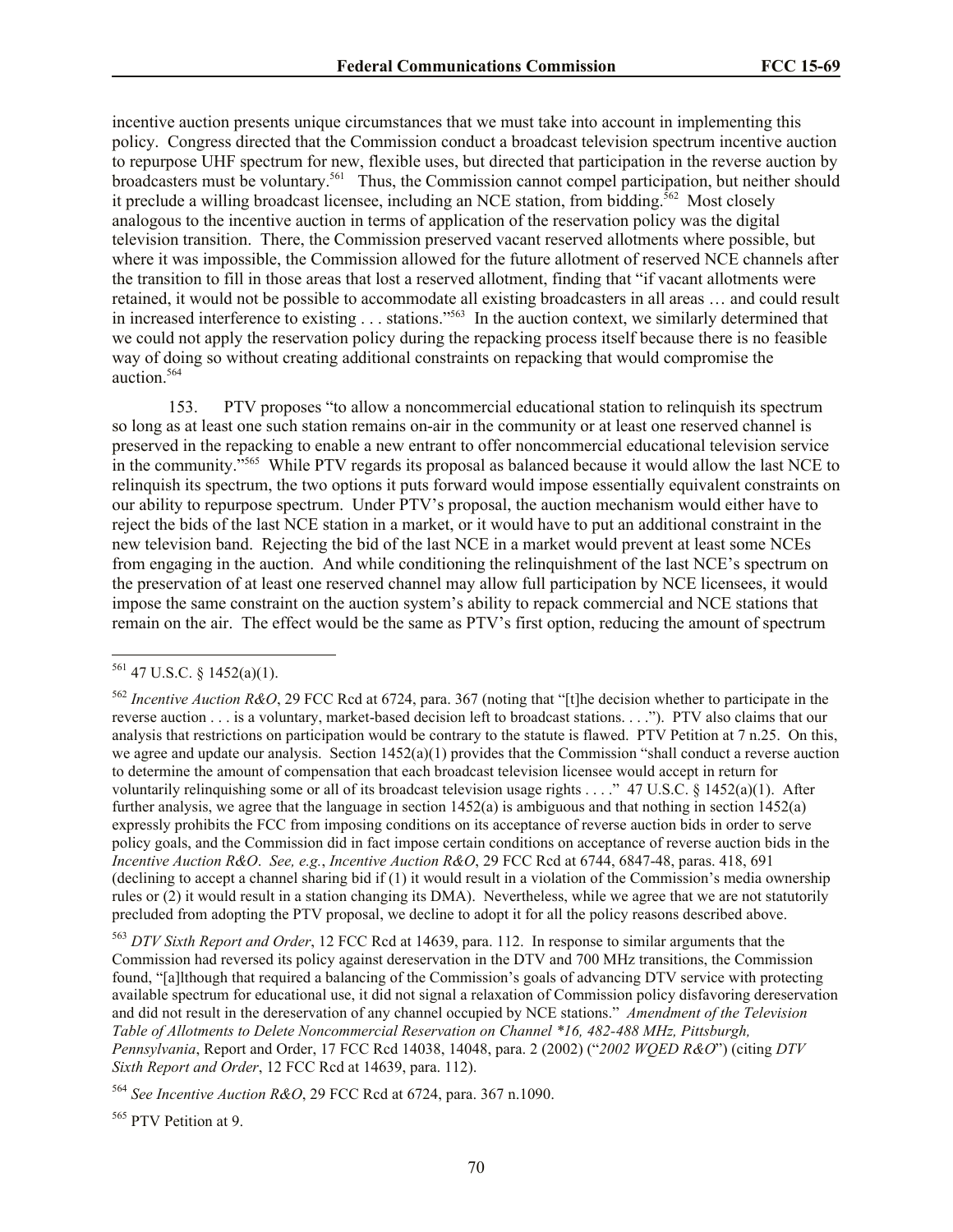that can be cleared and the revenue that can be realized in the forward auction. This extra analysis would also compromise the speed at which the auction runs.<sup>566</sup>

154. We conclude that the most effective means of balancing our commitment to noncommercial educational broadcasting and the mandates of the Spectrum Act is to address any actual service losses on a case-by-case basis in a manner that is tailored to the post-auction television landscape.<sup>567</sup> We are considering a number of such measures.<sup>568</sup> For example, we could waive the freeze on the filing of applications for new LPTV or TV translator stations to allow NCE licensees to promptly restore NCE service to a loss area with these stations.<sup>569</sup> Or, if the last NCE station in a given community goes off the air as a result of the incentive auction, the Commission could consider a minor modification application by a neighboring public station to expand its contour to cover that community, possibly by waiving our rules on power and height restrictions, if the licensee can demonstrate that it would not introduce new interference to other broadcasters. In addition, interested parties could file petitions for rulemaking to propose the allotment of new reserved channels to replace the lost service once the Commission lifts the current freeze on the filing of petitions for rulemaking for new station allotments, or the Commission could do so on its own motion.<sup>570</sup>

155. Finally, we disagree with PTV's claim that "nothing in the *Notice of Proposed Rulemaking* or the extensive record in this proceeding 'fairly apprised the public of the Commission's new approach' to reserved channels," contrary to the requirements of the APA.<sup>571</sup> The petition states that the "*Notice*'s discussion of the impact of the incentive auction on noncommercial educational service was limited to channel sharing restrictions aimed at 'preserv[ing] NCE stations and reserved channels."<sup>572</sup> This is incorrect. The *Incentive Auction NPRM* specifically analyzed whether NCEs would be eligible to participate in the reverse auction. It proposed an approach that did not restrict the participation of NCEs

l

<sup>568</sup> We note that some or all of these proposals, as well as any others we may consider, may be subject to rules we adopt in the pending rulemaking proceeding to preserve vacant channels for unlicensed white space devices and wireless microphones. *See Vacant Channel NPRM*, *supra* n.37.

<sup>569</sup> *See Freeze on the Filing of Applications for New Digital Low Power Television and TV Translator Stations*, Public Notice, 25 FCC Rcd 15120 (MB 2010); *see also Initiation of Nationwide First-Come, First-Served Digital Licensing for Low Power Television and TV Translators Postponed Until Further Notice*, Public Notice, 25 FCC Rcd 8179 (MB 2010).

<sup>570</sup> There are precedents and authority for this type of action. *See* 47 U.S.C. §§ 301, 303, 307(b). As discussed above, in the digital transition, the Commission deleted vacant analog channel allotments, replaced a few with a digital channel allotments, and stated that, "[a]fter the transition, we also will consider establishing additional noncommercial reserved allotments on recovered spectrum for those existing vacant noncommercial allotments that cannot be replaced at this time." *DTV Sixth Report and Order*, 12 FCC Rcd at 14639, para. 112.

<sup>571</sup> Administrative Procedure Act, 5 U.S.C. § 553(b)(3) (requiring federal agencies to provide notice of "either the terms or substance of the proposed rule," and then give interested parties an opportunity for comment); PTV Petition at 8 (citing *Prometheus Radio Project v. FCC*, 652 F.3d 431, 453 (3d. Cir. 2011)).

<sup>572</sup> PTV Petition at 8 (citing *Incentive Auction NPRM*, 27 FCC Rcd at 12479-80, para. 370)

<sup>566</sup> *Incentive Auction R&O*, 29 FCC Rcd at 6724, para. 367 n.1090 ("Consideration of service losses during the reverse auction bidding would slow the auction and repacking process by complicating the feasibility check. For example, under APTS's proposal that we reject bids that would leave a DMA unserved by any NCE stations eligible to receive a community service grant from the Corporation for Public Broadcasting, the feasibility check would have to take into account whether acceptance of a license relinquishment bid would cause another participating station to be the only 'qualified NCE station' in a DMA.") (internal citations omitted).

<sup>567</sup> *See id.* at 6725, para. 368 ("To the extent that any loss in service results from the reverse auction, we will consider appropriate actions to address such losses, such as by inviting applications to serve areas that have lost service."). Given the strong mission orientation of many NCE stations and the multiple bid options that allow stations to participate and still remain on the air, we believe that the number of communities that will be left without an NCE station, if any, will be very small.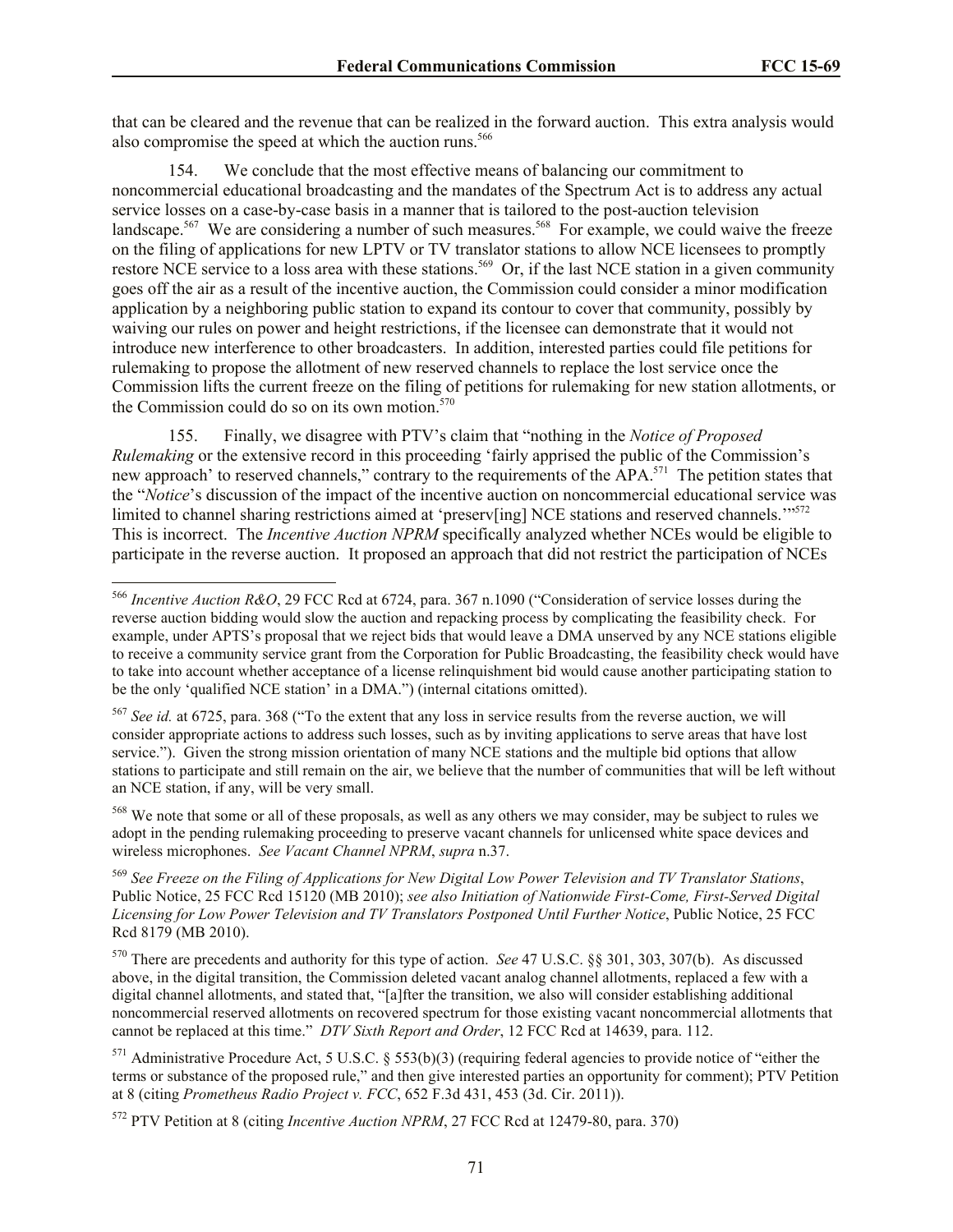operating on reserved or non-reserved channels, noting that the Spectrum Act did not limit eligibility based on commercial status.<sup>573</sup> The *Incentive Auction NPRM* indicated further that NCE participation in the auction would be beneficial, both because it would promote the overall goals of the auction and it would "serve the public interest by providing NCE licensees with opportunities to strengthen their financial positions and improve their service to the public."<sup>574</sup> Adequacy of the notice is demonstrated by comments that PTV submitted in response to the *Incentive Auction NPRM*, which cited section 307(b) and the FCC's historical policies pertaining to loss of service and asked the Commission not to accept license relinquishment bids that would result in DMAs not served by certain NCE stations.<sup>575</sup>

# **IV. THE POST-INCENTIVE AUCTION TRANSITION**

156. In this section, we first decline to consider at this time requests regarding our decision to establish a 39-month post-auction transition period because that issue is the subject of a recent court decision. We reject, however, a request that LPTV and TV translator stations be protected from displacement during and after the post-auction transition process. We then address a challenge to the consumer education requirements we established for broadcasters that are reassigned to new channels in the repacking process. Finally, we address a number of issues regarding the reimbursement process.

## **A. Construction Schedule and Deadlines**

157. *Background*. In the *Incentive Auction R&O*, we adopted a 39-month transition period for broadcasters that are assigned new channels in the repacking process and winning UHF-to-VHF and high-VHF-to-low-VHF bidders. The 39-month transition period is comprised of a three-month period, beginning upon the release of the Channel Reassignment PN, for broadcasters that are reassigned to new channels to complete and file construction permit applications to modify their facilities to operate on the new channels, as well as a 36-month period for construction of such facilities, within which stations will be assigned individual deadlines tailored to their circumstances.<sup>576</sup>

158. Affiliates Associations, ATBA, and Gannett request that we reconsider certain aspects of our 39-month post-auction transition period for full power and Class A stations that are assigned to new channels as a result of the incentive auction and the repacking process to modify their facilities to operate on the new channels. Affiliates Associations seeks reconsideration of our decision to impose "hard" deadlines on these stations to complete their transition as well as our decision to delegate authority to the Media Bureau to determine the stations' construction deadlines.<sup>577</sup> Gannett asks that we clarify our decision to allow stations that experience delays with international coordination additional time to complete construction.<sup>578</sup>

159. ATBA argues that we should provide more time for full power stations to transition and "protect" all LPTV licenses and construction permits during the transition period and for at least two years thereafter.<sup>579</sup> ATBA argues that the Commission's decision to complete the post-auction transition in 39 months will have a substantial impact on the LPTV service because industry resources will be fully

l

<sup>573</sup> *Incentive Auction NPRM,* 27 FCC Rcd at 12381, para. 76 and 12442, para. 243 ("Television licensees operating on noncommercial educational reserved channels, as well as licensees operating with NCE status on non-reserved channels, would be eligible to participate in the reverse auction under our proposed approach."); 47 U.S.C.  $§1452(a)(1).$ 

<sup>574</sup> *Incentive Auction NPRM,* 27 FCC Rcd at 12381, para. 76.

<sup>575</sup> *See* PTV Comments (Jan. 25, 2013), at 15-16. *See also Horsehead Res. Dev. Co. v. Browner*, 16 F.3d 1246 (D.C. Cir. 1994) ("[I]nsightful comments may be reflective of notice and may be adduced as evidence of its adequacy.").

<sup>576</sup> *Incentive Auction R&O*, 29 FCC Rcd at 6796, para. 559.

<sup>&</sup>lt;sup>577</sup> Affiliates Associations Petition at 8, 10.

<sup>&</sup>lt;sup>578</sup> Gannett Petition at 5.

<sup>579</sup> ATBA Petition at 7.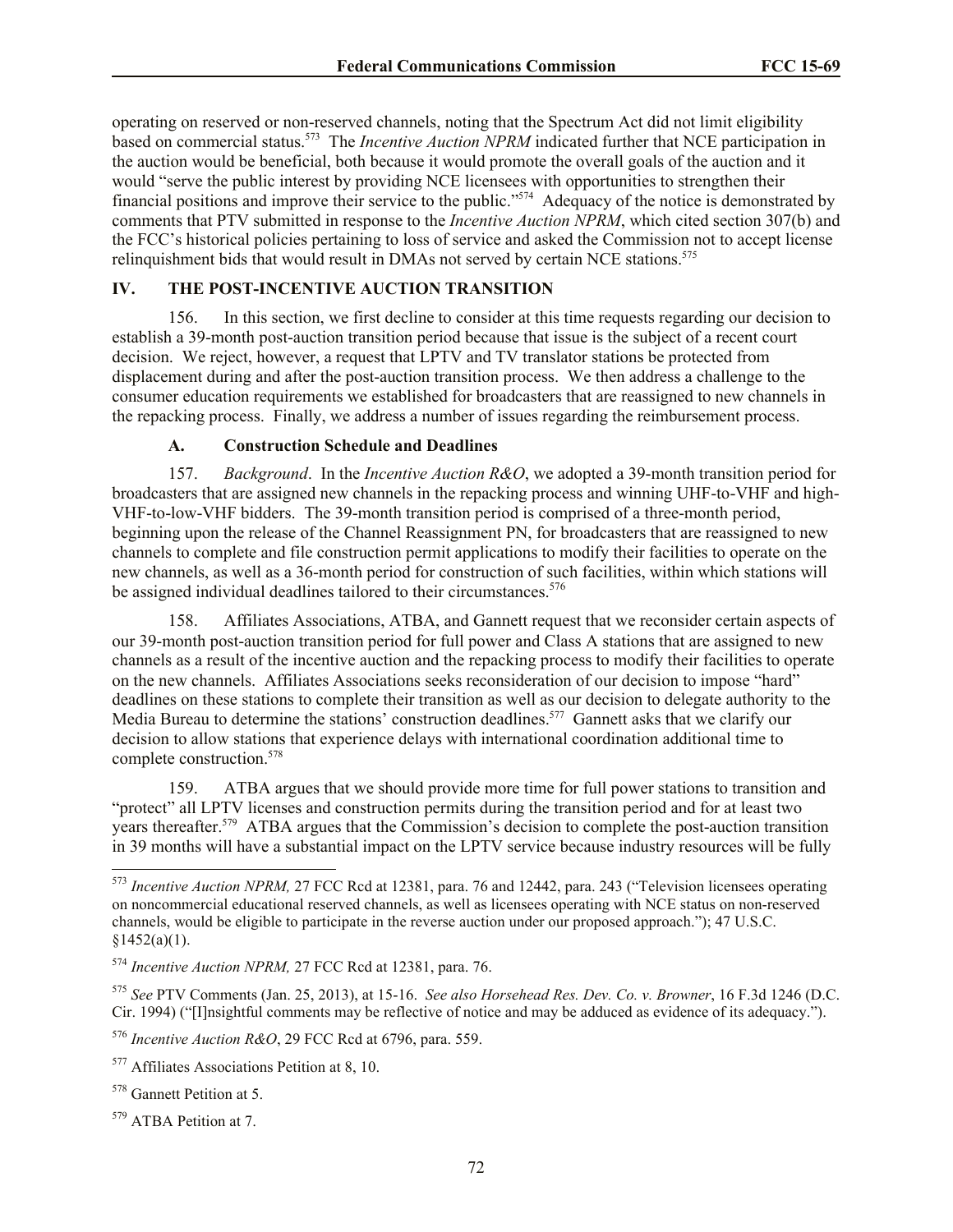occupied helping full power licensees get through the transition as quickly as possible.<sup>580</sup> ATBA maintains that it will be impossible during that period for displaced LPTV licensees to finish their moves to their new channels and there will be at least temporary (and unnecessary) loss of service to viewers who need the service the most.<sup>581</sup> In opposition to ATBA, CTIA argues that Congress afforded LPTV stations few to no rights in the incentive auction process and therefore the Commission was under no obligation to take steps to preserve "the coverage area and population served" of an LPTV station.<sup>582</sup>

160. *Discussion*. We decline to consider at this time the Affiliates Associations, ATBA's, and Gannett's requests regarding the transition period for full power and Class A stations because the arguments the petitioners raise are the subject of a recent decision by the United States Court of Appeals for the D.C. Circuit.<sup>583</sup> We will take appropriate action regarding these arguments in a subsequent Order.

161. We will, however, address ATBA's petition to the extent that it challenges the decision not to "protect" LPTV and TV translator stations from displacement during and after the post-auction transition process. We decline ATBA's request that we "protect all LPTV licenses and construction permits" during the post-incentive auction transition period and "for at least two years thereafter," which would presumably allow LPTV and TV translators to avoid being displaced during the post-incentive auction transition and two years beyond while repacked stations continue to make modifications to their facilities.<sup>584</sup> The Spectrum Act does not mandate protection of LPTV or TV translator stations in the repacking process, and we declined to grant such protection as a matter of discretion for the reasons explained in the *Incentive Auction R&O*.<sup>585</sup> For the same reasons, we decline to grant LPTV and TV translator stations protection during and after the post-auction transition period. Any such protection would be inconsistent with the secondary status of LPTV stations under the Commission's rules and policies and would seriously impede the transition process, a critical element to the incentive auction's success.<sup>586</sup> Recognizing the potential impact of the incentive auction and the repacking process on LPTV stations, we adopted in the *Incentive Auction R&O* an expedited post-auction displacement window to allow stations that are displaced to file an application for a new channel without having to wait until they are actually displaced by a primary user.<sup>587</sup> In addition, we have initiated a proceeding to consider measures to help LPTV and TV translators that are displaced, including delaying the digital transition deadline, allowing stations to channel share, and other measures.<sup>588</sup> These actions will mitigate the impact of the repacking process on LPTV stations without impeding the post-incentive auction transition process.

#### **B. Consumer Education**

162. *Background*. In the *Incentive Auction R&O*, we concluded that consumers will need to be informed if stations they view will be changing channels as a result of the incentive auction and repacking.<sup>589</sup> Therefore, we adopted rules to require that stations assigned new channels take certain

<sup>581</sup> *Id.*

<sup>582</sup> CTIA Opposition at 5.

<sup>583</sup> *See National Ass'n of Broadcasters v. FCC*, 2015 WL 3634693 (D.C. Cir. June 12, 2015).

<sup>584</sup> ATBA Petition at 7.

<sup>585</sup> *See Incentive Auction R&O*, 29 FCC Rcd at 6672-75, paras. 237-42.

<sup>586</sup> *Id*. at 6796, para. 559 ("The record in this proceeding shows the need for a post-incentive auction transition timetable that is flexible for broadcasters and that minimizes disruption to viewers. At the same time, the transition schedule must provide certainty to wireless providers and be completed as expeditiously as possible.").

<sup>587</sup> *Id.* at 6835-36, paras. 659-63.

<sup>588</sup> *See Third LPTV NPRM,* 29 FCC Rcd 12536 (2014).

<sup>589</sup> *Incentive Auction R&O*, 29 FCC Rcd at 6807, para. 587.

 $\overline{\phantom{a}}$ <sup>580</sup> *Id*.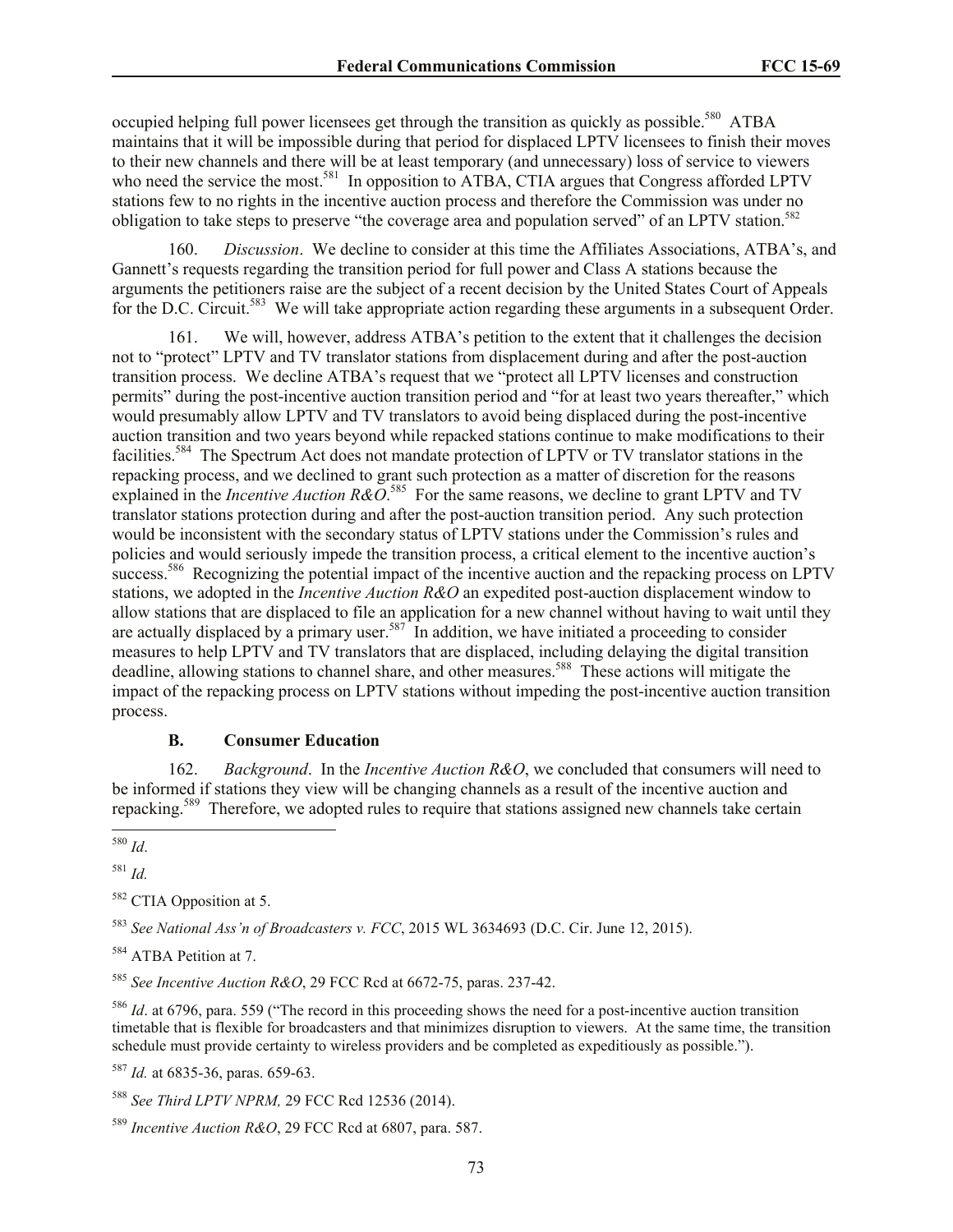actions to adequately notify consumers and minimize any potential disruption including viewer notifications for a minimum of 30 days prior to the date that the station will terminate operations on its pre-auction channel.<sup>590</sup>

163. Affiliates Associations argue that these requirements are "unnecessary" because "television stations that are forced to relocate as a result of auction repacking have every incentive to inform their viewers how to find them post-transition."<sup>591</sup> At least, Affiliates Associations argue, "the Commission should undertake a serious cost-benefit analysis to determine whether the costs of imposing these additional regulations are necessary."<sup>592</sup> No other commenters commented on Affiliates Associations' request.<sup>593</sup>

164. *Discussion*. We grant, in part, Affiliates Associations' petition for reconsideration and modify our consumer education requirements with respect to certain "transitioning stations."<sup>594</sup> We continue to believe that "[c]onsumer education will be an important element of an orderly post-auction band transition. Consumers will need to be informed if stations they view will be changing channels, encouraged to rescan their receivers for new channel assignments, and educated on steps to resolve potential reception issues."<sup>595</sup> At the same time, we agree with Affiliates Association that transitioning stations, except for license relinquishment stations, will be motivated to inform their viewers of their upcoming channel change to prevent disruptions in service.<sup>596</sup> Therefore, we revise our consumer education requirements to provide these stations with additional flexibility.

165. In the *Incentive Auction R&O*, we required that all commercial full power and Class A television transitioning stations air a mix of Public Service Announcements ("PSAs") and crawls at specific times of the day.<sup>597</sup> We allowed NCE full power stations to comply with consumer education requirements through an alternate plan.<sup>598</sup> Specifically, we allowed NCE full power stations to either comply with the framework established for commercial full power and Class A television stations or by only airing 60 seconds per day of on-air consumer education PSAs for 30 days prior to termination of operations on their pre-auction channel.<sup>599</sup> Thus, NCE full power stations were given additional flexibility to choose the timeslots for their consumer education PSAs and to not have to air crawls. We conclude that all transitioning stations, except for license relinquishment stations, should have the same

<sup>592</sup> *Id.*

 $\overline{\phantom{a}}$ 

<sup>590</sup> *See Incentive Auction R&O*, 29 FCC Rcd at 6807-10, paras. 586-91.

 $591$  Affiliates Associations Petition at 19. Affiliates Associations contend that "[m]ore prescriptive regulations, like the ones adopted by the Commission, are necessary only in circumstances where consumers must be protected from corporate incentives that may not be in their best interests." *Id.* Here, they maintain, "the interests of television stations and consumers align perfectly, as viewers are the lifeblood of each and every station." *Id.*

<sup>593</sup> *But see* Letter from National Association of Broadcasters to Marlene H. Dortch, Secretary, FCC, GN Docket No. 12-268, June 12, 2015 (urging the Commission "to postpone establishing these requirements until after the auction, when more is known about how many stations, in which markets, will be moving to new channels").

<sup>594</sup> In the *Incentive Auction R&O*, we defined "transitioning stations" as full power and Class A television stations that are: (1) reassigned to new channels by the Commission, (2) winning UHF-to-VHF and high-VHF-to-low-VHF bidders, (3) winning license relinquishment bidders, or (4) parties to a winning channel sharing bid. *Incentive Auction R&O*, 29 FCC Rcd at 6807, para. 587 n.1656. Channel sharer stations were required to participate in consumer education only if they are reassigned to a new channel in the repacking process. *Id.*

<sup>595</sup> *Incentive Auction R&O*, 29 FCC Rcd at 6807, para. 587.

<sup>596</sup> *See* Affiliates Associations Petition at 19.

<sup>597</sup> *Incentive Auction R&O*, 29 FCC Rcd at 6808-9, para. 588; *see also* 47 C.F.R. § 73.3700(c).

<sup>598</sup> *Incentive Auction R&O*, 29 FCC Rcd at 6809, para. 589.

<sup>599</sup> *Id.*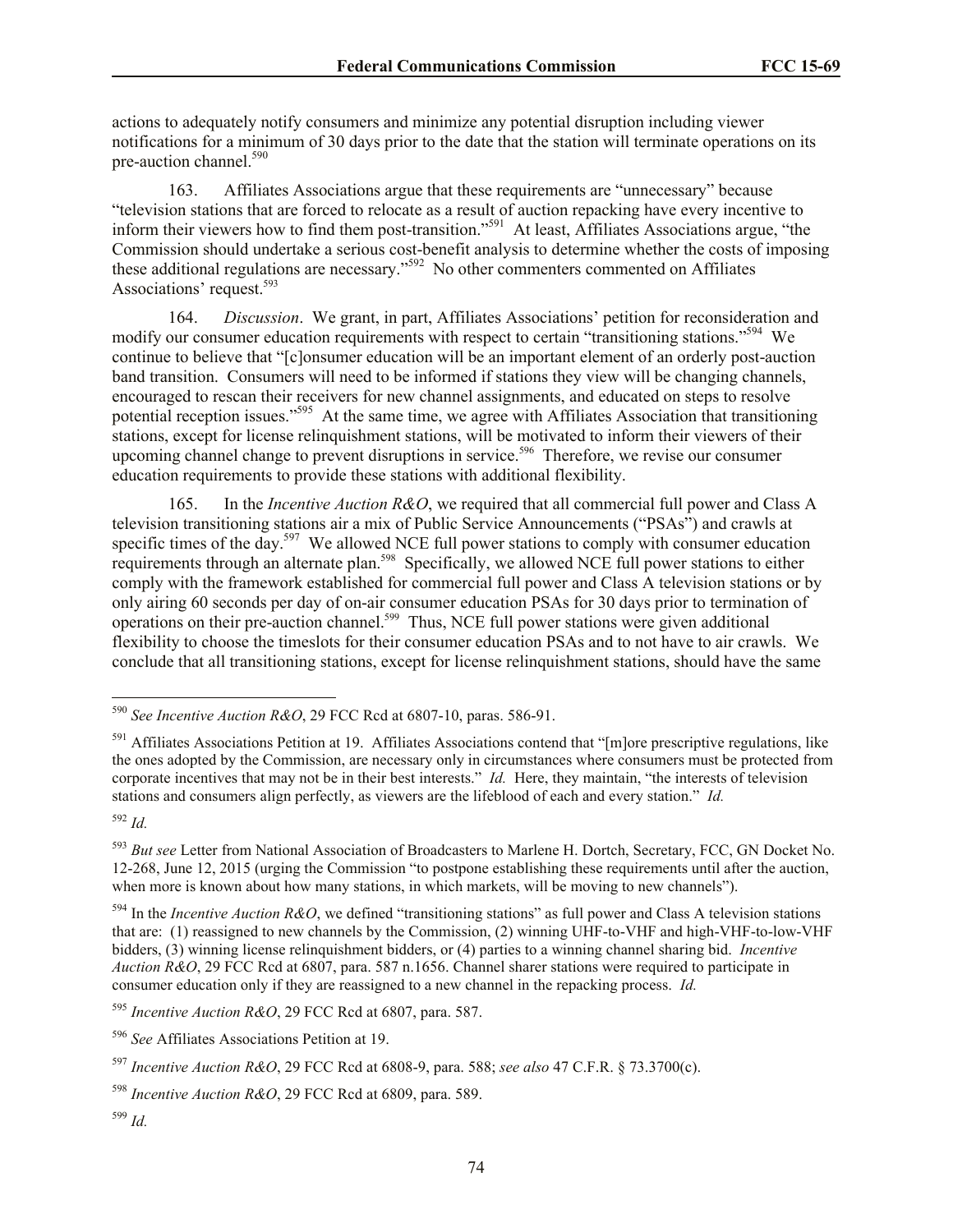flexibility. Therefore, we will allow all transitioning stations, except for license relinquishment stations, to meet the consumer education objectives by airing, at a minimum, either 60 seconds of on-air consumer education PSAs or 60 seconds of crawls per day for 30 days prior to termination of operations on their pre-auction channel. Stations will have the discretion to choose the timeslots for these PSAs or crawls. We will continue to require that transition PSAs and crawls conform to the requirements set forth in the rules. 600

166. We decline, however, to revise our consumer education requirements for license relinquishment stations.<sup>601</sup> Given that these stations will be going off the air, their incentives are necessarily different from stations that will remain on the air. Specifically, relinquishing stations may be less motivated to inform their viewers of their upcoming plan to terminate operations. Nevertheless, it is critical that viewers of these stations be informed of the potential loss of service so they can take the necessary steps to view programming from another source. As we did with consumer education during the DTV transition, we continue to believe a "'baseline requirement' is necessary and appropriate for license relinquishment stations to ensure the public awareness necessary for a smooth and orderly transition.<sup> $5602$ </sup> For these reasons, we affirm our decision with respect to consumer education requirements for license relinquishment stations.<sup>603</sup>

## **C. Reimbursement of Relocation Costs**

167. Below, we first address arguments regarding the sufficiency of the \$1.75 billion TV Broadcaster Relocation Fund ("Reimbursement Fund" or "Fund") established by Congress. We next decline to expand the universe of broadcasters eligible for reimbursement from the Fund. Finally, we address a number of petitions regarding the timing of the reimbursement process.

# **1. Sufficiency of Reimbursement Fund**

168. *Background*. The Spectrum Act, which provides for the establishment of a \$1.75 billion Reimbursement Fund, requires that the Commission "reimburse costs reasonably incurred" by eligible broadcasters and multichannel video programming distributors ("MVPDs") "from funds available" in the Fund.<sup>604</sup> In the *Incentive Auction R&O*, the Commission concluded that the statutory provisions that provide for a \$1.75 billion Reimbursement Fund were not intended as a limitation on the repacking process.  $605$ 

169. Affiliates Associations and the Block Stations argue once again that the Commission should not require relocation of more stations than can be reimbursed by this sum.<sup>606</sup> The Block Stations

<sup>604</sup> 47 U.S.C. § 1452(b)(4)(A).

 $\overline{\phantom{a}}$ 

<sup>605</sup> *Incentive Auction R&O*, 29 FCC Rcd at 6830-32, paras. 646-50.

 $600$  *See* 47 C.F.R. § 73.3700(c)(4)-(5) of the revised rules as set forth in Appendix B.

 $601$  Section 73.3700(a)(7) defines a "license relinguishment station" as "a broadcast television station for which a winning license relinquishment bid, as defined in § 1.2200(7) of this chapter, was submitted."

<sup>602</sup> *See DTV Consumer Education Initiative*, MB Docket No. 07-148, Report and Order, 23 FCC Rcd 4134, 4143-44, para. 17 (2008).

 $603$  License relinquishment stations must therefore continue to comply with the consumer education requirements set forth in section  $73.3700(c)$  of the rules.

<sup>606</sup> Affiliates Associations Petition at 2-3; Block Stations Petition at 8-10. *See also* Affliliates Associations *Incentive Auction NPRM* Comments at 46-47 (arguing the \$1.75 billion effectively serves as a budget for repacking); Comments of Block Stations to *Media Bureau Seeks Comment on Widelity Report and Catalog of Potential Expenses and Estimated Costs*, GN Docket No. 12-268, Public Notice, 29 FCC Rcd 2989, 2993–3078 (2014) (*Reassignment Costs Report PN*) at 7 ("In other words, as many commenters have noted, the law permits the FCC to repack only as many stations as can be reimbursed from the \$1.75 billion fund.").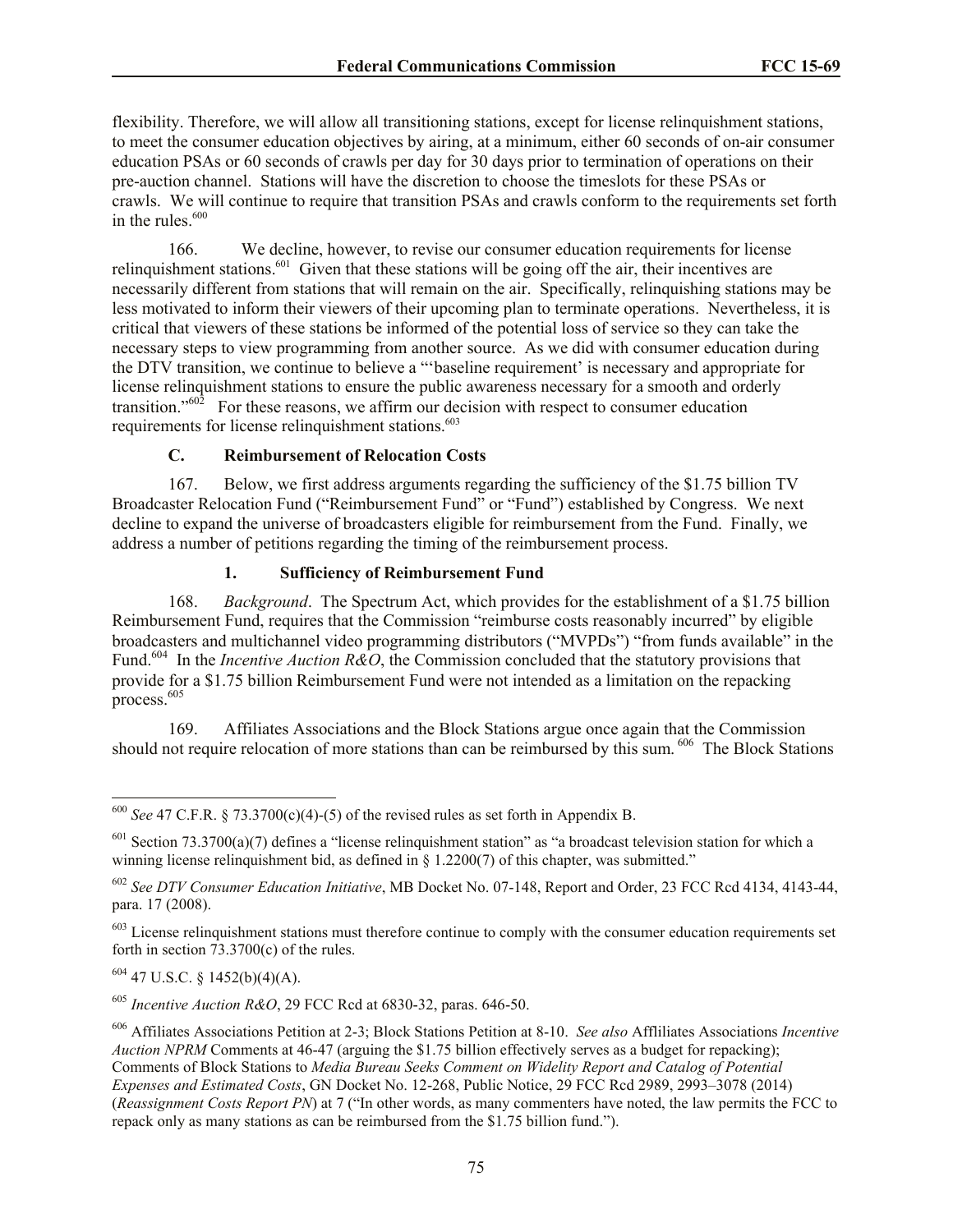advocate in favor of repacking software that will relocate as few stations as possible.<sup>607</sup> NAB contends that the Commission should use constraint files to include a cap on the number of stations relocated, based on a rough estimate of how many stations could be moved within the \$1.75 billion budget.<sup>608</sup> Alternatively, NAB argues, the Commission should categorize stations and potential channel moves according to estimated cost ranges and update the constraint files to disallow repacking solutions where the total estimated costs exceed \$1.75 billion.<sup>609</sup> Affiliates Associations and NAB also point to simulated repacking scenarios released by the Commission showing the potential for relocation of large numbers of stations as evidence that repacking expenses will exceed the amount available in the Fund.<sup>610</sup> Affiliates Associations argue that applying optimization to reduce the number of stations reassigned to new channels is unlikely to bring the total cost below  $$1.75$  billion.<sup>611</sup> In opposition, CTIA argues that the statute merely limits the budget of the Fund to \$1.75 billion but does not require that actual costs fall below this level.<sup>612</sup>

170. The Block Stations urge reconsideration of the Commission's conclusion that the Spectrum Act does not limit the number of stations that can be repacked because, they argue, the Commission failed to read the "all reasonable efforts" language as a limitation on whether stations can be repacked.<sup>613</sup> According to the Block Stations, there is a risk that a shortfall in reimbursement funding would leave some stations unable to afford the expense of completing their channel reassignment, and lead to loss of service to viewers, which would be contrary to Congressional intent.<sup>614</sup>

171. Affiliates Associations further contend that auction participation may not be wholly voluntary if broadcasters believe they might incur significant expenses if they remain on the air and are reassigned to a new channel.<sup>615</sup> They request that the Commission require winning bidders in the forward auction to reimburse relocated stations if there is a shortfall because, they argue, doing so would be consistent with past Commission practice.<sup>616</sup> Similarly, ATBA contends that the Commission should require wireless carriers to pay for displaced LPTV and translator facilities.<sup>617</sup> In opposition, Mobile Future argues that because LPTV licensees do not meet the definition of "broadcast station licensee" they are not eligible for reimbursement from any source.<sup>618</sup> Affiliates Associations also argues that the Commission should set aside auction proceeds beyond the \$1.75 billion as part of the auction closing conditions to cover any shortfall that exists if it declines to treat the Fund amount as a budget for repacking or to require forward auction winning bidders to reimburse stations.<sup>619</sup>

172. ATBA further argues that the Commission could reduce claims on the Fund by granting blanket flexible use waivers of its service rules for all stations owned by a broadcast group, rather than

 $\overline{\phantom{a}}$ 

<sup>613</sup> Block Stations Petition at 9.

<sup>&</sup>lt;sup>607</sup> Block Stations Petition at 10.

<sup>608</sup> NAB Nov. 12, 2014 Comments at 5.

<sup>609</sup> *Id.*

<sup>610</sup> Affiliates Associations Petition at 2; NAB Nov. 12, 2014 Comments at 2.

<sup>&</sup>lt;sup>611</sup> Affiliates Associations Petition at 2-3.

<sup>612</sup> CTIA Opposition at 9.

 $^{614}$  *Id.* 

<sup>615</sup> Affiliates Associations Petition at 3-4.

<sup>616</sup> *Id*. at 6; *see also* NAB Nov. 12, 2014 Comments at 4.

<sup>617</sup> ATBA Petition at 11.

<sup>618</sup> *See* Mobile Future Opposition at 4.

<sup>619</sup> Affiliates Associations Petition at 4.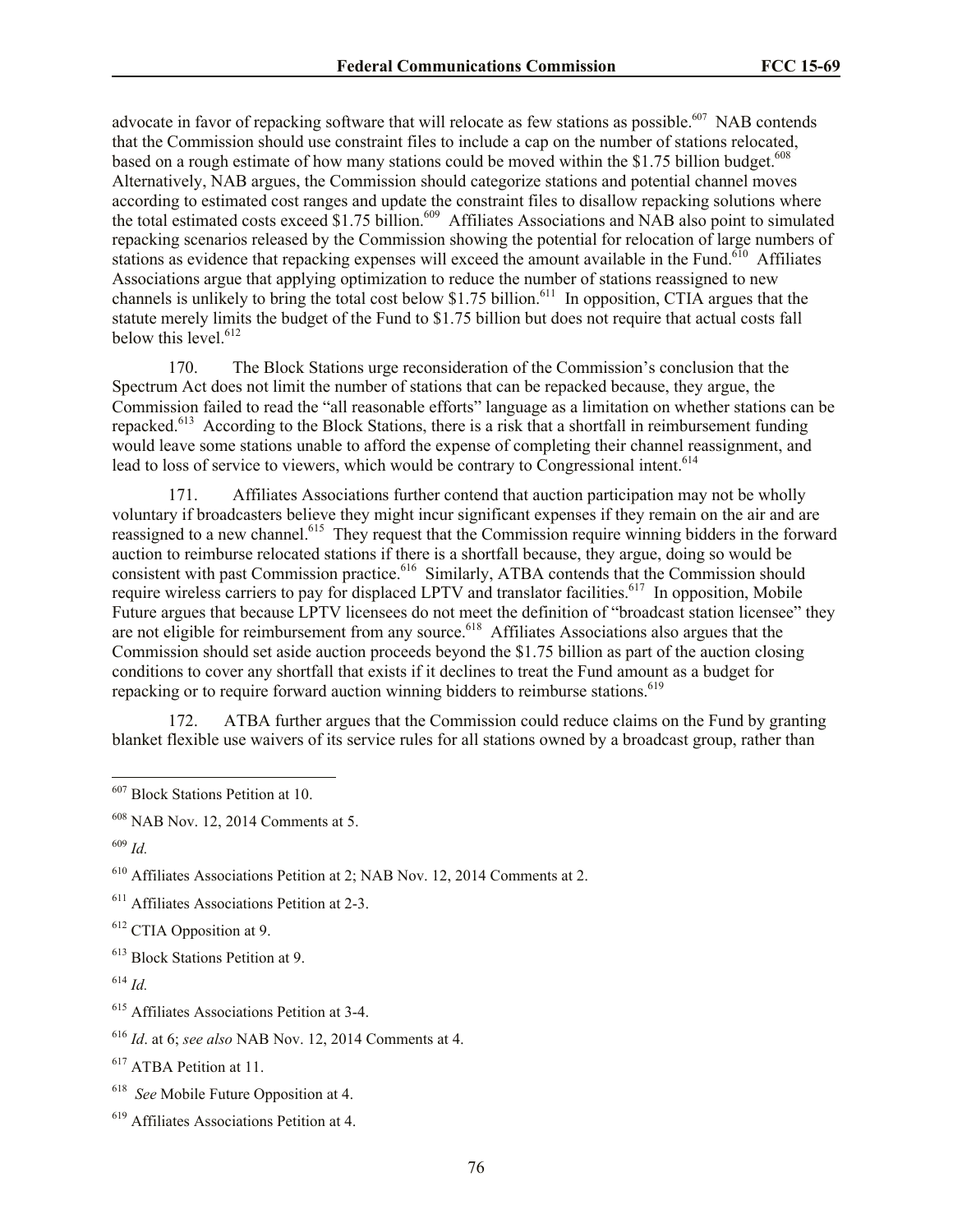evaluating waiver petitions on a station-by-station basis.<sup>620</sup> According to ATBA, this approach would reduce demand for reimbursement and would also benefit broadcasters, consumers and LPTV stations.<sup>621</sup>

173. *Discussion*. For the reasons set out below, we deny the requests of Affiliates Associations, Block Stations and NAB that the Commission limit the number of stations that can be repacked based on the availability of \$1.75 billion for relocation expenses.  $622$  We agree with CTIA that the statute merely limits the budget of the Fund to \$1.75 billion but does not require that actual costs fall below this level.<sup> $\delta$ 23</sup> We affirm the repacking approach adopted in the *Incentive Auction R&O*, which will incorporate an optimization process to determine the amount of spectrum that can be cleared or repurposed based on the feasibility of assigning channels to stations that remain following the reverse auction.<sup>624</sup> We deny NAB's request that the Commission impose additional constraints on provisional channel assignments, which will be made throughout the reverse auction, beyond those mandated by the statute.<sup>625</sup> Imposing the cost-based constraints sought by petitioners is not mandated by the Spectrum Act and would be unworkable because the total cost of any repacking scenario remains unknown. $626$ Moreover, by increasing the number of constraints on the repacking process, granting the petitioners' request would limit our ability to recover spectrum through the incentive auction and undermine the goals of the Spectrum Act.

174. We agree that reducing the overall costs associated with the repacking process would be beneficial, not only to broadcasters and MVPDs that will rely on reimbursement from the Fund, but also because any excess in funding would be applied to deficit reduction, consistent with another goal of the Spectrum Act. Accordingly, the Commission has proposed an optimization process that seeks to minimize relocation costs associated with the repacking process by adopting a plan for final channel assignments that maximizes the number of stations assigned to their pre-auction channel and avoids reassignments of stations with high anticipated relocation costs.<sup>627</sup> The proposed optimization process would accomplish the same goals as the proposals made by NAB, without compromising the speed and certainty provided by the repacking process adopted in the *Incentive Auction R&O*. In this regard, we note that Affiliates Associations' and NAB's reliance on estimates that up to 1,300 stations could be reassigned to new channels is misplaced.<sup>628</sup> These estimates do not include any optimization to minimize

l

<sup>622</sup> Affiliates Associations Petition at 2; Block Stations Petition at 3; NAB Nov. 12, 2014 Comments at 4-5.

<sup>623</sup> CTIA Opposition at 9.

<sup>624</sup> *Incentive Auction R&O*, 29 FCC Rcd at 6709-10, para. 330. *See also Incentive Auction Comment PN*, 29 FCC Rcd at 15792-93, paras. 129-30.

<sup>625</sup> *See Incentive Auction Comment PN*, 29 FCC Rcd at 15792-93, para. 129 ("Unlike the provisional assignments made during the reverse auction clock rounds, which will be based solely on such constraints, final channel assignments will be made applying optimization techniques that take into account additional objectives.").

 $626$  In the *Incentive Auction R&O*, we concluded that it was not possible to estimate the precise cost of relocation until repacked stations submit their estimated costs three months after the Channel Reassignment PN is issued. *Incentive Auction R&O*, 29 FCC Rcd at 6832, para. 649. We also stated that "[n]either the Commission nor any party knows precisely how many stations will be repacked and, of those stations relocated, how many will forgo reimbursement in order to obtain a flexible use waiver." *Id*. Although simulated repacking scenarios released since that time indicate the possibility that more than 1,000 stations could be repacked, we expect that optimization techniques designed to minimize the number of stations relocated will minimize overall relocation costs.

<sup>627</sup> *Incentive Auction Comment PN*, 29 FCC Rcd at 15793-94, paras. 130-31, 133.

 $628$  Affiliates Associations Petition at 2; NAB Nov. 12, 2014 Comments at 2, citing Letter from Gary Epstein, Chair, Incentive Auction Task Force, to Rick Kaplan, Executive Vice President, Strategic Planning, NAB*,* GN Docket No. 12-268, ET Docket No. 13-26 (filed June 30, 2014).

<sup>&</sup>lt;sup>620</sup> ATBA Petition at 12-13.

<sup>621</sup> *Id*. at 13.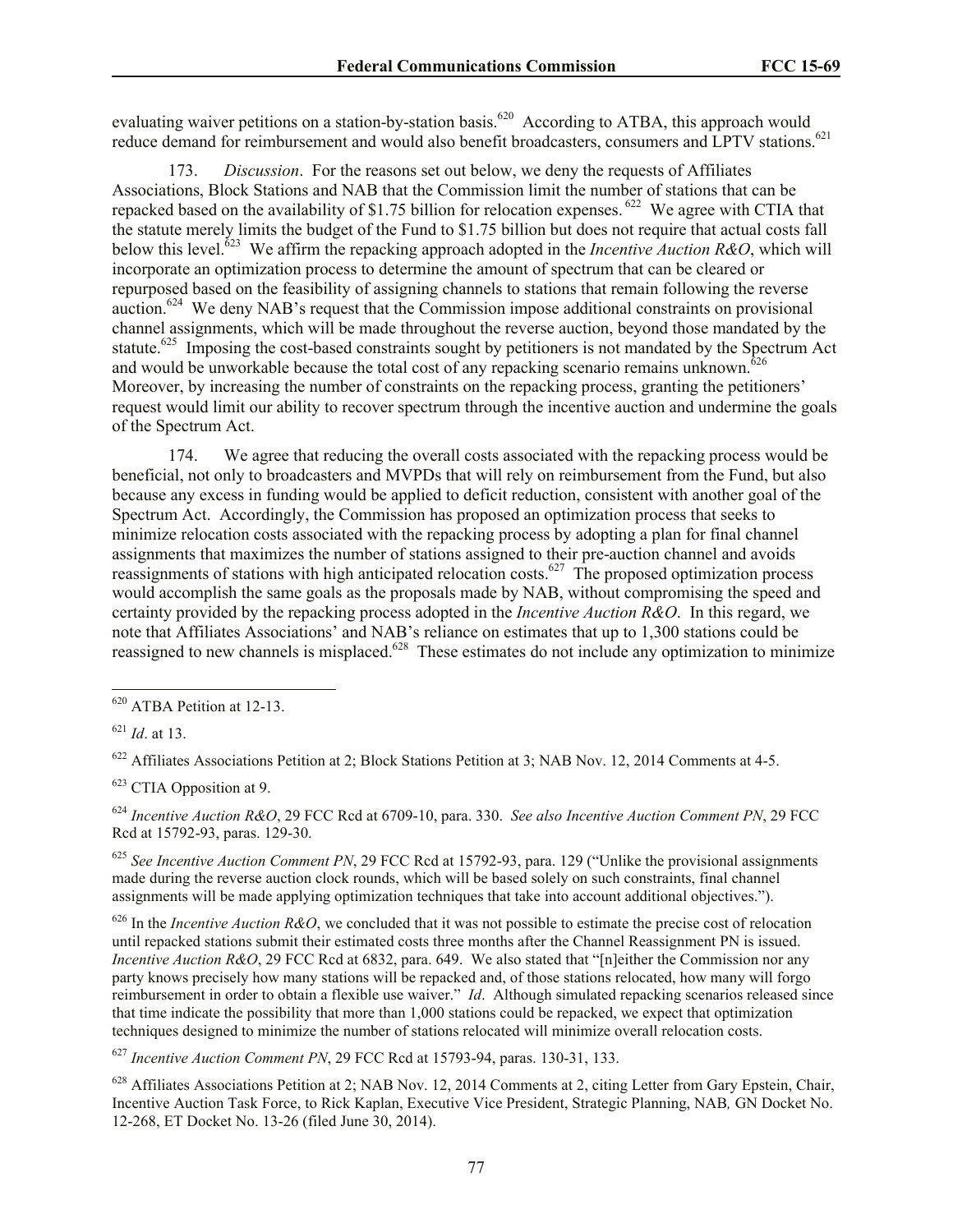channel moves and reduce relocation costs in the final TV channel assignment plan.<sup>629</sup> Therefore, these results are not representative of the final number of stations that will be required to move, which we expect to be significantly lower as a result of optimization. Likewise, Affiliates Associations' concern that optimization may not reduce the number of stations repacked enough to bring the total costs below \$1.75 billion does not account for the ability of the optimization process to avoid reassignments of stations with high anticipated relocation costs, thereby reducing the total cost of repacking.<sup>630</sup> In light of these initiatives, we have no reason, at this time, to believe the Fund will be insufficient to cover all eligible relocation costs.

175. Contrary to Block Stations' contention, the "all reasonable efforts" mandate in section 1452(b)(2) does not require us to limit the number of repacked stations based on concerns about the sufficiency of the Fund.<sup>631</sup> Section 1452(b)(2) applies "[i]n making any reassignments or reallocations" under section  $1452(b)(1)(B)$ .<sup>632</sup> "Reassignments and reallocations" are "ma[de]" during the repacking process, and become "effective" after "the completion of the reverse auction . . . and the forward auction," specifically upon release of the Channel Reassignment PN.<sup>633</sup> Although the Commission's efforts to fulfill the statutory mandate include post-auction measures available to remedy losses in coverage area or population served that individual stations may experience,<sup>634</sup> the mandate itself does not extend to the reimbursement process, which will occur after the Commission has made the reassignments and reallocations for which the statute provides.<sup>635</sup>

176. We are not persuaded by Affiliates Associations' argument that participation in the reverse auction might become involuntary for broadcasters if there is a risk that they could potentially incur out-of-pocket expenses. As discussed in the *Incentive Auction R&O*, Congress allocated \$1.75 billion of the auction proceeds to cover repacking costs. The Spectrum Act expressly provides that broadcasters' participation in the reverse auction is voluntary, but the repacking process is not voluntary. Other than suggesting that the Commission could be "putting its thumb on the scale" in favor of auction participation as broadcasters weigh their options, Affiliates Associations offers no evidence that, notwithstanding the \$1.75 billion set aside to compensate broadcasters for reasonable relocation costs, broadcasters who would otherwise remain on the air will be motivated to participate in the reverse auction out of concern they will not be fully compensated for their relocation expenses. For the reasons stated above, we believe that the optimization process will enhance the sufficiency of the \$1.75 billion Fund by reducing both the overall number of stations repacked and the number of particularly expensive channel moves.

177. We decline Affiliates Associations' request to reconsider the conclusion that providing additional funding from auction proceeds beyond the \$1.75 billion would be contrary to the express

<sup>631</sup> Block Stations Petition at 9.

 $632$  47 U.S.C. § 1452(b)(2).

 $\overline{\phantom{a}}$ 

<sup>633</sup> 47 U.S.C. § 1452(f)(2); *Incentive Auction R&O,* 29 FCC Rcd at 6783-84, para. 529.

<sup>629</sup> *Incentive Auction Task Force Releases Constraint File Data Using Actual Channels and Staff Analysis Regarding Pairwise Approach to Preserving Population Served,* GN Docket No. 12-268, ET Docket No. 13-26, Public Notice, 29 FCC Rcd 5687, 5690 (IATF 2014).

<sup>630</sup> *See Incentive Auction Comment PN*, 29 FCC Rcd at 15794 n.243 (suggesting the Commission could rely on data compiled for the Media Bureau by Widelity, Inc. or data provided by broadcasters pre-auction to estimate equipment and facilities costs, and seeking comment on how to determine expenses).

<sup>634</sup> *See, e.g., Incentive Auction R&O*, 29 FCC Rcd at 6648, para. 175 (discussing measures that will allow stations to remedy losses of coverage due to terrain that may occur in individual cases).

 $635$  We note that the sufficiency of the Fund will not be known until after the "reassignments [and] reallocations" become "effective."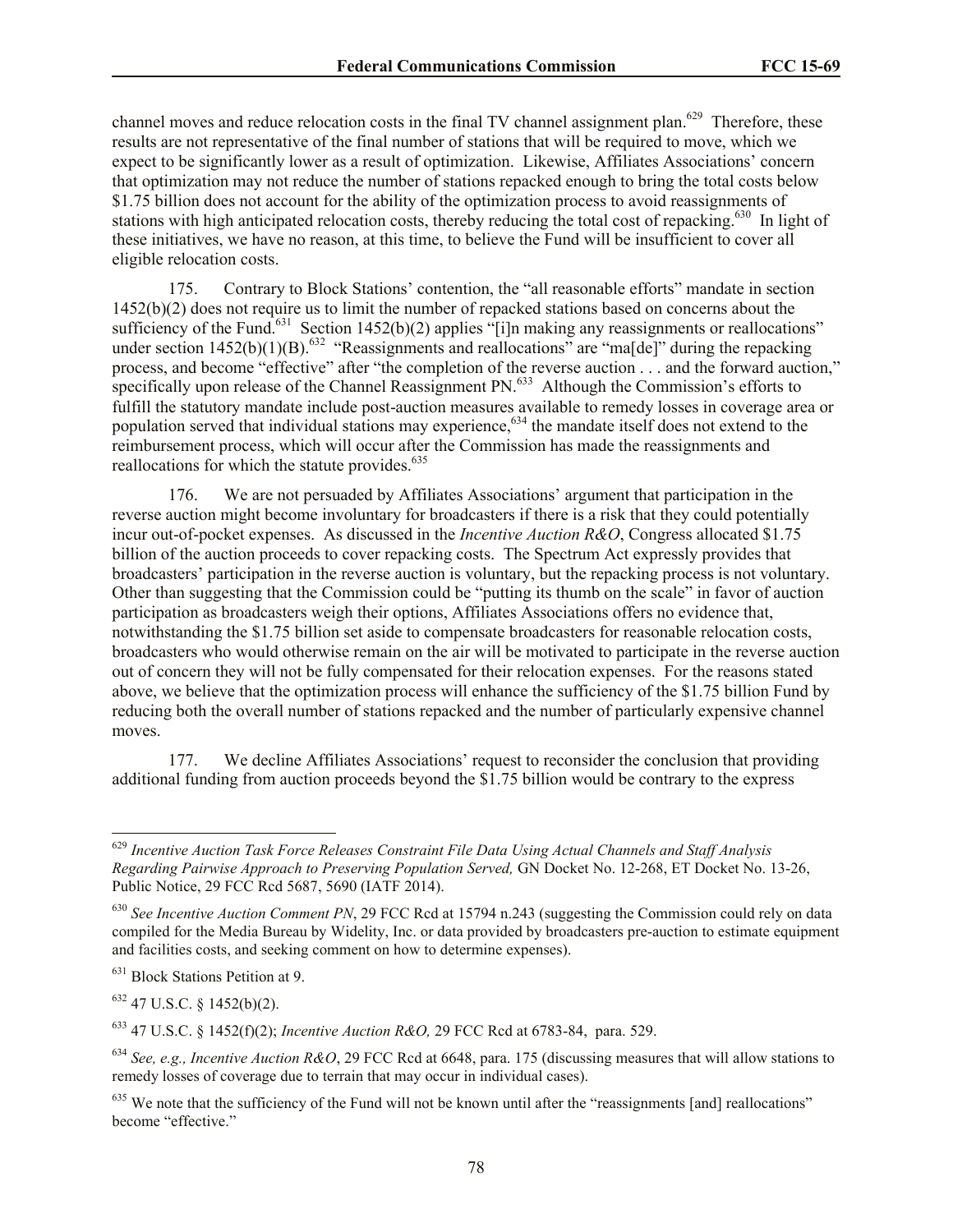language of the Spectrum Act. $636$  Our decision is consistent with the Commission's conclusion in previous auctions that it lacks authority to use auction proceeds to pay incumbents' relocation costs.<sup>637</sup> In this case, section 309 of the Communications Act, as revised, requires \$1.75 billion of "the proceeds" of the auction to be deposited in the Reimbursement Fund, and "all other proceeds" to be deposited in the Public Safety Trust Fund and the general fund of the Treasury.<sup>638</sup> While section 1452(i) of the Act provides that "[n]othing in [section 1452(b)] shall be construed to" expand or contract the FCC's authority except as expressly provided, that provision does not qualify the specific direction in section 309 as to funding priorities and the amount of proceeds to be dedicated to relocation costs.<sup>639</sup>

178. We also deny requests that we mandate that winning forward auction bidders pay for post-auction expenses. <sup>640</sup> First, we find no merit in the argument of ATBA that wireless carriers should reimburse LPTV stations. We agree with CTIA that the Commission is not obligated to provide reimbursement for displaced LPTV stations given Congress' unambiguous definition of "broadcast television licensee," which includes only full-power television stations and Class A licensees.<sup>641</sup> Because LPTV licensees do not meet the definition of "broadcast station licensee" they are not eligible for reimbursement from any source.<sup>642</sup> Second, we disagree with the Affiliates Associations and NAB that there is relevant precedent for requiring winning forward auction bidders to reimburse relocation expenses of repacked broadcasters. Although in previous auctions the Commission has required winning bidders to cover incumbents' relocation costs pursuant to its broad spectrum management authority,<sup>643</sup> in this case the Spectrum Act contains an explicit provision for the Reimbursement Fund. Congress's adoption of a precise amount for such costs indicates its intention to limit the FCC's authority to order additional reimbursements.<sup>644</sup> In any event, it distinguishes the incentive auction from previous auctions in which the Commission has adopted other measures to address incumbent relocation costs.

 $638$  47 U.S.C. § 309(j)(8)(G)(iii).

<sup>639</sup> 47 U.S.C. § 1452(i).

l

<sup>640</sup> ATBA Petition at 11; Affiliates Associations Petition at 6; Gannett Petition at 3-4; NAB Nov. 12, 2014 Comments at 5-6.

<sup>641</sup> CTIA Opposition at 19. *See also* 47 U.S.C. § 1401(6); *Incentive Auction R&O*, 29 FCC Rcd at 6673, para. 238.

642 *See* Mobile Future Opposition at 4.

(continued….)

<sup>636</sup> Affiliates Associations Petition at 3. *See Incentive Auction R&O*, 29 FCC Rcd at 6831-32, para. 648.

<sup>637</sup> *See Amendment of Parts 2 and 25 of the Commission's Rules to Permit Operation of NGSO FSS Systems Co-Frequency with GSO and Terrestrial Systems in the Ku-band*, ET Docket No. 98-206, Memorandum Opinion and Order and Second Report and Order, 17 FCC Rcd 9614, 9713, para. 257 (2002) ("Section 309(j)(8) … requires the Commission to deposit all proceeds from a competitive bidding system in the United States Treasury, except for expenditures made for the purposes of conducting competitive bidding. In light of this statutory requirement, the Commission has no authority to use auction proceeds for the purpose of offsetting costs incurred by DBS from MVDDS licensees.").

<sup>643</sup> Pursuant to the *Emerging Technologies* precedent, this requirement usually is triggered only if the new licensee elects to enter the band prior to a sunset date, in which case it must negotiate for the relocation of the incumbent. *See Amendment of the Commission's Rules to Establish New Personal Communications Services*, Gen. Docket No. 90-314, Second Report and Order, 8 FCC Rcd 7700, 7738, para. 88 (1993); *Redevelopment of Spectrum to Encourage Innovation in the Use of New Telecommunications Technologies*, ET Docket No. 92-9, First Report and Order and Third Notice of Proposed Rule Making, 7 FCC Rcd 6886 (1992); Second Report and Order, 8 FCC Rcd 6495 (1993); Third Report and Order and Memorandum Opinion and Order, 8 FCC Rcd 6589 (1993); Memorandum Opinion and Order, 9 FCC Rcd 1943 (1994); Second Memorandum Opinion and Order, 9 FCC Rcd 7797 (1994), *aff'd, Ass'n of Pub. Safety Commc'ns Officials-Int'l, Inc. v. FCC,* 76 F.3d 395 (D.C. Cir. 1996) (collectively, "*Emerging Technologies*").

<sup>644</sup> *See United States v. Davis*, 978 F.2d 415, 418 (8th Cir. 1992) (the maxim of statutory construction *expressio unius est exclusio alterius* (the mention of one thing implies the exclusion of another) dictates that an expressly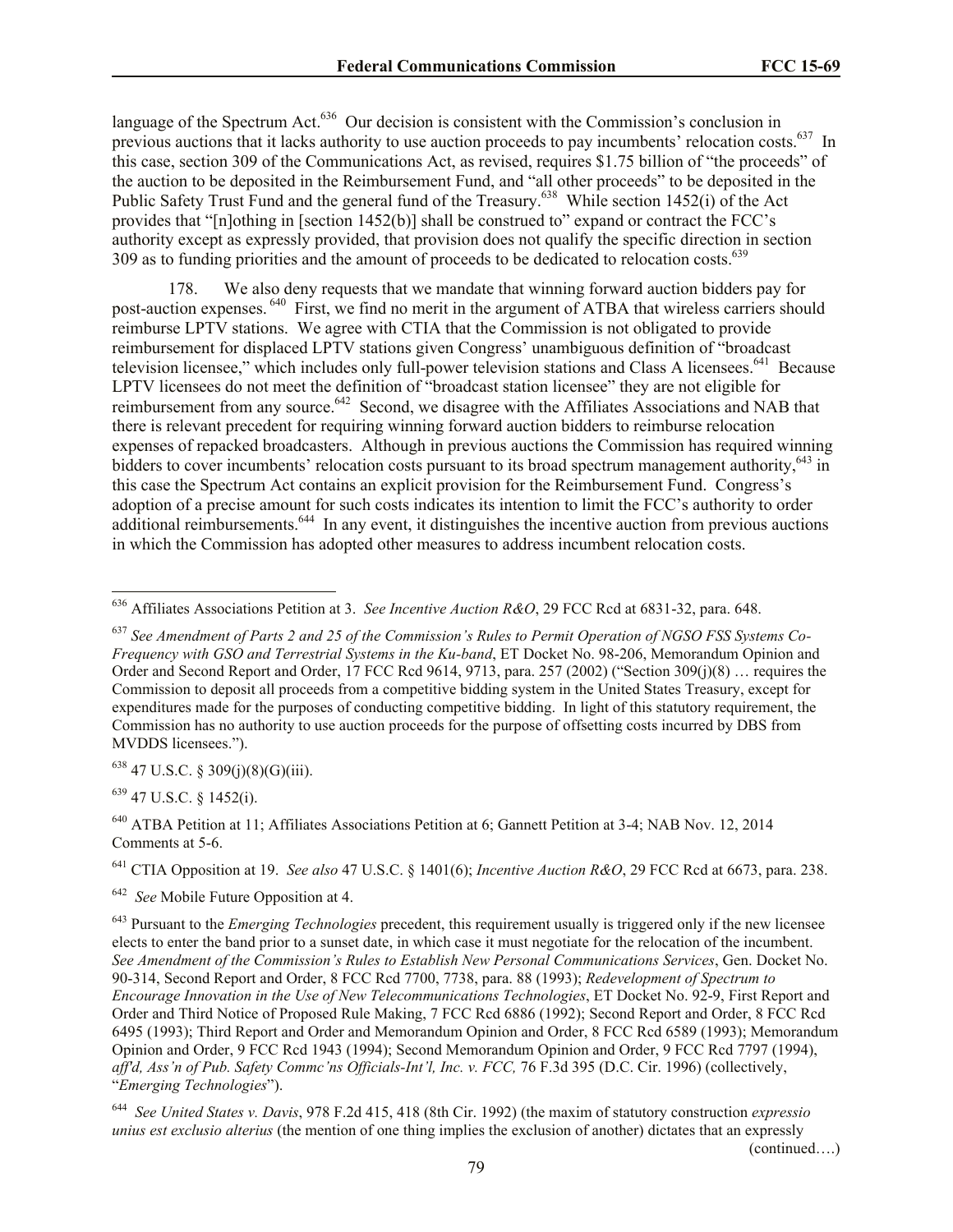179. The blanket waiver approach advocated by ATBA is inconsistent with the Commission's obligation to analyze waiver petitions to ensure they comply with the statutory requirements. <sup>645</sup> The Spectrum Act's flexible use waiver provision provides a means of reducing demand on the Fund by conditioning petition grant on an agreement to forgo reimbursement, as well as offering broadcasters flexibility in the use of their licensed broadcast spectrum.<sup>646</sup> In the *Incentive Auction R&O*, we declined to automatically grant service rule waiver requests because we found that, in evaluating a waiver petition, the Media Bureau must determine whether the petition meets the Commission's general waiver standard and complies with the statutory requirements pertaining to interference protection and the provision of one broadcast television program stream at no cost to the public.<sup>647</sup> Similarly, this analysis must be performed for each station seeking a waiver of the Commission's service rules.<sup>648</sup> Therefore, we deny the request of ATBA. We note that a station group may still obtain a waiver for all of its stations if the Media Bureau determines they demonstrate compliance with the relevant statutory provisions.<sup>649</sup>

## **2. Stations That Are Not Repacked and Translator Facilities**

180. *Background*. The Spectrum Act expressly limits eligibility for reimbursement to "broadcast television licensees" "that [are] reassigned under [section  $1452(b)(1)(B)(i)$ " in the repacking process, and MVPDs that incur costs "in order to continue to carry the signal of a broadcast television licensee" that changes channels.<sup>650</sup> In the *Incentive Auction R&O*, the Commission declined to exercise any authority the statute might provide to reimburse stations that are not reassigned to new channels in the repacking process.<sup>651</sup>

181. Affiliates Associations argue that the Commission acted inconsistently by exercising discretion to allow MVPDs to be reimbursed for costs associated with continuing to carry winning high-VHF-to-low-VHF broadcast bidders, but not to make non-reassigned stations whole.<sup>652</sup> ATBA argues

stated exception impliedly excludes all other exceptions). If winning forward auction bidders were required to cover broadcasters' relocation costs exceeding \$1.75 billion or the displacement costs of LPTV facilities, forward auction bids likely would be reduced to account for bidders' prospective liability for such costs, reducing the auction proceeds ultimately deposited in the Treasury. Thus, as a practical matter, such a requirement would reduce the proceeds that would otherwise be available for the purposes specified by Congress (the Public Safety Trust Fund and deficit reduction).

<sup>645</sup> ATBA Petition at 12.

<sup>646</sup> 47 U.S.C. § 1452(b)(4)(B) ("In lieu of reimbursement for relocation costs under subparagraph (A), a broadcast television licensee may accept, and the Commission may grant as it considers appropriate, a waiver of the service rules of the Commission to permit the licensee, subject to interference protections, to make flexible use of the spectrum assigned to the licensee to provide services other than broadcast television services. Such waiver shall only remain in effect while the licensee provides at least 1 broadcast television program stream on such spectrum at no charge to the public.")*.*

<sup>647</sup> *Incentive Auction R&O*, 29 FCC Rcd 6828-29, para. 641.

 $648$  Section 1452(b)(4)(B) explicitly provides the Commission with the discretion to grant a service rule waiver "as it considers appropriate."

<sup>649</sup> In the *Incentive Auction R&O*, the Commission noted that broadcasters that are not eligible to apply for a service rule waiver under section 1452(b)(4)(B) are free to apply for a waiver under our general waiver authority under 47 C.F.R. § 1.3. *Id.* at 6829 n.1790 & para. 642.

 $650$  47 U.S.C. § 1452(b)(4)(A)(i)-(ii).

<sup>651</sup> *Incentive Auction R&O*, 29 FCC Rcd at 6814, para. 602.

 $652$  Affiliates Associations Petition at 5. Affiliates Associations also argue that the Commission has the authority to require winning forward auction bidders to reimburse expenses of non-repacked stations. Affiliates Associations Petition at 6. For the reasons discussed above, we decline to grant requests that the Commission require winning forward auction bidders to pay any relocation expenses. *See supra* para. 178.

<sup>(</sup>Continued from previous page)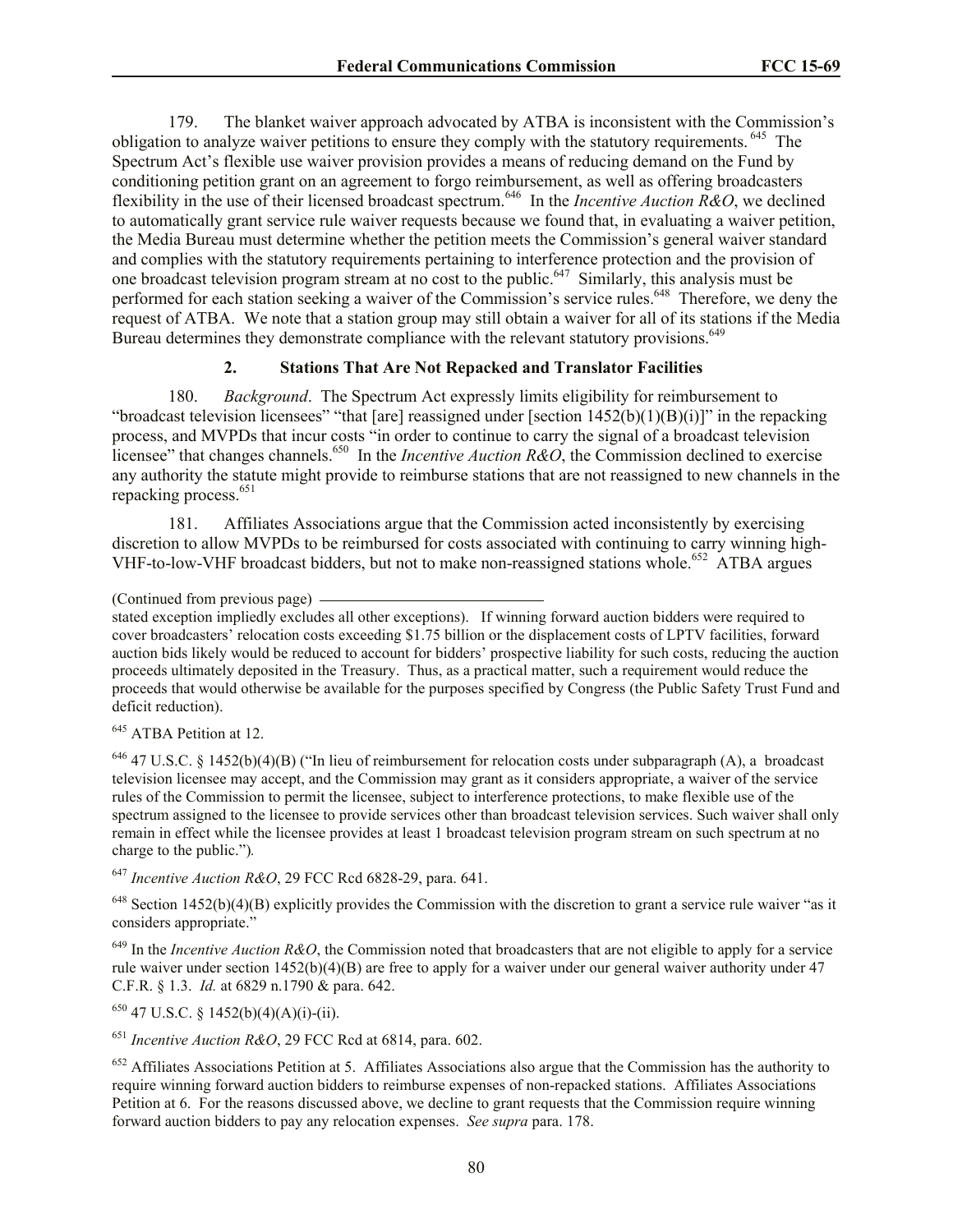that the FCC can and should interpret "broadcast television licensee" to include translators and allow them to seek reimbursement from the Fund.<sup>653</sup> In opposition, Mobile Future argues that the Commission should reject requests to protect TV translator stations in the repacking process as inconsistent with the Spectrum Act.<sup>654</sup>

182. *Discussion*. We decline to exercise our discretionary authority to allow secondary services such as translator stations to claim reimbursement from the Fund, consistent with our decision not to protect these entities in the repacking process.<sup>655</sup> This decision is consistent with Commission precedent to reimburse only primary services that are relocated, not secondary services that are not entitled to protection.<sup>656</sup> Providing reimbursement for translators or other secondary services out of the \$1.75 billion Fund would also reduce the amount available to reimburse repacked Class A and full-power stations for their eligible relocation costs. Therefore, we deny this portion of ATBA's petition.

183. Further, we are not persuaded by Affiliates Associations' argument that we acted inconsistently in declining to reimburse non-reassigned stations directly but allowing MVPDs to be reimbursed from the Fund for expenses related to a particular type of station move (successful high-VHFto-low-VHF bidders). Although the Spectrum Act does not require reimbursement for either type of expense, they are distinguishable. The MVPD expenses in question arise from our decision to allow high-VHF-to-low-VHF bids, a decision that Congress could not have specifically anticipated.<sup>657</sup> Our exercise of discretion makes MVPDs eligible for reimbursement for the reasonable costs they incur in order to continue to carry broadcast stations that are reassigned as a result of the auction, regardless of the type of bid option exercised by the broadcaster. In contrast, Congress clearly anticipated a distinction between reassigned and non-reassigned broadcasters, expressly providing for reimbursement of the former but not the latter. Moreover, non-repacked broadcasters might nevertheless indirectly benefit from a reimbursement to a reassigned station.<sup>658</sup> We find that our decision was reasonable and will help to preserve limited reimbursement funds.

## **3. Reimbursement Timing**

184. *Background*. The Spectrum Act limits the period during which reimbursements can be made from the Fund to three years from completion of the auction.<sup>659</sup> In the *Incentive Auction R&O*, the Commission concluded that the auction will be "complete" within the meaning of the Spectrum Act when a public notice announces that each phase of the auction has ended.<sup>660</sup> To facilitate channel relocation within the statutory timeframe, the *Incentive Auction R&O* adopted a reimbursement process in which eligible broadcasters and MVPDs will receive an initial allocation of up to 80 percent of their estimated relocation costs (90 percent for non commercial stations), which will provide them with access to the funding they require to begin construction and be reimbursed as they incur expenses.<sup>661</sup>

 $\overline{\phantom{a}}$ 

<sup>656</sup> *See, e.g.,* Section II.D.2 *supra* (Repacking the Broadcast Television Bands – LPAS and Unlicensed Wireless Microphones)(affirming the Commission's decision not to reimburse the costs of wireless microphone users).

<sup>657</sup> *Incentive Auction R&O*, 29 FCC Rcd at 6814, para. 603 & n.1705.

 $658$  *Id.* at 6813-14, para. 602 & n.1701 (noting that in some instances where a non-repacked broadcaster shares a tower or equipment with a repacked station, the non-repacked broadcaster can benefit from reimbursement funds paid to the repacked broadcaster).

 $659$  47 U.S.C. § 1452(b)(4)(D).

<sup>&</sup>lt;sup>653</sup> ATBA Petition at 11.

<sup>&</sup>lt;sup>654</sup> Mobile Future Opposition at 1.

<sup>655</sup> *Incentive Auction R&O*, 29 FCC Rcd at 6672-73, para. 237 (declining to extend repacking protection to LPTV and TV translator services).

<sup>660</sup> *Incentive Auction R&O*, 29 FCC Rcd at 6783-84, paras. 529-30.

<sup>661</sup> *Id.* at 6817-18, paras. 610-17.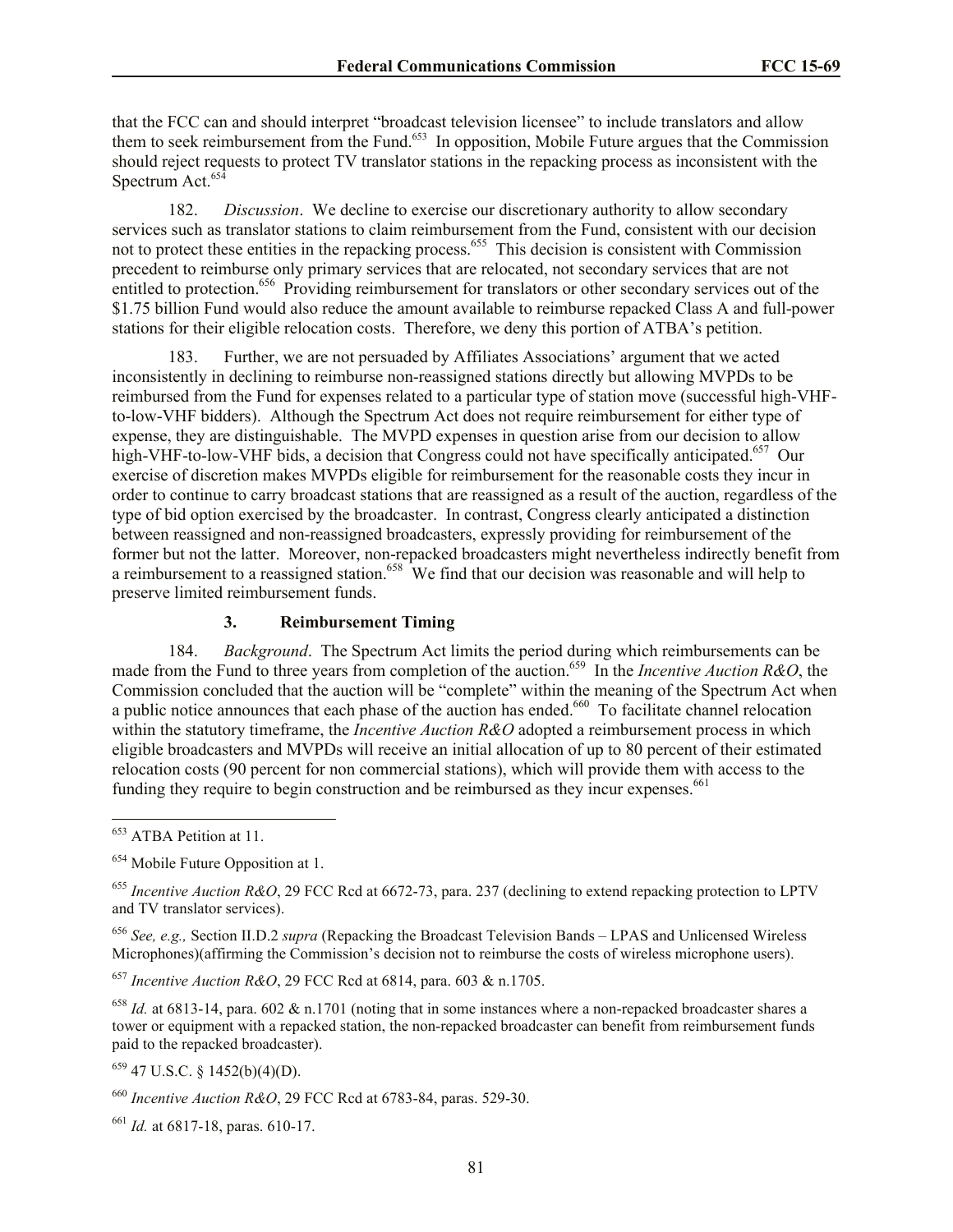185. Affiliates Associations seek reconsideration of the Commission's decision to deem the forward auction "complete" upon release of a Public Notice.<sup>662</sup> Instead, Affiliates Associations assert, the auction should not be deemed complete for purposes of commencing the reimbursement period until the Commission awards wireless licenses to winning forward auction bidders.<sup>663</sup> Affiliates Associations also argue that providing 80 percent of broadcasters' expenses does not guarantee that all broadcasters can meet the three-year construction deadline.<sup>664</sup> According to Affiliates Associations, the Commission should reimburse broadcasters fully for their estimated expenditures, with a true-up at the end of the process designed to refund money to the U.S. Treasury.<sup>665</sup>

186. Affiliates Associations also argue that the three-month deadline for construction permit and cost estimates is unreasonable given the potential number of stations repacked and the limited number of engineers.<sup>666</sup> Affiliates Associations argue that the Media Bureau will take longer to approve cost estimates than it is giving broadcasters to file because it lacks expertise in evaluating cost estimates.<sup>667</sup> Thus, they argue, for both construction permit applications and cost estimates, the Commission should extend the submission deadline to six months, while maintaining the possibility of waivers granted for good cause.<sup>668</sup>

187. *Discussion*. We dismiss on procedural grounds Affiliates Associations' request that we delay the completion of the auction until after forward licenses have been issued.<sup>669</sup> The *Incentive Auction R&O* fully considered the argument by broadcasters that the Commission should delay the close of the forward auction until wireless licenses are assigned.<sup>670</sup> Specifically, we found that this approach would produce uncertainty in the UHF Band transition because the Spectrum Act directs that no reassignments or reallocations may become effective until the completion of the reverse auction and the forward auction.<sup>671</sup> We therefore dismiss the assertion of Affiliates Associations that close of the auction should be contingent on assigning licenses to winning forward auction bidders.

188. We deny the requests of Affiliates Associations and Gannett for reconsideration of certain aspects of the reimbursement process.<sup>672</sup> In adopting a reimbursement process providing that eligible entities receive an initial allocation of up to 80 percent of their estimated expenses, the Commission concluded that this approach should help ensure that broadcasters and MVPDs do not face an undue financial burden while also reducing the possibility that we allocate more funds than necessary to cover actual relocation expenses.<sup>673</sup> Moreover, this approach takes into consideration the practical

<sup>664</sup> *Id.* at 7-8.

<sup>665</sup> *Id.*

<sup>669</sup> Affiliates Associations Petition at 7. As we stated above, under Commission rules, if a petition for reconsideration simply repeats arguments that were previously fully considered and rejected in the proceeding, it will not likely warrant reconsideration. 47 C.F.R. § 1.429(l)(3); *Connect America Fund,* 28 FCC Rcd at 2573, para. 3.

<sup>670</sup> *Incentive Auction R&O*, 29 FCC Rcd at 6784, para. 530 n.1501 (citing Affiliates Associations R&O Comments at 48; Affiliates Associations R&O Reply at 15; NAB R&O Comments at 49–51; State Broadcaster Associations R&O Comments at 15).

<sup>671</sup> *Incentive Auction R&O*, 29 FCC Rcd at 6784-85, para. 531 (citing 47 U.S.C. § 1452(f)(2)).

<sup>672</sup> Affiliates Associations Petition at 7-8; Gannett Petition at 5.

l <sup>662</sup> *Id.* at 7.

<sup>663</sup> *Id.*

<sup>666</sup> *Id.* at 12.

<sup>667</sup> *Id.*

<sup>668</sup> *Id.*

<sup>673</sup> *Incentive Auction R&O*, 29 FCC Rcd at 6818-19, para. 614.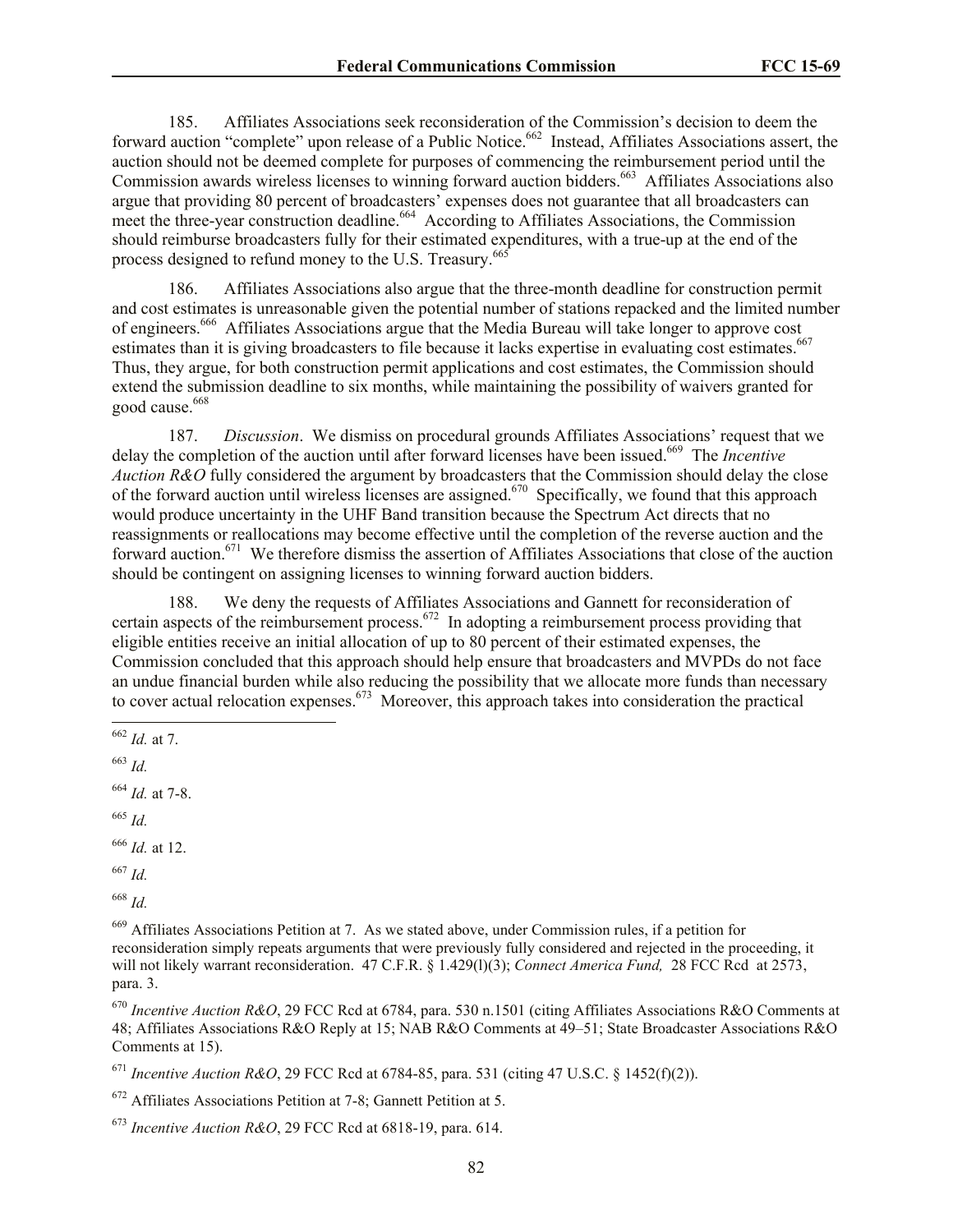limitation that the Commission will have only \$1 billion (borrowed from Treasury) to allocate at the beginning of the reimbursement process.<sup>674</sup> Nevertheless, we fully intend to make initial allocations quickly to help broadcasters begin the relocation process.<sup>675</sup>

189. We also deny requests that we extend the initial three-month deadline for repacked stations to file construction permits and cost estimates.<sup>676</sup> We find that doing so would postpone the award of initial funding allocations, thus making it more difficult for broadcasters to meet construction deadlines. The purpose behind these deadlines is to permit broadcasters to begin construction as quickly as possible. Moreover, the statute requires that reimbursements from the Fund be completed no later than three years after the completion of the forward auction, and extending the filing deadline would compress the period within which disbursements could be made.<sup>677</sup> We disagree with Affiliates Associations that the Media Bureau will be unable to approve the cost estimates and construction permit applications of a large number of stations quickly.<sup>678</sup> With respect to construction permit applications, the Media Bureau has the experience and expertise to process these applications quickly and has adopted expedited processing guidelines for certain applications to further accelerate the approval process.<sup>679</sup> We also plan to hire a reimbursement contractor to assist with processing the cost estimates and actual cost submissions throughout the reimbursement period.<sup>680</sup> In order to make initial allocations, we require all eligible entities to file cost estimates at the three-month deadline because allocations will be calculated based on total cost estimates in relation to the amount available to the Commission at the time. To the extent a broadcaster or MVPD is unable to obtain price quotes by the filing deadline, it can use the predetermined cost estimates published in the Catalog of Eligible Expenses as cost estimate proxies.<sup>681</sup> For these reasons, we retain the three-month deadline for eligible entities to file construction permit applications and reimbursement cost estimates.

### **V. OTHER MATTERS**

190. Mako argues that the *Incentive Auction R&O* violates the National Environmental Policy Act of 1969 ("NEPA") because it did not include an "Environmental Assessment" ("EA") with a "No Significant Impact" finding or a full "Environmental Impact Statement" ("EIS").<sup>682</sup> We reject this argument. The environmental effects attributable to the rules adopted in the *Incentive Auction R&O*, including the potential modification of broadcast facilities resulting from channel reassignments and the build-out of facilities in the 600 MHz Band, are already subject to environmental review under our NEPA procedures.<sup>683</sup> Under those procedures, potentially significant environmental effects of proposed facilities will be evaluated on a site-specific basis prior to construction. Adoption of rules in the *Incentive Auction R&O* has no potentially significant environmental effects—beyond those already subject to site-specific

 $\overline{\phantom{a}}$ 

<sup>677</sup> *See* 47 U.S.C. § 1452(b)(4)(D).

<sup>683</sup> 47 C.F.R. §§ 1.1307, 1.1308 and 1.1311.

<sup>674</sup> *Id* at 6819, para. 615.

<sup>675</sup> Allocations may be made in tranches, as funding becomes available. *Id*.

<sup>676</sup> Affiliates Associations Petition at 11-12;

<sup>678</sup> Affiliates Associations Petition at 11-12.

<sup>679</sup> *See Incentive Auction R&O*, 29 FCC Rcd at 6792, para. 551.

<sup>680</sup> *Id*. at 6820, para. 618.

<sup>681</sup> *Id*. at 6817-18, para. 611.

<sup>682</sup> Mako Petition at 10-12. In addition, International Broadcasting Network ("IBN") argues without any support that Chairman Wheeler should be recused from this proceeding. IBN Petition at 3. We find no evidence whatsoever to support IBN's claim that the Chairman should have recused himself from this proceeding and we therefore we reject this request.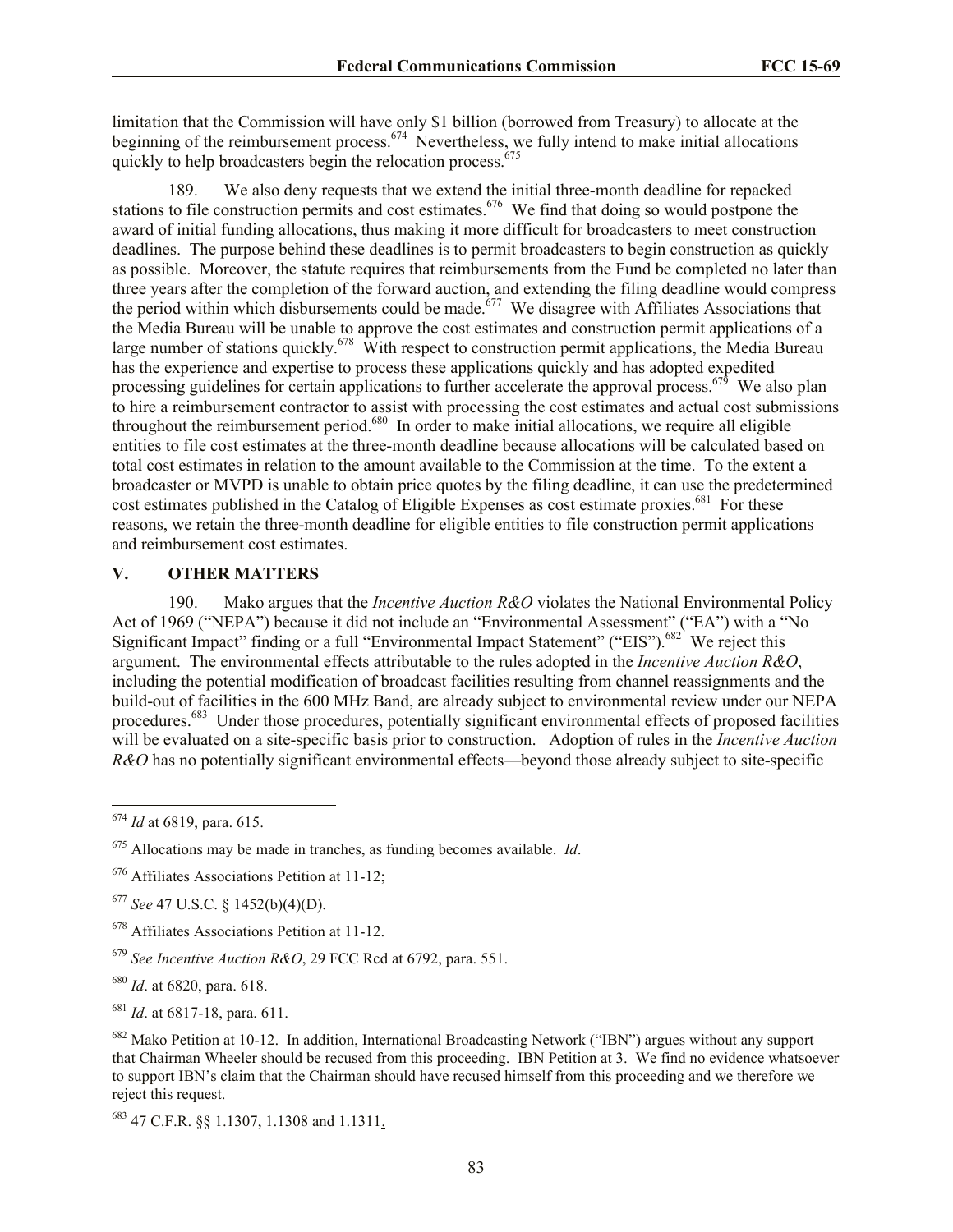reviews—that the Commission must evaluate in an EA or EIS under NEPA or the Commission's NEPA procedures.

# **VI. PROCEDURAL MATTERS**

191. *Final Regulatory Flexibility Act Analysis*.The Commission has prepared a Final Regulatory Flexibility Certification in Appendix C.

192. *Final Paperwork Reduction Act of 1995 Analysis*. This document contains new or modified information collection requirements subject to the Paperwork Reduction Act of 1995 ("PRA"), Public Law 104-13. It will be submitted to the Office of Management and Budget ("OMB") for review under section 3507(d) of the PRA. OMB, the general public, and other Federal agencies are invited to comment on the new or modified information collection requirements contained in this proceeding. In addition, we note that pursuant to the Small Business Paperwork Relief Act of 2002, Public Law 107-198, *see* 44 U.S.C. 3506(c)(4), we previously sought specific comment on how the Commission might further reduce the information collection burden for small business concerns with fewer than 25 employees.

193. We have assessed the effects of the policies adopted in this Second Order on Reconsideration with regard to information collection burdens on small business concerns, and find that these policies will benefit many companies with fewer than 25 employees by providing them with options for voluntarily relinquishing broadcast spectrum usage rights or for gaining access to valuable repurposed spectrum. In addition, we have described impacts that might affect small businesses, which includes most businesses with fewer than 25 employees, in the Final Regulatory Flexibility Certification attached to this Second Order on Reconsideration as Appendix C.

194. *Congressional Review Act*. The Commission will send a copy of this Second Order on Reconsideration to Congress and the Government Accountability Office pursuant to the Congressional Review Act.<sup>684</sup>

## **VII. ORDERING CLAUSES**

195. **IT IS ORDERED**, pursuant to the authority found in Sections 1, 4, 301, 303, 307, 308, 309, 310, 316, 319, 325(b), 332, 336(f), 338, 339, 340, 399b, 403, 534, and 535 of the Communications Act of 1934, as amended, and sections 6004, 6402, 6403, 6404, and 6407 of the Middle Class Tax Relief and Job Creation Act of 2012, Pub. L. No. 112-96, 126 Stat. 156, 47 U.S.C. §§ 151, 154, 301, 303, 307, 308, 309, 310, 316, 319, 325(b), 332, 336(f), 338, 339, 340, 399b, 403, 534, 535, 1404, 1452, and 1454, this Second Order on Reconsideration in GN Docket No. 12-268 **IS ADOPTED,** effective thirty (30) days after the date of publication in the *Federal Register*.

196. **IT IS FURTHER ORDERED** that, pursuant to Section 405 of the Communications Act of 1934, as amended, 47 U.S.C. § 405, and section 1.429 of the Commission's rules, 47 C.F.R. § 1.429, the Petition for Reconsideration filed by ABC Television Affiliates Association, CBS Television Network Affiliates Association, FBC Television Affiliates Association, and NBC Television Affiliates, **IS GRANTED IN PART AND DENIED IN PART** to the extent described herein

197. **IT IS FURTHER ORDERED** that, pursuant to Section 405 of the Communications Act of 1934, as amended, 47 U.S.C. § 405, and section 1.429 of the Commission's rules, 47 C.F.R. § 1.429, the Petition for Reconsideration filed by NBC Telemundo License, LLC, as clarified on April 7, 2015, **IS GRANTED** to the extent described herein.

198. **IT IS FURTHER ORDERED** that, pursuant to Section 405 of the Communications Act of 1934, as amended, 47 U.S.C. § 405, and section 1.429 of the Commission's rules, 47 C.F.R. § 1.429, the Petition for Reconsideration filed by the Walt Disney Company **IS GRANTED** to the extent described herein.

 $\overline{\phantom{a}}$ 

<sup>684</sup> *See* 5 U.S.C. § 801(a)(1)(A).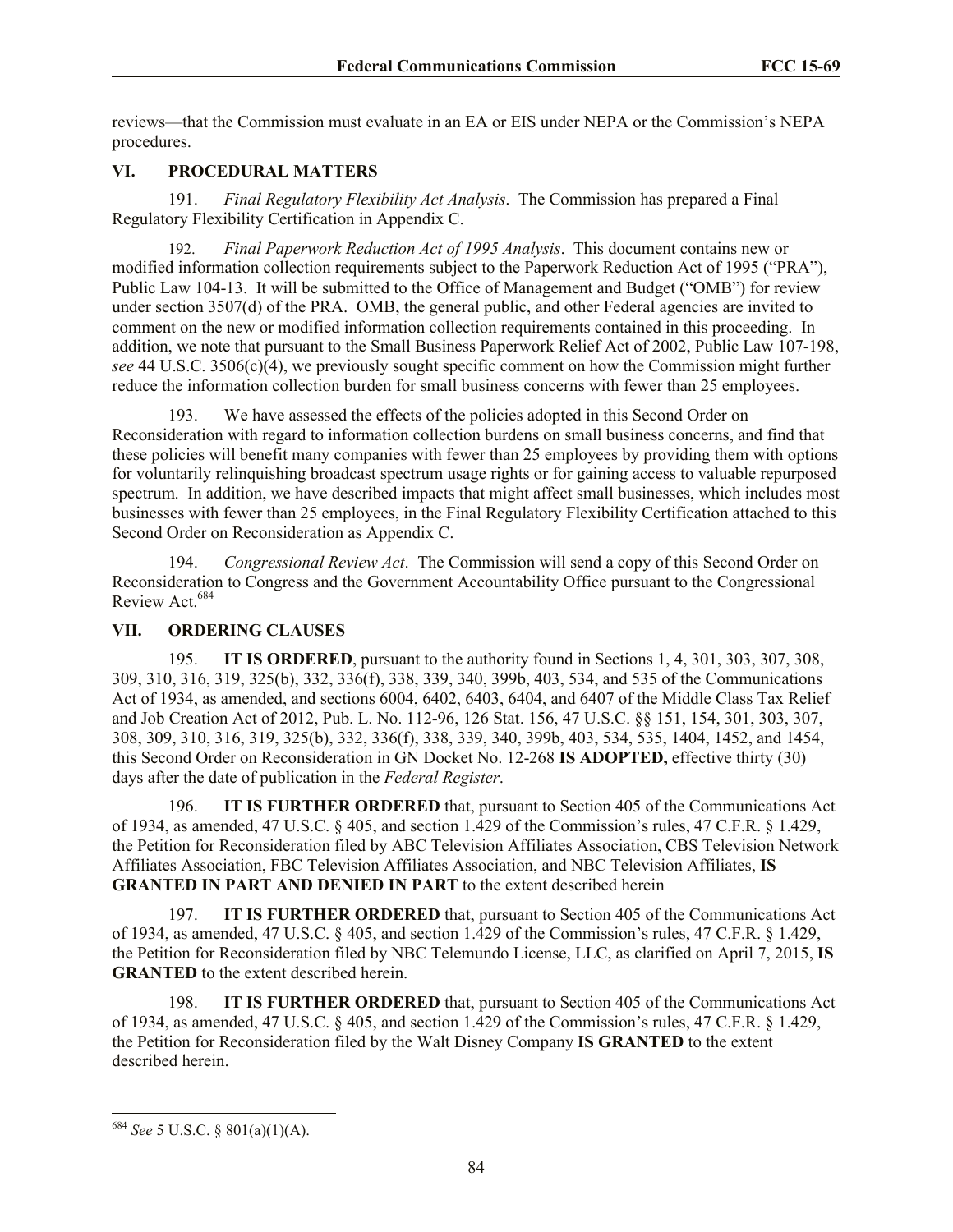199. **IT IS FURTHER ORDERED** that, pursuant to Section 405 of the Communications Act of 1934, as amended, 47 U.S.C. § 405, and section 1.429 of the Commission's rules, 47 C.F.R. § 1.429, the Petition for Reconsideration filed by Dispatch Printing Company **IS GRANTED** to the extent described herein.

200. **IT IS FURTHER ORDERED** that, pursuant to Section 405 of the Communications Act of 1934, as amended, 47 U.S.C. § 405, and section 1.429 of the Commission's rules, 47 C.F.R. § 1.429, the Petition for Reconsideration filed by Cohen, Dippell, and Everist, P.C **IS GRANTED IN PART AND DENIED IN PART** to the extent described herein.

201. **IT IS FURTHER ORDERED** that, pursuant to Section 405 of the Communications Act of 1934, as amended, 47 U.S.C. § 405, and section 1.429 of the Commission's rules, 47 C.F.R. § 1.429, the Petitions for Reconsideration filed by Advanced Television Broadcasting Alliance; and Gannett Co., Inc., Graham Media Group, and ICA Broadcasting **ARE DENIED IN PART** to the extent described herein.

202. **IT IS FURTHER ORDERED** that, pursuant to Section 405 of the Communications Act of 1934, as amended, 47 U.S.C. § and 405, and section 1.429 of the Commission's rules, 47 C.F.R. § 1.429, the Petitions for Reconsideration filed by Abacus Television; American Legacy Foundation; Artemis Networks LLC; Association of Public Television Stations, Corporation for Public Broadcasting, and Public Broadcasting Service; Beach TV Properties, Inc.; Block Communications, Inc.; Bonten Media Group, Inc. and Raycom Media, Inc.; Competitive Carriers Association; Free Access & Broadcast Telemedia, LLC; GE Healthcare; International Broadcasting Network; the LPTV Spectrum Rights Coalition; Mako Communications, LLC; Media General, Inc.; Radio Television Digital News Association; Sennheiser Electronic Corporation; Signal Above, LLC; Qualcomm Inc.; T-Mobile USA, Inc.; U.S. Television, LLC; The Videohouse, Inc.; and the WMTS Coalition **ARE DISMISSED AND/OR DENIED** to the extent described herein.

203. **IT IS FURTHER ORDERED** that the Petition for Leave to File Supplemental Reconsideration filed by Abacus Television on November 12, 2014 and the Petition for Leave to Amend filed by the LPTV Coalition on November 12, 2014 **ARE DENIED**.

204. **IT IS FURTHER ORDERED** that the Motion for Leave to File Supplement to Petition for Reconsideration filed by Free Access and Broadcast Telemedia, LLC on December 15, 2014 **IS DENIED**.

205. **IT IS FURTHER ORDERED** that the Commission's rules **ARE HEREBY AMENDED** as set forth in Appendix B and **WILL BECOME EFFECTIVE** after the Commission publishes a notice in the *Federal Register* announcing approval by the OMB under the PRA and the relevant effective date.

206. **IT IS FURTHER ORDERED** that the Commission's Consumer and Governmental Affairs Bureau, Reference Information Center, **SHALL SEND** a copy of this Second Order on Reconsideration in GN Docket No. 12-268*,* including the Final Regulatory Flexibility Certification, to the Chief Counsel for Advocacy of the Small Business Administration.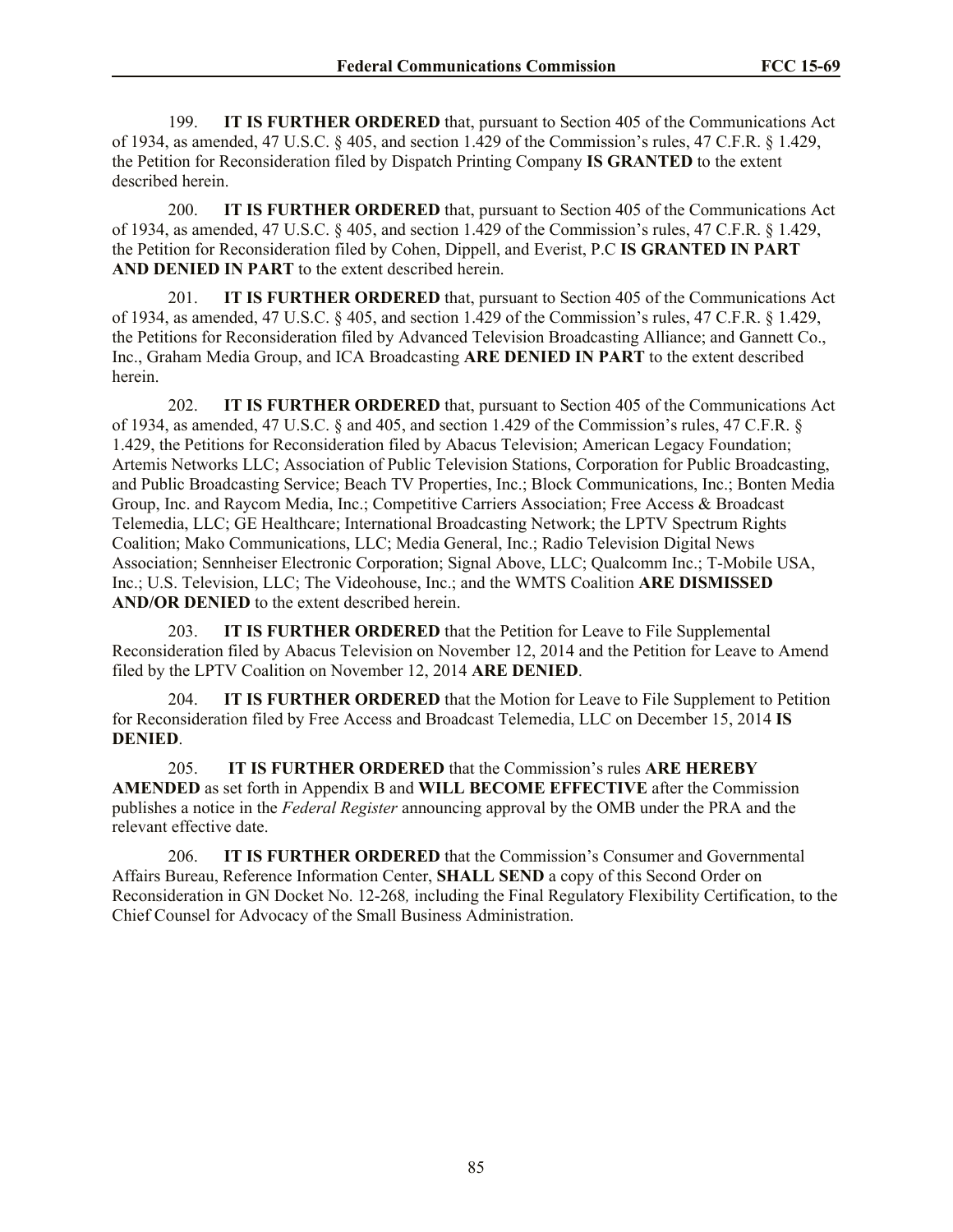207. **IT IS FURTHER ORDERED** that the Commission **SHALL SEND** a copy of this Second Order on Reconsideration in GN Docket No. 12-268 in a report to be sent to Congress and the Government Accountability Office pursuant to the Congressional Review Act, *see* 5 U.S.C. §  $801(a)(1)(A)$ .

# FEDERAL COMMUNICATIONS COMMISSION

Marlene H. Dortch Secretary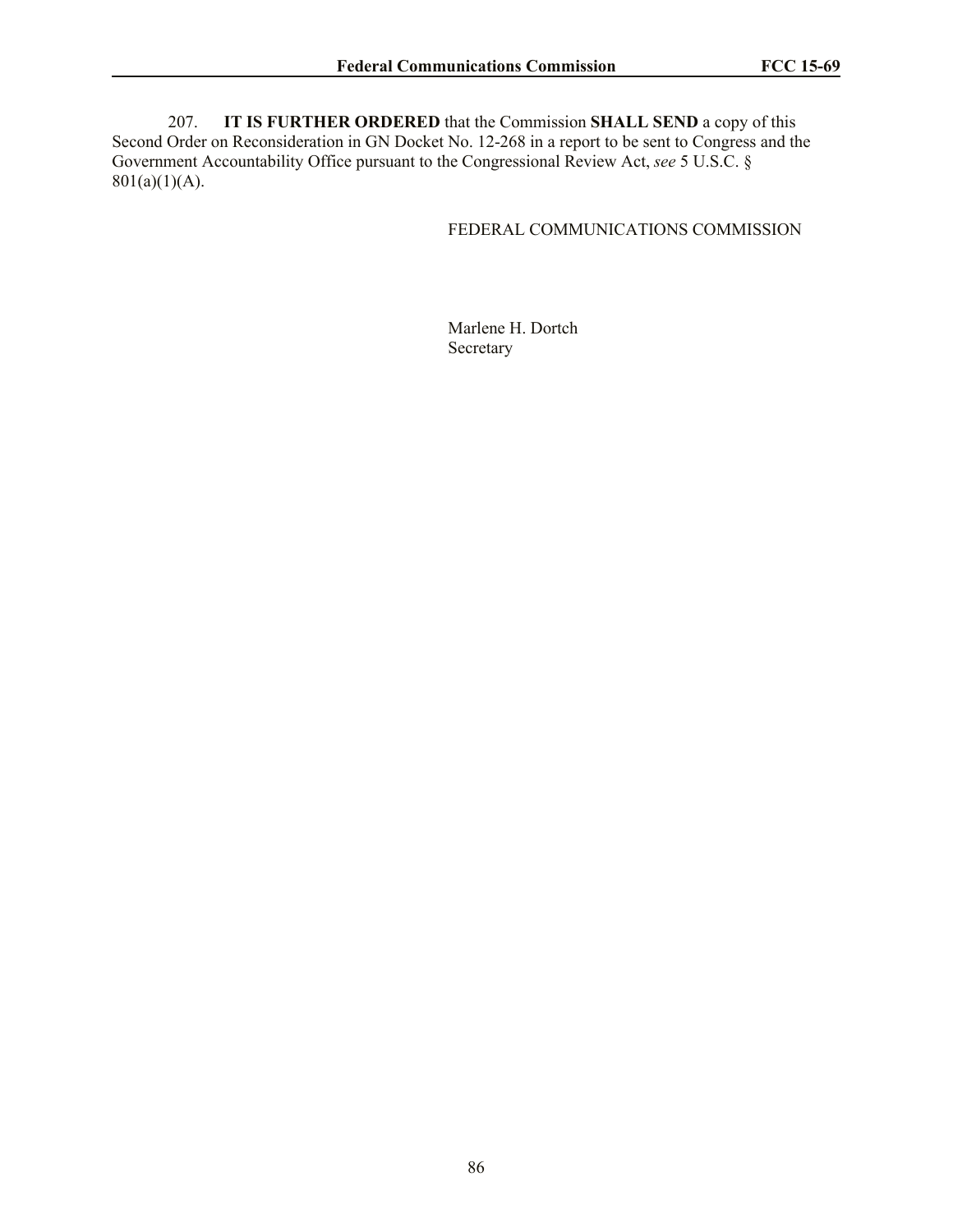## **APPENDIX A**

## **SEPARATION DISTANCES TO PROTECT WMTS FROM 600 MHZ OPERATIONS BASED ON GEHC METHODOLOGY**

## **Table 1: Overload (Blocking) Analysis**

|                                                                                   | 200 W/MHz                | 1000 W/MHz               |
|-----------------------------------------------------------------------------------|--------------------------|--------------------------|
| Description                                                                       | Transmitter <sup>1</sup> | Transmitter <sup>2</sup> |
| Emission Frequency (MHz)                                                          | 608                      | 608                      |
| Single Transmitter EIRP (dBm/MHz)                                                 | 50                       | 57                       |
| Calculated Transmitter to WMTS                                                    | 43                       | 96                       |
| Distance $(m)^3$                                                                  |                          |                          |
| Path Loss Coefficient                                                             | $\overline{2}$           | $\overline{2}$           |
| Path Los (dB)                                                                     | 60.8                     | 67.8                     |
| Excess Loss (Building Attenuation, etc.)                                          | 20                       | 20                       |
| SAW Filter Attenuation @ 3 Megahertz<br>separation (dB)                           | 10                       | 10                       |
| Total Coupling Loss (dB)                                                          | 90.8                     | 97.8                     |
| Received Interference per Exposed<br>WMTS Antenna, per Transmitter<br>(dBm/6 MHz) | $-40.8$                  | $-40.8$                  |
| Number of Dominant Transmitters                                                   | 1                        | 1                        |
| Number of Exposed WMTS antenna per<br><b>Dominant Transmitter</b>                 | $\overline{2}$           | $\overline{2}$           |
| <b>Overall Aggregation Factor</b>                                                 | $\overline{2}$           | $\overline{2}$           |
| Overall Aggregation Factor (dB)                                                   | 3                        | 3                        |
| Aggregate Received Interference Power<br>(dBm / MHz)                              | $-37.8$                  | $-37.8$                  |
| <b>Assumed Non-Hardened WMTS</b><br>Blocking Threshold (dBm/MHz)                  | $-37.8$                  | $-37.8$                  |

 $\overline{\phantom{a}}$ 

<sup>&</sup>lt;sup>1</sup> As shown in our initial analysis in the *Incentive Auction R&O*, because only the energy in the channel adjacent to channel 37 is considered, the roll-off from the out-of-band emission mask has no effect on the results of the analysis. *Incentive Auction R&O*, 29 FCC Rcd at 7009, Technical Appendix at para 100. Therefore, only a single case is shown for each transmitter power in this column and in the next column.

<sup>2</sup> *See* preceding note.

<sup>&</sup>lt;sup>3</sup> This is the calculated required distance, using the other parameters in the table, necessary to meet the GEHC provided WMTS blocking threshold.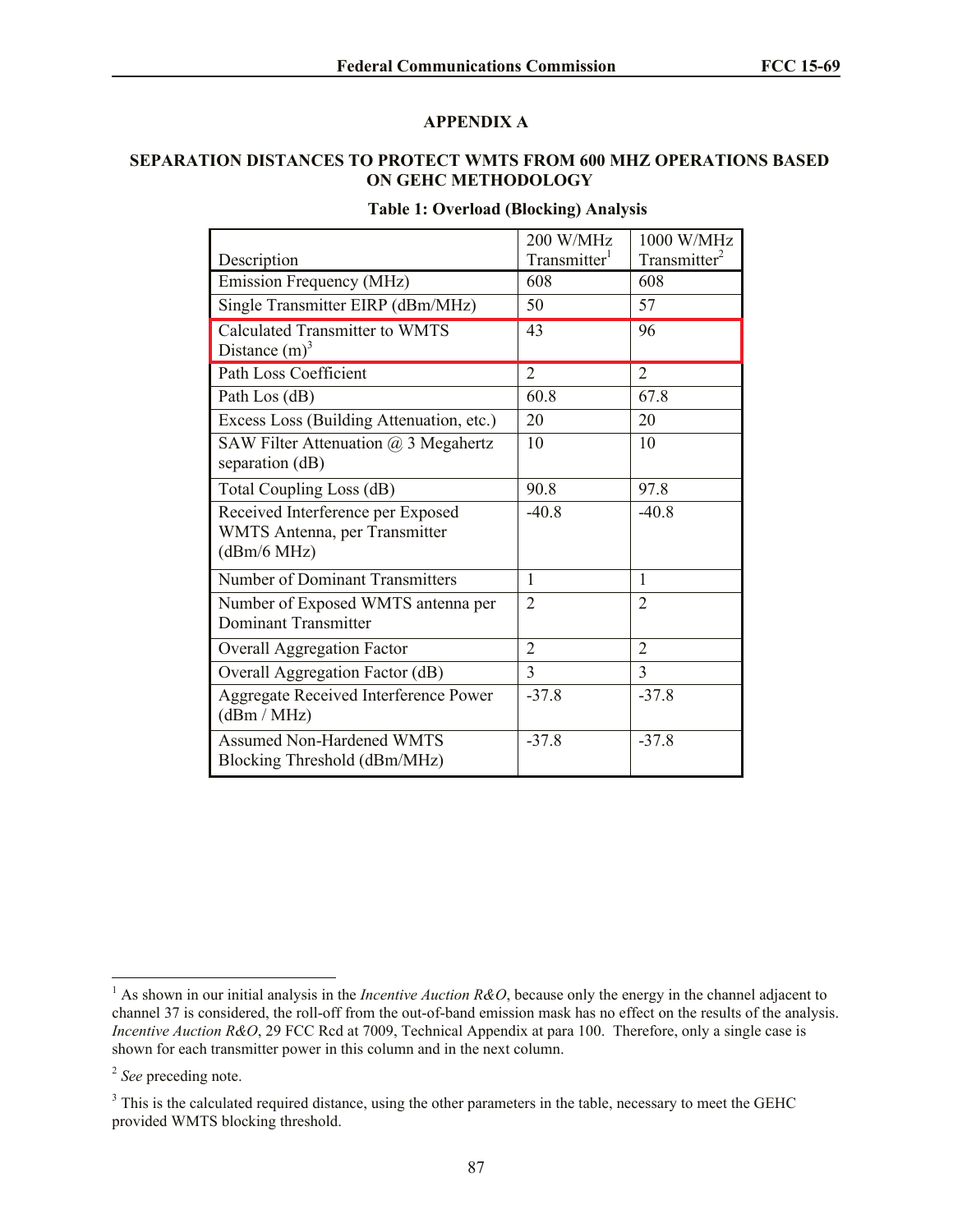|                                                                | <b>Emission Mask</b>  |                            |
|----------------------------------------------------------------|-----------------------|----------------------------|
|                                                                | with No               | Combined                   |
|                                                                | Out-of-Band           | FCC/3GPP                   |
| Description                                                    | Roll-Off <sup>5</sup> | Emission Mask <sup>6</sup> |
| Emission Frequency (MHz)                                       | 611                   | 611                        |
| Single Transmitter EIRP (dBm/10 kHz)                           | $-23$                 | $-29.3$                    |
| <b>Calculated Transmitter to WMTS</b>                          | 245                   | 119                        |
| Distance $(m)^7$                                               |                       |                            |
| Path Loss Coeffiecient                                         | $\overline{2}$        | 2                          |
| Path Los (dB)                                                  | 76.0                  | 69.7                       |
| Excess Loss (Building Attenuation, etc.)                       | 20                    | 20                         |
| SAW Filter Attenuation $\omega$ 3 Megahertz<br>separation (dB) | $\theta$              | $\Omega$                   |
| Total Coupling Loss (dB)                                       | 96.0                  | 89.7                       |
| Received Interference per Exposed                              | $-119.0$              | $-119.0$                   |
| WMTS Antenna, per Transmitter (dBm/6                           |                       |                            |
| MHz)                                                           |                       |                            |
| Number of Dominant Transmitters                                | 1                     | 1                          |
| Number of Exposed WMTS antenna per                             | $\overline{2}$        | $\overline{2}$             |
| <b>Dominant Transmitter</b>                                    |                       |                            |
| Overall Aggregation Factor                                     | $\overline{2}$        | $\overline{2}$             |
| Overall Aggregation Factor (dB)                                | 3                     | $\overline{3}$             |

|  |  | Table 2: Out-Of-Band Analysis <sup>4</sup> |  |
|--|--|--------------------------------------------|--|
|--|--|--------------------------------------------|--|

l

<sup>&</sup>lt;sup>4</sup> In the *Incentive Auction R&O*, the Commission conducted the out-of-band analysis for two cases: 1. based on the emission mask provided by the rules requiring attenuation of  $43 + 10\text{Log}_{10}(P)$  for 600 MHz operations beyond the channel edge; and 2. Based on a more realistic out-of-band attenuation based on the FCC emission mask and the 3GPP standards. *Incentive Auction R&O*, 29 FCC Rcd at 7007, Technical Appendix at para. 97.

<sup>5</sup> As shown in our initial analysis in the *Incentive Auction R&O*, because only the energy in the channel adjacent to channel 37 is considered, the roll-off from the out-of-band emission mask has no effect on the results of the analysis. *Incentive Auction R&O*, 29 FCC Rcd at 7007, Technical Appendix at para. 101. Therefore, only a single case is shown for each transmitter power here and in the next column.

<sup>6</sup> *See* preceding note.

 $<sup>7</sup>$  This is the calculated required distance, using the other parameters in the table, necessary to meet the GEHC</sup> provided I/N ratio.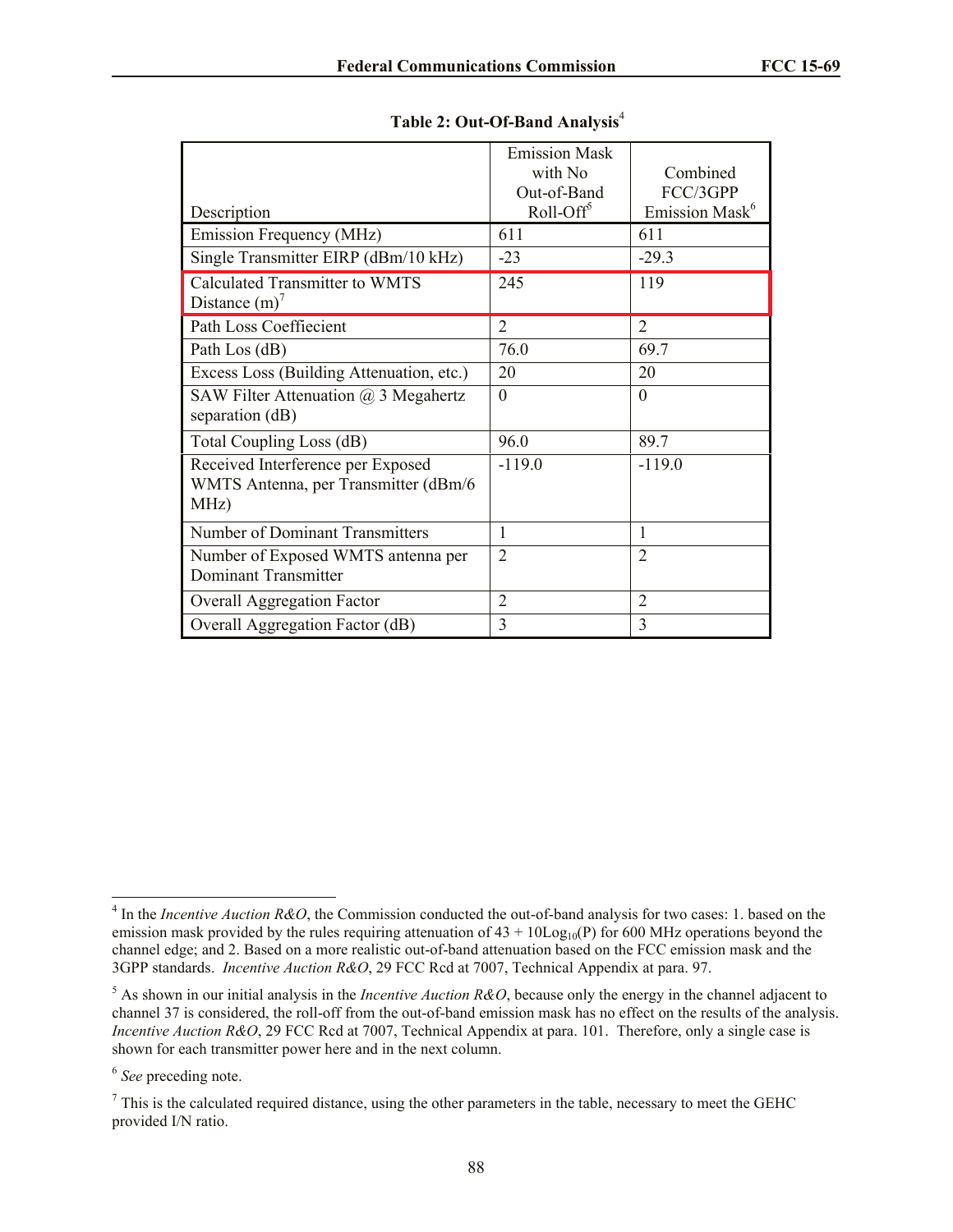# **APPENDIX B**

# **Final Rules**

# PART 73 – RADIO BROADCAST SERVICES

1. The authority citation for Part 73 continues to read as follows:

Authority: 47 U.S.C. 154, 303, 334, 336 and 339

2. Section 73.3700(c) of the Commission's rules is revised to read as follows:

# **§ 73.3700 Post-Incentive Auction Licensing and Operation.**

### \* \* \* \*

(c) Consumer education for transitioning stations.

(1) License relinquishment stations that operate on a commercial basis will be required to air at least one Public Service Announcement (PSA) and run at least one crawl in every quarter of every day for 30 days prior to the date that the station terminates operations on its pre-auction channel. One of the required PSAs and one of the required crawls must be run during prime time hours (for purposes of this section, between 8:00 pm and 11:00 pm in the Eastern and Pacific time zones, and between 7:00 pm and 10:00 pm in the Mountain and Central time zones) each day.

(2) Noncommercial educational full power television license relinquishment stations may choose to comply with these requirements in subpart  $(c)(1)$  or may air 60 seconds per day of on-air consumer education PSAs for 30 days prior to the station's termination of operations on its pre-auction channel.

(3) Transitioning stations, except for license relinquishment stations, must air 60 seconds per day of onair consumer education PSAs or crawls for 30 days prior to the station's termination of operations on its pre-auction channel.

## (4) Transition crawls.

(i) Each crawl must run during programming for no less than 60 consecutive seconds across the bottom or top of the viewing area and be provided in the same language as a majority of the programming carried by the transitioning station.

(ii) Each crawl must include the date that the station will terminate operations on its pre-auction channel; inform viewers of the need to rescan if the station has received a new post-auction channel assignment; and explain how viewers may obtain more information by telephone or online.

## (5) Transition PSAs.

(i) Each PSA must have a duration of at least 15 seconds.

(ii) Each PSA must be provided in the same language as a majority of the programming carried by the transitioning station; include the date that the station will terminate operations on its pre-auction channel; inform viewers of the need to rescan if the station has received a new post-auction channel assignment; explain how viewers may obtain more information by telephone or online; and for stations with new postauction channel assignments, provide instructions to both over-the-air and MVPD viewers regarding how to continue watching the television station; and be closed-captioned.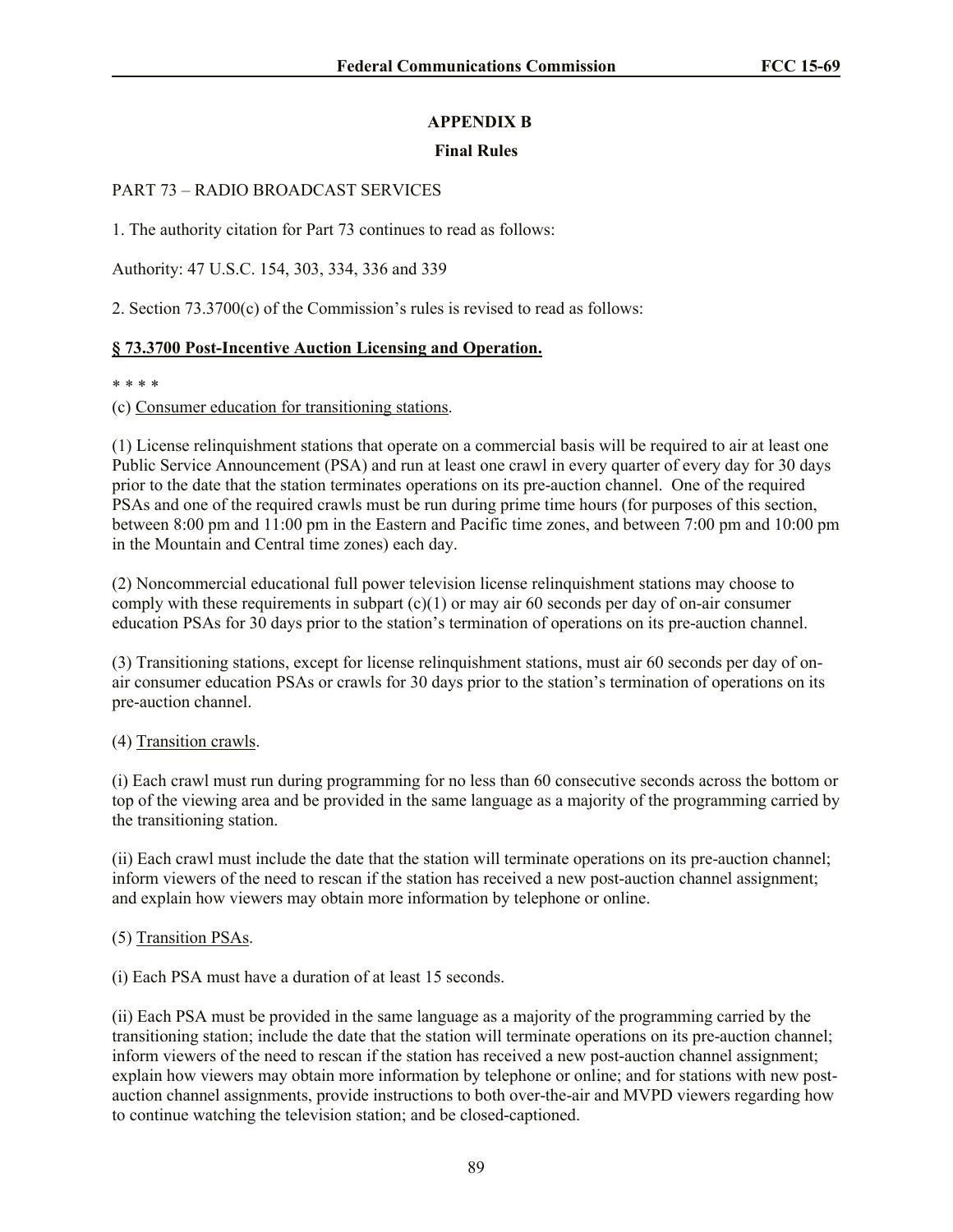(6) Licensees of transitioning stations, except for license relinquishment stations, must place a certification of compliance with the requirements in paragraph (c) of this section in their online public file within 30 days after beginning operations on their post-auction channels. Licensees of license relinquishment stations must include the certification in their notification of discontinuation of service pursuant to § 73.1750 of this chapter.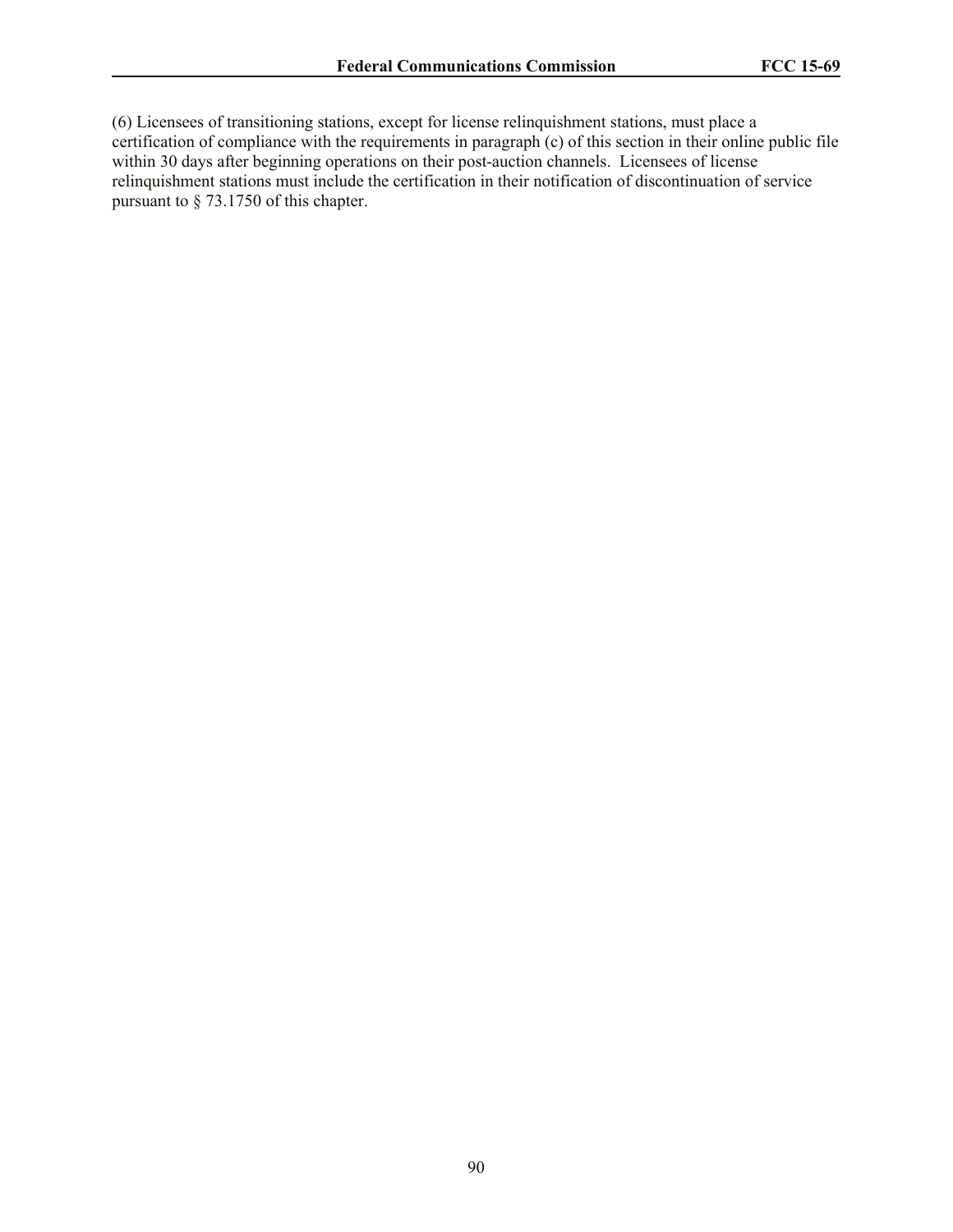## **APPENDIX C**

### **Final Regulatory Flexibility Certification for Second Order on Reconsideration**

1. The Regulatory Flexibility Act of 1980, as amended  $(RFA)$ , requires that a regulatory flexibility analysis be prepared for notice-and-comment rule making proceedings, unless the agency certifies that "the rule will not, if promulgated, have a significant economic impact on a substantial number of small entities."<sup>2</sup> The RFA generally defines the term "small entity" as having the same meaning as the terms "small business," "small organization," and "small governmental jurisdiction."<sup>3</sup> In addition, the term "small business" has the same meaning as the term "small business concern" under the Small Business Act.<sup>4</sup> A "small business concern" is one which: (1) is independently owned and operated; (2) is not dominant in its field of operation; and (3) satisfies any additional criteria established by the U.S. Small Business Administration (SBA).<sup>5</sup>

2. In 2012, Congress mandated that the Commission conduct an incentive auction of broadcast television spectrum as set forth in the Middle Class Tax Relief and Job Creation Act of 2012 ("Spectrum Act").<sup>6</sup> The incentive auction will have three major pieces: (1) a "reverse auction" in which full power and Class A broadcast television licensees submit bids to voluntarily relinquish certain broadcast rights in exchange for payments; (2) a reorganization or "repacking" of the broadcast television bands in order to free up a portion of the ultra-high frequency ("UHF") band for other uses; and (3) a "forward auction" of licenses for flexible use of the newly available spectrum. 7 In the *Incentive Auction R&O,* the Commission adopted rules to implement the broadcast television spectrum incentive auction.<sup>8</sup> Among other things, the Commission adopted the use of *TVStudy* software and certain modified inputs in applying the methodology described in OET-69 to evaluate the coverage area and population served by television stations in the repacking process. Pursuant to the RFA, a Final Regulatory Flexibility Analysis ("FRFA") was incorporated into the *Incentive Auction R&O*. 9

3. The *Second Order on Reconsideration* for the most part affirms the decisions made in the *Incentive Auction R&O*. To the extent the *Second Order on Reconsideration* revises the *Incentive Auction R&O*, it does so in a way that benefits both large and small entities, but without imposing any burdens or costs of compliance on such entities. First, the *Second Order on Reconsideration* modifies two of the input values that the Commission uses when applying the OET-69 methodology. Specifically, the *Second Order on Reconsideration* revises the vertical antenna pattern inputs for Class A stations in the *TVStudy*

 $2^2$  5 U.S.C. § 605(b).

l

 $3$  5 U.S.C. § 601(6).

 $5$  15 U.S.C. § 632.

6 Pub. L. No. 112-96, §§ 6402, 6403, 126 Stat. 156 (2012).

<sup>7</sup> 47 U.S.C. §§ 1452(a)-(c). *See also id.* §§ 1401(16), (30) (defining "forward auction" and "reverse auction," respectively).

8 *See Expanding the Economic and Innovation Opportunities of Spectrum Through Incentive Auctions*, GN Docket No. 12-268, Report and Order, 29 FCC Rcd 6567 (2014) ("*Incentive Action R&O*").

9 *See id.* at 6947-66 Appendix B.

<sup>&</sup>lt;sup>1</sup> The RFA, *see* 5 U.S.C. §§ 601-612, has been amended by the Small Business Regulatory Enforcement Fairness Act of 1996 (SBREFA), Pub. L. No. 104-121, Title II, 110 Stat. 857 (1996).

 $45$  U.S.C. § 601(3) (incorporating by reference the definition of "small-business concern" in the Small Business Act, 15 U.S.C. § 632). Pursuant to 5 U.S.C. § 601(3), the statutory definition of a small business applies "unless an agency, after consultation with the Office of Advocacy of the Small Business Administration and after opportunity for public comment, establishes one or more definitions of such term which are appropriate to the activities of the agency and publishes such definition(s) in the Federal Register."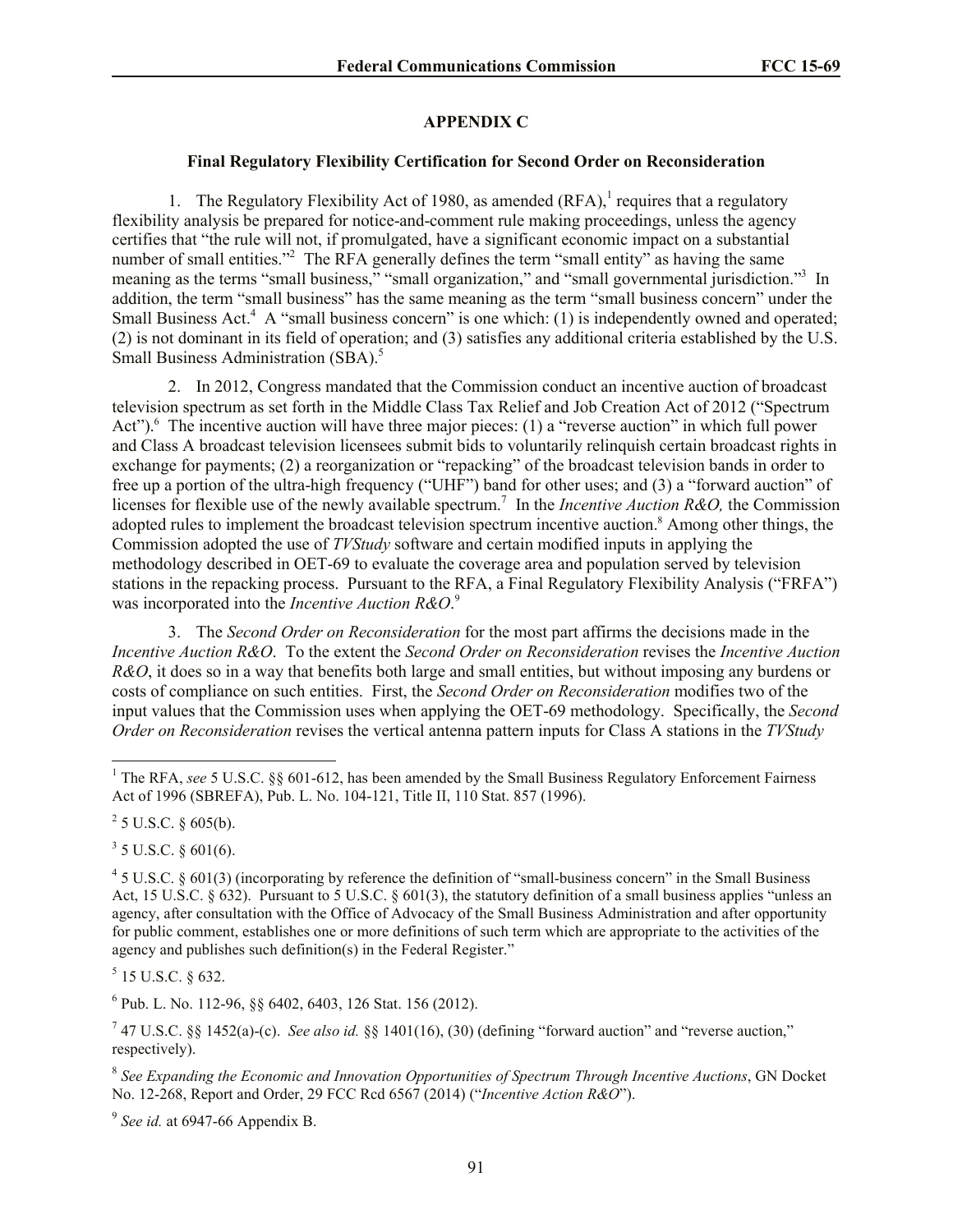software, which will result in more accurate modeling of the service and interference potential of those stations during the repacking process. It also reduces the minimum effective radiated power ("ERP") values, or power floors, that the *TVStudy* software uses to replicate a television station's signal contours when conducting pairwise interference analysis in the repacking process, which will result in greater accuracy. Second, the *Second Order on Reconsideration* provides that the Commission will make all reasonable efforts to preserve the coverage areas of stations operating pursuant to waivers of the antenna height above average terrain ("HAAT") or ERP limits set forth in the Commission's rules, provided such facilities are otherwise entitled to protection under the *Incentive Auction R&O*. Third, in the *Incentive Auction R&O*, the Commission extended discretionary protection to five stations affected by the destruction of the World Trade Center. In the *Second Order on Reconsideration*, the Commission extends this protection to an additional station, WNJU, Linden, New Jersey. Fourth, we exercise discretion to protect stations that hold a Class A license today and that had an application for a Class A construction permit pending or granted as of February 22, 2012. Fifth, we revise our consumer education requirements to provide stations changing channels as a result of the incentive auction and repacking additional flexibility to determine the timeslots to air their consumer education public service announcements.

4. None of these changes to the *Incentive Auction R&O* adopted in the *Second Order on Reconsideration* will impose additional costs or impose additional record keeping requirements on either small or large entities. Therefore, we certify that the changes adopted in this *Second Order on Reconsideration* will not have a significant economic impact on a substantial number of small entities.

5. The Commission will send a copy of the *Second Order on Reconsideration*, including a copy of this Final Regulatory Flexibility Certification, in a report to Congress pursuant to the Congressional Review Act, *see* 5 U.S.C. § 801(a)(1)(A). In addition, the *Second Order on Reconsideration* and this certification will be sent to the Chief Counsel for Advocacy of the Small Business Administration, and will be published in the *Federal Register*. *See* 5 U.S.C. § 605(b).